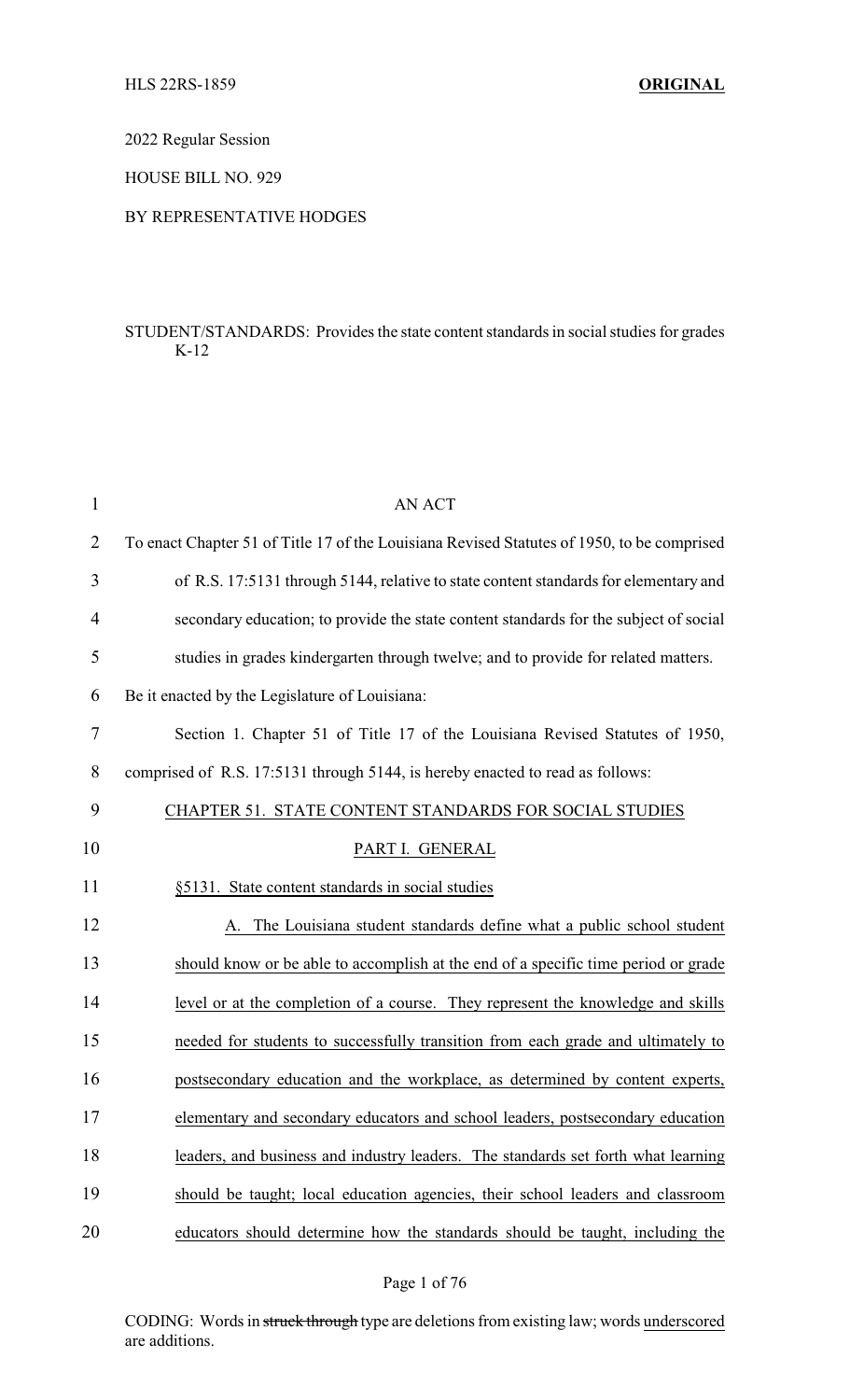| $\mathbf{1}$   | curricula and instructional materials that should be used to meet students' individual |
|----------------|----------------------------------------------------------------------------------------|
| $\overline{2}$ | needs in mastering the standards.                                                      |
| 3              | B. Notwithstanding any provision of law to the contrary, the state content             |
| 4              | standards for social studies shall be those provided in this Chapter.                  |
| 5              | PART II. KINDERGARTEN THROUGH GRADE EIGHT                                              |
| 6              | §5132. Kindergarten; life in my home, school, and local community                      |
| 7              | A. Kindergarten students are introduced to the world beyond their family and           |
| 8              | Kindergarten students will build upon experiences with their families,<br>home.        |
| 9              | schools, communities, and parishes as they begin their study of the most fundamental   |
| 10             | principles and ideas of each of social studies' core disciplines: history, civics,     |
| 11             | economics, and geography.                                                              |
| 12             | B. In history, students shall be expected to be able to:                               |
| 13             | (1) Order events in a chronological sequence using schedules, calendars, and           |
| 14             | timelines. Examples include:                                                           |
| 15             | (a) Daily classroom activities.                                                        |
| 16             | (b) Significant events in students' lives.                                             |
| 17             | (2) Differentiate between primary and secondary sources. Examples include:             |
| 18             | (a) Primary sources to include letters, diaries, autobiographies, speeches, and        |
| 19             | interviews.                                                                            |
| 20             | (b) Secondary sources to include magazine articles, textbooks, encyclopedia            |
| 21             | entries, and biographies.                                                              |
| 22             | (3) Select and use appropriate evidence from primary and secondary sources             |
| 23             | to support claims.                                                                     |
| 24             | Identify symbols, customs, famous individuals, and celebrations<br>(4)                 |
| 25             | representative of our state and nation, including:                                     |
| 26             | (a) Symbols to include the United States flag, bald eagle, Louisiana state             |
| 27             | flag, and brown pelican.                                                               |
| 28             | Customs to include pledging allegiance to the United States flag and<br>(b)            |
| 29             | singing "The Star-Spangled Banner".                                                    |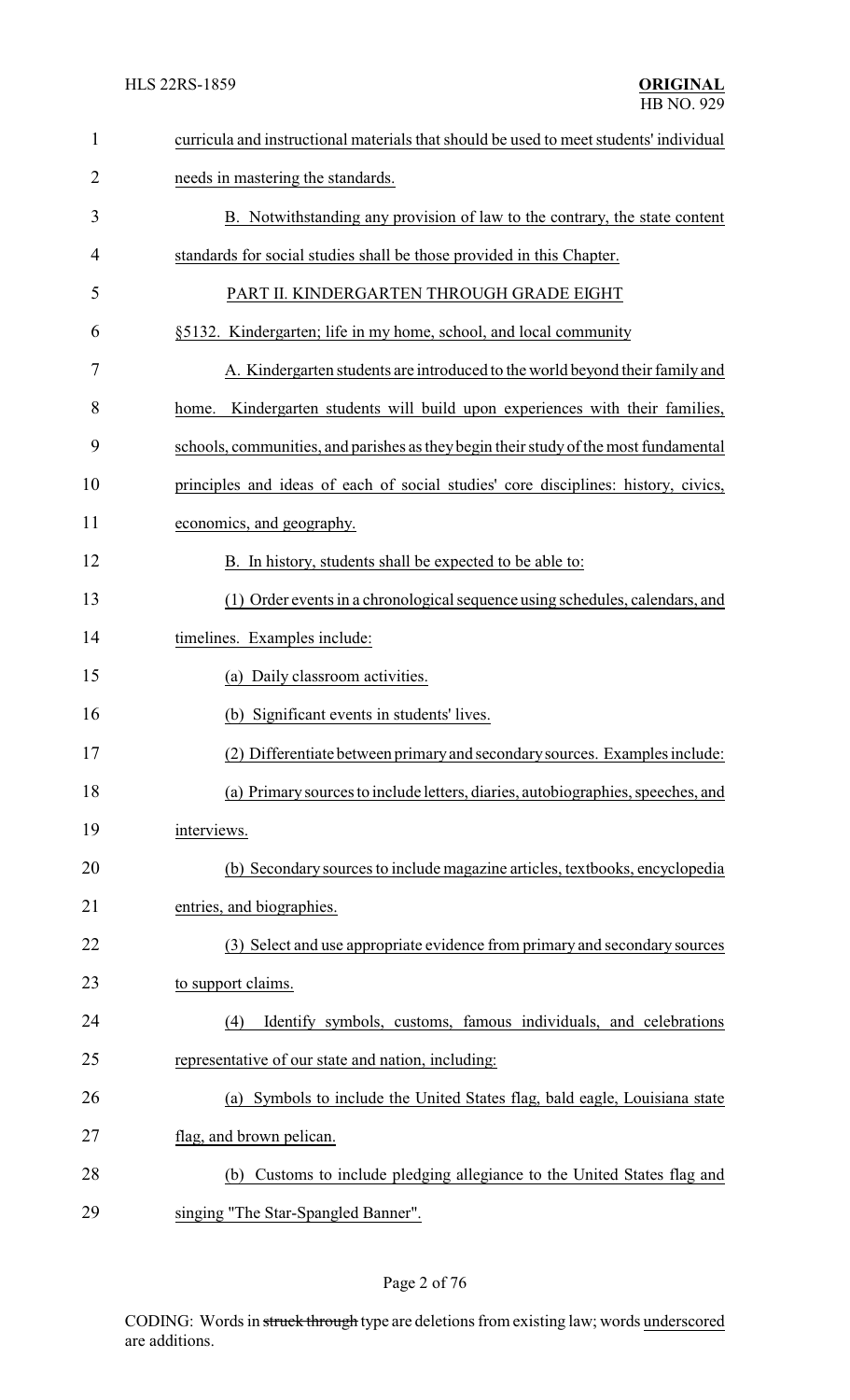| $\mathbf{1}$   | Individuals to include George Washington, Abraham Lincoln, and Dr.<br>(c)           |
|----------------|-------------------------------------------------------------------------------------|
| $\overline{2}$ | Martin Luther King, Jr.                                                             |
| 3              | (d) State and nationally designated holidays to include New Year's Day, the         |
| 4              | birthday of Martin Luther King, Jr., Inauguration Day, Washington's Birthday, Mardi |
| 5              | Gras, Memorial Day, Juneteenth, Independence Day, Labor Day, Columbus Day,          |
| 6              | Veterans Day, Thanksgiving Day, and Christmas Day.                                  |
| 7              | Identify examples of different cultures and traditions in Louisiana,<br>(5)         |
| 8              | including:                                                                          |
| 9              | (a) Music: Cajun, jazz and zydeco.                                                  |
| 10             | Traditions: king cake, red beans and rice on Mondays.<br>(b)                        |
| 11             | Cuisine: jambalaya, gumbo, etouffee, bread pudding, meat pies, and<br>(c)           |
| 12             | tamales.                                                                            |
| 13             | Identify a cause and effect for a significant event in a school,<br>(6)             |
| 14             | neighborhood, or parish.                                                            |
| 15             | C. In Civics, students shall be expected to be able to:                             |
| 16             | Explain the purpose of local government.<br>(1)                                     |
| 17             | (2) Describe the importance of fairness, responsibility, respect, and hard          |
| 18             | work. For example:                                                                  |
| 19             | (a) Taking care of personal belongings and respecting the property of others.       |
| 20             | (b) Following rules and recognizing consequences of breaking rules.                 |
| 21             | Taking responsibility for assigned duties.<br>(c)                                   |
| 22             | (3) Describe organizations and individuals within a school or parish that help      |
| 23             | solve issues, including the school principal, school custodian, volunteers, police  |
| 24             | officers, and fire and rescue workers.                                              |
| 25             | (4) Describe the importance of rules and how they help protect our liberties.       |
| 26             | Explain how people can work together to make decisions.<br>(5)                      |
| 27             | (6) Identify local business and government leaders and describe their roles.        |
| 28             | D. In Economics, students shall be expected to be able to:                          |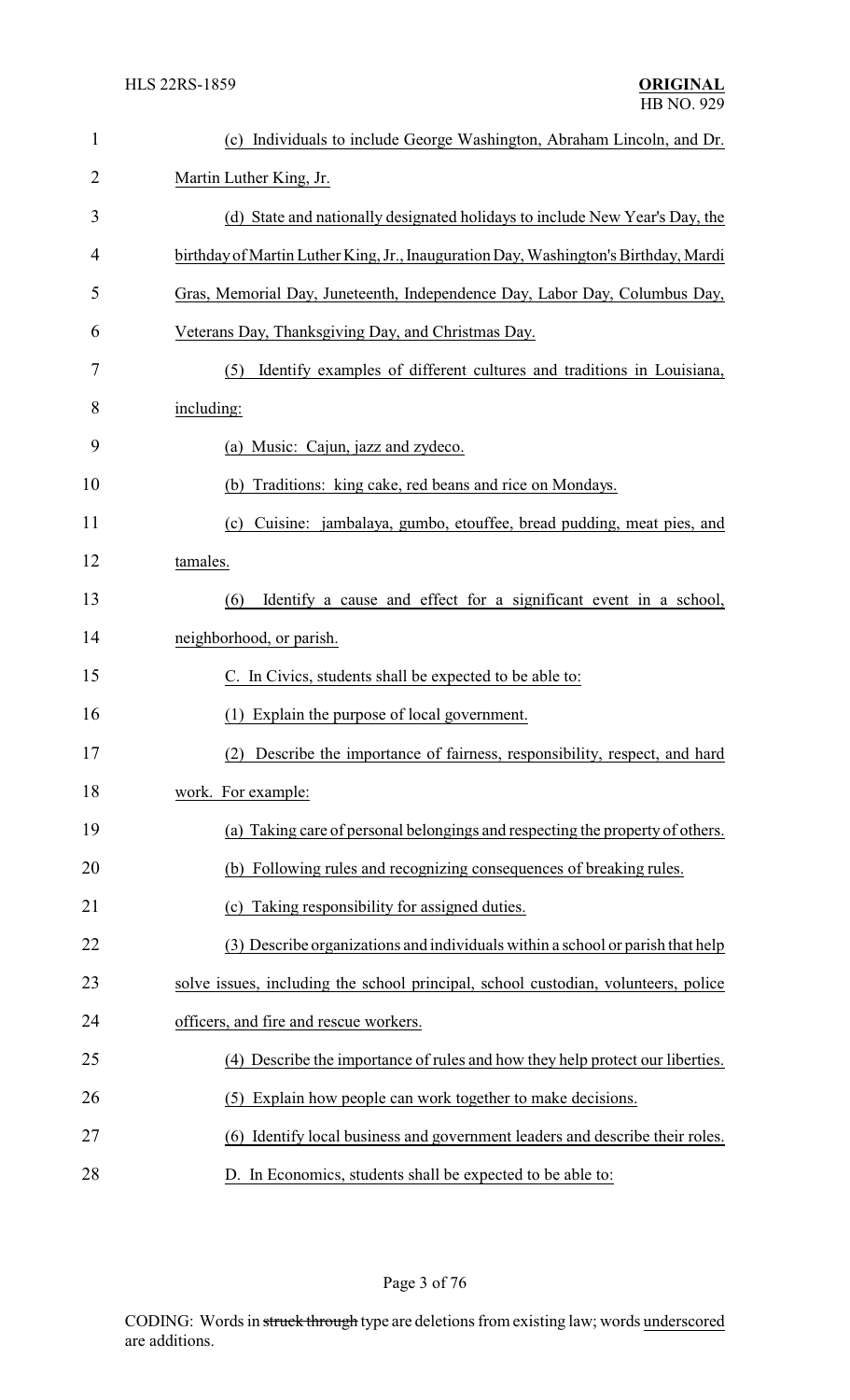| $\mathbf{1}$   | Identify examples of goods and services and explain why people<br>(1)                    |
|----------------|------------------------------------------------------------------------------------------|
| $\overline{2}$ | purchase them. For example:                                                              |
| 3              | (a) Goods: food, toys, and clothing.                                                     |
| 4              | Services: medical care, fire protection, law enforcement, and library<br>(b)             |
| 5              | resources.                                                                               |
| 6              | (2) Describe and compare reasons to save and spend money.                                |
| 7              | Differentiate between wants and needs.<br>(3)                                            |
| 8              | (4) Identify jobs and industries within a school and community.                          |
| 9              | (5) Describe the concept of scarcity using examples.                                     |
| 10             | E. In geography, students shall be expected to be able to:                               |
| 11             | (1) Use maps and models to describe relative location. Example: locating                 |
| 12             | objects and places to the right or left, up or down, in or out, and above or below.      |
| 13             | Identify basic land forms and bodies of water in a variety of visual<br>(2)              |
| 14             | representations, including mountains, hills, coasts, islands, lakes, and rivers.         |
| 15             | (3) Identify ways people interact with their environment, including:                     |
| 16             | (a) Using natural resources.                                                             |
| 17             | (b) Modifying their environment to create shelter.                                       |
| 18             | (4) Identify rural, suburban, and urban areas.                                           |
| 19             | (5) Explain how weather impacts daily life and choices.                                  |
| 20             | (6) Explain why people may move from place to place.                                     |
| 21             | §5133. Grade one; life in the great state of Louisiana                                   |
| 22             | A. The focus in grade one is helping students acquire knowledge regarding                |
| 23             | their place in the local community and in Louisiana. First graders will gain a deeper    |
| 24             | sense of their role as citizens in a democratic society as they develop an awareness     |
| 25             | of their basic rights and responsibilities, including the laws designed to protect them. |
| 26             | Students will continue to develop a sense of time and place as they increase their       |
| 27             | understanding of the past, present, and future through the study of Louisiana's rich     |
| 28             | history and culture.                                                                     |
| 29             | B. In history, students shall be expected to be able to:                                 |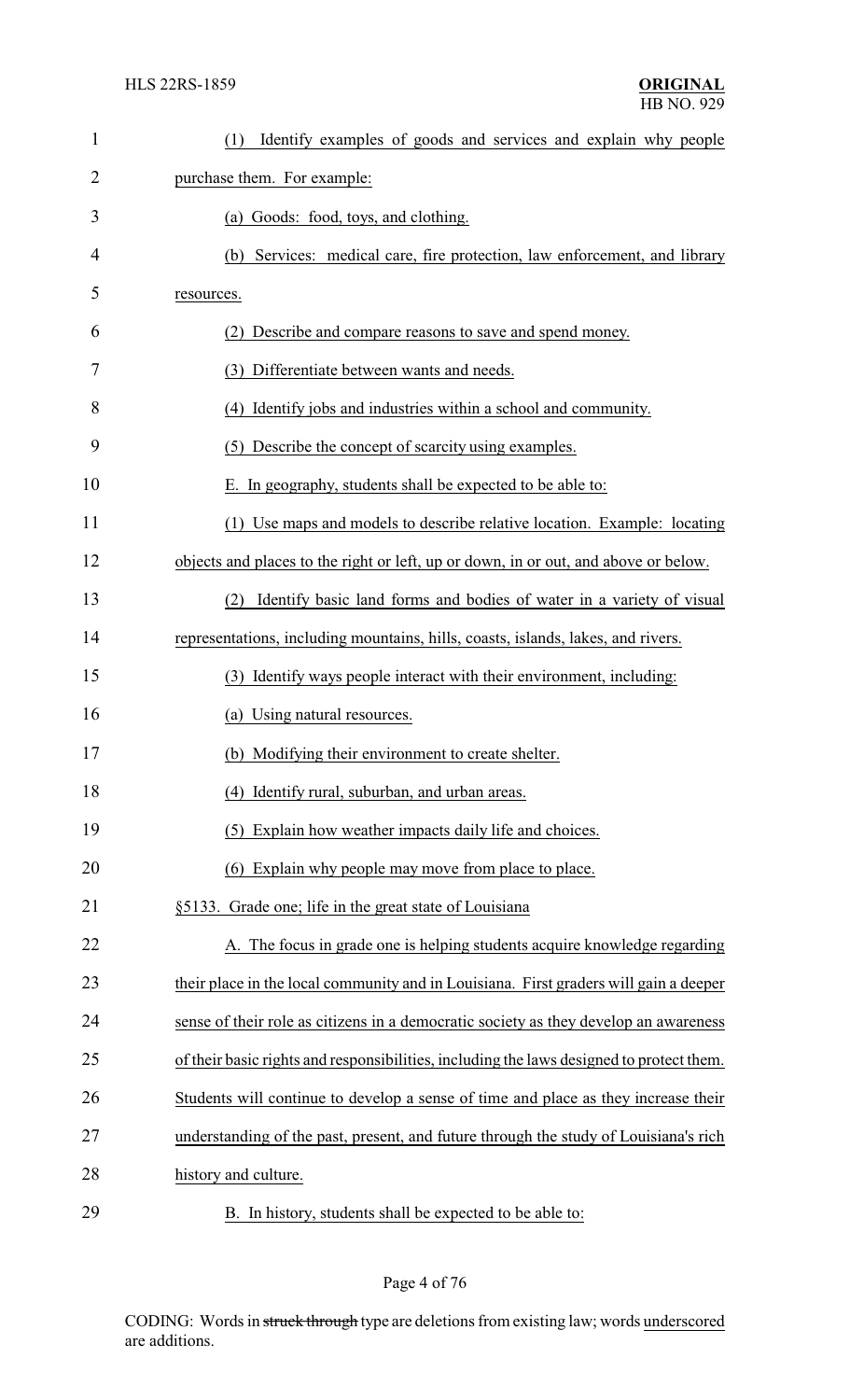| 1              | (1) Create a chronological sequence of events using appropriate vocabulary.      |
|----------------|----------------------------------------------------------------------------------|
| $\overline{2}$ | (2) Differentiate between primary and secondary sources. Examples include:       |
| 3              | letters, diaries, autobiographies, speeches, and<br>(a)<br>Primary sources:      |
| 4              | interviews.                                                                      |
| 5              | (b) Secondary sources: magazine articles, textbooks, encyclopedia entries,       |
| 6              | and biographies.                                                                 |
| 7              | (3) Select and use appropriate evidence from primary and secondary sources       |
| 8              | to support claims.                                                               |
| 9              | (4) Construct and express claims that are supported with relevant evidence       |
| 10             | from primary or secondary sources, content knowledge, and clear reasoning.       |
| 11             | Compare life in Louisiana in the past to life today.<br>(5)                      |
| 12             | (6) Describe how events, people, and innovations of the past can affect the      |
| 13             | present.                                                                         |
| 14             | Compare the lives of Louisianans today in urban, suburban, and rural<br>(7)      |
| 15             | parishes.                                                                        |
| 16             | (8) Identify examples of Louisiana's culture, including:                         |
| 17             | (a) State and nationally designated holidays: New Year's Day, the birthday       |
| 18             | of Martin Luther King, Jr., Inauguration Day, Washington's Birthday, Mardi Gras, |
| 19             | Memorial Day, Juneteenth, Independence Day, Labor Day, Columbus Day, Veterans    |
| 20             | Day, Thanksgiving Day, and Christmas Day.                                        |
| 21             | (b) Music: Cajun, jazz, and zydeco.                                              |
| 22             | (c) Languages: French, Spanish, and Native American languages such as            |
| 23             | Atakpan, Caddo, and Choctaw.                                                     |
| 24             | (d) Architecture: St. Louis Cathedral, The Cabildo, State Capitol, Louisiana     |
| 25             | Superdome, Strand Theater, Sports Hall of Fame, and World War Two Museum.        |
| 26             | (e) Traditions: lagniappe, second line parades, king cake, and red beans and     |
| 27             | rice on Mondays.                                                                 |
| 28             | Cuisine: jambalaya, gumbo, etouffee, bread pudding, meat pies, and<br>(f)        |
| 29             | tamales.                                                                         |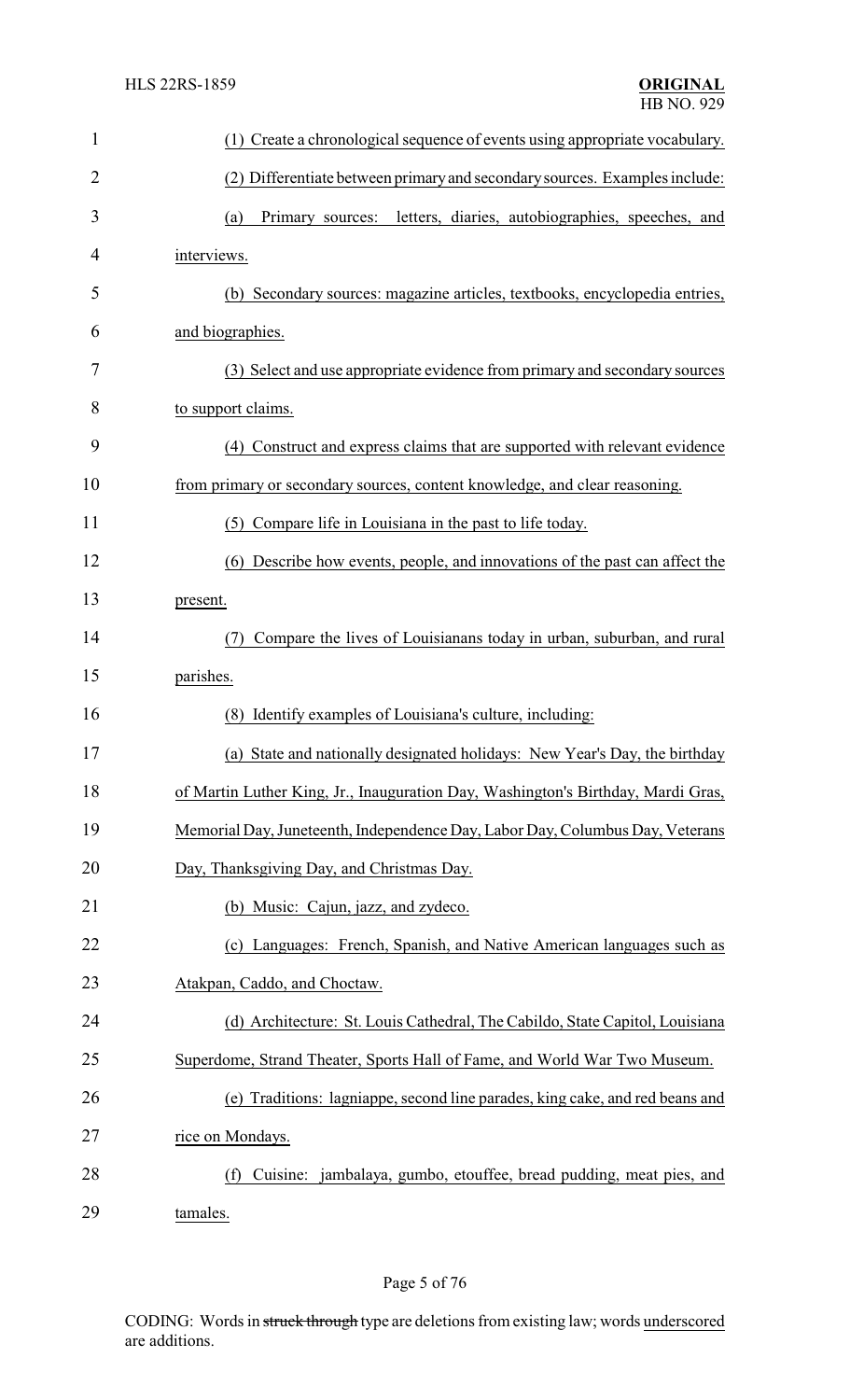| $\mathbf{1}$ | (g) Symbols: Louisiana state flag, brown pelican, magnolia tree, and brown        |
|--------------|-----------------------------------------------------------------------------------|
| 2            | bear.                                                                             |
| 3            | (9) Identify cultural groups that influenced Louisiana, including Acadians,       |
| 4            | Africans, Canary Islanders, Germans, Haitians, Native Americans, Asian Americans, |
| 5            | the French, and the Spanish.                                                      |
| 6            | C. In Civics, students shall be expected to be able to:                           |
| 7            | Identify Louisiana as a unique state among fifty and as a part of the<br>(1)      |
| 8            | United States.                                                                    |
| 9            | Describe the purpose of the state government of Louisiana.                        |
| 10           | (3) Identify each of the branches of the state government of Louisiana.           |
| 11           | (4) Describe examples of rules and laws in Louisiana.                             |
| 12           | Describe civic virtues including voting, running for office, serving on<br>(5)    |
| 13           | committees, and volunteering.                                                     |
| 14           | Describe the importance of fairness, responsibility, respect, and hard<br>(6)     |
| 15           | work. For example: taking care of personal belongings and respecting the property |
| 16           | of others, following rules and recognizing consequences of breaking rules, and    |
| 17           | taking responsibility for assigned duties.                                        |
| 18           | Identify leaders at various levels of Louisiana state government and              |
| 19           | explain their roles and responsibilities.                                         |
| 20           | D. In economics, students shall be expected to be able to:                        |
| 21           | Differentiate between producers and consumers.<br>(1)                             |
| 22           | Identify examples of an economic cost or benefit of a decision or event.<br>(2)   |
| 23           | Describe how different public and private jobs help Louisianans. For<br>(3)       |
| 24           | example:                                                                          |
| 25           | (a) Public: firefighters keeping people and their property safe.                  |
| 26           | (b) Private: nurses caring for sick or injured people.                            |
| 27           | (4) Explain why and how goods and services are produced and traded.               |
| 28           | Describe how scarcity requires people to make choices.<br>(5)                     |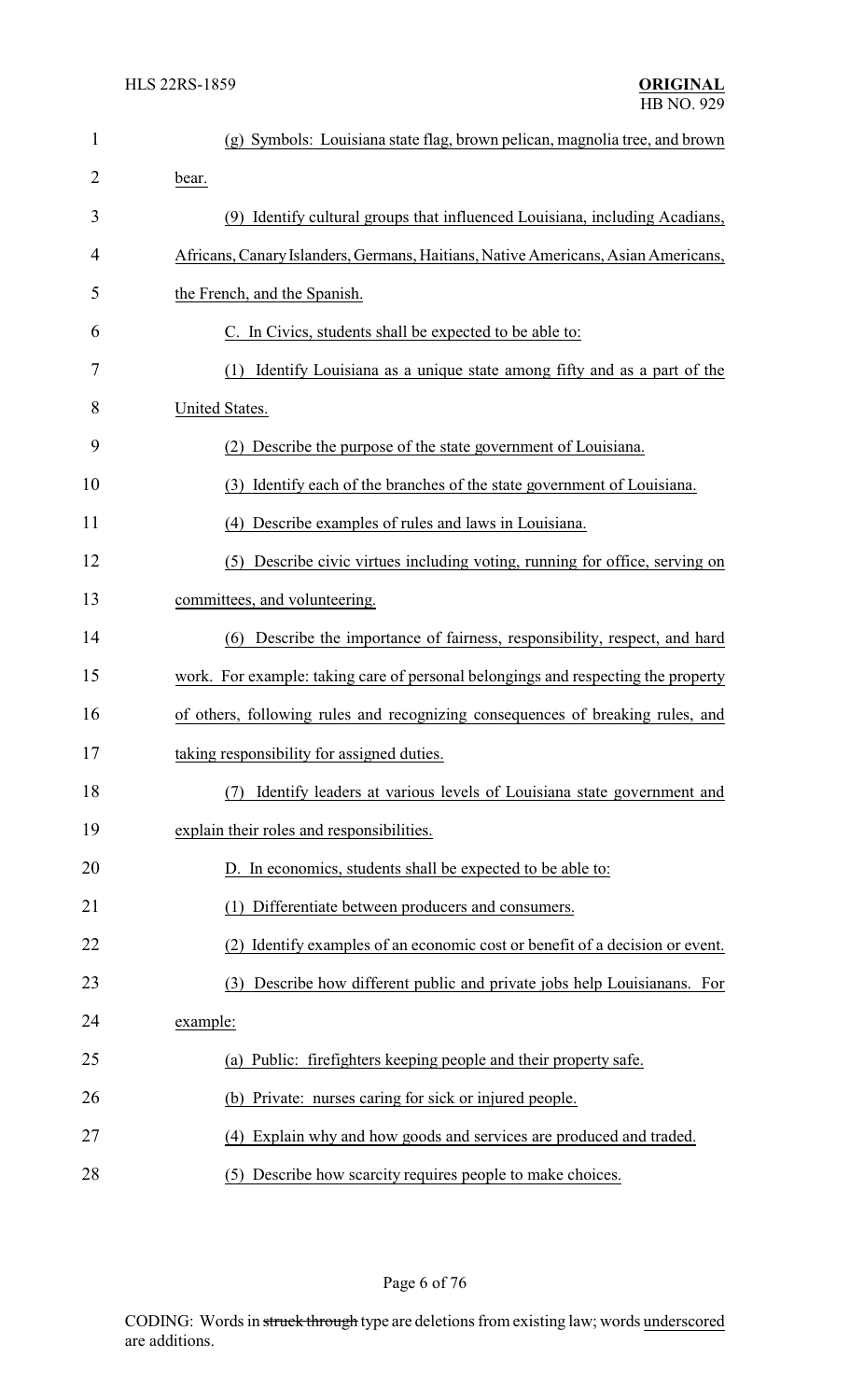| $\mathbf{1}$ | (6) Identify and describe which goods and services are produced in different          |
|--------------|---------------------------------------------------------------------------------------|
| 2            | places and regions in Louisiana.                                                      |
| 3            | Describe the importance of natural resources in Louisiana, including                  |
| 4            | timber, seafood, and oil.                                                             |
| 5            | E. In geography, students shall be expected to be able to:                            |
| 6            | (1) Create and use maps or models with cardinal directions, keys, and scale.          |
| 7            | Identify where Louisiana is within the United States and on the globe.<br>(2)         |
| 8            | (3) Differentiate between the town, parish, state, and country in which the           |
| 9            | student lives on a political map.                                                     |
| 10           | (4) Identify places, regions, and landlords in Louisiana, and describe their          |
| 11           | relative locations, including the cultural regions of North Louisiana, Central        |
| 12           | Louisiana, Southwest Louisiana, Florida Parishes, Acadiana, Bayou Region, and         |
| 13           | Greater New Orleans.                                                                  |
| 14           | (5) Describe the physical characteristics of various regions of Louisiana,            |
| 15           | including bayous, swamps, flood plains, forests, and farmland.                        |
| 16           | Describe ways people in Louisiana change their environment to meet<br>(6)             |
| 17           | their needs, including the construction of bridges and levees                         |
| 18           | (7) Explain how Louisianans have successfully met the challenges posed by             |
| 19           | natural disasters.                                                                    |
| 20           | (8) Explain how and why people and goods move from place to place.                    |
| 21           | (9) Explain how the physical landscape of Louisiana affected the settlement           |
| 22           | of Native Americans and early settlers.                                               |
| 23           | §5134. Grade two; life in our great country, the United States of America             |
| 24           | A. The goal in grade two is to introduce students to major historical events,         |
| 25           | figures, and symbols related to the principles and founding of American democracy.    |
| 26           | Grade two students will learn to value differences among people and exemplify a       |
| 27           | respect for the rights and opinions of others. They develop an appreciation of shared |
| 28           | values, principles, and beliefs that promote stability for our country's government   |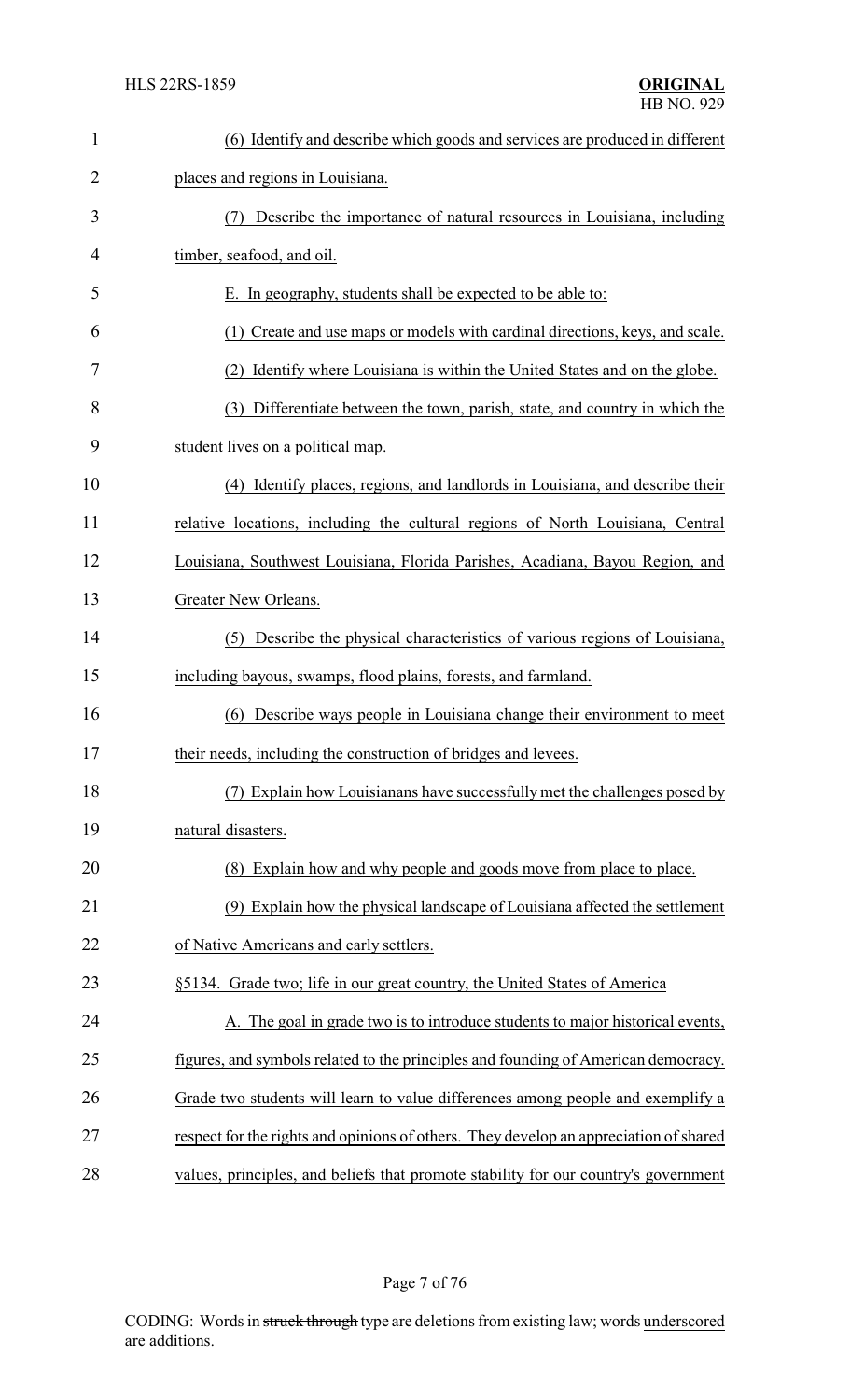| 1              | and its citizens while building knowledge about our founding documents, system of        |
|----------------|------------------------------------------------------------------------------------------|
| $\overline{2}$ | government, and individuals who exemplify American values and principles.                |
| 3              | B. In history, students shall be expected to be able to:                                 |
| 4              | Create and use a chronological sequence of events using appropriate<br>(1)               |
| 5              | vocabulary.                                                                              |
| 6              | (2) Differentiate between primary and secondary sources. Examples include:               |
| 7              | Primary sources: letters, diaries, autobiographies, speeches, and<br>(a)                 |
| 8              | interviews.                                                                              |
| 9              | (b) Secondary sources: magazine articles, textbooks, encyclopedia entries,               |
| 10             | and biographies.                                                                         |
| 11             | (3) Select and use appropriate evidence from primary and secondary sources               |
| 12             | to support claims.                                                                       |
| 13             | (4) Construct and express claims that are supported with relevant evidence               |
| 14             | from primary and secondary sources with clear reasoning.                                 |
| 15             | (5) Compare life in the United States in the past to life today.                         |
| 16             | (6) Describe the significance of the American Revolution and the founding                |
| 17             | of the United States.                                                                    |
| 18             | Identify and describe national historical figures, celebrations, symbols,                |
| 19             | and places, including:                                                                   |
| 20             | (a) The founding fathers, including George Washington, Thomas Jefferson,                 |
| 21             | Benjamin Franklin, Patrick Henry, John Adams, John Hancock, and James Madison.           |
| 22             | (b) Historical female figures, including Abigail Adams, Anne Hutchinson,                 |
| 23             | Dolley Madison, Betsy Ross, and Phillis Wheatley.                                        |
| 24             | State and nationally designated holidays, including New Year's Day, the<br>(c)           |
| 25             | birthday of Martin Luther King, Jr., Inauguration Day, Washington's Birthday, Mardi      |
| 26             | Gras, Memorial Day, Juneteenth, Independence Day, Labor Day, Columbus Day,               |
| 27             | Veterans Day, Thanksgiving Day, and Christmas Day.                                       |
| 28             | (d)<br>American symbols, including the Liberty Bell, United States flag                  |
| 29             | (etiquette, customs pertaining to the display and use of the flag), bald eagle, national |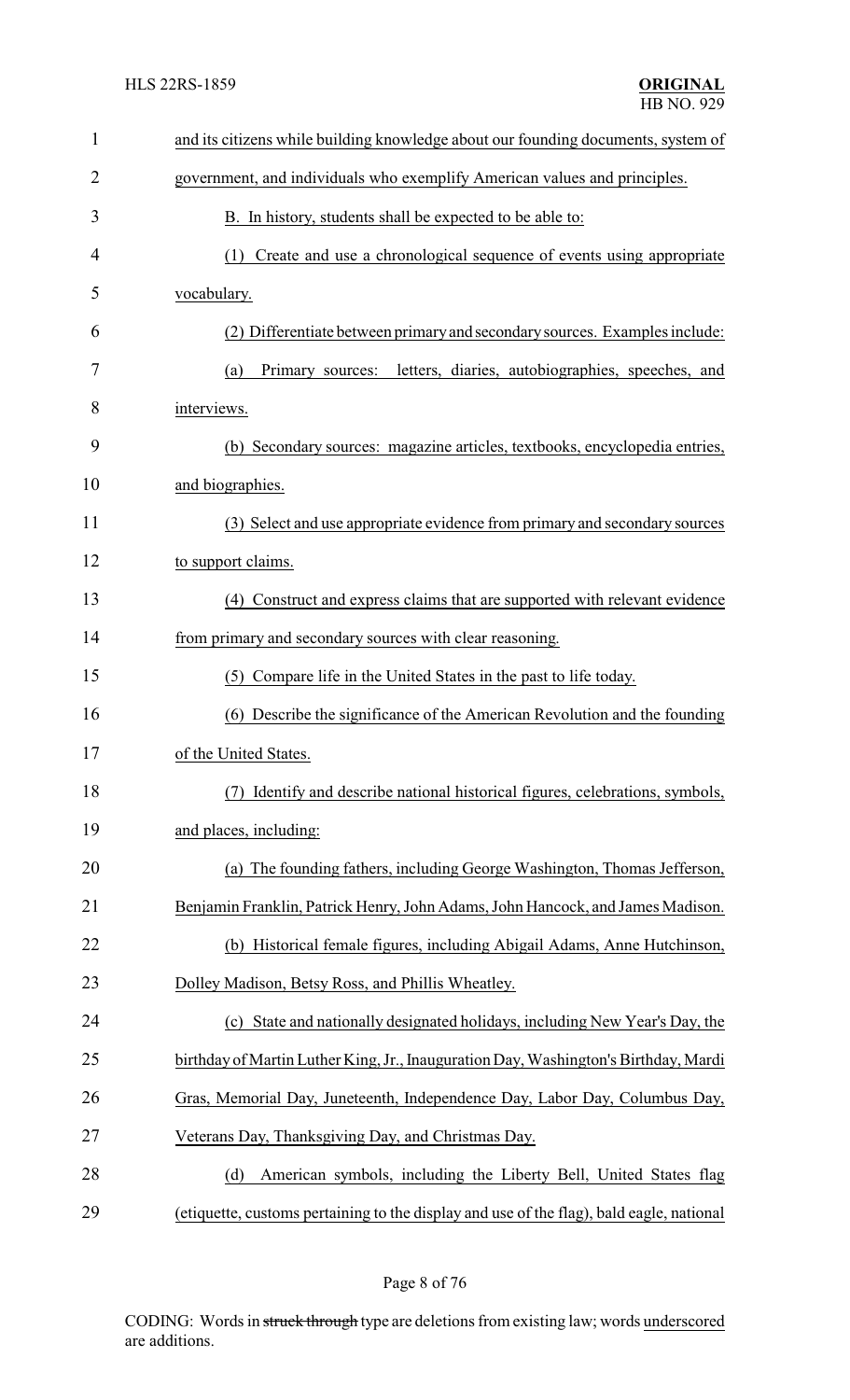| $\mathbf{1}$   | anthem, Uncle Sam, Statue of Liberty, the Pledge of Allegiance, and the national       |
|----------------|----------------------------------------------------------------------------------------|
| $\overline{2}$ | motto, "In God We Trust".                                                              |
| 3              | (e) Manmade American monuments and landmarks, including the Gateway                    |
| 4              | Arch, the Golden Gate Bridge, Jefferson Memorial, Dr. Martin Luther King, Jr.,         |
| 5              | Memorial in Washington D.C., Lincoln Memorial, Mount Rushmore, Pearl Harbor            |
| 6              | Museum, September 11 Memorial and Museum, Statue of Liberty, Tomb of the               |
| 7              | Unknown Soldier, U.S. Capitol, Washington Monument, and White House.                   |
| 8              | (f) Natural American landmarks, including the Grand Canyon, Mississippi                |
| 9              | River, Monument Valley, Niagara Falls, Rocky Mountains, Smoky Mountains, and           |
| 10             | Yellowstone National Park.                                                             |
| 11             | (8) Interpret legends, stories, and songs that contributed to the development          |
| 12             | of the cultural history of the United States, including Native American legends,       |
| 13             | African American history, tall tales, and stories of folk heroes.                      |
| 14             | C. In civics, students shall be expected to be able to:                                |
| 15             | Describe the structure and responsibilities of each of the three branches              |
| 16             | of the federal government, executive, legislative, and judicial.                       |
| 17             | (2) Identify and describe principles of American democracy and relate them             |
| 18             | to the founding of the nation, including:                                              |
| 19             | (a) Reasons for the settlement of the thirteen colonies and the founding of            |
| 20             | the United States, including the search for freedom and a new life.                    |
| 21             | The basic principles of the Declaration of Independence and the<br>(b)                 |
| 22             | Constitution of the United States, including equality under the law and fair treatment |
| 23             | for all.                                                                               |
| 24             | (3) Explain the purpose of rules and laws in the United States.                        |
| 25             | Define governmental systems, including democracy and monarchy.<br>(4)                  |
| 26             | Describe civic virtues including voting, running for office, serving on<br>(5)         |
| 27             | committees, and volunteering.                                                          |
| 28             | (6) Compare local, state, and national elected officials and explain their roles       |
| 29             | and responsibilities, including the president, governor, mayor, and representatives.   |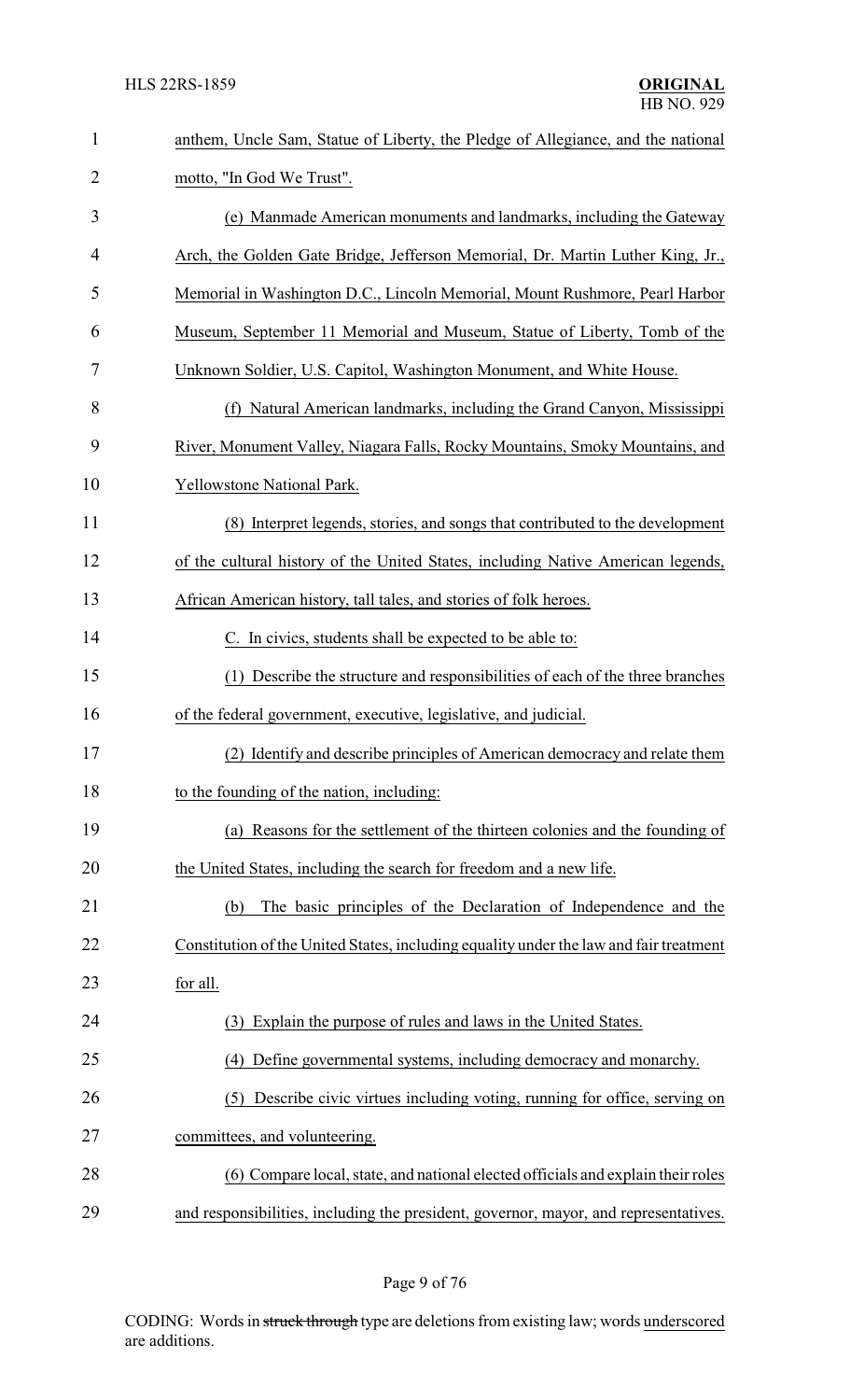| $\mathbf{1}$ | D. In economics, students shall be expected to be able to:                          |
|--------------|-------------------------------------------------------------------------------------|
| 2            | (1) Describe the United States in economic terms, including free enterprise,        |
| 3            | private property, producers and consumers, profit and loss, costs and benefits, and |
| 4            | imports and exports, including:                                                     |
| 5            | (a) How people are both producers and consumers.                                    |
| 6            | (b) Why free enterprise and private property are important and how they are         |
| 7            | beneficial to individuals and to the United States.                                 |
| 8            | (c) Examples of an economic cost or benefit of a decision or event.                 |
| 9            | Explain why and how people specialize in the production of goods and                |
| 10           | services.                                                                           |
| 11           | (3) Explain how scarcity of resources and opportunity costs require people          |
| 12           | to make choices to satisfy wants and needs.                                         |
| 13           | (4) Identify how people use natural (renewable and nonrenewable), human,            |
| 14           | and capital resources to provide goods and services.                                |
| 15           | E. In geography, students shall be expected to be able to:                          |
| 16           | Create and use maps and models with a key, scale, and compass with<br>(1)           |
| 17           | intermediate directions.                                                            |
| 18           | (2) Describe geographic features and physical characteristics of places in the      |
| 19           | United States and the world, including mountains, hills, plains, deserts, coasts,   |
| 20           | islands, peninsulas, lakes, and rivers.                                             |
| 21           | Identify and locate the four hemispheres, equator, and prime meridian.<br>(3)       |
| 22           | Describe the relative location of the United States.<br>(4)                         |
| 23           | (5) Compare and contrast basic land use and economic activities in urban,           |
| 24           | suburban, and rural environments.                                                   |
| 25           | Identify natural disasters such as blizzards, earthquakes, tornadoes,<br>(6)        |
| 26           | hurricanes, and floods and explain their effects on people and the environment.     |
| 27           | Explain how and why people, goods, and ideas move from place to place.              |
| 28           | Describe how and why people from various cultures immigrate to the<br>(8)           |
| 29           | United States.                                                                      |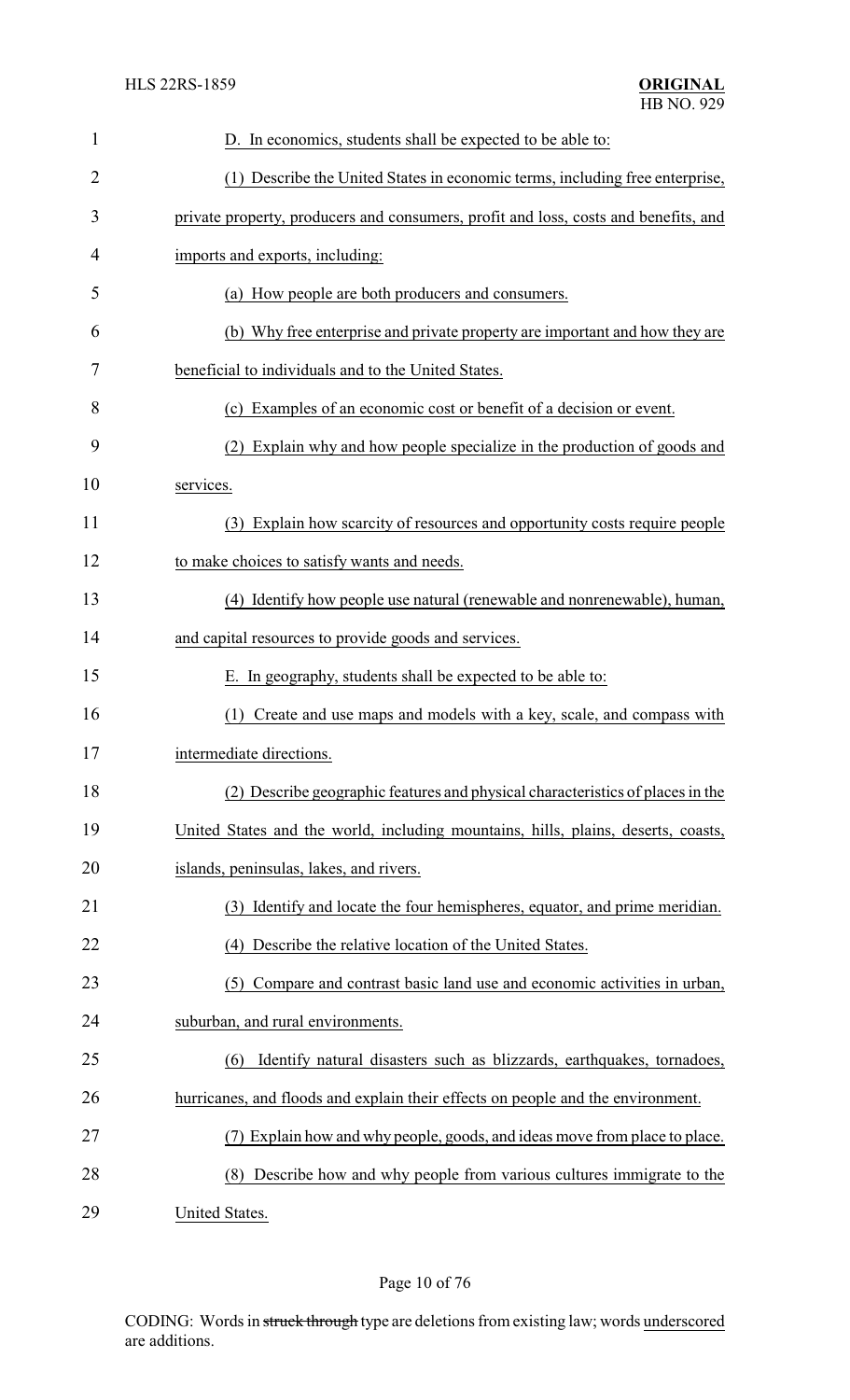| $\mathbf{1}$   | §5135. Grade three; the American Story: people, places, and papers                      |
|----------------|-----------------------------------------------------------------------------------------|
| $\overline{2}$ | A. Building on what students learned in grade two about our founding                    |
| 3              | documents and system of government, this course continues to introduce students to      |
| 4              | major historical events, figures, symbols, and places related to the development and    |
| 5              | history of the United States of America. In grade three, students examine the people,   |
| 6              | places, and papers in United States history that exemplify American ideals and          |
| 7              | fundamental values such as equality under the law, liberty, justice, and responsibility |
| 8              | for the common good. Students will also focus on building their geographic              |
| 9              | knowledge of North America and the wider world, while further developing an             |
| 10             | understanding of how the environment affects its inhabitants.                           |
| 11             | B. In history, students shall be expected to be able to:                                |
| 12             | Create and use a chronological sequence of related events to compare<br>(1)             |
| 13             | developments and describe instances of change and continuity.                           |
| 14             | (2) Explain connections between ideas, events, and developments in United               |
| 15             | States history.                                                                         |
| 16             | (3) Use a variety of primary and secondary sources to:                                  |
| 17             | (a) Analyze social studies content.                                                     |
| 18             | (b) Explain claims and evidence.                                                        |
| 19             | (c) Compare and contrast multiple sources.                                              |
| 20             | (4) Construct and express claims that are supported with relevant evidence              |
| 21             | from primary or secondary sources, content knowledge, and clear reasoning in order      |
| 22             | <u>to:</u>                                                                              |
| 23             | (a) Demonstrate an understanding of social studies content.                             |
| 24             | (b) Compare and contrast content and viewpoints.                                        |
| 25             | (c) Explain causes and effects.                                                         |
| 26             | (d) Describe counterclaims.                                                             |
| 27             | Compare life in the United States in the past and present.<br>(5)                       |
| 28             | Identify and describe national historical figures, celebrations, and<br>(6)             |
| 29             | symbols, including:                                                                     |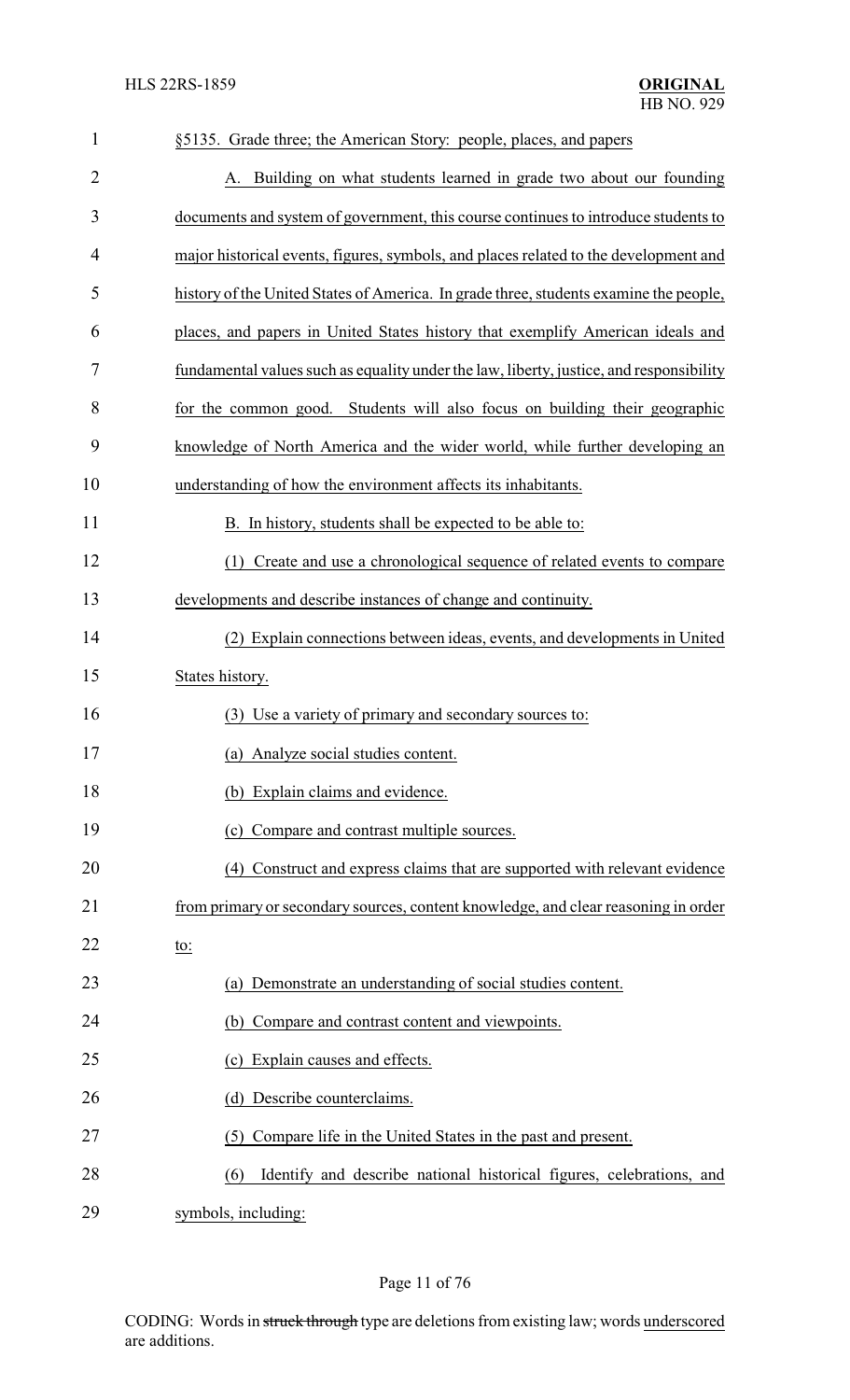| $\mathbf{1}$   | (a) The achievements of George Washington, Thomas Jefferson, Lewis and                 |
|----------------|----------------------------------------------------------------------------------------|
| $\overline{2}$ | Clark, Sacagawea, Abraham Lincoln, Frederick Douglass, Harriet Tubman,                 |
| 3              | Sojourner Truth, Sitting Bull, George Washington Carver, Susan B. Anthony, Mabel       |
| $\overline{4}$ | Ping-Hua Lee, Theodore Roosevelt, the Wright Brothers, Thomas Edison, Henry            |
| 5              | Ford, Alexander Graham Bell, Dr. Martin Luther King, Jr., Jackie Robinson, Sally       |
| 6              | Ride, Katherine Johnson, and Mae Jemison.                                              |
| 7              | (b) The significance of state and nationally designated holidays, including            |
| 8              | New Year's Day, the birthday of Martin Luther King, Jr., Inauguration Day,             |
| 9              | Washington's Birthday, Mardi Gras, Memorial Day, Juneteenth, Independence Day,         |
| 10             | Labor Day, Columbus Day, Veterans Day, Thanksgiving Day, and Christmas Day.            |
| 11             | (c) Describe the history of American symbols, including the Liberty Bell,              |
| 12             | United States flag (etiquette, customs pertaining to the display and use of the flag), |
| 13             | bald eagle, national anthem, Uncle Sam, Statue of Liberty, the Pledge of Allegiance,   |
| 14             | and the national motto, "In God We Trust".                                             |
| 15             | (d) Manmade American monuments and landmarks including the Gateway                     |
| 16             | Arch, the Golden Gate Bridge, Jefferson Memorial, Dr. Martin Luther King, Jr.,         |
| 17             | Memorial in Washington D.C., Lincoln Memorial, Mount Rushmore, Pearl Harbor            |
| 18             | Museum, September 11 Memorial and Museum, Statue of Liberty, Tomb of the               |
| 19             | Unknown Soldier, U.S. Capitol, Washington Monument, and White House.                   |
| 20             | (e) Natural American landmarks, including the Grand Canyon, Mississippi                |
| 21             | River, Monument Valley, Niagara Falls, Rocky Mountains, Smoky Mountains, and           |
| 22             | Yellowstone National Park.                                                             |
| 23             | Describe the significance of major events in the history of the United<br>(7)          |
| 24             | States, including the American Revolution, Louisiana Purchase, Lewis and Clark         |
| 25             | Expedition, the abolition of slavery, women's suffrage movement, civil rights          |
| 26             | movement, and the Space Race.                                                          |
| 27             | Describe how voluntary and involuntary migration have affected the<br>(8)              |
| 28             | United States.                                                                         |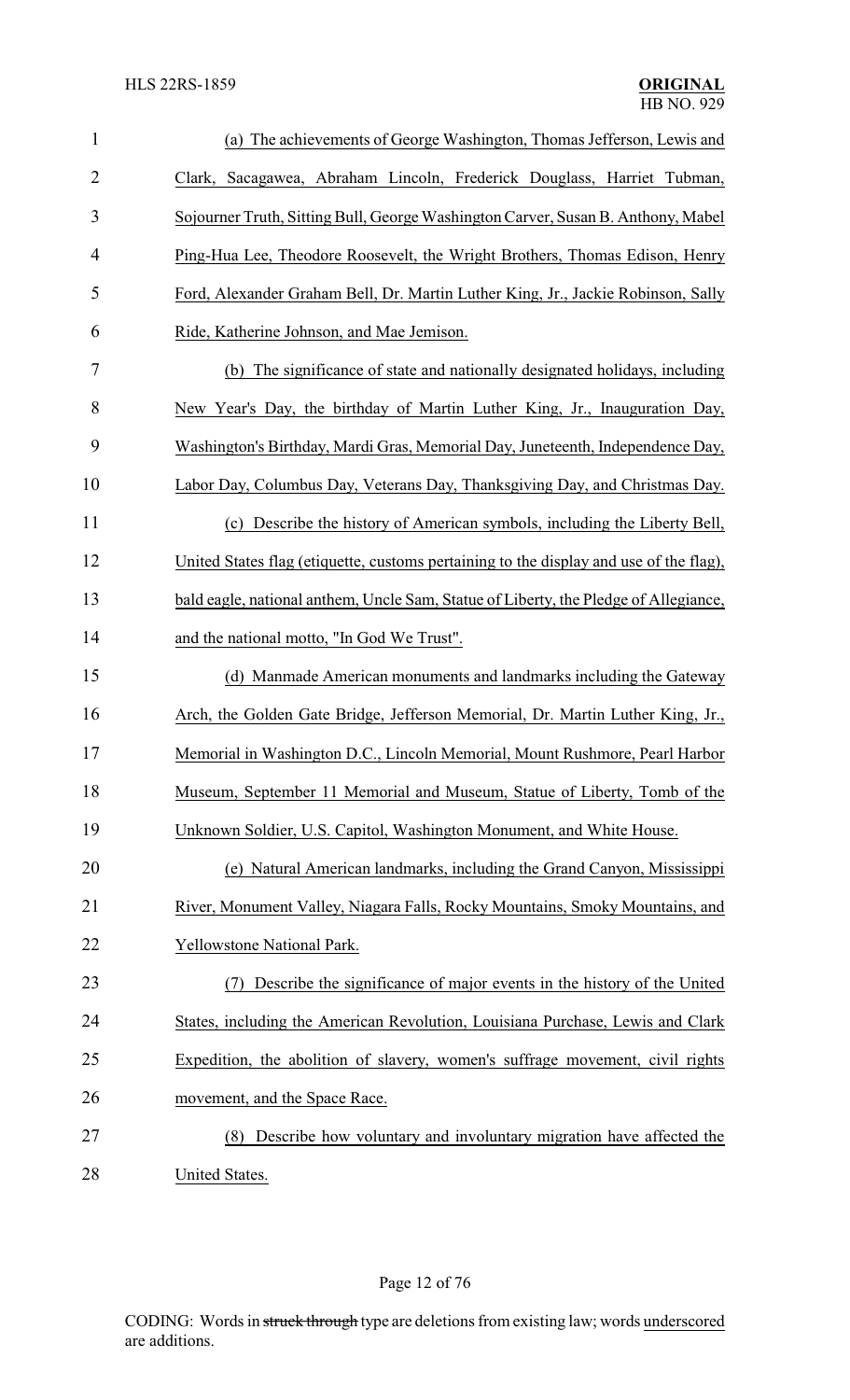| $\mathbf{1}$   | Describe how technological advancements such as the steam engine,<br>(9)                |
|----------------|-----------------------------------------------------------------------------------------|
| $\overline{2}$ | railroad, automobile, electricity, telephone, radio, television, microwave, and digital |
| 3              | technologies have affected the lives of people in the United States.                    |
| 4              | C. In civics, students shall be expected to be able to:                                 |
| 5              | Recognize functions of the Declaration of Independence and the<br>(1)                   |
| 6              | Constitution of the United States, including:                                           |
| 7              | The process by which a bill becomes law.<br>(a)                                         |
| 8              | (b) The responsibilities of the three branches of government.                           |
| 9              | (c) The relationship between the federal government and state government.               |
| 10             | (d) A comparison and contrast of representative democracy (republic) and                |
| 11             | monarchy.                                                                               |
| 12             | (e) How the founding documents protect individuals' rights to life, liberty,            |
| 13             | and the pursuit of happiness.                                                           |
| 14             | (2) Identify and describe basic principles of the Declaration of Independence           |
| 15             | and the Constitution of the United States.                                              |
| 16             | Explain the significance of the Emancipation Proclamation and the<br>(3)                |
| 17             | Thirteenth Amendment.                                                                   |
| 18             | (4) Describe civic virtues: voting, running for office, serving on committees,          |
| 19             | and volunteering.                                                                       |
| 20             | (5) Describe how and why people become citizens of the United States.                   |
| 21             | D. In economics, students shall be expected to be able to:                              |
| 22             | Describe the United States in economic terms: free enterprise, private<br>(1)           |
| 23             | property, producers and consumers, profit and loss, supply and demand, and imports      |
| 24             | and exports, including:                                                                 |
| 25             | (a) Explain why free enterprise and private property are important concepts             |
| 26             | and how they are beneficial to individuals and to the United States.                    |
| 27             | (b) How the interaction between producers and consumers in a free market                |
| 28             | satisfies economic wants and needs.                                                     |
| 29             | (c) How supply and demand can affect the prices of goods and services.                  |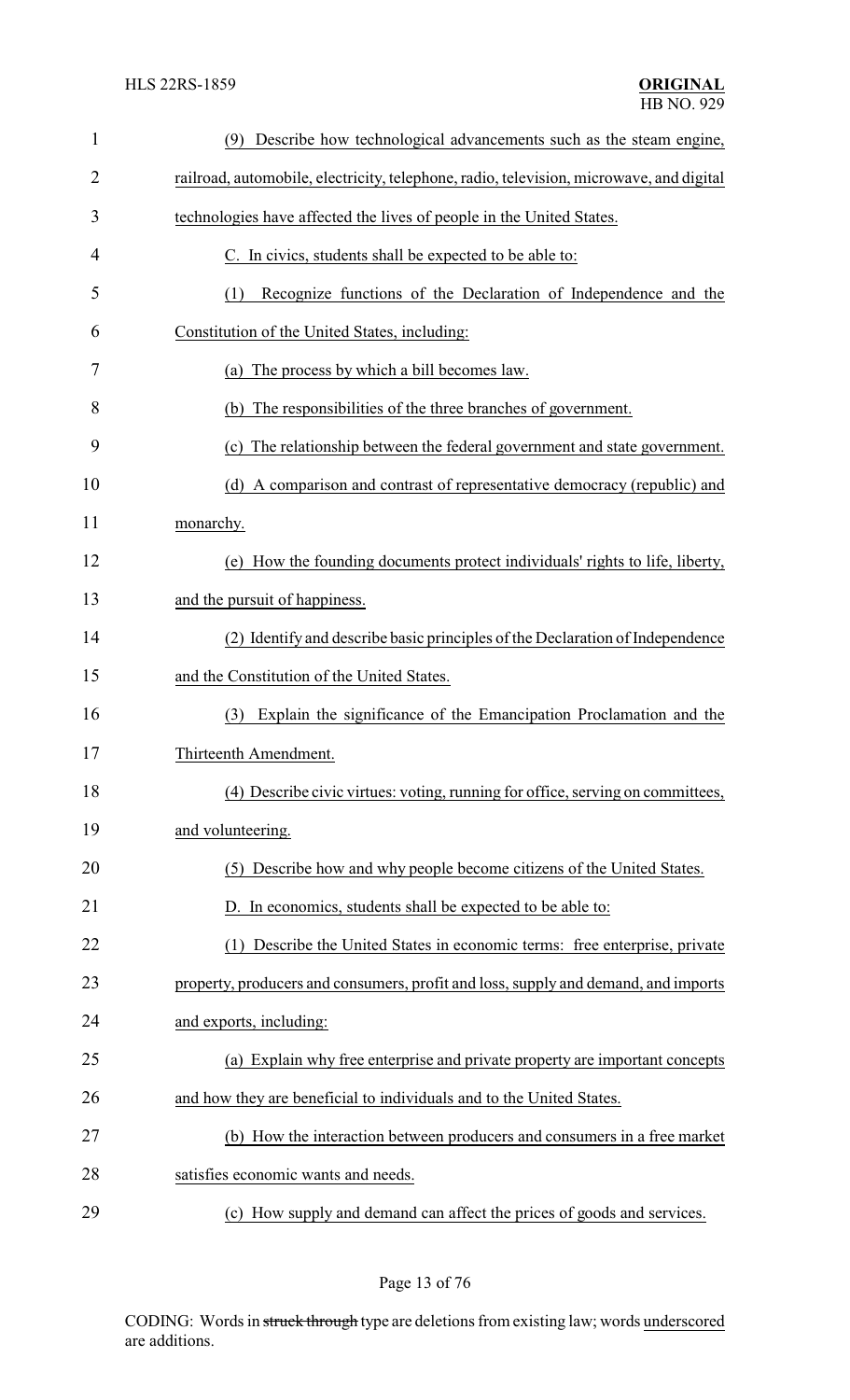| 1              | (d) A differentiation between imports and exports.                                   |
|----------------|--------------------------------------------------------------------------------------|
| $\overline{2}$ | (e) Why and how people specialize in the production of goods and services.           |
| 3              | (2) Identify how people use natural (renewable and nonrenewable), human,             |
| 4              | and capital resources to provide goods and services.                                 |
| 5              | Describe the relationship between scarcity and opportunity cost in<br>(3)            |
| 6              | economic decision making.                                                            |
| 7              | (4) Describe the importance of personal financial decision making such as            |
| 8              | budgeting and saving.                                                                |
| 9              | E. In geography, students shall be expected to be able to:                           |
| 10             | (1) Create and use maps and models with a key, scale, and compass with               |
| 11             | intermediate directions.                                                             |
| 12             | Describe the geographic features of places in the United States.                     |
| 13             | (3) Interpret geographic features of the United States using a variety of tools      |
| 14             | such as different types of maps and photos.                                          |
| 15             | Identify and locate the four hemispheres, equator, and prime meridian.<br>(4)        |
| 16             | (5) Locate and describe the seven continents and five oceans.                        |
| 17             | (6) Describe the relative location of the United States.                             |
| 18             | Describe why and how people in the United States have modified their                 |
| 19             | environment.                                                                         |
| 20             | Compare and contrast basic land use and economic activities in urban,<br>(8)         |
| 21             | suburban, and rural environments.                                                    |
| 22             | (9) Describe the importance of conservation and preservation.                        |
| 23             | (10) Describe how the regions of the United States vary culturally and               |
| 24             | economically.                                                                        |
| 25             | §5136. Grade four; the ancient world                                                 |
| 26             | A. After building knowledge in grades kindergarten through three about their         |
| 27             | community, parish, state, and nation, students are ready to expand their historical  |
| 28             | horizons and begin an exploration of the ancient and classical world. In grade four, |
| 29             | students are introduced to the story of human civilization and will examine key      |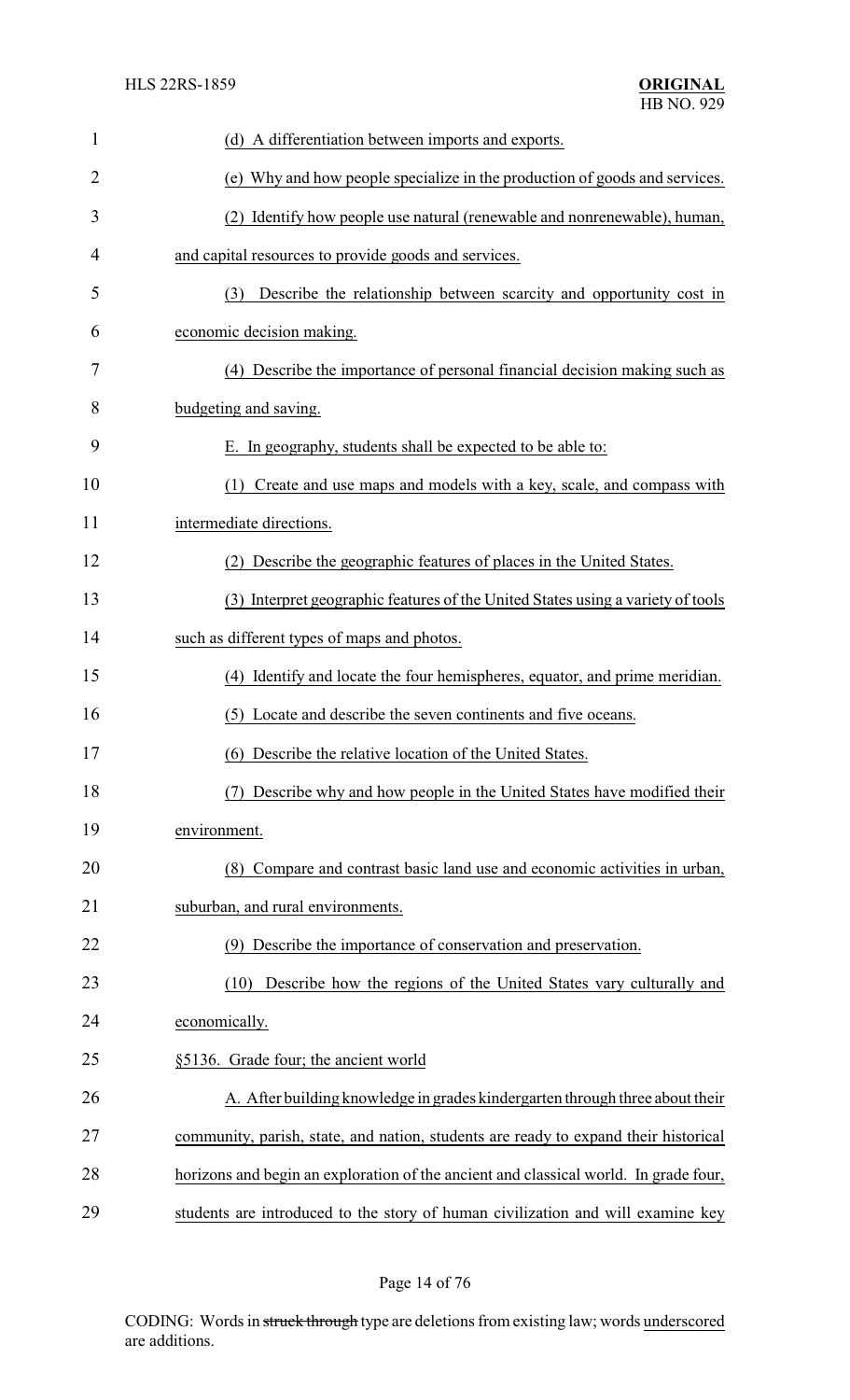| $\mathbf{1}$ | characteristics of society, government, and culture in the ancient Near East, Northern |
|--------------|----------------------------------------------------------------------------------------|
| 2            | Africa, India, Greece, Rome, China, and the Americas.                                  |
| 3            | B. In grade four, students shall be expected to be able to:                            |
| 4            | Create and use a chronological sequence of related events to compare<br>(1)            |
| 5            | developments and describe instances of change and continuity.                          |
| 6            | (2) Use a variety of primary and secondary sources to:                                 |
| 7            | (a) Analyze social studies content.                                                    |
| 8            | (b) Explain claims and evidence.                                                       |
| 9            | (c) Compare and contrast multiple sources.                                             |
| 10           | Explain connections between ideas, events, and developments in world<br>(3)            |
| 11           | history.                                                                               |
| 12           | (4) Compare and contrast events and developments in world history.                     |
| 13           | Construct and express claims that are supported with relevant evidence<br>(5)          |
| 14           | from primary or secondary sources, content knowledge, and clear reasoning in order     |
| 15           | to:                                                                                    |
| 16           | Demonstrate an understanding of social studies content.<br>(a)                         |
| 17           | (b) Compare and contrast content and viewpoints.                                       |
| 18           | (c) Explain causes and effects.                                                        |
| 19           | (d) Describe counterclaims.                                                            |
| 20           | (6) Create and use geographic representations to locate and describe places            |
| 21           | and geographic characteristics, including the following: hemispheres; land forms       |
| 22           | such as continents, oceans, rivers, mountains, and deserts; cardinal and intermediate  |
| 23           | directions; and climate and environment.                                               |
| 24           | (7) Use geographic representations and historical information to explain how           |
| 25           | physical geography influenced the development of ancient civilizations and empires.    |
| 26           | Describe the origin and spread of major world religions as they<br>(8)                 |
| 27           | developed throughout history.                                                          |
| 28           | Describe the characteristics of nomadic hunter-gatherer societies,<br>(9)              |
| 29           | including their use of hunting weapons, fire, shelter and tools.                       |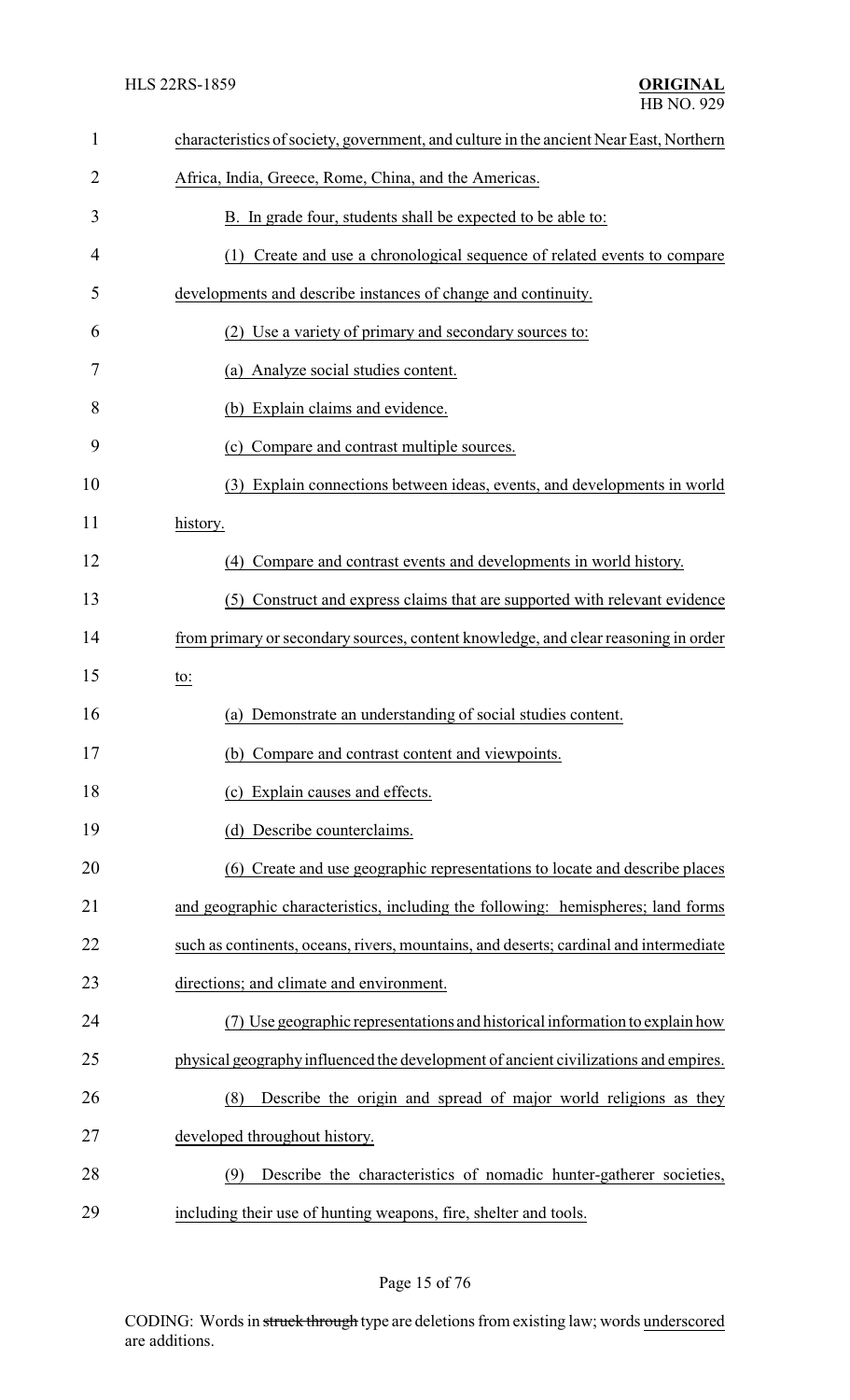| $\mathbf{1}$   | (10) Describe early human migration out of Africa, first to Europe and Asia,          |
|----------------|---------------------------------------------------------------------------------------|
| $\overline{2}$ | then to the Americas and Australia.                                                   |
| 3              | (11) Explain the effects of the Agricultural Revolution, including the barter         |
| 4              | economy, food surpluses, domestication of plants and animals, specialization, and     |
| 5              | the growth of permanent settlements.                                                  |
| 6              | (12) Identify and explain the importance of the following key characteristics         |
| 7              | of civilizations: culture, specialization, infrastructure, stable food supply,        |
| 8              | government, technology, belief systems, writing, and social structure.                |
| 9              | (13) Describe the geographic, political, economic, and cultural structures of         |
| 10             | ancient Near East, including being able to:                                           |
| 11             | Identify and locate geographical features of the ancient Near East,<br>(a)            |
| 12             | including the Black Sea, Persian Gulf, Euphrates River, Tigris River, Mediterranean   |
| 13             | Sea, and Zagros Mountains.                                                            |
| 14             | (b) Explain how geographic and climatic features led to the region being              |
| 15             | known as the Fertile Crescent.                                                        |
| 16             | Explain how irrigation, silt, metallurgy, production of tools, use of<br>(c)          |
| 17             | animals and inventions such as the wheel and plow led to advancements in              |
| 18             | agriculture.                                                                          |
| 19             | (d) Describe how changes in agriculture in Sumer led to economic growth,              |
| 20             | expansion of trade and transportation, and the growth of independent city-states.     |
| 21             | Identify important achievements of the Mesopotamian civilization,<br>(e)              |
| 22             | including cuneiform, clay tablets, ziggurats, and the Epic of Gilgamesh as the oldest |
| 23             | written epic.                                                                         |
| 24             | (f) Describe the significance of the written law in the Code of Hammurabi,            |
| 25             | and explain the meaning of the phrase "an eye for an eye and a tooth for a tooth."    |
| 26             | (g) Describe the development of the ancient Israelites.                               |
| 27             | (14) Describe the geographic, political, economic, and cultural structures of         |
| 28             | ancient Egypt, including being able to:                                               |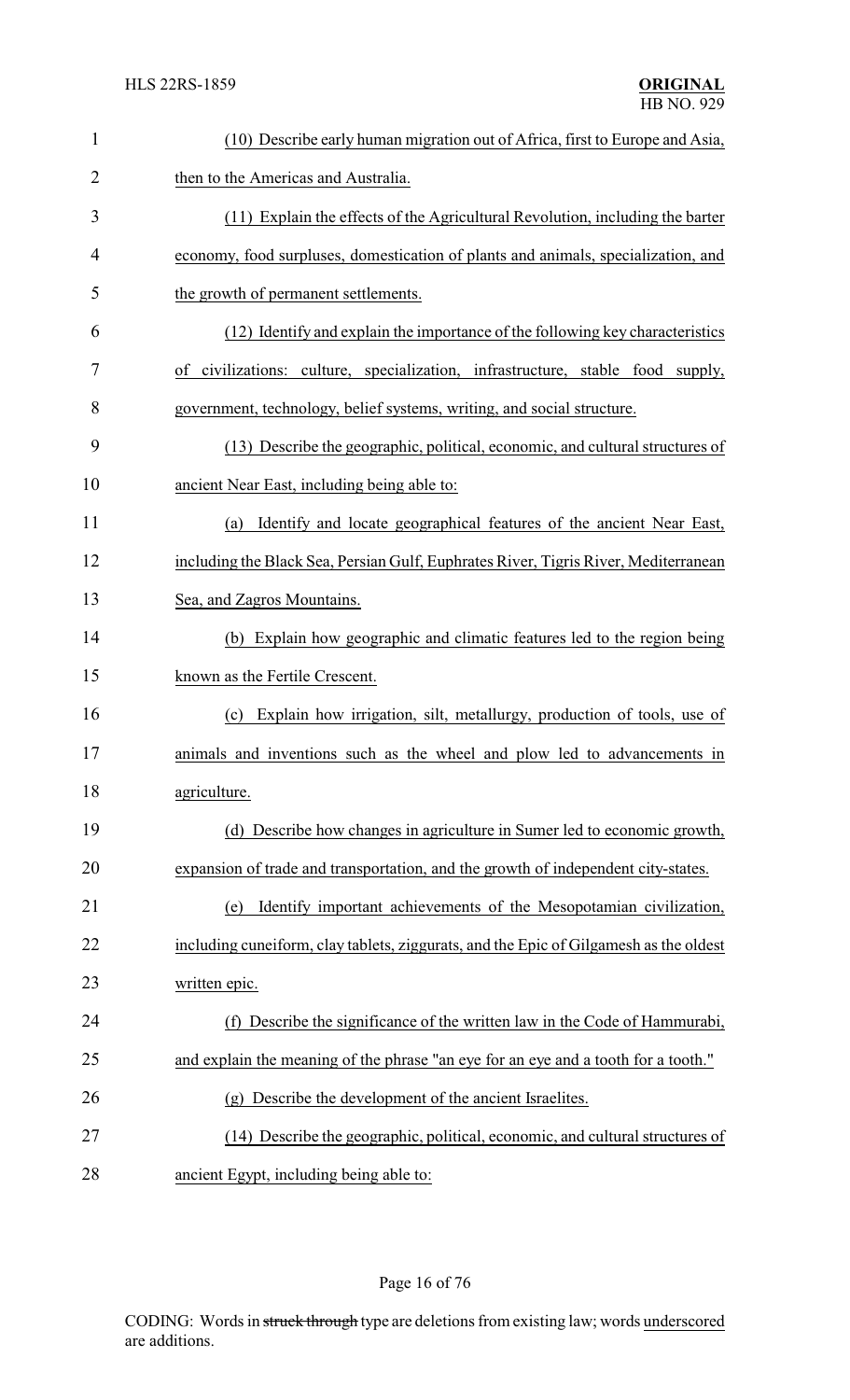| $\mathbf{1}$   | (a) Identify and locate geographical features of ancient Egypt, including the           |
|----------------|-----------------------------------------------------------------------------------------|
| $\overline{2}$ | Mediterranean Sea, Red Sea, Nile River and Delta, and the Sahara Desert.                |
| 3              | Explain the structure of ancient Egyptian society, including the<br>(b)                 |
| 4              | relationships between groups of people, positions of pharaohs, and the role of          |
| 5              | enslaved people.                                                                        |
| 6              | Explain Egyptian beliefs about the afterlife, the reasons<br>(c)<br>for                 |
| 7              | mummification, and the use of pyramids.                                                 |
| 8              | (d) Describe the significance of key figures from ancient Egypt, including              |
| 9              | economic growth under the leadership of Queen Hatshepsut, Ramses the Great's            |
| 10             | military conquests leading to expansion of the kingdom, and the significance of the     |
| 11             | discovery of Tutankhamun's tomb on the modern understanding of ancient Egypt.           |
| 12             | (e) Describe the achievements of ancient Egyptian civilization, including               |
| 13             | hieroglyphics, papyrus, and the pyramids and Sphinx at Giza.                            |
| 14             | (f)<br>Examine the cultural diffusion of ancient Egypt with surrounding                 |
| 15             | civilizations through trade and conflict.                                               |
| 16             | (15) Describe the geographic, political, economic, and cultural structures of           |
| 17             | ancient India, including being able to:                                                 |
| 18             | (a) Identify and locate geographical features of ancient India, including the           |
| 19             | Ganges River, Indus River, Himalayan Mountains, Indian Ocean, and the                   |
| 20             | subcontinent of India.                                                                  |
| 21             | (b) Explain the emergence of the Harappan civilization in the Indus River               |
| 22             | Valley as an early agricultural civilization and describe its achievements, including   |
| 23             | architecture built with bricks, roads arranged into a series of grid systems, and sewer |
| 24             | systems.                                                                                |
| 25             | Identify the long-lasting intellectual traditions that emerged during the<br>(c)        |
| 26             | late empire of ancient India, including advances in medicine and Hindu-Arabic           |
| 27             | numerals.                                                                               |
| 28             | (16) Describe the geographic, political, economic, and cultural structures of           |
| 29             | ancient Greece, including being able to:                                                |

## Page 17 of 76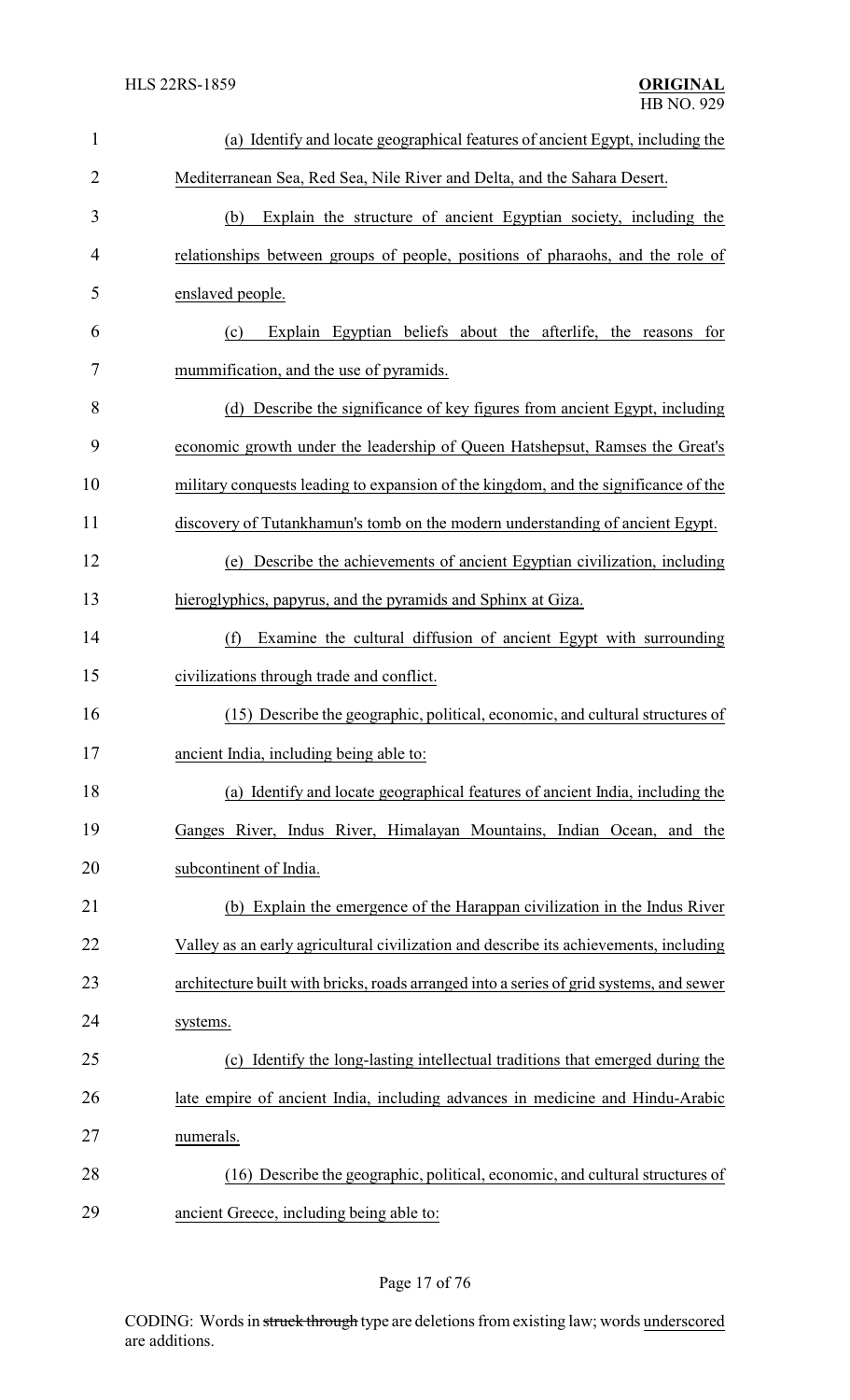| $\mathbf{1}$   | (a) Identify and locate geographical features of ancient Greece, including the      |
|----------------|-------------------------------------------------------------------------------------|
| 2              | Mediterranean Sea, Athens, the Peloponnesian peninsula and Sparta.                  |
| 3              | (b) Describe how the geographical features of ancient Greece, including its         |
| $\overline{4}$ | mountainous terrain and access to the Mediterranean Sea contributed to its          |
| 5              | organization into city-states and the development of maritime trade.                |
| 6              | (c) Examine the concept of the polis in Greek city-states, including the ideas      |
| 7              | of: citizenship, civic participation, and the rule of law.                          |
| 8              | (d) Explain the basic concepts of direct democracy and oligarchy.                   |
| 9              | (e) Explain the characteristics of the major Greek city-states of Athens and        |
| 10             | Sparta, including status of women, approaches to education, type of government, and |
| 11             | the practice of slavery.                                                            |
| 12             | (f) Describe the causes and consequences of the Persian Wars, including the         |
| 13             | role of Athens and its cooperation with Sparta.                                     |
| 14             | (g) Describe the polytheistic religion of ancient Greece.                           |
| 15             | Identify Socrates, Plato, and Aristotle as great philosophers of ancient<br>(h)     |
| 16             | Greece explain how ideas can spread through writing and teaching.                   |
| 17             | (i) Identify examples of ancient Greek architecture, including the Parthenon        |
| 18             | and the Acropolis.                                                                  |
| 19             | Identify Alexander the Great and explain how his conquests spread                   |
| 20             | Hellenistic (Greek) culture.                                                        |
| 21             | (17) Describe the geographic, political, economic, and cultural structures of       |
| 22             | ancient Rome, including being able to:                                              |
| 23             | (a) Identify and locate the geographical features of ancient Rome, including        |
| 24             | the Mediterranean Sea, Italian Alps, Rome, Italian Peninsula, and Tiber River.      |
| 25             | (b) Explain how the geographical location of ancient Rome contributed to            |
| 26             | its political and economic growth in the Mediterranean region and beyond.           |
| 27             | (c) Describe the class system of ancient Rome, including the roles and rights       |
| 28             | of patricians, plebeians, and enslaved people in Roman society.                     |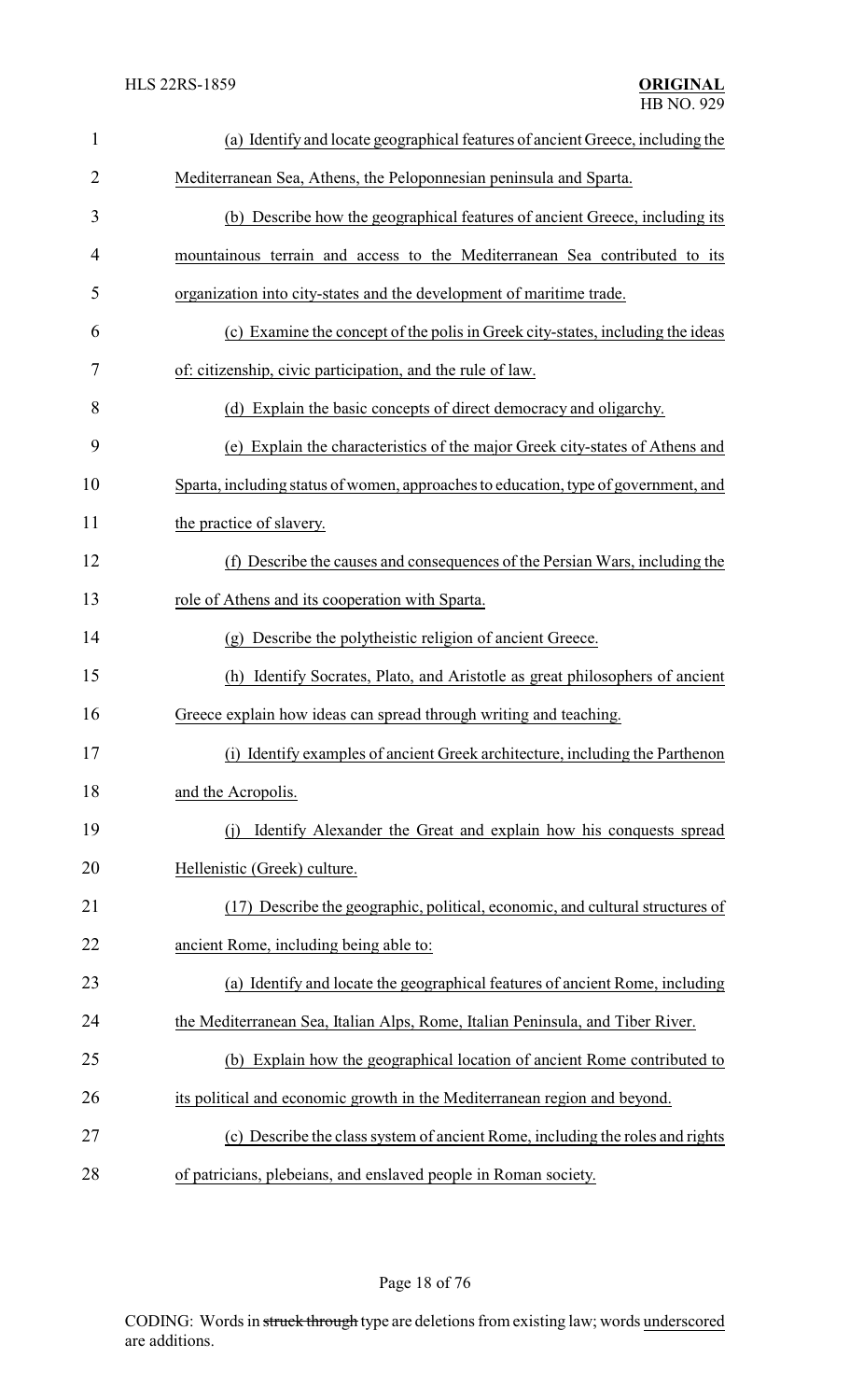| 1              | (d) Describe the polytheistic religion of ancient Rome and its connection to       |
|----------------|------------------------------------------------------------------------------------|
| $\overline{2}$ | ancient Greek beliefs.                                                             |
| 3              | (e) Describe the characteristics of Julius Caesar's rule, including his role as    |
| 4              | dictator for life.                                                                 |
| 5              | (f) Explain the influence of Augustus Caesar, including the establishment of       |
| 6              | the Roman Empire and its expansion during the Pax Romana.                          |
| 7              | (g) Describe how innovations in engineering and architecture contributed to        |
| 8              | Roman expansion, including the role of aqueducts, domes, arches, roads, bridges,   |
| 9              | and sanitation.                                                                    |
| 10             | Describe the fall of the Western Roman Empire, including difficulty<br>(h)         |
| 11             | governing its large territory and political, military, and economic problems.      |
| 12             | (18) Describe the geographic, political, economic, and cultural structures of      |
| 13             | ancient China, including being able to:                                            |
| 14             | (a) Identify and locate geographical features of ancient China, including the      |
| 15             | Gobi Desert, Plateau of Tibet, Himalayan Mountains, Yangtze River, Pacific Ocean,  |
| 16             | and Yellow River.                                                                  |
| 17             | (b) Describe the influence of geographic features on the origins of ancient        |
| 18             | Chinese civilization in the Yellow River Valley, and explain how China's geography |
| 19             | helped create a unique cultural identity.                                          |
| 20             | Describe problems prevalent in the time of Confucius and explain the<br>(c)        |
| 21             | concepts of filial piety, or dutiful respect, and the Mandate of Heaven.           |
| 22             | (d) Explain the significance of the unification of ancient China into the first    |
| 23             | Chinese empire by Qin Shi Huangdi.                                                 |
| 24             | (e) Describe how the size of ancient China made governing difficult and how        |
| 25             | early dynastics attempted to solve this problem, including the construction of the |
| 26             | Grand Canal and the Great Wall.                                                    |
| 27             | Explain the major accomplishments of the Han Dynasty, including the<br>(f)         |
| 28             | magnetic compass, paper making, porcelain, silk, and woodblock printing.           |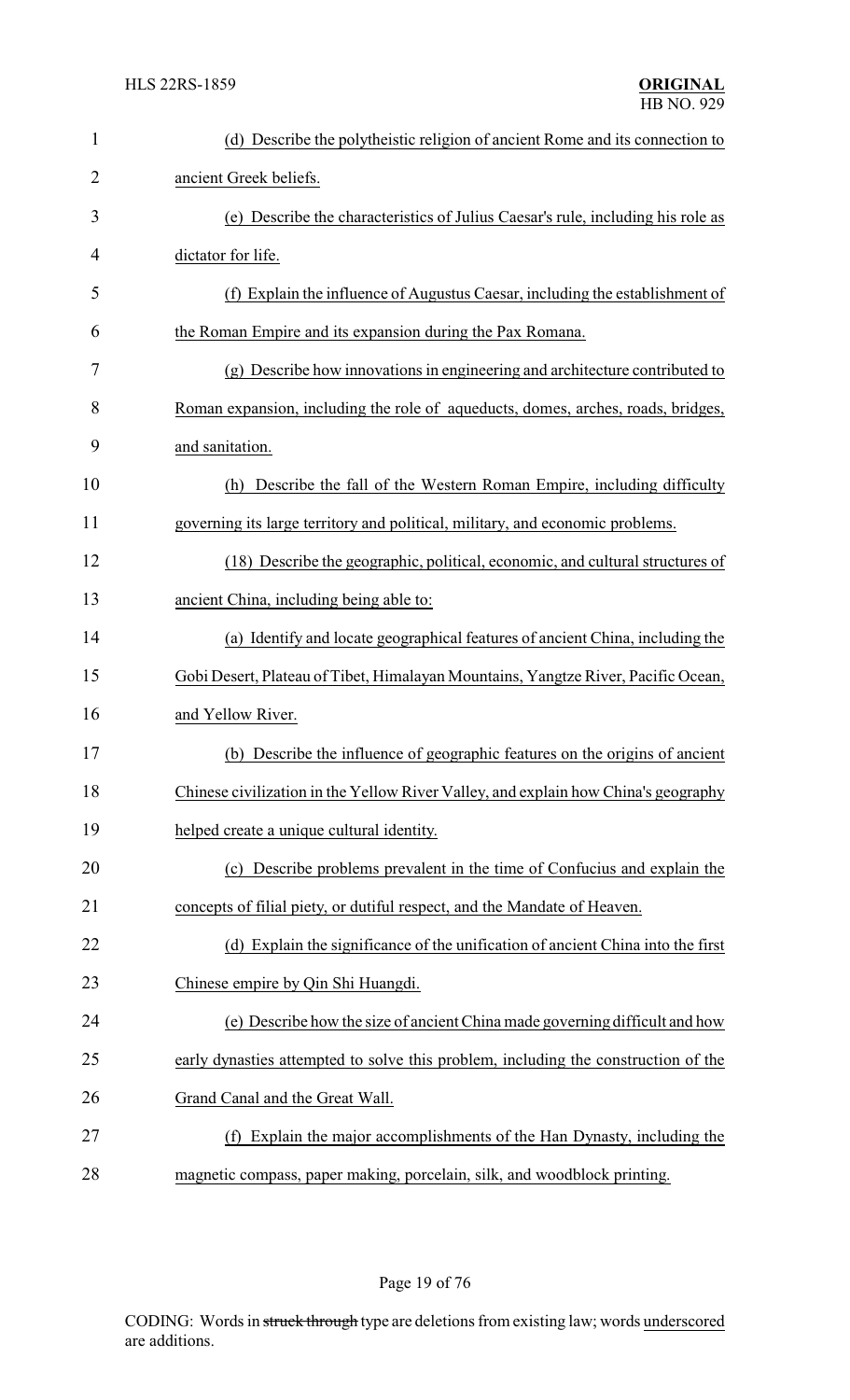| $\mathbf{1}$   | (g) Describe how the desire for Chinese goods influenced the creation of The          |
|----------------|---------------------------------------------------------------------------------------|
| $\overline{2}$ | Silk Road and began a process of cultural diffusion throughout Eurasia.               |
| 3              | (19) Describe the geographic, political, and economic, and cultural structures        |
| 4              | of indigenous civilizations of the Americas, including being able to:                 |
| 5              | Identify and locate geographical features in the Americas, including<br>(a)           |
| 6              | Mississippi River and Delta, Amazon River, Pacific Ocean, Appalachian Mountains,      |
| 7              | Gulf of Mexico, Atlantic Ocean, South America, and Yucatan Peninsula.                 |
| 8              | (b) Describe the cultural elements among indigenous communities in North              |
| 9              | America, including housing, clothing, games, entertainment, dance, and how food       |
| 10             | was gathered, caught, and cooked.                                                     |
| 11             | Explain how nomadic groups of people first hunted and traveled<br>(c)                 |
| 12             | throughout what would become Louisiana.                                               |
| 13             | (d) Explain how people living in what would become Louisiana gradually                |
| 14             | moved towards seasonal hunting and gathering, using new tools and practices for       |
| 15             | hunting, and building large mounds for ceremonial and practical purposes.             |
| 16             | Describe key characteristics of Poverty Point culture, including art,<br>(e)          |
| 17             | hunting methods, dress, food, use of mounds, and resources traded there.              |
| 18             | Explain the major accomplishments of the Mayans, including<br>(f)                     |
| 19             | advancements in astronomy, mathematics and the calendar, construction of              |
| 20             | pyramids, temples, and hieroglyphic writing.                                          |
| 21             | (g) Describe the influence of geographic features on the origins of the Mayan         |
| 22             | civilization and explain theories related to the abandonment of their cities.         |
| 23             | §5137. Grade five; the medieval to the modern world                                   |
| 24             | The fifth grade builds on what students learned about ancient and<br>А.               |
| 25             | classical civilizations in grade four. In this course, students will examine Medieval |
| 26             | Europe and Africa, Aztec and Incan civilizations, the Renaissance and Reformation,    |
| 27             | the Age of Exploration, and the European conquest and colonization of the             |
| 28             | Americas. Students will also examine the growth in economic interactions among        |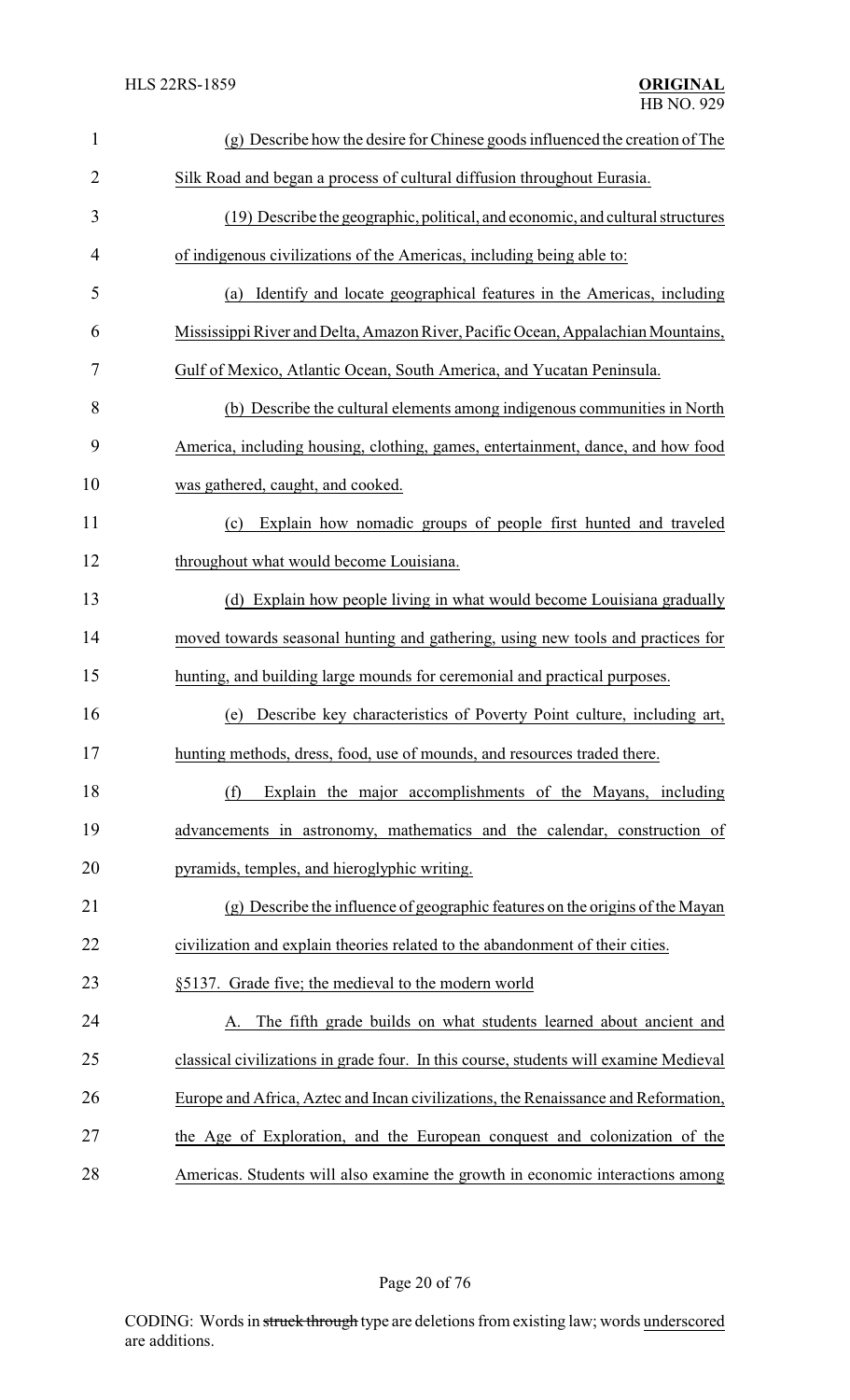| $\mathbf{1}$ | civilizations as well as the exchange of ideas, beliefs, technologies, and         |
|--------------|------------------------------------------------------------------------------------|
| 2            | commodities.                                                                       |
| 3            | B. In grade five, students shall be expected to be able to:                        |
| 4            | (1) Create and use a chronological sequence of related events to compare           |
| 5            | developments and describe instances of change and continuity.                      |
| 6            | (2) Use a variety of primary and secondary sources to:                             |
| 7            | (a) Analyze social studies content.                                                |
| 8            | (b) Explain claims and evidence.                                                   |
| 9            | (c) Compare and contrast multiple sources.                                         |
| 10           | Explain connections between ideas, events, and developments in world<br>(3)        |
| 11           | history.                                                                           |
| 12           | Compare and contrast events and developments in world history.<br>(4)              |
| 13           | Construct and express claims that are supported with relevant evidence<br>(5)      |
| 14           | from primary or secondary sources, content knowledge, and clear reasoning in order |
| 15           | <u>to:</u>                                                                         |
| 16           | (a) Demonstrate an understanding of social studies content.                        |
| 17           | (b) Compare and contrast content and viewpoints.                                   |
| 18           | (c) Explain causes and effects.                                                    |
| 19           | (d) Describe counterclaims.                                                        |
| 20           | (6) Create and use geographic representations to locate and describe places        |
| 21           | and geographic characteristics, including the following: hemispheres; land forms   |
| 22           | such as continents, oceans, rivers, mountains, deserts; cardinal and intermediate  |
| 23           | directions; latitude and longitude, climate, and environment.                      |
| 24           | (7) Use geographic representations and historical information to explain how       |
| 25           | physical geography influenced the development of civilizations and empires.        |
| 26           | Describe the origin and spread of major world religions as they<br>(8)             |
| 27           | developed throughout history.                                                      |
| 28           | (9) Describe the geographic, political, economic, and cultural structures of       |
| 29           | Europe during the Middle Ages, including being able to:                            |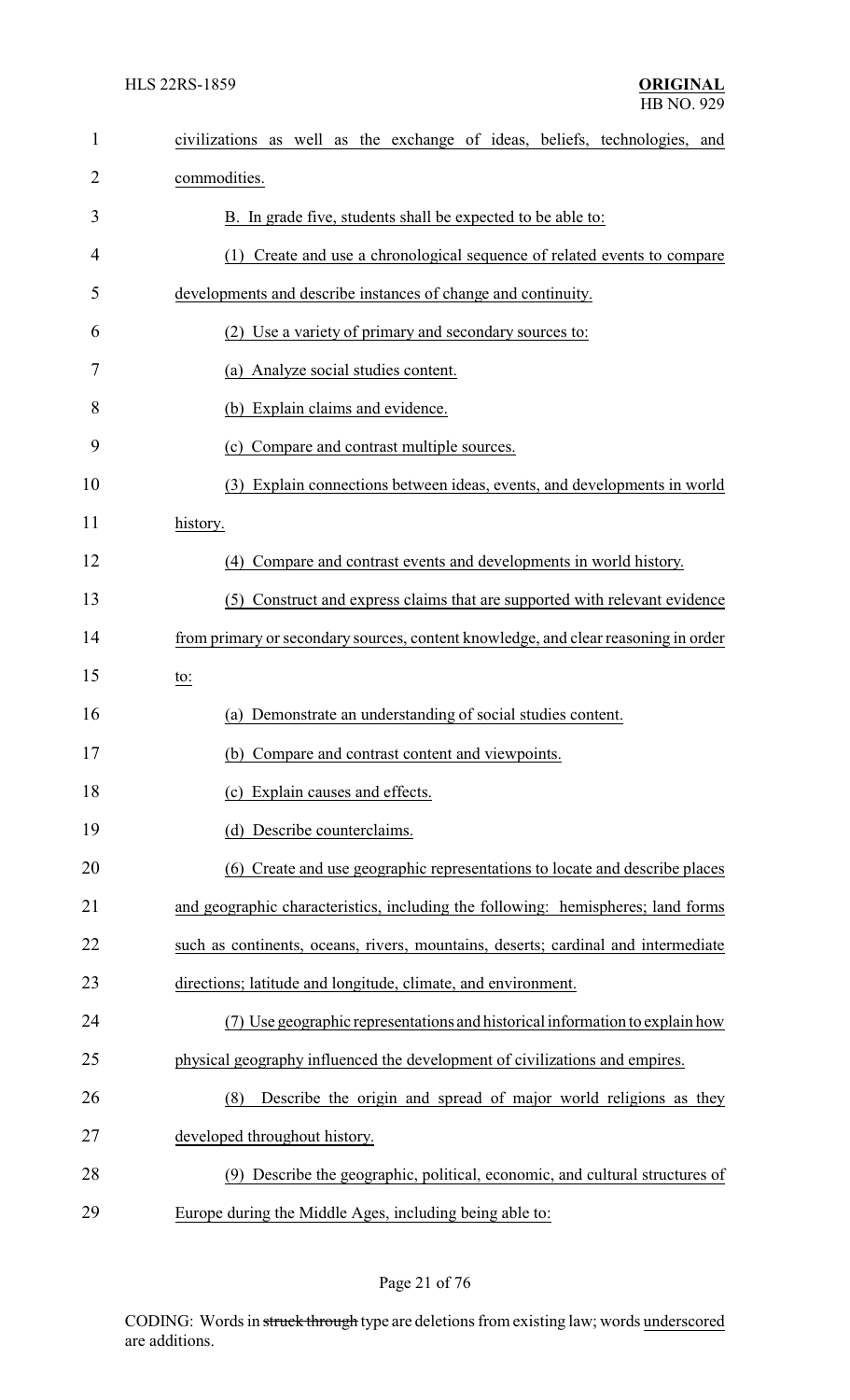| 1              | (a) Identify and locate geographical features of Europe, including the Alps,       |
|----------------|------------------------------------------------------------------------------------|
| $\overline{2}$ | Atlantic Ocean, North European Plain, English Channel, Ural Mountains, and the     |
| 3              | Mediterranean Sea.                                                                 |
| 4              | (b) Describe the role of monasteries in the preservation of knowledge and          |
| 5              | the spread of the Catholic Church throughout Europe.                               |
| 6              | Explain how Charlemagne shaped and defined medieval Europe,<br>(c)                 |
| 7              | including the creation of the Holy Roman Empire, and the establishment of          |
| 8              | Christianity as the religion of the Empire.                                        |
| 9              | (d) Describe the development of feudalism and manorialism and their role           |
| 10             | in the medieval European economy.                                                  |
| 11             | (e) Describe the impact of the Magna Carta, including limiting the power of        |
| 12             | the monarch, the rule of law, and the right to trial by jury.                      |
| 13             | Explain how the Crusades affected Christian, Muslim, and Jewish<br>(f)             |
| 14             | populations in Europe.                                                             |
| 15             | (g) Describe the economic and social effects of the spread of the Black Death      |
| 16             | (Bubonic Plague) from Central Asia to China, the Middle East, and Europe, and its  |
| 17             | effect on the global population.                                                   |
| 18             | (h) Describe the significance of the Hundred Years War, including the roles        |
| 19             | of Henry V in shaping English culture and language and Joan of Arc in promoting    |
| 20             | a peaceful end to the war.                                                         |
| 21             | (10) Describe the geographic, political, economic, and cultural structures of      |
| 22             | Southwest Asia and North Africa, including being able to:                          |
| 23             | Identify and locate the geographical features of Southwest Asia and<br>(a)         |
| 24             | North Africa, including the Arabian Peninsula, Persian Gulf, Arabian Sea, Red Sea, |
| 25             | Black Sea, and Caspian Sea.                                                        |
| 26             | Describe the diffusion of Islam, its culture, and the Arabic language<br>(b)       |
| 27             | throughout North Africa and Southwest Asia.                                        |
| 28             | Summarize the contributions of Islamic scholars in the areas of art,<br>(c)        |
| 29             | medicine, science, and mathematics.                                                |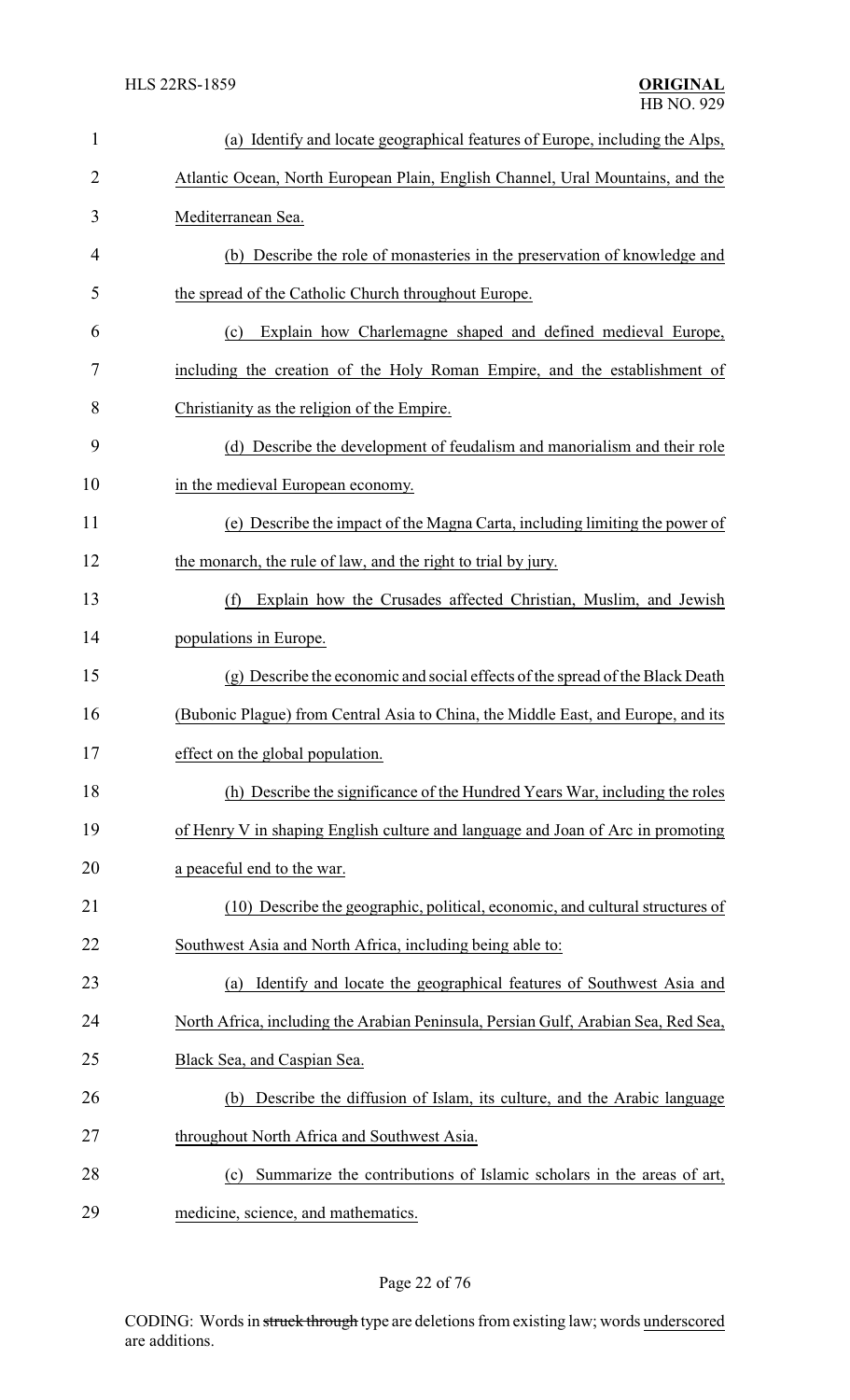| $\mathbf{1}$   | (11) Describe the geographic, political, economic, and cultural structures of            |
|----------------|------------------------------------------------------------------------------------------|
| $\overline{2}$ | Medieval West African Kingdoms, including being able to:                                 |
| 3              | (a) Identify and locate the geographical features of West Africa, including              |
| $\overline{4}$ | the Atlantic Ocean, Niger River, Djenne, the Sahara, Gulf of Guinea, and Timbuktu.       |
| 5              | (b) Describe the growth of the kingdoms of Ghana, Mali, and Songhai,                     |
| 6              | including cities such as Djenne and Timbuktu as centers of trade, culture, and           |
| 7              | learning.                                                                                |
| 8              | (c) Describe the role of the Trans-Saharan caravan trade in the changing                 |
| 9              | religious and cultural characteristics of West Africa and in the exchange of salt, gold, |
| 10             | and enslaved people.                                                                     |
| 11             | Explain the importance of the Malian king Mansa Musa and his<br>(d)                      |
| 12             | pilgrimage to Mecca.                                                                     |
| 13             | (12) Describe the origins, accomplishments, and geographic diffusion of the              |
| 14             | Renaissance as well as the historical developments of the Protestant Reformation and     |
| 15             | Scientific Revolution, including being able to:                                          |
| 16             | (a) Explain how the location of the Italian Peninsula affected the movement              |
| 17             | of resources, knowledge, and culture throughout Italy's independent trade cities.        |
| 18             | (b) Identify the importance of Florence, Italy, and the Medici Family in the             |
| 19             | early stages of the Renaissance.                                                         |
| 20             | (c) Explain the development of Renaissance art, including the significance               |
| 21             | of Leonardo da Vinci, Michelangelo, William Shakespeare, and systems of                  |
| 22             | patronage.                                                                               |
| 23             | (d) Explain how Johannes Gutenberg's printing press affected the growth of               |
| 24             | literacy and diffusion of knowledge.                                                     |
| 25             | (e) Explain the significant causes of the Protestant Reformation, including              |
| 26             | the selling of indulgences and Martin Luther's 95 Theses.                                |
| 27             | (f) Compare and contrast heliocentric and geocentric theories of the Greeks              |
| 28             | (geocentric) and Copernicus (heliocentric).                                              |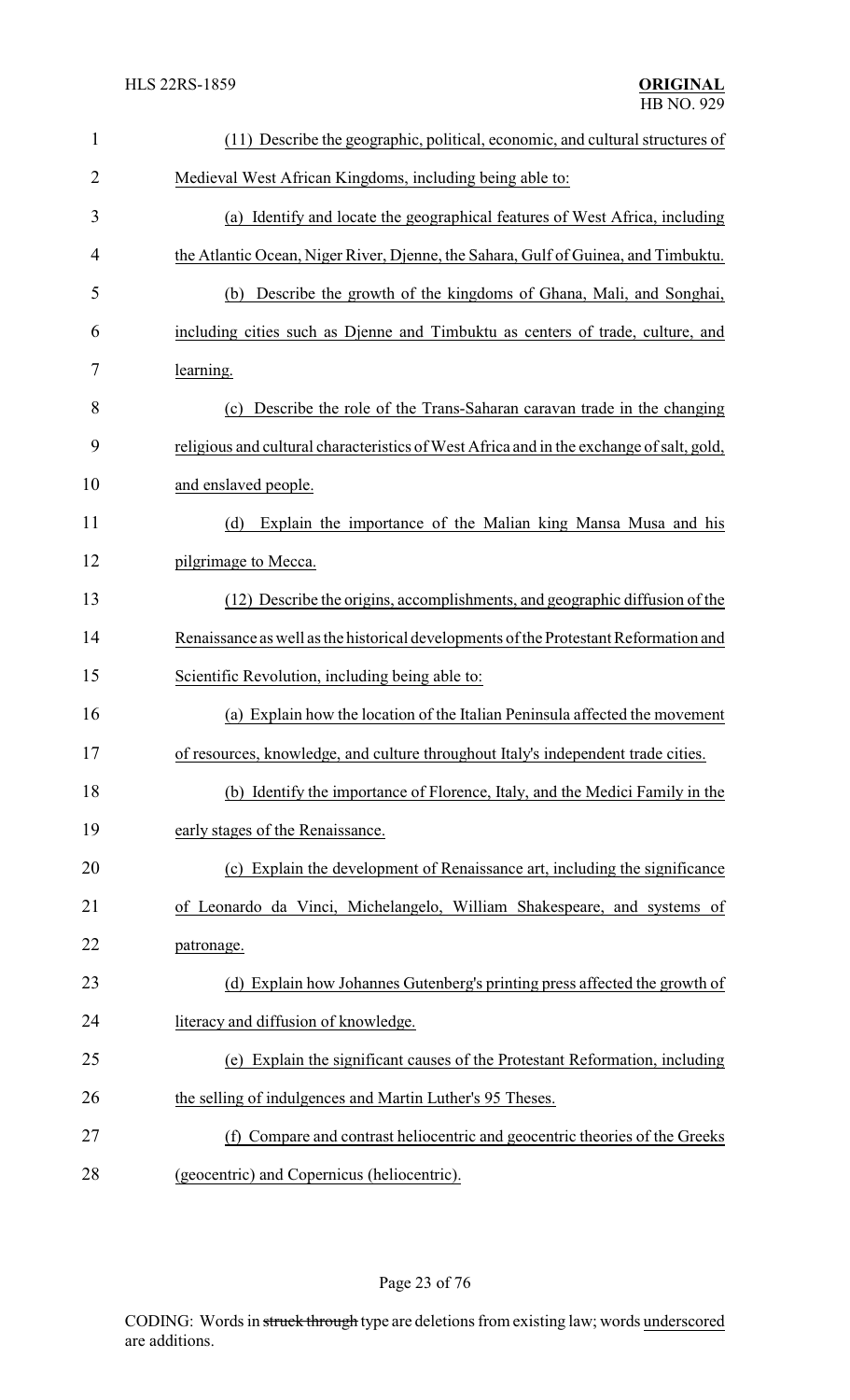| $\mathbf{1}$   | (g) Describe Galileo Galilei's theories and improvement of scientific tools,       |
|----------------|------------------------------------------------------------------------------------|
| $\overline{2}$ | including the telescope and microscope.                                            |
| 3              | (13) Describe the geographic, political, economic, and cultural structures of      |
| 4              | Indigenous civilizations of the Americas, including being able to:                 |
| 5              | (a) Identify and locate the geographical features of the Americas, including       |
| 6              | the Andes Mountains, Appalachian Mountains, Great Plains, Pacific Ocean            |
| 7              | Mountains, Gulf of Mexico, Rocky Mountains, Atlantic Ocean, Mississippi River,     |
| 8              | Amazon River, South America, Caribbean Sea, North America, Yucatan Peninsula,      |
| 9              | and the Central Mexican Plateau.                                                   |
| 10             | Explain the impact of geographic features on North American Native<br>(b)          |
| 11             | American cultures (Northeast, Southeast, and Plains), including clothing, housing, |
| 12             | and agriculture.                                                                   |
| 13             | (c) Describe the existence of diverse networks of North American Native            |
| 14             | American cultures, including varied languages, customs, and economic and political |
| 15             | structures.                                                                        |
| 16             | (d) Explain the impact of geographic features and climate on the agricultural      |
| 17             | practices and settlement of the Aztec and Incan civilizations.                     |
| 18             | (e) Explain how the Aztec built and controlled a powerful empire that              |
| 19             | covered much of what is now central Mexico.                                        |
| 20             | Describe Aztec religious beliefs and how they were linked to the<br>(f)            |
| 21             | traditions of the society.                                                         |
| 22             | Describe Tenochtitlán and the surrounding landscape, including<br>(g)              |
| 23             | aqueducts, massive temples, and chinampa agriculture.                              |
| 24             | (h) Identify Moctezuma II and describe features of his reign.                      |
| 25             | Explain how the Inca built and organized their empire and how Inca<br>(i)          |
| 26             | engineers overcame challenges presented by the geography of the land.              |
| 27             | Explain how the Inca kept their empire together without a written<br>(i)           |
| 28             | language.                                                                          |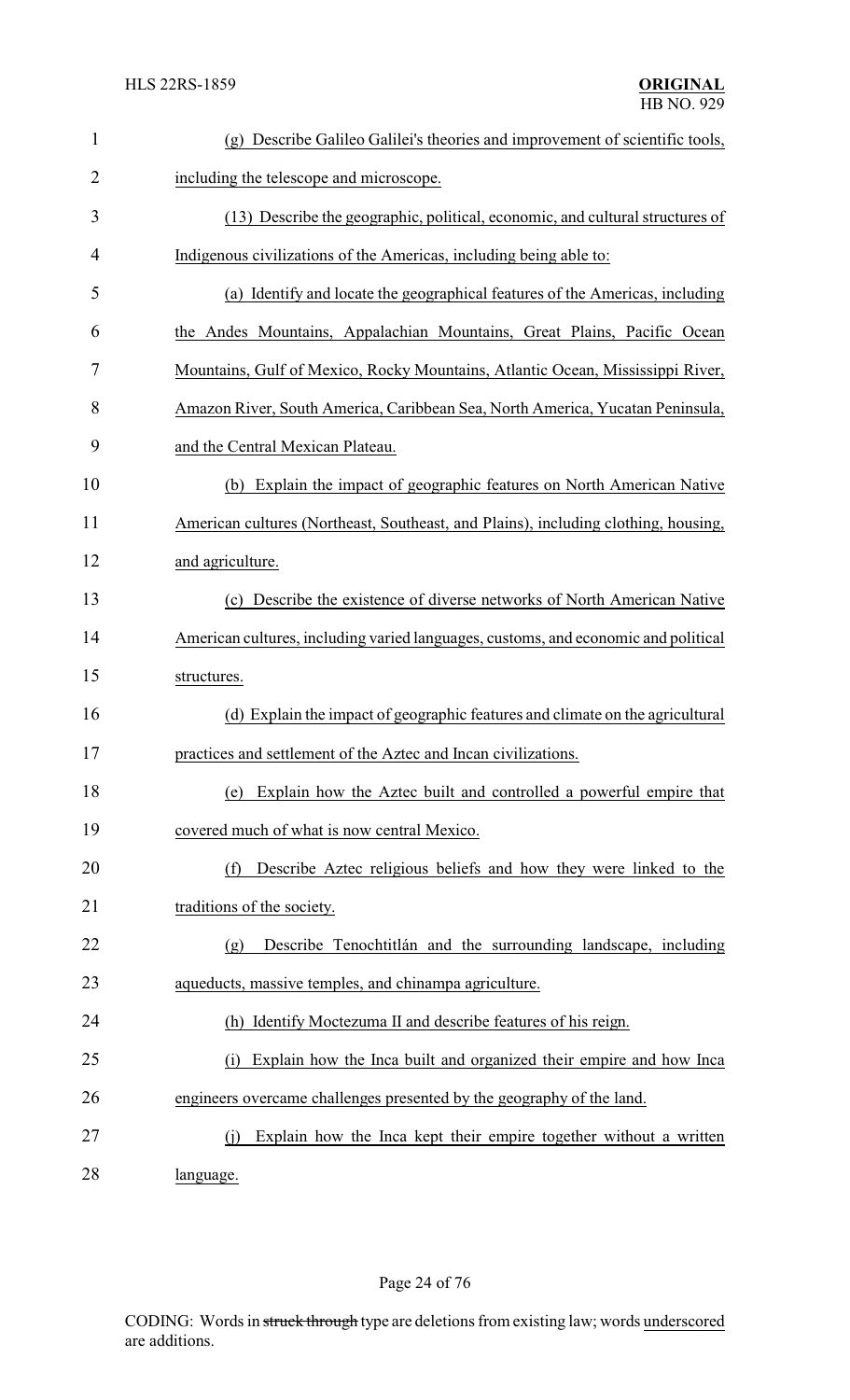| $\mathbf{1}$   | (14) Analyze the motivations for the movement of people from Europe to the            |
|----------------|---------------------------------------------------------------------------------------|
| $\overline{2}$ | Americas and describe the effects of exploration by Europeans, including being able   |
| 3              | <u>to:</u>                                                                            |
| 4              | (a) Analyze why European countries were motivated to explore the world,               |
| 5              | including religion, political rivalry, and economic gain.                             |
| 6              | (b) Identify the significance of the voyages and routes of discovery of the           |
| 7              | following explorers by their sponsoring country: England: Henry Hudson; France:       |
| 8              | Jacques Cartier; Portugal: Vasco da Gama, Bartolomeu Dias; Spain: Christopher         |
| 9              | Columbus, Hernando de Soto, Ferdinand Magellan, and Amerigo Vespucci.                 |
| 10             | (c) Describe Prince Henry the Navigator's influence on exploration, voyages,          |
| 11             | cartographic improvements, and tools related to exploration, including the compass,   |
| 12             | caravel, and astrolabe.                                                               |
| 13             | (d) Describe how the Aztec and Inca empires were eventually defeated by               |
| 14             | Spanish Conquistadors.                                                                |
| 15             | Explain the impact of the Columbian Exchange on people, plants,<br>(e)                |
| 16             | animals, technology, culture, ideas, and diseases among Europe, Africa, Asia, and     |
| 17             | the Americas in the fifteenth and sixteenth centuries, and examine the major effects  |
| 18             | on each continent.                                                                    |
| 19             | (f) Explain how Spanish colonization introduced Christianity, the mission             |
| 20             | system, and the encomienda system to the Americas as well as the transition to        |
| 21             | African slavery.                                                                      |
| 22             | Describe the development of the transatlantic slave trade and the<br>(g)              |
| 23             | experiences of enslaved people in the Americas.                                       |
| 24             | §5138. Grade six; the United States and Louisiana: beginnings through ratification    |
| 25             | A. Beginning with the exploration of colonization of North America, this              |
| 26             | course offers a chronological study of major events, issues, movements, individuals,  |
| 27             | and groups of people in the United States from a national and a Louisiana             |
| 28             | perspective. In this course, students will examine British and French exploration and |
| 29             | colonization, the development of the British thirteen colonies, French and Spanish    |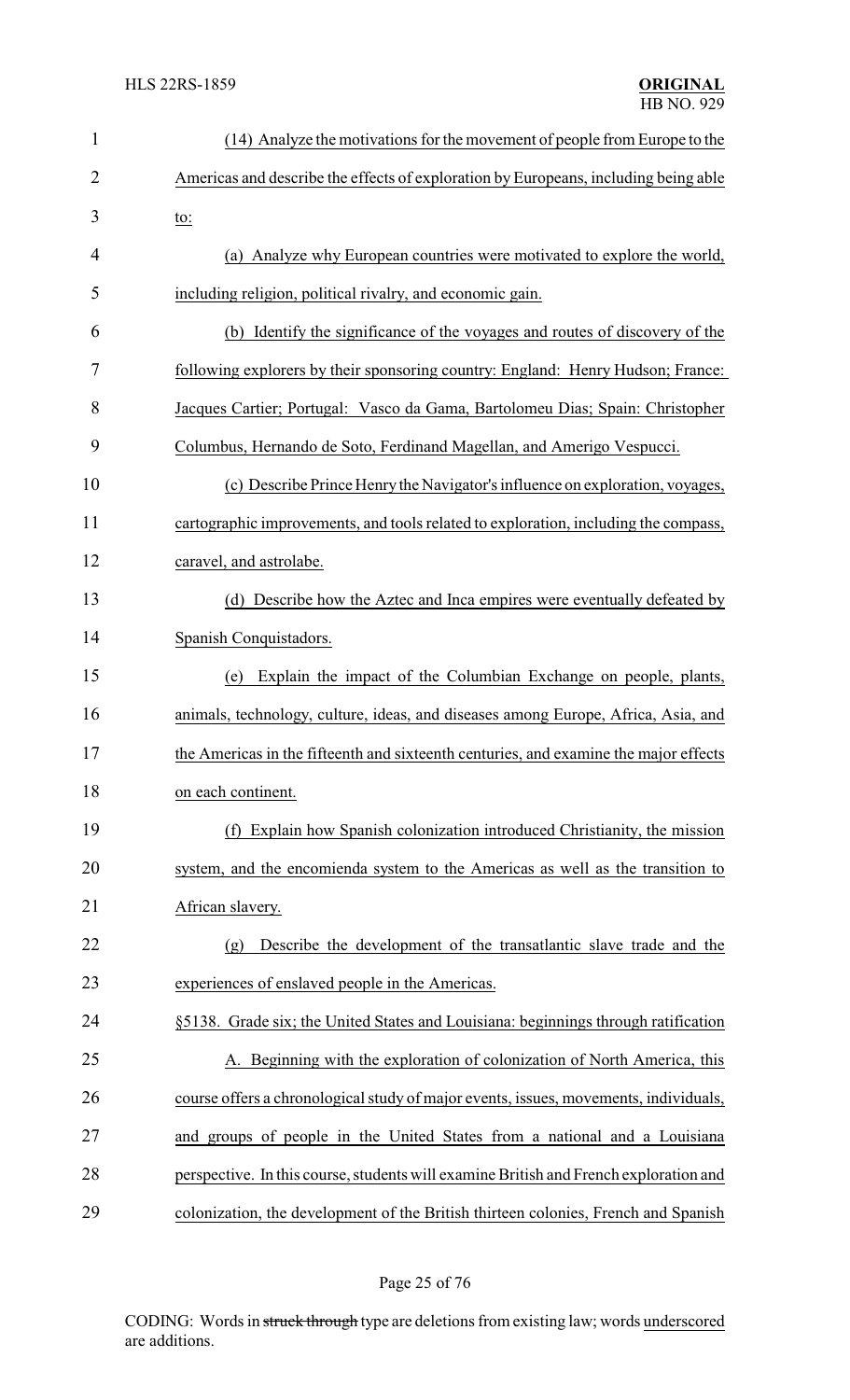| $\mathbf{1}$   | Colonial Louisiana, the American Revolution, and the development and ratification    |
|----------------|--------------------------------------------------------------------------------------|
| $\overline{2}$ | of the U.S. Constitution.                                                            |
| 3              | B. In grade six, students shall be expected to be able to:                           |
| 4              | Explain ideas, events, and developments in the history of the United<br>(1)          |
| 5              | States from 1580 to 1791 and how they progressed, changed, or remained the same      |
| 6              | over time.                                                                           |
| 7              | (2) Analyze connections between ideas, events, and developments in United            |
| 8              | States history within their global context from 1580 to 1791.                        |
| 9              | (3) Compare and contrast events and developments in United States history            |
| 10             | from 1580 to 1791.                                                                   |
| 11             | (4) Use geographic representations and historical data to analyze events and         |
| 12             | developments in United States history from 1580 to 1791, including environmental,    |
| 13             | cultural, economic, and political characteristics and changes.                       |
| 14             | Use maps to identify absolute location (latitude and longitude) and<br>(5)           |
| 15             | describe geographical characteristics of places in Louisiana, North America, and the |
| 16             | world.                                                                               |
| 17             | (6) Use a variety of primary and secondary sources to:                               |
| 18             | (a) Analyze social studies content.                                                  |
| 19             | (b) Evaluate claims, counterclaims, and evidence.                                    |
| 20             | (c) Compare and contrast multiple sources and accounts.                              |
| 21             | (d) Explain how the availability of sources affects historical interpretations.      |
| 22             | Construct and express claims that are supported with relevant evidence               |
| 23             | from primary or secondary sources, social studies content knowledge, and clear       |
| 24             | reasoning and explanations to:                                                       |
| 25             | (a) Demonstrate an understanding of social studies content.                          |
| 26             | (b) Compare and contrast content and viewpoints.                                     |
| 27             | (c) Analyze causes and effects.                                                      |
| 28             | (d) Evaluate counterclaims.                                                          |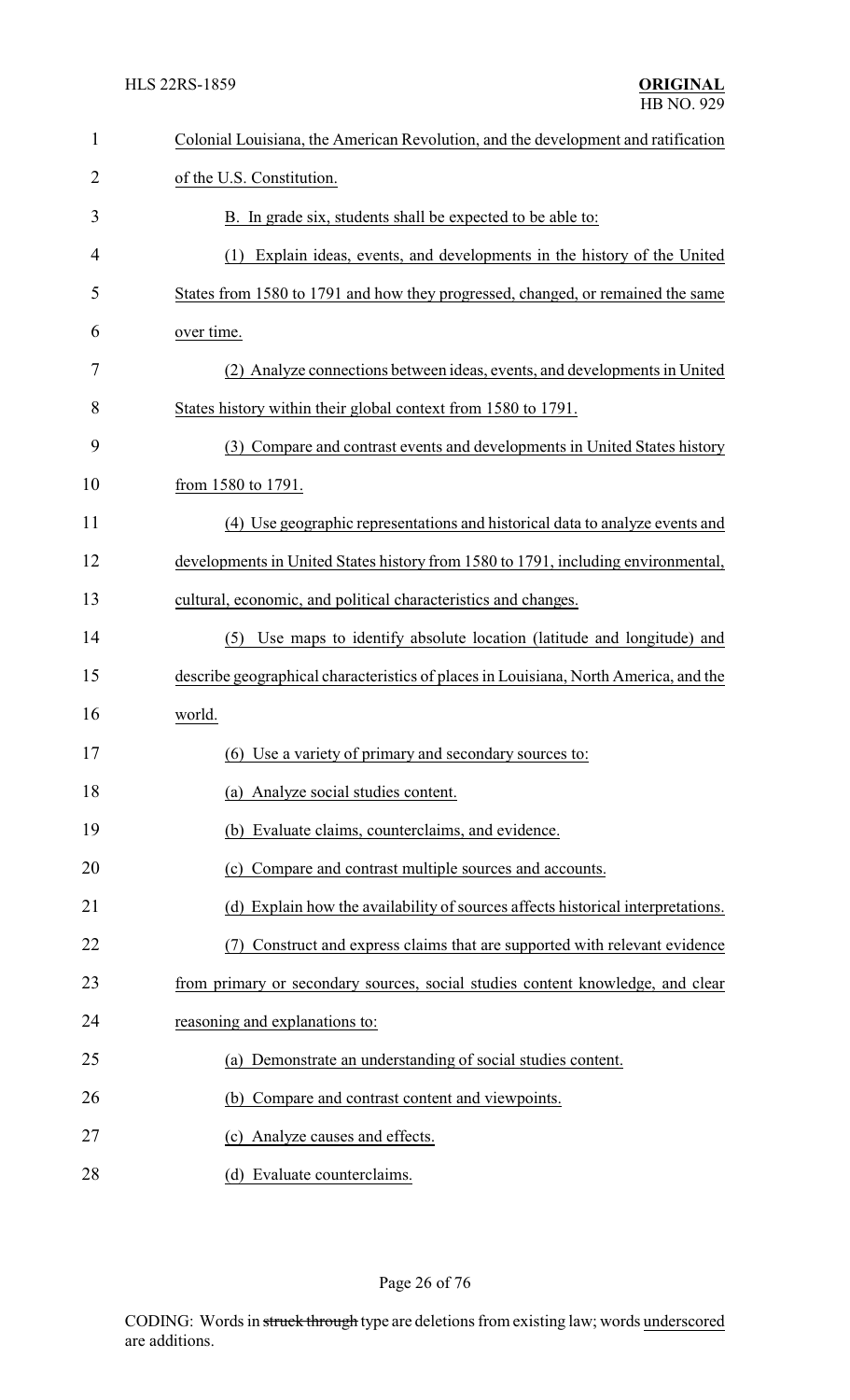| $\mathbf{1}$   | Analyze European exploration and colonization of North America,<br>(8)                |
|----------------|---------------------------------------------------------------------------------------|
| $\overline{2}$ | including being able to:                                                              |
| 3              | (a) Explain the significance of the land claims made in North America by              |
| 4              | European powers after 1600, including England, France, the Netherlands, Portugal,     |
| 5              | Russia, Spain, and Sweden and their effects on Native Americans.                      |
| 6              | Compare and contrast the motivations, challenges, and achievements<br>(b)             |
| 7              | related to exploration and settlement of North America by the British, Dutch, French, |
| 8              | and Spanish, including the search for wealth, freedom, and a new life.                |
| 9              | (9) Analyze the development of the settlements and colonies in the late               |
| 10             | sixteenth century through the seventeenth century, including being able to:           |
| 11             | (a) Explain the importance of the founding and development of Jamestown,              |
| 12             | including representative government established through the House of Burgesses,       |
| 13             | private ownership of land, introduction of slavery, and arrival of women and          |
| 14             | families.                                                                             |
| 15             | (b) Explain the importance of the founding and development of the Plymouth            |
| 16             | settlement, including practice of self-government established by the Mayflower        |
| 17             | Compact, religious freedom, and contributions of Native Americans, including Chief    |
| 18             | Massasoit and Squanto, and the leadership of William Bradford.                        |
| 19             | (c) Compare and contrast the New England, Middle, and Southern colonies,              |
| 20             | including their physical geography, religion, education, economy, and government.     |
| 21             | (d) Explain the contributions of key individuals and groups to the foundation         |
| 22             | of the colonies, including Pilgrims, Puritans, Quakers, John Smith, Roger Williams,   |
| 23             | Anne Hutchinson, William Penn, Edward Winslow, William Bradford, James                |
| 24             | Winthrop, John Rolfe, and Pocahontas.                                                 |
| 25             | Identify the locations of the colonies and lands inhabited by Native<br>(e)           |
| 26             | Americans, and explain how location, environment, and resources affected changes      |
| 27             | and development over time.                                                            |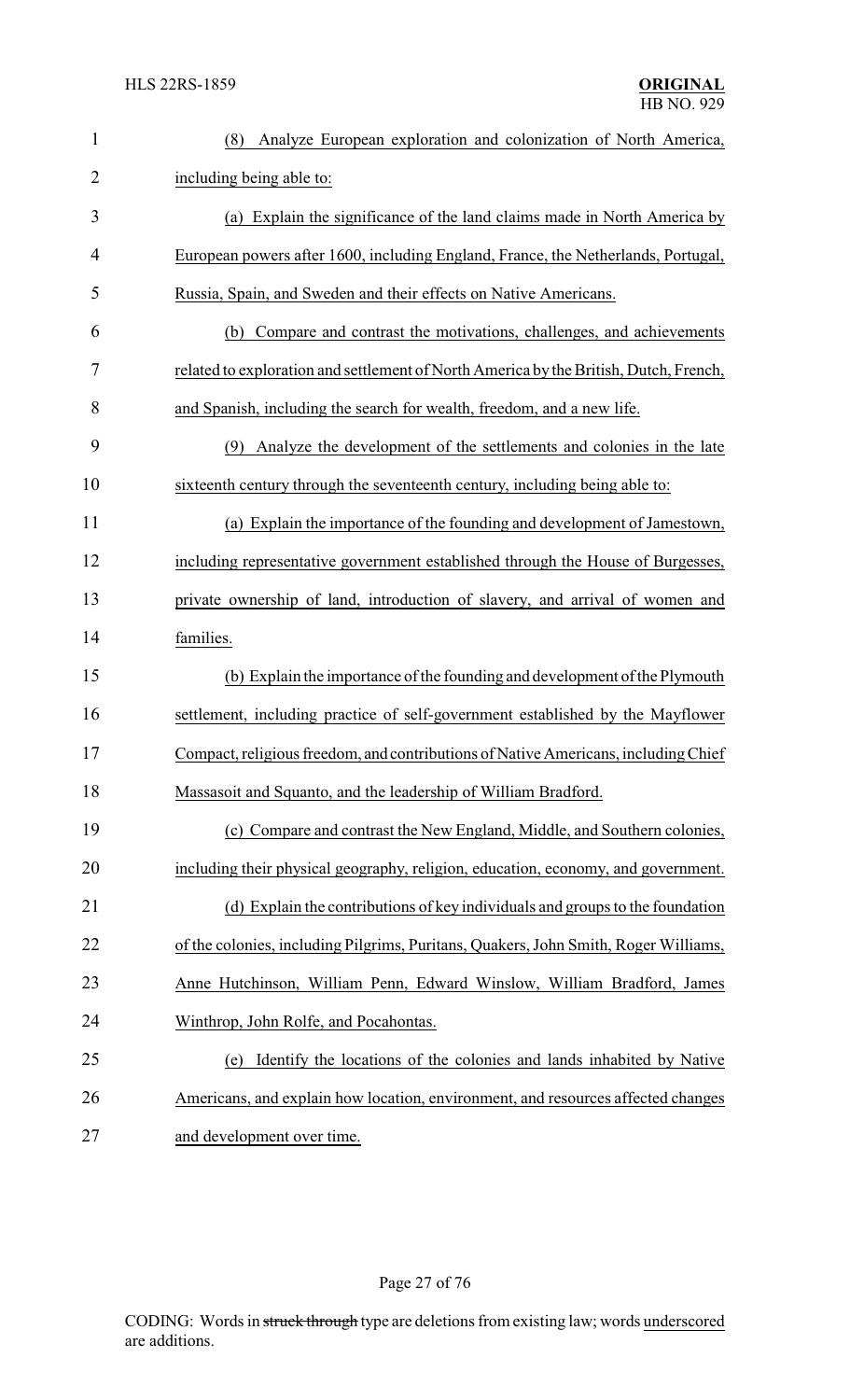| $\mathbf{1}$   | (f) Analyze the causes, interactions, and consequences related to triangular         |
|----------------|--------------------------------------------------------------------------------------|
| $\overline{2}$ | trade, including the forced migration of Africans through the transatlantic trade of |
| 3              | enslaved people and experiences of the Middle Passage.                               |
| 4              | (g) Explain the experiences and perspectives of various people groups living         |
| 5              | in colonial North America, including large landowners, farmers, artisans, women,     |
| 6              | children, indentured servants, enslaved people, and Native Americans.                |
| 7              | (h) Analyze cooperation, competition, and conflict among groups in North             |
| 8              | America from the late 1500s to the mid-1700s, including Dutch, English, French,      |
| 9              | Spanish, and Native Americans including the 1621 Autumn Harvest Celebration,         |
| 10             | French and Native American trade of fur, Bacon's Rebellion, and King Philip's        |
| 11             | (Metacom) War.                                                                       |
| 12             | (10) Analyze the growth and development of colonial Louisiana, including             |
| 13             | being able to:                                                                       |
| 14             | Explain the significance of events that influenced pre-colonial and<br>(a)           |
| 15             | colonial Louisiana, including the founding of Natchitoches and New Orleans, the      |
| 16             | Treaty of Fontainebleau, and the Third Treaty of San Ildefonso.                      |
| 17             | (b) Describe the factors that influenced migration within and to Louisiana           |
| 18             | by various groups, including French, Spanish, Africans, Acadians, Germans, Canary    |
| 19             | Islanders/Islenos, and Haitians, and explain how individuals and groups interacted   |
| 20             | and contributed to the development of Louisiana.                                     |
| 21             | Describe the characteristics of colonial Louisiana, including physical<br>(c)        |
| 22             | geography, climate, economic activities, culture and customs, and government, and    |
| 23             | analyze their importance to the growth and development of Louisiana.                 |
| 24             | (d) Explain the influence of France and Spain on government in Louisiana,            |
| 25             | with an emphasis on the Napoleonic Code, the Code Noir, and the contributions of     |
| 26             | Jean-Baptiste Le Moyne de Bienville, John Law, King Louis XIV, and Alejandro         |
| 27             | O'Reilly.                                                                            |
| 28             | (e) Describe the contributions and achievements of Gens de Couleur Libres            |
| 29             | in colonial Louisiana.                                                               |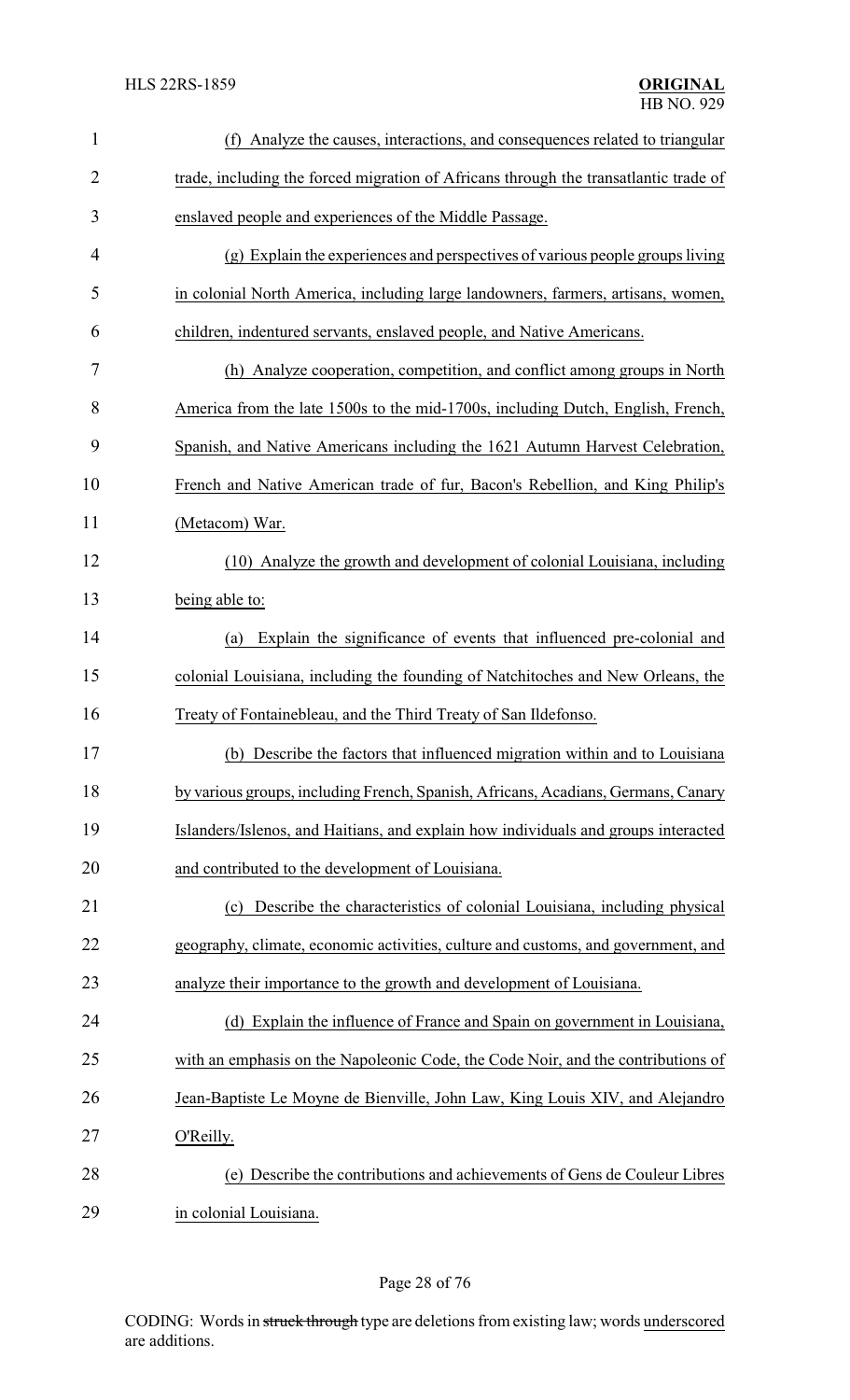| $\mathbf{1}$   | (f)<br>Compare and contrast French and Spanish colonial Louisiana and               |
|----------------|-------------------------------------------------------------------------------------|
| $\overline{2}$ | colonial Louisiana and British colonies.                                            |
| 3              | (11)<br>Analyze the causes, course, and consequences of the American                |
| 4              | Revolution, including being able to:                                                |
| 5              | Analyze the historical and religious factors that influences the<br>(a)             |
| 6              | development of government in the United States, including those from ancient        |
| 7              | Greece, the Roman Republic, the Judeo-Christian tradition, English rule of law and  |
| 8              | the Magna Carta, Enlightenment philosophies, and the Great Awakening.               |
| 9              | (b) Explain the causes and effects of the French and Indian War.                    |
| 10             | (c) Analyze the role and importance of key events and developments leading          |
| 11             | to the American Revolution, including end of Salutary Neglect by King George III,   |
| 12             | French and Indian War, Proclamation of 1763, Acts of 1764-1773 (Sugar Act, Stamp    |
| 13             | Act, Quartering Act, Townshend Acts, Tea Act), Boston Massacre and the death of     |
| 14             | Crispus Attucks, Boston Tea Party, Coercive (Intolerable) Acts, First Continental   |
| 15             | Congress, Restraining Acts, the seizure of firearms, and Second Continental         |
| 16             | Congress.                                                                           |
| 17             | (d) Explain how key ideas expressed in historical works influenced the              |
| 18             | American Revolution, including "taxation without representation is tyranny" (John   |
| 19             | Otis), John Dickinson's Letters from a Farmer in Pennsylvania, Patrick Henry's      |
| 20             | "Give Me Liberty or Give Me Death" speech, Thomas Paine's Common Sense, and         |
| 21             | the Declaration of Independence ("all men are created equal", "endowed by their     |
| 22             | Creator with certain unalienable rights,  among these are life, liberty, and the    |
| 23             | pursuit of Happiness", and "the consent of the governed").                          |
| 24             | Explain efforts to mobilize support for the American Revolution by<br>(e)           |
| 25             | individuals<br>including the Minutemen<br>and<br>and<br>Committees<br>groups,<br>of |
| 26             | Correspondence and Sons of Liberty (Samuel Adams, John Hancock, Paul Revere).       |
| 27             | (f) Compare and contrast viewpoints of Loyalists and Patriots, and evaluate         |
| 28             | their arguments for and against independence from Britain.                          |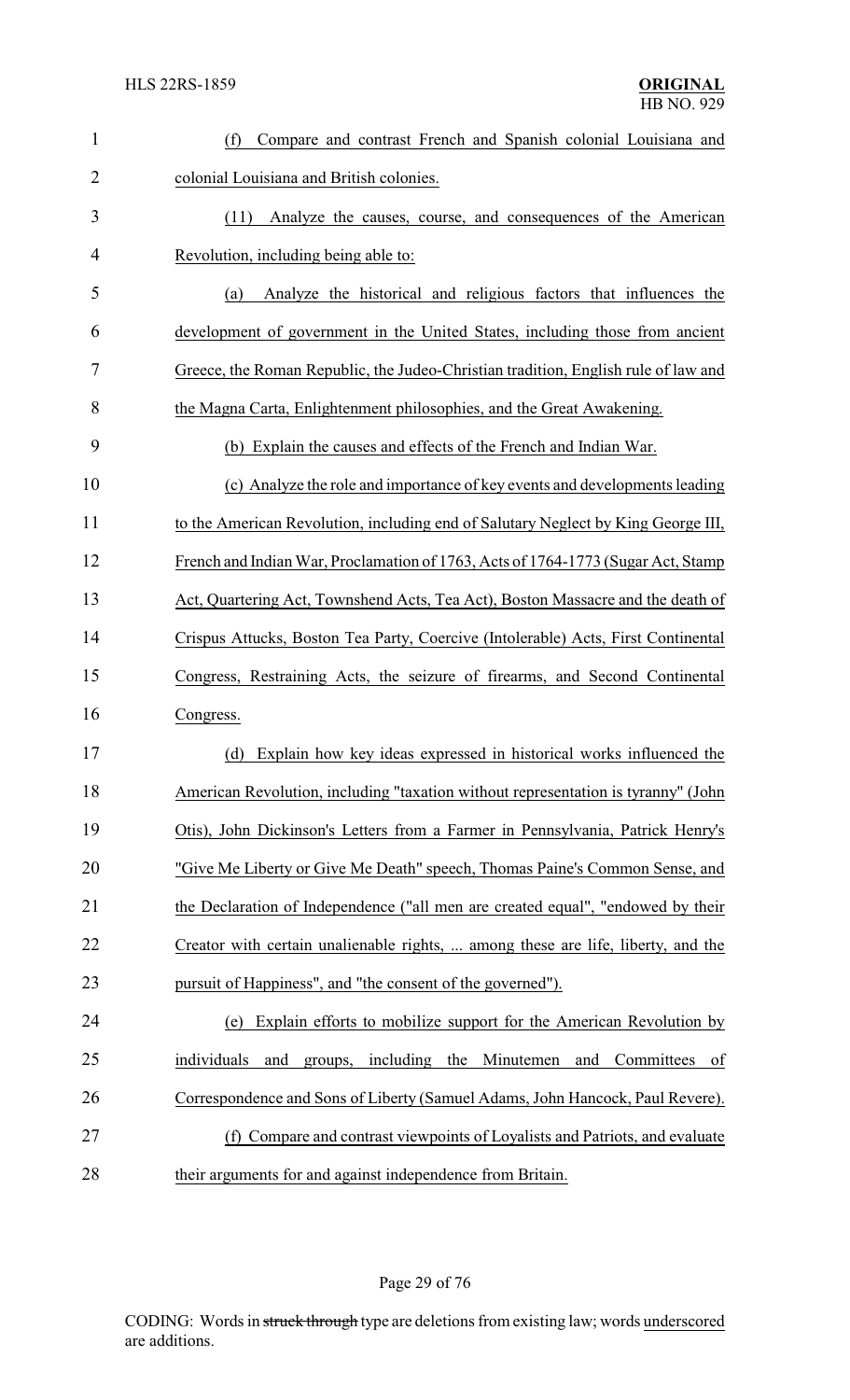| $\mathbf{1}$   | (g) Compare and contrast the American colonies and British in the American            |
|----------------|---------------------------------------------------------------------------------------|
| $\overline{2}$ | Revolution, including leadership, military power, recruitment, alliances, population, |
| 3              | and resources, and evaluate their strengths and weaknesses.                           |
| 4              | (h) Explain the significance and outcome of key battles and turning points            |
| 5              | during the American Revolution, including the Battles of Lexington and Concord        |
| 6              | (1775), creation of the Continental Army and appointment of George Washington         |
| 7              | as Commander in Chief (1775), Battles of Trenton and Princeton (1776-1777), Battle    |
| 8              | of Saratoga (1777), encampment at Valley Forge (1777-1778), Franco-American           |
| 9              | alliance (1778), Battle of Yorktown (1781), and the Treaty of Paris of 1783.          |
| 10             | Explain the contributions of women to the American Revolution,<br>(i)                 |
| 11             | including those of Abigail Adams, Mercy Otis-Warren, Mary Ludwig Hays, Deborah        |
| 12             | Sampson, Phillis Wheatley, and Betsy Ross.                                            |
| 13             | Explain the role of Spain and Spanish colonial Louisiana during the<br>(i)            |
| 14             | American Revolution and effects of the conflict on the colony, including the roles    |
| 15             | of Bernardo de Galvez, Battle of Lake Pontchartrain (1779), and Battle of Baton       |
| 16             | Rouge (1779).                                                                         |
| 17             | (k) Explain the role of espionage during the American Revolution, including           |
| 18             | the actions of spies for the colonies (Nathan Hale, Culper Spy Ring, John Clark,      |
| 19             | Enoch Crosby, Nancy Hart, and James Armistead Lafayette) and spies for Britain        |
| 20             | (Benedict Arnold).                                                                    |
| 21             | (12) Analyze the development of the United States political system through            |
| 22             | the ratification of the United States Constitution, including being able to:          |
| 23             | (a) Explain the purpose and importance of the Articles of Confederation.              |
| 24             | Describe the development of various state Constitutions and the effect<br>(b)         |
| 25             | of early abolitionists on the development of state government, including Olaudah      |
| 26             | Equiano, Benjamin Banneker, and Elizabeth Freeman.                                    |
| 27             | (c) Explain the ideas and events leading to the ratification of the Constitution      |
| 28             | of the United States, including inadequacies of the Articles of Confederation and     |
| 29             | Shays Rebellion.                                                                      |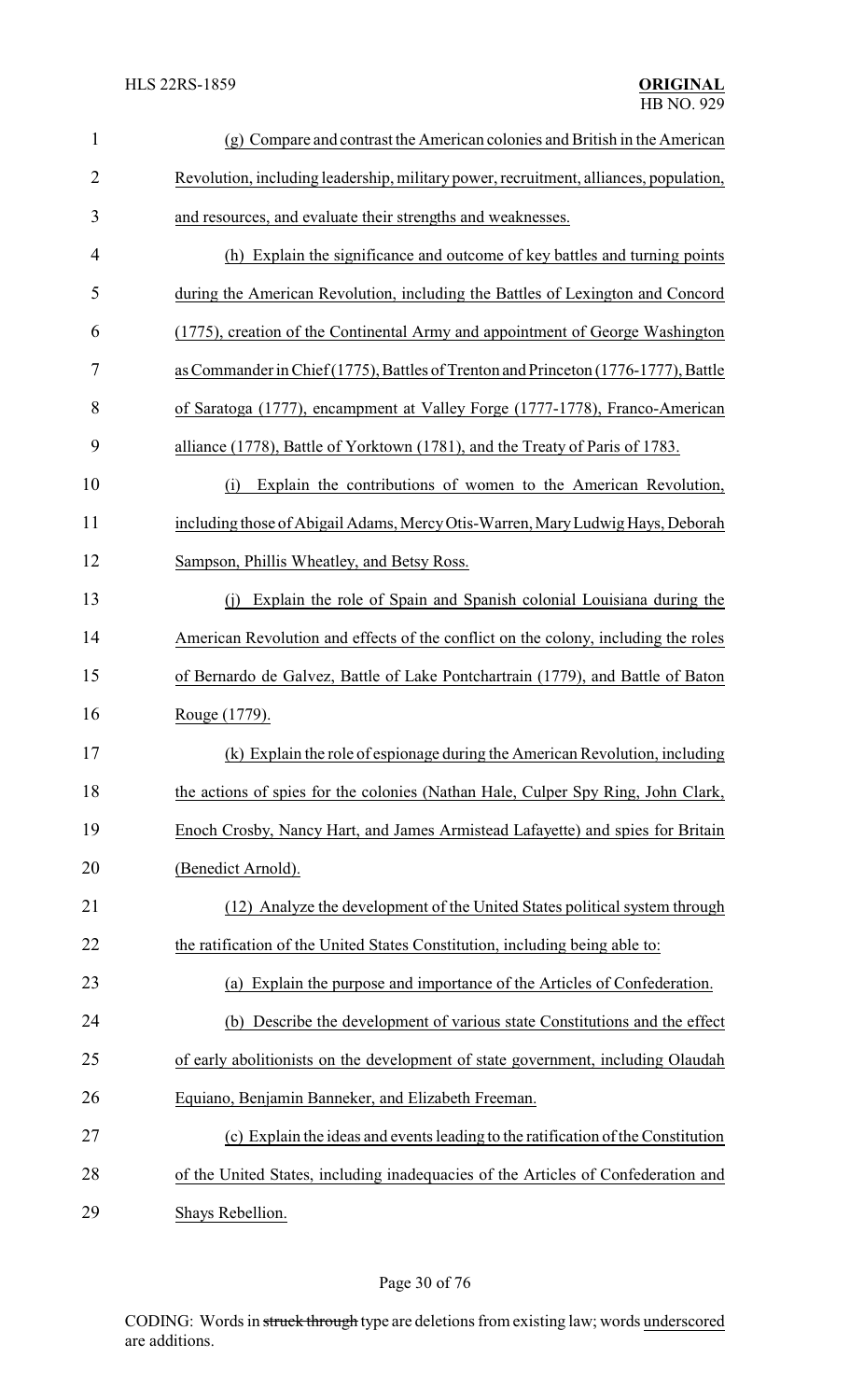| $\mathbf{1}$   | (d)<br>Evaluate the major issues debated at the Constitutional Convention,               |
|----------------|------------------------------------------------------------------------------------------|
| $\overline{2}$ | including the key characteristics and features of the Articles of Confederation, the     |
| 3              | division and sharing of power between the federal and state governments (federal         |
| 4              | system), the Great Compromise, and slavery (Three-Fifths Compromise).                    |
| 5              | (e) Explain how the ideas of leading figures and founding fathers contributed            |
| 6              | to the Constitutional Convention and development of the United States government,        |
| 7              | including John Adams, Benjamin Franklin, Alexander Hamilton, Thomas Jefferson,           |
| 8              | James Madison, George Mason, William Patterson, Roger Sherman, George                    |
| 9              | Washington, and James Wilson.                                                            |
| 10             | Explain the importance of ideas expressed in the Preamble to the<br>(f)                  |
| 11             | Constitution of the United States, including the purpose and responsibilities of         |
| 12             | government and the concept of self-government.                                           |
| 13             | (g) Explain the significance of the Commerce Clause, including its role in               |
| 14             | establishing a constitutional relationship between Native Americans and the United       |
| 15             | States government.                                                                       |
| 16             | Evaluate the arguments of Federalists and Anti-Federalists on the<br>(h)                 |
| 17             | ratification of the Constitution expressed in the Federalist Papers and the writings of  |
| 18             | the Anti-Federalists.                                                                    |
| 19             | (i) Explain how and why the Constitution of the United States was amended                |
| 20             | to include the Bill of Rights, and analyze the guarantees of civil rights and individual |
| 21             | liberties protected in each of the first ten amendments.                                 |
| 22             | (i) Analyze the key principles of government established by the Constitution             |
| 23             | of the United States, including federalism (enumerated, reserved, and concurrent         |
| 24             | powers), individual rights, judicial review, limited government, popular sovereignty     |
| 25             | and consent of the governed, rule of law, separation of powers and a system of           |
| 26             | checks and balances.                                                                     |
| 27             | (k) Explain the structure and processes of the United States government as               |
| 28             | outlined in the Constitution of the United States, including the branches of             |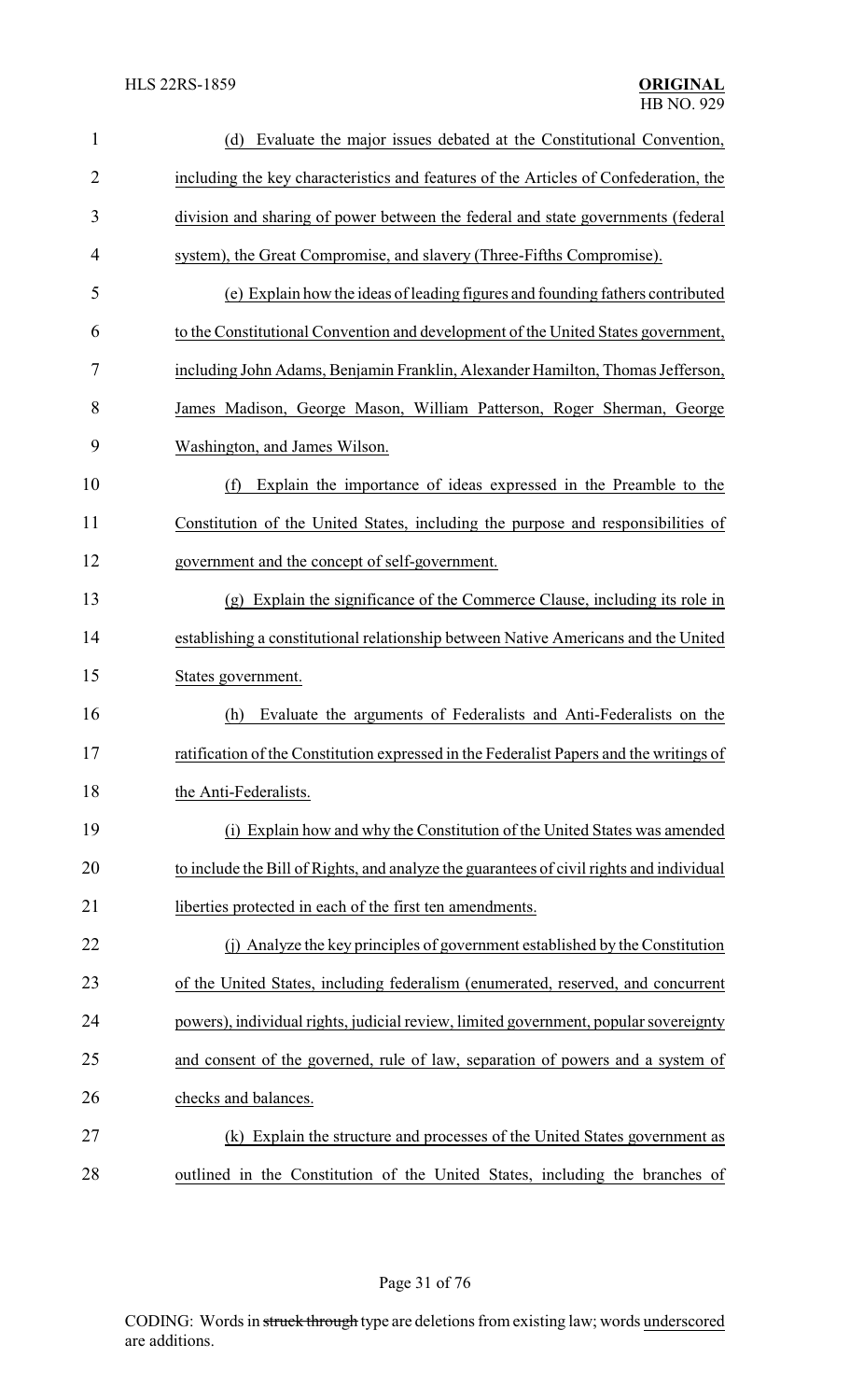| $\mathbf{1}$   | government, how a bill becomes a law at the federal level, and the process for       |
|----------------|--------------------------------------------------------------------------------------|
| $\overline{2}$ | amending the United States Constitution.                                             |
| 3              | (1) Explain the structure, powers, and functions of the branches of the United       |
| 4              | States federal government (legislative, executive, and judicial), and describe the   |
| 5              | qualifications, roles, and responsibilities of elected and appointed government      |
| 6              | officials.                                                                           |
| 7              | §5139. Grade seven; the United States and Louisiana: the early republic through      |
| 8              | Reconstruction                                                                       |
| 9              | A. Beginning with the presidency of George Washington, this course offers            |
| 10             | a chronological study of major events, issues, movements, individuals, and groups    |
| 11             | of people in the United States from a national and a Louisiana perspective. In this  |
| 12             | course students will examine the development of the early republic, the Louisiana    |
| 13             | Purchase, the War of 1812, westward expansion, social and political reform           |
| 14             | movements of the nineteenth century, the growth of nationalism and sectionalism,     |
| 15             | the Civil War, and the Reconstruction period.                                        |
| 16             | B. In grade seven, students shall be expected to be able to:                         |
| 17             | (1) Explain ideas, events, and developments in the history of the United             |
| 18             | States from 1791 to 1877 and how they progressed, changed, or remained the same      |
| 19             | over time.                                                                           |
| 20             | (2) Analyze connections between ideas, events, and developments in United            |
| 21             | States history within their global context from 1791 to 1877.                        |
| 22             | (3) Compare and contrast events and developments in United States history            |
| 23             | from 1791 to 1877.                                                                   |
| 24             | (4) Use geographic representations and historical data to analyze events and         |
| 25             | developments in United States history from 1791 to 1877, including environmental,    |
| 26             | cultural, economic, and political characteristics and changes.                       |
| 27             | Use maps to identify absolute location (latitude and longitude) and<br>(5)           |
| 28             | describe geographical characteristics of places in Louisiana, North America, and the |
| 29             | world.                                                                               |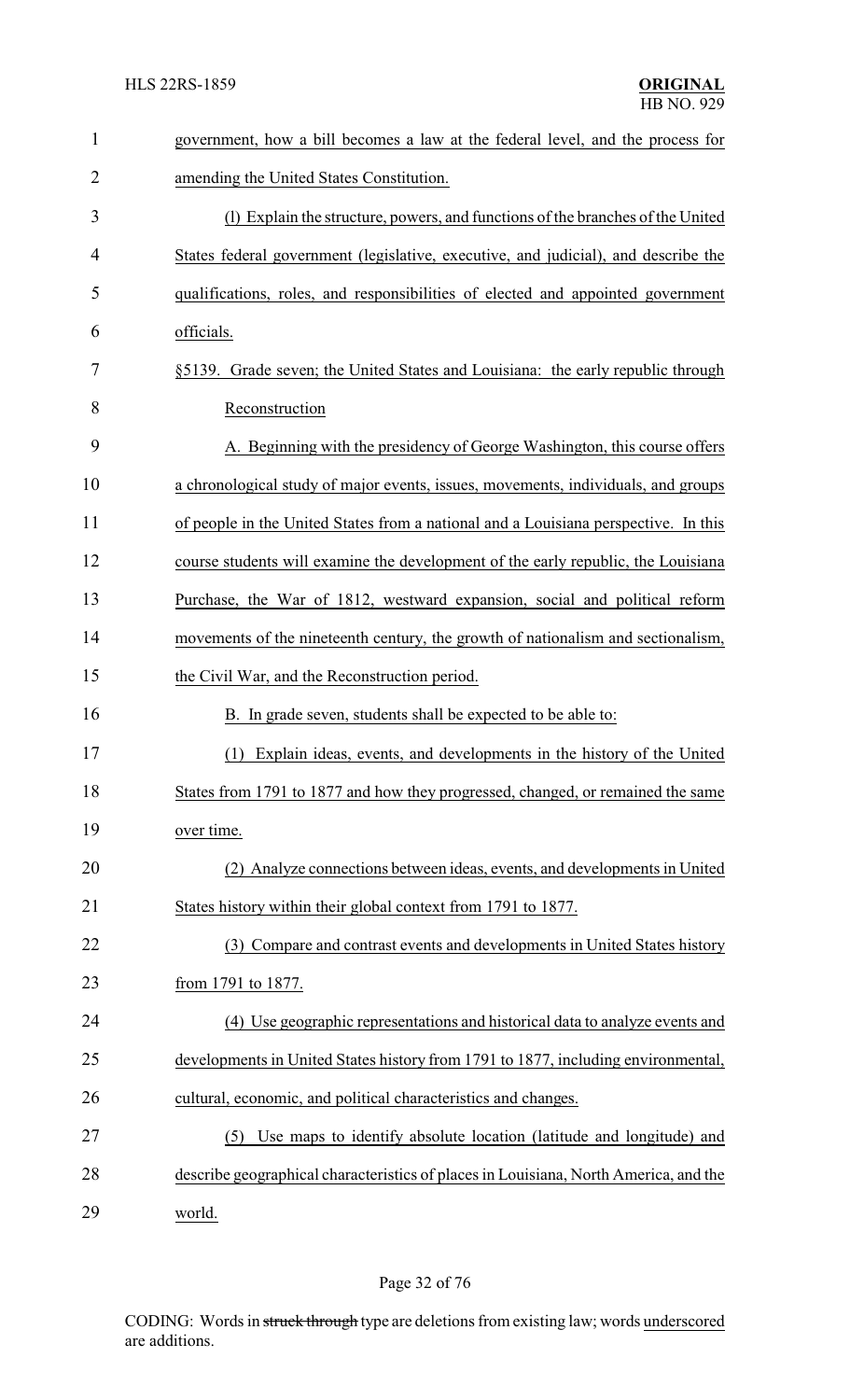| $\mathbf{1}$   | (6) Use a variety of primary and secondary sources to:                             |
|----------------|------------------------------------------------------------------------------------|
| $\overline{2}$ | (a) Analyze social studies content.                                                |
| 3              | (b) Evaluate claims, counterclaims, and evidence.                                  |
| 4              | (c) Compare and contrast multiple sources and accounts.                            |
| 5              | (d) Explain how the availability of sources affects historical interpretations.    |
| 6              | Construct and express claims that are supported with relevant evidence             |
| 7              | from primary or secondary sources, social studies content knowledge, and clear     |
| 8              | reasoning and explanations to:                                                     |
| 9              | (a) Demonstrate an understanding of social studies content.                        |
| 10             | (b) Compare and contrast content and viewpoints.                                   |
| 11             | (c) Analyze causes and effects.                                                    |
| 12             | (d) Evaluate counterclaims.                                                        |
| 13             | (8) Analyze the influence of key events, ideas, and people on the economic,        |
| 14             | political, and social development of the United States from 1791-1850s, including  |
| 15             | being able to:                                                                     |
| 16             | Explain the causes and events of the Whiskey Rebellion, including the<br>(a)       |
| 17             | response from the Washington administration and its relationship to enforcement of |
| 18             | the government's right to tax.                                                     |
| 19             | (b) Explain the influence of precedents set by the presidency of George            |
| 20             | Washington, and analyze the advice in and effects of his Farewell Address.         |
| 21             | (c) Analyze key events in the presidency of John Adams, including the Alien        |
| 22             | and Sedition Act and XYZ affair.                                                   |
| 23             | (d) Explain the significance of the election of 1800.                              |
| 24             | (e) Explain how the disagreements between Thomas Jefferson and Alexander           |
| 25             | Hamilton resulted in the emergence of the Federalist and Democratic Republican     |
| 26             | political parties, including views on foreign policy, Alien and Sedition Acts,     |
| 27             | economic policy, National Bank, funding and assumption of the revolutionary debt.  |
| 28             | Describe the role of the Electoral College in presidential elections,<br>(f)       |
| 29             | including how it aims to ensure representation of less populated states.           |

Page 33 of 76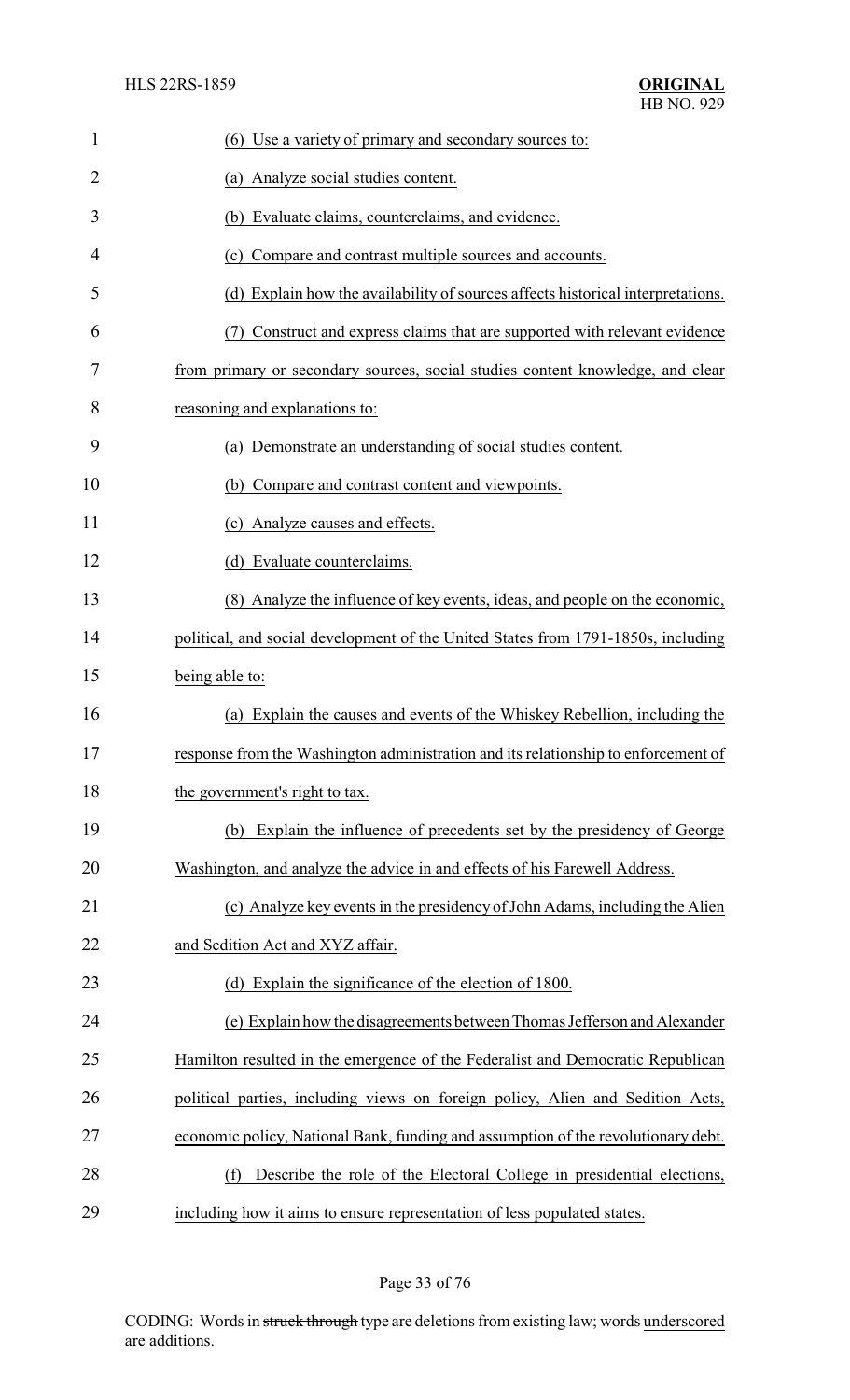| $\mathbf{1}$   | Explain how the United States government addressed foreign and<br>(g)               |
|----------------|-------------------------------------------------------------------------------------|
| $\overline{2}$ | domestic challenges during the late 1700s to the mid-1800s and how related policies |
| 3              | and legislation influenced the development of the United States.                    |
| $\overline{4}$ | (h) Analyze the major events of Thomas Jefferson's presidency, including            |
| 5              | the Louisiana Purchase, Lewis and Clark expeditions, Dunbar-Hunter Expedition of    |
| 6              | Ouachita River, Red River Expedition, and Twelfth Amendment.                        |
| 7              | (9) Analyze the causes, course of, and consequences of the War of 1812,             |
| 8              | including being able to:                                                            |
| 9              | (a) Explain the events leading to the War of 1812, including Britain's war          |
| 10             | with Napoleonic France, impressment, and blockades, and analyze the political and   |
| 11             | economic effects on the United States.                                              |
| 12             | (b) Explain key events, turning points and outcomes of the War of 1812,             |
| 13             | including blockades, Battle of Lake Erie (1813), Burning of Washington (1814),      |
| 14             | Battle of New Orleans (1814), Battles of Baltimore and Lake Champlain (1814),       |
| 15             | penning of the Star Spangled Banner, and the Treaty of Ghent (1814).                |
| 16             | (c) Analyze the interests and motivations of Native American groups aligned         |
| 17             | with the United States and with Britain during the War of 1812, including Chief     |
| 18             | Tecumseh.                                                                           |
| 19             | Explain the importance and effects of the Battle of New Orleans to<br>(d)           |
| 20             | Louisiana, and describe the roles played by General Andrew Jackson and Jean         |
| 21             | Lafitte.                                                                            |
| 22             | Explain the events leading to and surrounding Louisiana statehood,<br>(e)           |
| 23             | including the Neutral Strip, the West Florida controversy, and the capture of the   |
| 24             | Spanish Fort at Baton Rouge, as well as key figures including Julien de Lallande    |
| 25             | Poydras.                                                                            |
| 26             | Analyze the growth and development of the United States from the<br>(10)            |
| 27             | early to mid-1800s, including being able to:                                        |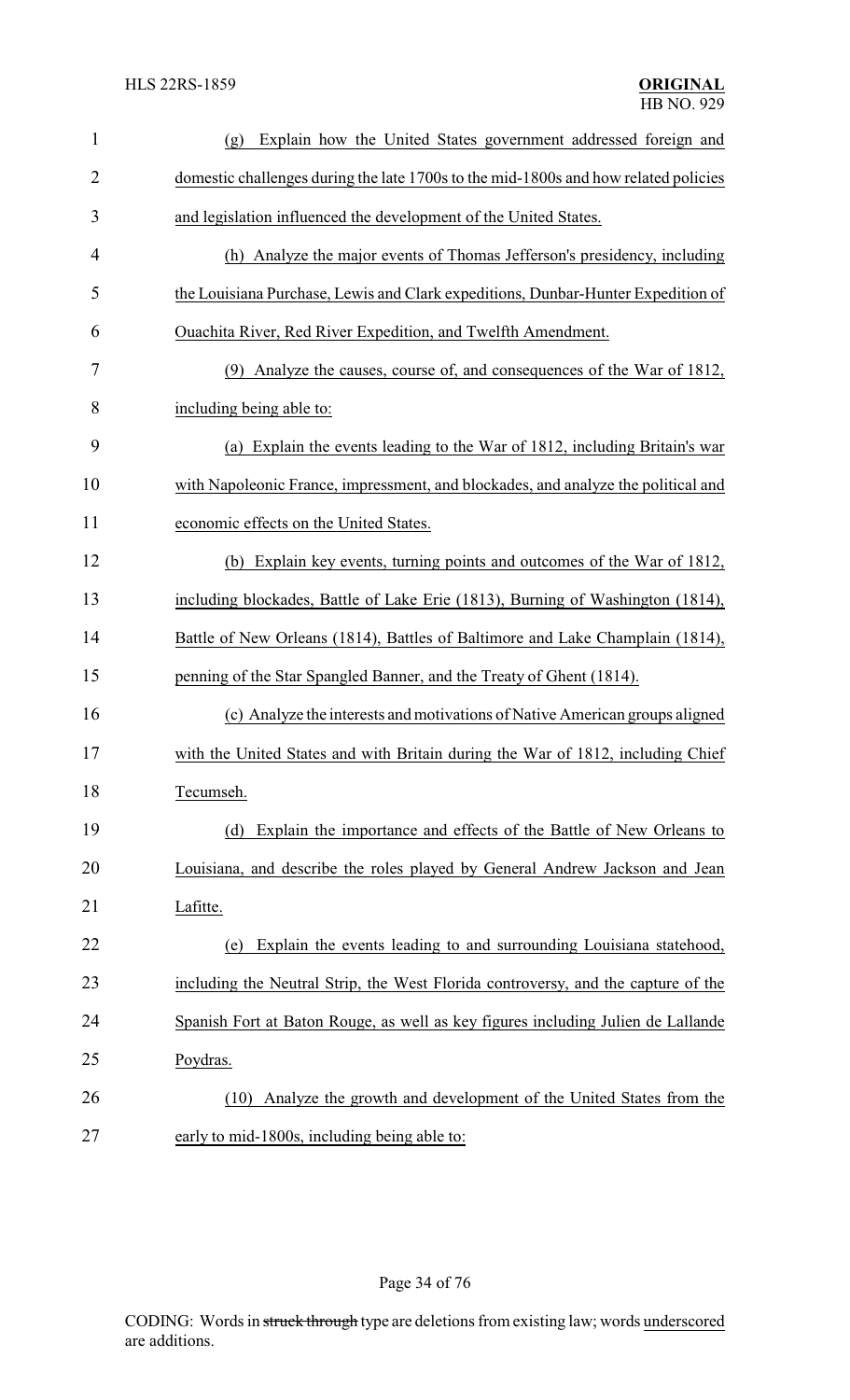| $\mathbf{1}$   | (a) Describe the Era of Good Feelings (1815-1825), including Henry Clay's             |
|----------------|---------------------------------------------------------------------------------------|
| $\overline{2}$ | American System, Treaty of 1818, Adams-Onis Treaty of 1819, and the development       |
| 3              | of transportation networks.                                                           |
| 4              | (b) Analyze the purpose of the Monroe Doctrine (1823), with emphasis on               |
| 5              | its policies of both isolationism and protection of American interests in the Western |
| 6              | Hemisphere, and how it influenced United States foreign policy and interactions with  |
| 7              | other nations.                                                                        |
| 8              | Analyze the effects of Marbury v. Madison (1803), McCulloch v.<br>(c)                 |
| 9              | Maryland (1819), Gibbons v. Ogden (1824), and Worcester v. Georgia (1832).            |
| 10             | (d)<br>Analyze the ideas and motivations that contributed to westward                 |
| 11             | expansion, including Manifest Destiny, and its political, social, and economic        |
| 12             | effects.                                                                              |
| 13             | (e) Analyze the causes and effects of Indian Removal policies of the early            |
| 14             | to mid-1800s, including the Indian Removal Act of 1830, Trail of Tears, and           |
| 15             | Seminole Wars, and explain the role of key figures, including Andrew Jackson,         |
| 16             | Chief John Ross, and Chief Osceola.                                                   |
| 17             | (f) Analyze key events and developments that contributed to westward                  |
| 18             | expansion, including the Oregon Treaty (1846), annexation of Texas (1845), Treaty     |
| 19             | of Guadalupe Hidalgo (1848), Gadsden Purchase (1853), the Pony Express (1860),        |
| 20             | Pacific Railway Act (1862), and Homestead Act (1862).                                 |
| 21             | (g) Explain the motivation and means of migration West, the experiences of            |
| 22             | the settlers, and resulting changes in the West, including the Gold Rush (1848-1855), |
| 23             | trails (Oregon Trail, Mormon Trail, and Santa Fe Trail), first transcontinental       |
| 24             | telegraph, and the transcontinental railroad.                                         |
| 25             | (h) Describe the causes, course, and consequences of the Mexican-American             |
| 26             | War, including the Battle of the Alamo, Battle of San Jacinto, annexation of Texas,   |
| 27             | the Mexican Cession and Zachary Taylor's role in the war and subsequent election      |
| 28             | to the presidency.                                                                    |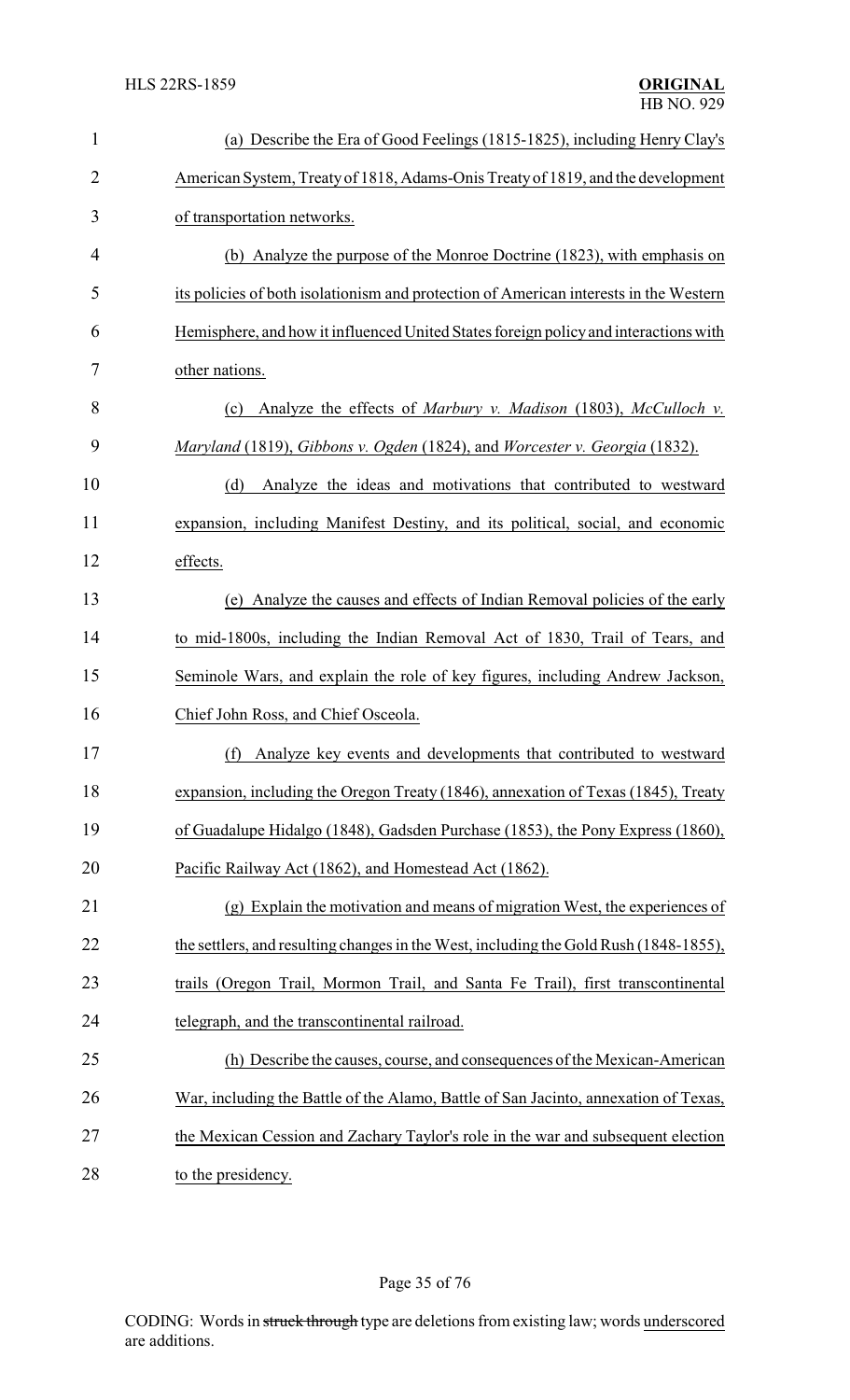| $\mathbf{1}$   | Explain the causes and effects of the first Industrial Revolution in the<br>(i)     |
|----------------|-------------------------------------------------------------------------------------|
| $\overline{2}$ | United States, including advancements in technology, increased manufacturing,       |
| 3              | changing labor conditions, growing transportation systems, and urbanization.        |
| 4              | (i) Analyze the development of the agrarian economy in the South, including         |
| 5              | Louisiana, and explain how advancements in technology, such as the cotton gin and   |
| 6              | multiple-effect evaporator for sugar, contributed to an increase in enslaved labor. |
| 7              | (k) Explain how steamboats influence Louisiana's economic growth and the            |
| 8              | significance of Captain Henry Miller Shreve in steamboat navigation.                |
| 9              | Compare and contrast the economies of the North and the South during                |
| 10             | the early to mid-1800s.                                                             |
| 11             | (m) Describe push and pull factors for immigration to the United States in          |
| 12             | the early to mid-1800s, and explain how migration within and to the United States   |
| 13             | affected rural and urban areas.                                                     |
| 14             | (11) Analyze role and importance of social and political reform movements           |
| 15             | of the nineteenth century, including being able to:                                 |
| 16             | Analyze the key people, ideas, and events of the women's rights<br>(a)              |
| 17             | movement and women's suffrage movement of the early to mid-1800s, including the     |
| 18             | Seneca Falls Convention, National Women's Rights Conventions, Susan B. Anthony,     |
| 19             | Elizabeth Cady Stanton, Lucretia Mott, Sojourner Truth, Mary Church Terrell, and    |
| 20             | Margaret Fuller.                                                                    |
| 21             | (b) Explain the development of education and prison reform movements,               |
| 22             | including those led by Horace Mann and Dorothea Lynde Dix.                          |
| 23             | (c) Explain the effects of abolition efforts by key individuals and groups,         |
| 24             | including Sojourner Truth, William Lloyd Garrison, and the Quakers.                 |
| 25             | Analyze the historical works and ideas of influential abolitionists,<br>(d)         |
| 26             | including Frederick Douglass' speech "The Constitution of the United States: Is It  |
| 27             | Pro slavery or Anti slavery?" and Harriet Beecher Stowe's Uncle Tom's Cabin.        |
| 28             | Describe the purpose, challenges, routes, and successes of the<br>(e)               |
| 29             | Underground Railroad and the key role played by Harriet Tubman.                     |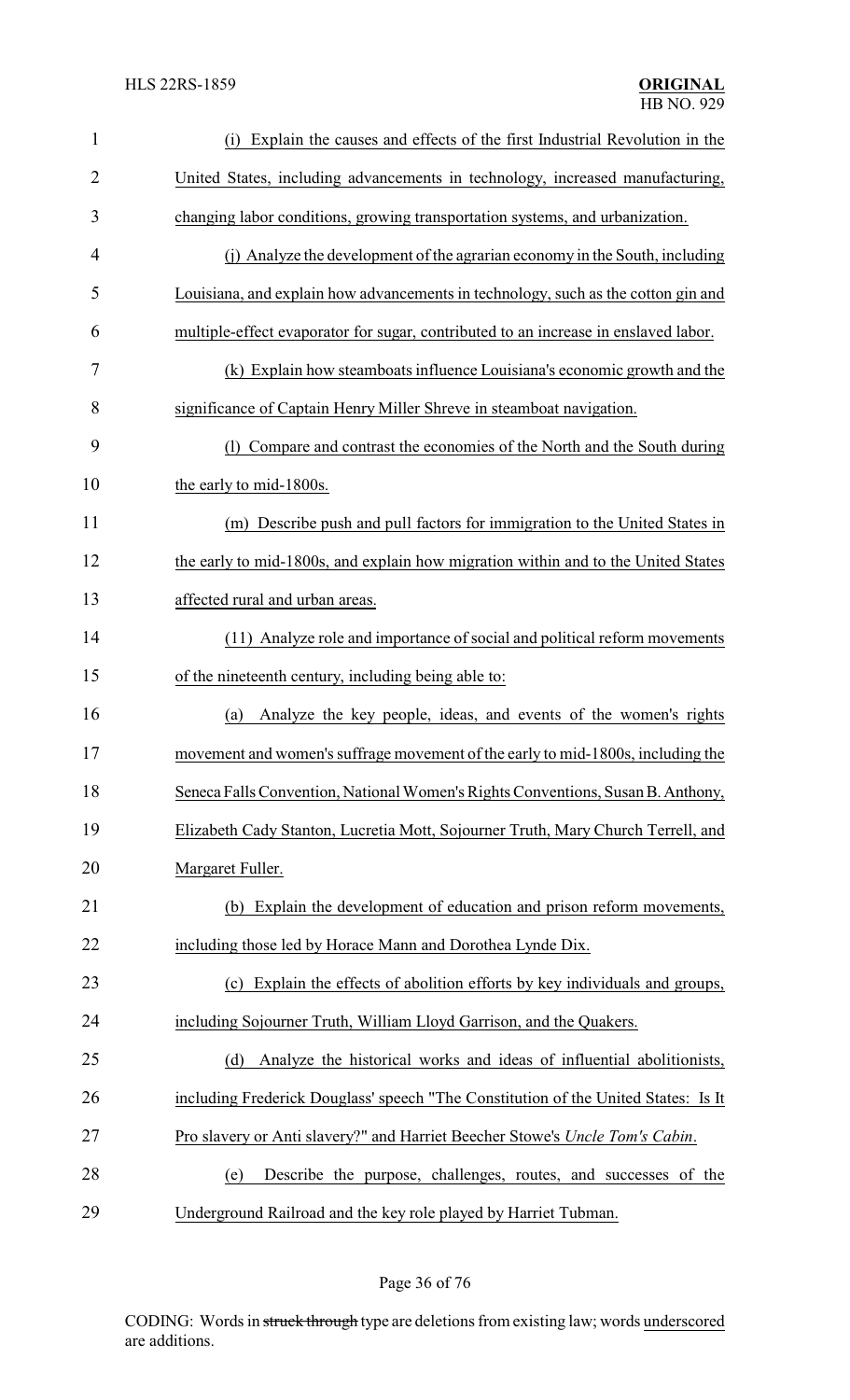| $\mathbf{1}$   | (f) Explain restrictions placed on the trade of enslaved people prior to the        |
|----------------|-------------------------------------------------------------------------------------|
| $\overline{2}$ | Civil War, including the Northwest Ordinance of 1787 and the Act Prohibiting        |
| 3              | Importation of Slaves of 1807.                                                      |
| 4              | Explain the ideas, key people and events related to the growth of<br>(12)           |
| 5              | sectionalism and rising tension prior to the Civil War, including being able to:    |
| 6              | (a) Analyze major events, legislation, and court decisions from 1800 to 1861        |
| 7              | that led to increasing sectionalism, including the Missouri Compromise of 1820,     |
| 8              | North Carolina v. Mann (1830), the Nullification Crisis (1831-1833), the            |
| 9              | Compromise of 1850, the Fugitive Slave Acts (1793, 1850), the Kansas-Nebraska       |
| 10             | Act (1854), and the Dred Scott decision (1857).                                     |
| 11             | (b) Describe the reasons for the formation of the Republican Party in 1854          |
| 12             | and its founding platform.                                                          |
| 13             | Compare and contrast various arguments on the issue of slavery and<br>(c)           |
| 14             | state's rights, including those expressed in the Lincoln-Douglas debates and during |
| 15             | the 1860 presidential campaign.                                                     |
| 16             | (d) Explain the causes of and reactions to rebellions and raids, including the      |
| 17             | German Coast Uprising, Nat Turner's Rebellion, and John Brown's Raid on Harpers     |
| 18             | Ferry and subsequent trial.                                                         |
| 19             | (e) Analyze Lincoln's First Inaugural Address, and explain how the ideas            |
| 20             | expressed affected the cause and course of the Civil War.                           |
| 21             | (13)<br>Analyze the causes, course, and consequences of the Civil War,              |
| 22             | including being able to:                                                            |
| 23             | (a) Explain why the Confederate states seceded from the Union.                      |
| 24             | (b) Explain Louisiana's decision to secede from the Union and its effects,          |
| 25             | including the state seizure of federal properties in Louisiana (the United States   |
| 26             | Arsenal and Barracks at Baton Rouge; United States Branch Mint).                    |
| 27             | (c) Describe the events leading to, significance of, and reaction to the Battle     |
| 28             | of Fort Sumter, including Lincoln's call for 75,000 volunteers.                     |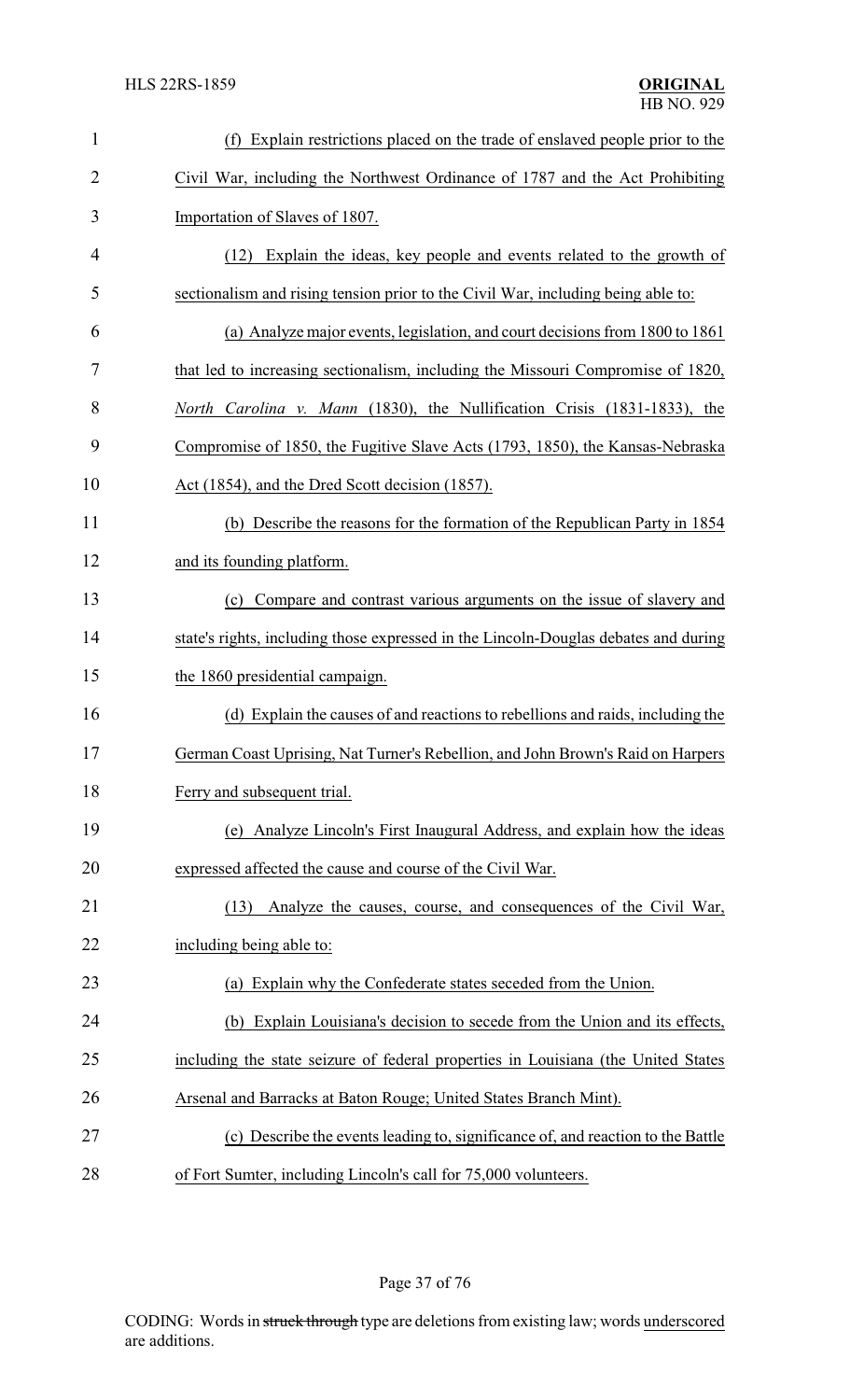| $\mathbf{1}$ | (d)<br>Describe the importance and outcomes of the major military                  |
|--------------|------------------------------------------------------------------------------------|
| 2            | engagements of the Civil War, including Manassas, Shiloh, Capture of New Orleans,  |
| 3            | Antietam, Gettysburg, Vicksburg, Siege of Port Hudson, Sherman's March to the      |
| 4            | Sea, and the surrender at Appomattox.                                              |
| 5            | (e) Describe the roles and experiences of soldiers, women, enslaved people,        |
| 6            | and freed people during the Civil War.                                             |
| 7            | (f) Analyze the role of Louisiana in the Civil War and how the conflict            |
| 8            | affected Louisiana and its people, including the importance of its ports and the   |
| 9            | occupation of New Orleans.                                                         |
| 10           | Analyze the purpose, significance, and consequences of the<br>(g)                  |
| 11           | <b>Emancipation Proclamation.</b>                                                  |
| 12           | (h) Describe the roles and contributions of key individuals in the Civil War,      |
| 13           | including Jefferson Davis, Robert E. Lee, Thomas Stonewall Jackson, PGT            |
| 14           | Beauregard, Mary Walker, Clara Barton, Ulysses S. Grant, William Tecumseh          |
| 15           | Sherman, Robert Smalls, and the Louisiana Tigers.                                  |
| 16           | Analyze Lincoln's Gettysburg Address and Second Inaugural Address,<br>(i)          |
| 17           | explain how the ideas expressed affected the course of the war, and show how ideas |
| 18           | about equality changed over time.                                                  |
| 19           | Describe the significance of Lincoln's assassination and how it affected           |
| 20           | the nation.                                                                        |
| 21           | (14) Analyze the major events, key people, and effects of Reconstruction,          |
| 22           | including being able to:                                                           |
| 23           | (a) Compare and contrast plans for Reconstruction, including Lincoln's Ten         |
| 24           | Percent Plan, President Johnson's Plan, and the Radical Republican Plan for        |
| 25           | Reconstruction.                                                                    |
| 26           | Analyze the development and effects of tenant farming and the<br>(b)               |
| 27           | sharecropping system in the postwar South.                                         |
| 28           | (c) Explain how federal action affected the expansion of individual rights         |
| 29           | and freedoms during the Reconstruction era, including through the Thirteenth       |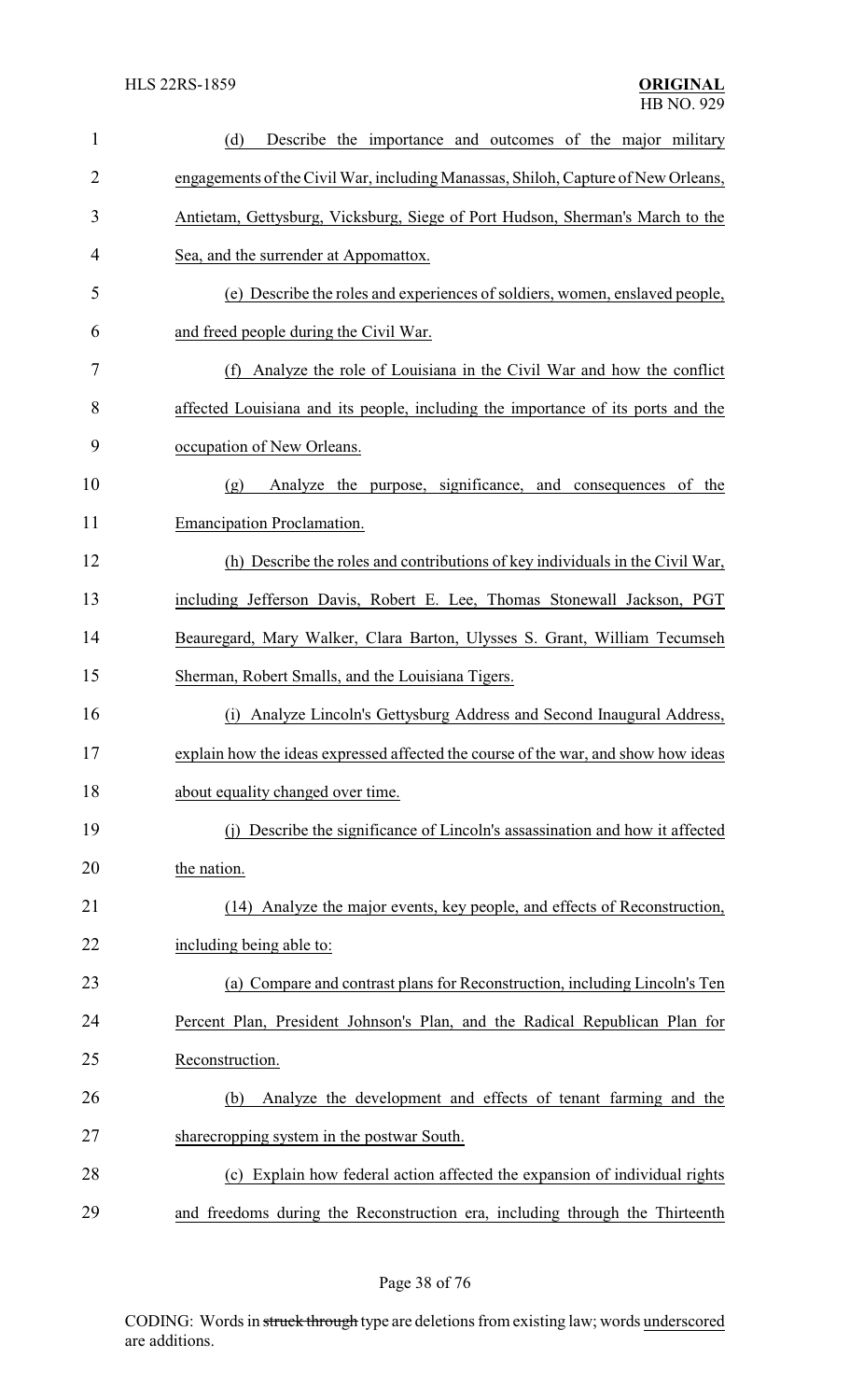| $\mathbf{1}$   | Amendment, Freedmen's Bureau, Civil Rights Bill of 1866, Reconstruction Act of         |
|----------------|----------------------------------------------------------------------------------------|
| $\overline{2}$ | 1867, Fourteenth Amendment, and Fifteenth Amendment, and analyze the                   |
| 3              | challenges, achievements, and effectiveness of each.                                   |
| 4              | (d) Explain the rise of violence toward and intimidation of Black Americans            |
| 5              | by groups, including the Ku Klux Klan, White League and Red Shirts and describe        |
| 6              | the significance of the Opelousas and Colfax Massacres.                                |
| 7              | (e) Describe the role and motivations of carpetbaggers and scalawags during            |
| 8              | Reconstruction.                                                                        |
| 9              | Explain the roles of Black politicians in Southern states during<br>(f)                |
| 10             | Reconstruction, including Oscar Dunn and P.B.S. Pinchback.                             |
| 11             | (g) Explain how the presidential election of 1876 and the Compromise of                |
| 12             | 1877 led to the end of Reconstruction, and analyze short-term effects of the collapse  |
| 13             | of Reconstruction, including the decline of Black Americans in elected offices and     |
| 14             | loss of enforcement of the Fourteenth and Fifteenth Amendments.                        |
| 15             | Analyze how Black Codes affected the lives of Black Americans,<br>(h)                  |
| 16             | including the restriction rights to own and lease property, conduct business, bear     |
| 17             | arms, and move freely through public spaces.                                           |
| 18             | Analyze how national events and amendments to the United States<br>(i)                 |
| 19             | Constitution influenced Louisiana from the 1860s to 1877, including changes to the     |
| 20             | Louisiana Constitution.                                                                |
| 21             | §5140. Grade eight; the United States and Louisiana: industrial age through the        |
| 22             | modern era                                                                             |
| 23             | A. Beginning with the Second Industrial Revolution, this course offers a               |
| 24             | chronological study of major events, issues, movements, individuals, and groups of     |
| 25             | people in the United States from a national and a Louisiana perspective. In this       |
| 26             | course students will examine: the rise of the United States as an industrial and world |
| 27             | power, World War I, the Great Depression, Huey P. Long, The Great Flood of 1927,       |
| 28             | World War II, the Cold War, the Civil Rights movement, and the modern era.             |
| 29             | B. In grade eight, students shall be expected to be able to:                           |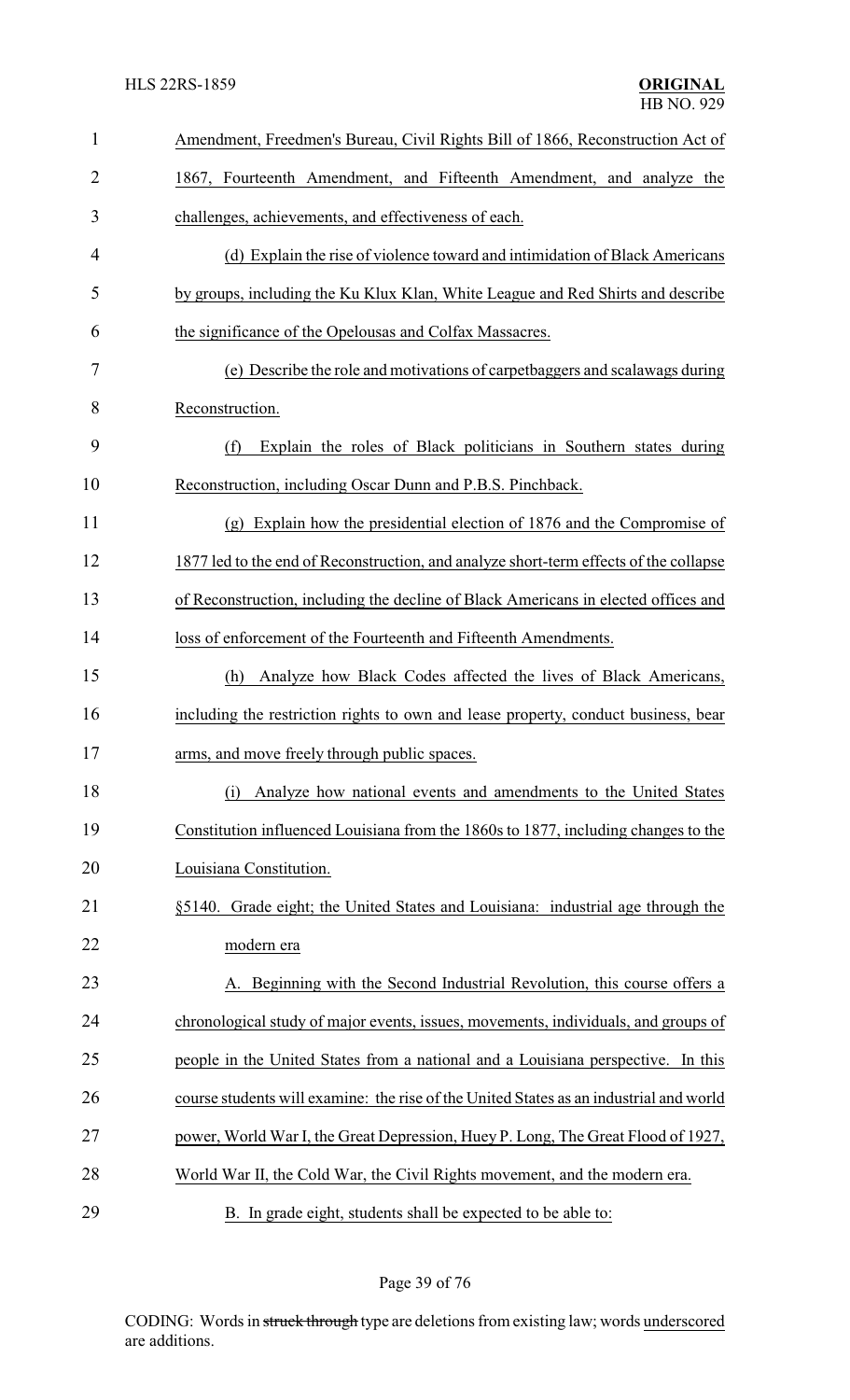| $\mathbf{1}$   | (1) Explain ideas, events, and developments in the history of the United             |
|----------------|--------------------------------------------------------------------------------------|
| $\overline{2}$ | States from 1877 to 2008 and how they progressed, changed, or remained the same      |
| 3              | over time.                                                                           |
| 4              | (2) Analyze connections between events and developments in United States             |
| 5              | history within their global context from 1877 to 2008.                               |
| 6              | (3) Compare and contrast events and developments in United States history            |
| 7              | from 1877 to 2008.                                                                   |
| 8              | (4) Use geographic representations and historical data to analyze events and         |
| 9              | developments in United States history from 1877 to 2008, including environmental,    |
| 10             | cultural, economic, and political characteristics and changes.                       |
| 11             | (5) Use maps to identify absolute location (latitude, and longitude) and             |
| 12             | describe geographical characteristics of places in Louisiana, North America, and the |
| 13             | world.                                                                               |
| 14             | (6) Use a variety of primary and secondary sources to:                               |
| 15             | (a) Analyze social studies content.                                                  |
| 16             | (b) Evaluate claims, counterclaims, and evidence.                                    |
| 17             | (c) Compare and contrast multiple sources and accounts.                              |
| 18             | (d) Explain how the availability of sources affects historical interpretations.      |
| 19             | Construct and express claims that are supported with relevant evidence<br>(7)        |
| 20             | from primary or secondary sources, social studies content knowledge, and clear       |
| 21             | reasoning and explanations to:                                                       |
| 22             | (a) Demonstrate an understanding of social studies content.                          |
| 23             | (b) Compare and contrast content and viewpoints.                                     |
| 24             | (c) Analyze causes and effects.                                                      |
| 25             | (d) Evaluate counterclaims.                                                          |
| 26             | (8) Analyze the causes and effects of technological and industrial advances          |
| 27             | during the late nineteenth century and the early twentieth century, including being  |
| 28             | able to:                                                                             |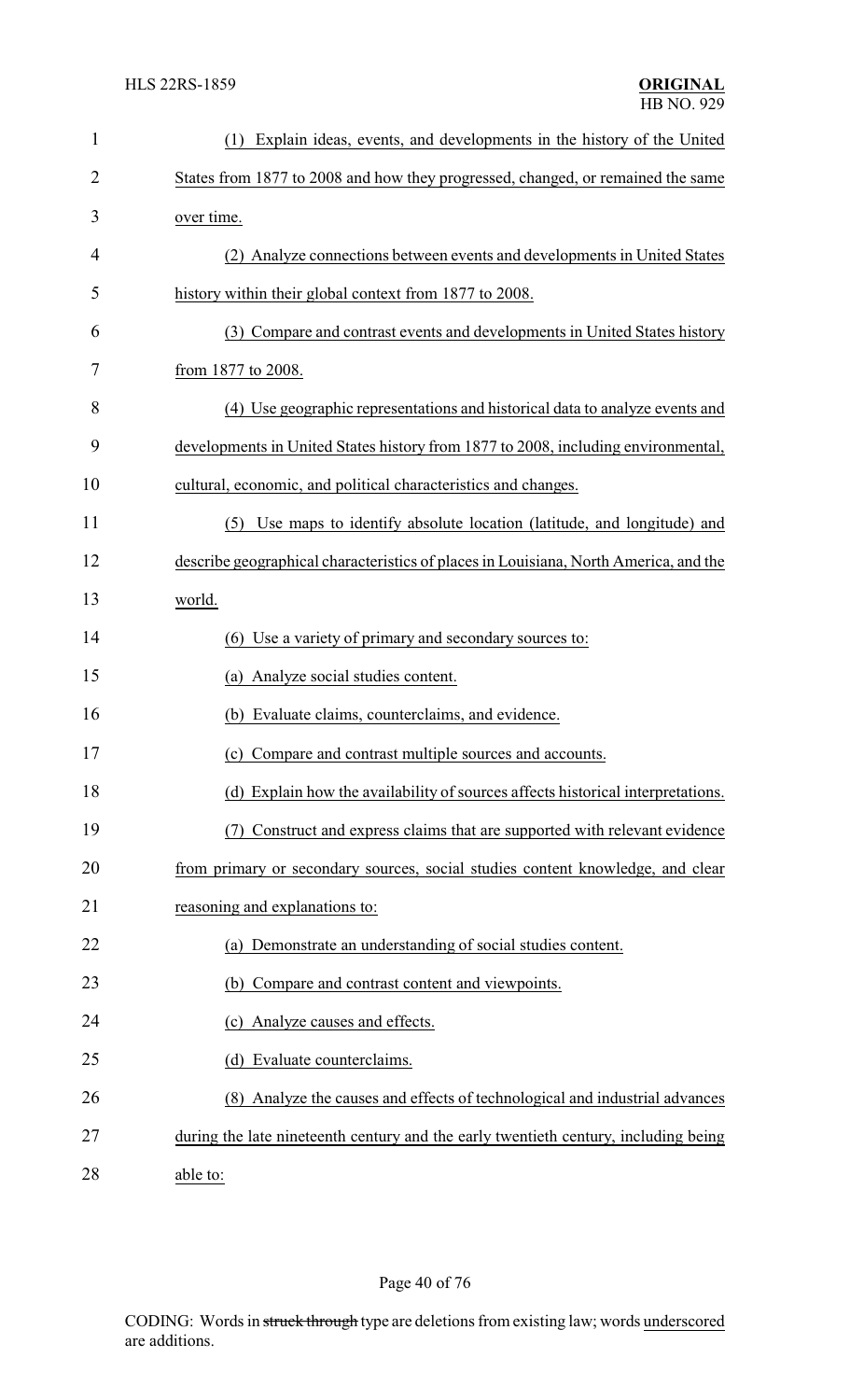| $\mathbf{1}$   | Analyze factors that contributed to and effects of the growth of the<br>(a)            |
|----------------|----------------------------------------------------------------------------------------|
| $\overline{2}$ | industrial economy, including capitalism and the growth of free markets, mass          |
| 3              | production, agricultural advancements, the government's laissez-faire economic         |
| $\overline{4}$ | policy, and the rise of corporations.                                                  |
| 5              | (b) Explain the social and economic effects of innovations in technology,              |
| 6              | transportation, and communication during the late 1800s and early 1900s, including     |
| 7              | the expansion of railroads, electricity, and telephone.                                |
| 8              | (c) Explain how industrialists and corporations revolutionized business and            |
| 9              | influenced the United States economy and society, with an emphasis on business         |
| 10             | practices (vertical and horizontal integration, formation of monopolies/trusts),       |
| 11             | development of major industries (oil, steel, railroad, banking), and the role of       |
| 12             | entrepreneurs, including Andrew Carnegie, J.P. Morgan, John D. Rockefeller,            |
| 13             | Cornelius Vanderbilt, and Madam C.J. Walker.                                           |
| 14             | (9) Analyze the social, political, and economic changes that developed in the          |
| 15             | United States during the late nineteenth and early twentieth century, including being  |
| 16             | able to:                                                                               |
| 17             | (a) Explain how industrialization influenced the movement of people from               |
| 18             | rural to urban areas and the effects of urbanization.                                  |
| 19             | (b) Explain the causes and effects of immigration to the United States during          |
| 20             | the late 1800s and early 1900s, and compare and contrast experiences of immigrants.    |
| 21             | (c) Describe the working conditions and struggles experienced by the labor             |
| 22             | force that led to the labor movement (child labor, hours, safety, wages, standard of   |
| 23             | living), and evaluate the effectiveness of efforts to improve conditions.              |
| 24             | (d) Describe the reasons for and effects of the rise of Populism in the United         |
| 25             | States and Louisiana during the late 1800s, including the role of the Grange, Farmers' |
| 26             | Alliance, and Peoples Party.                                                           |
| 27             | (e) Analyze the causes and outcomes of the Progressive movement and the                |
| 28             | role of muckrakers, including the Meat Inspection Act, Pure Food and Drug Act,         |
| 29             | Seventeenth Amendment, Thomas Nast, Ida Tarbell, Upton Sinclair, and Jacob Riis.       |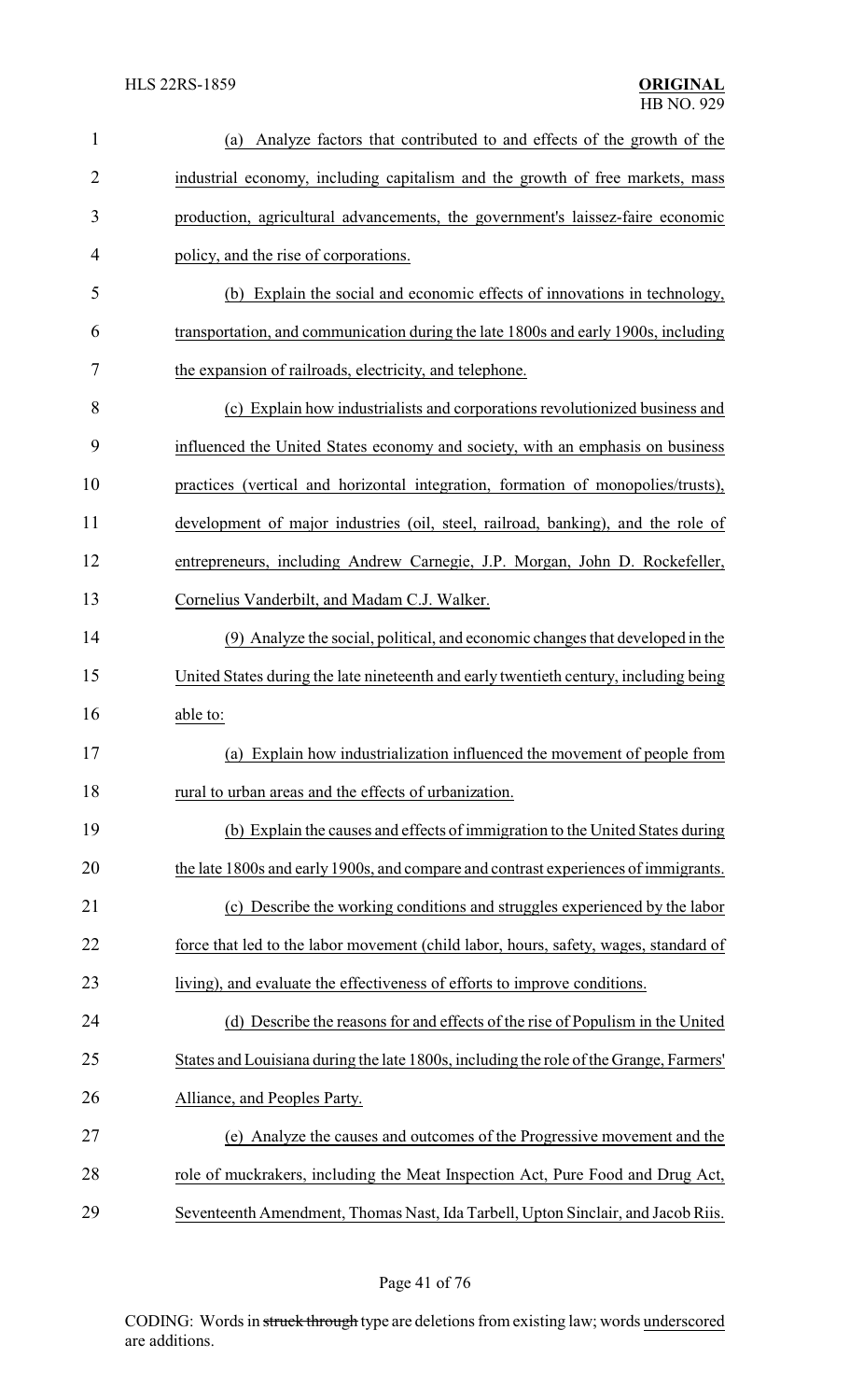| $\mathbf{1}$   | (f) Analyze the government's response to the rise of trusts and monopolies,          |
|----------------|--------------------------------------------------------------------------------------|
| $\overline{2}$ | including the passage of the Interstate Commerce Act of 1887, the Sherman Antitrust  |
| 3              | Act of 1890, and the Clayton Antitrust Act of 1914.                                  |
| 4              | Describe important ideas and events of presidential administrations<br>(g)           |
| 5              | during the late 1800s and early 1900s, with emphasis on Theodore Roosevelt's         |
| 6              | administration and his support for trust busting, regulation, consumer protection    |
| 7              | laws, and conservation.                                                              |
| 8              | (h) Explain the origins and development of Louisiana public colleges and             |
| 9              | universities, including land grant institutions, Historically Black Colleges and     |
| 10             | Universities, and regional universities.                                             |
| 11             | (i) Analyze the events leading to <i>Plessy v. Ferguson</i> (1896) and the           |
| 12             | consequences of the decision, including changes to the Louisiana Constitution.       |
| 13             | (j) Explain the emergence of the Jim Crow system and how it affected Black           |
| 14             | Americans.                                                                           |
| 15             | (k) Explain the goals and strategies used by the African American civil rights       |
| 16             | leaders of the late 1800s and early 1900s, and analyze differing viewpoints of key   |
| 17             | figures and groups, including W.E.B. DuBois and the Niagara Movement, Booker         |
| 18             | T. Washington, NAACP, Mary Church Terrell, and Ida B. Wells.                         |
| 19             | (10) Analyze ideas and events related to the expansion of the United States          |
| 20             | during the late nineteenth century and early twentieth century, including being able |
| 21             | <u>to:</u>                                                                           |
| 22             | (a) Explain the motivations for migration to and settlement of the West by           |
| 23             | various groups, including Exodusters, and how their motivations relate to the        |
| 24             | American Dream.                                                                      |
| 25             | Analyze Frederick Turner's "The Significance of the Frontier in<br>(b)               |
| 26             | American History".                                                                   |
| 27             | (c) Analyze how lives of Native Americans changed as a result of westward            |
| 28             | expansion and United States policies, including extermination of the buffalo,        |
| 29             | reservation system, Dawes Act, and assimilation.                                     |

## Page 42 of 76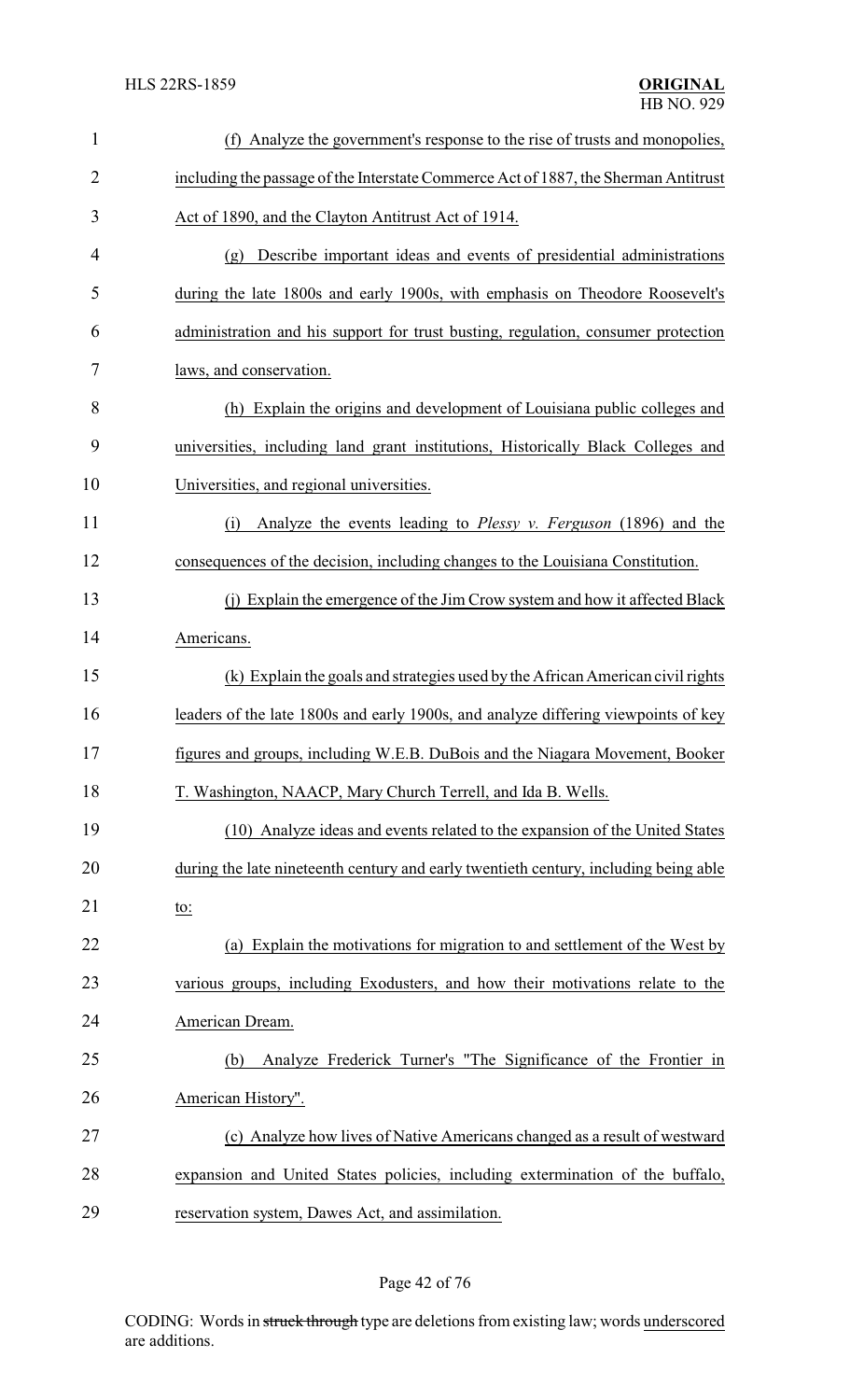| $\mathbf{1}$   | (d) Analyze the causes and effects of conflict between Native Americans and           |
|----------------|---------------------------------------------------------------------------------------|
| $\overline{2}$ | the United States government and settlers during the late nineteenth century and      |
| 3              | early twentieth century, including the Battle of Little Bighorn and Wounded Knee      |
| 4              | and subsequent treaties.                                                              |
| 5              | (e) Analyze the events leading to and effects of the United States acquisition        |
| 6              | of Hawaii.                                                                            |
| 7              | (f) Analyze the ideas and events leading to the Spanish-American War and              |
| 8              | the short-term and long-term outcomes, including the terms of the Treaty of Paris     |
| 9              | (1898), United States acquisition of Spanish territories, and emergence of the United |
| 10             | States as a world power.                                                              |
| 11             | (g) Analyze foreign policy achievements of Theodore Roosevelt, including              |
| 12             | the construction of the Panama Canal and use of the Great White Fleet.                |
| 13             | (11) Analyze the causes, course and consequences of World War I, including            |
| 14             | being able to:                                                                        |
| 15             | Describe the causes of World War I, including militarism, alliances,<br>(a)           |
| 16             | imperialism, nationalism, and the assassination of Archduke Franz Ferdinand.          |
| 17             | (b) Explain the reasons for the initial United States policy of neutrality and        |
| 18             | isolationism.                                                                         |
| 19             | (c) Analyze the events leading to United States involvement in World War I,           |
| 20             | including German submarine warfare, the sinking of the Lusitania and the              |
| 21             | Zimmerman Telegram.                                                                   |
| 22             | (d) Analyze how the United States mobilized for war and ways the American             |
| 23             | people contributed to the war effort on the home front and abroad, with an emphasis   |
| 24             | on military service, role of women and minority groups, liberty bonds, and victory    |
| 25             | gardens.                                                                              |
| 26             | (e) Explain how the United States government directed public support and              |
| 27             | responded to dissent during World War I, including through the use of wartime         |
| 28             | propaganda, Committee on Public Information, Espionage Act, Sedition Act, and         |
| 29             | Schenck v. United States (1919).                                                      |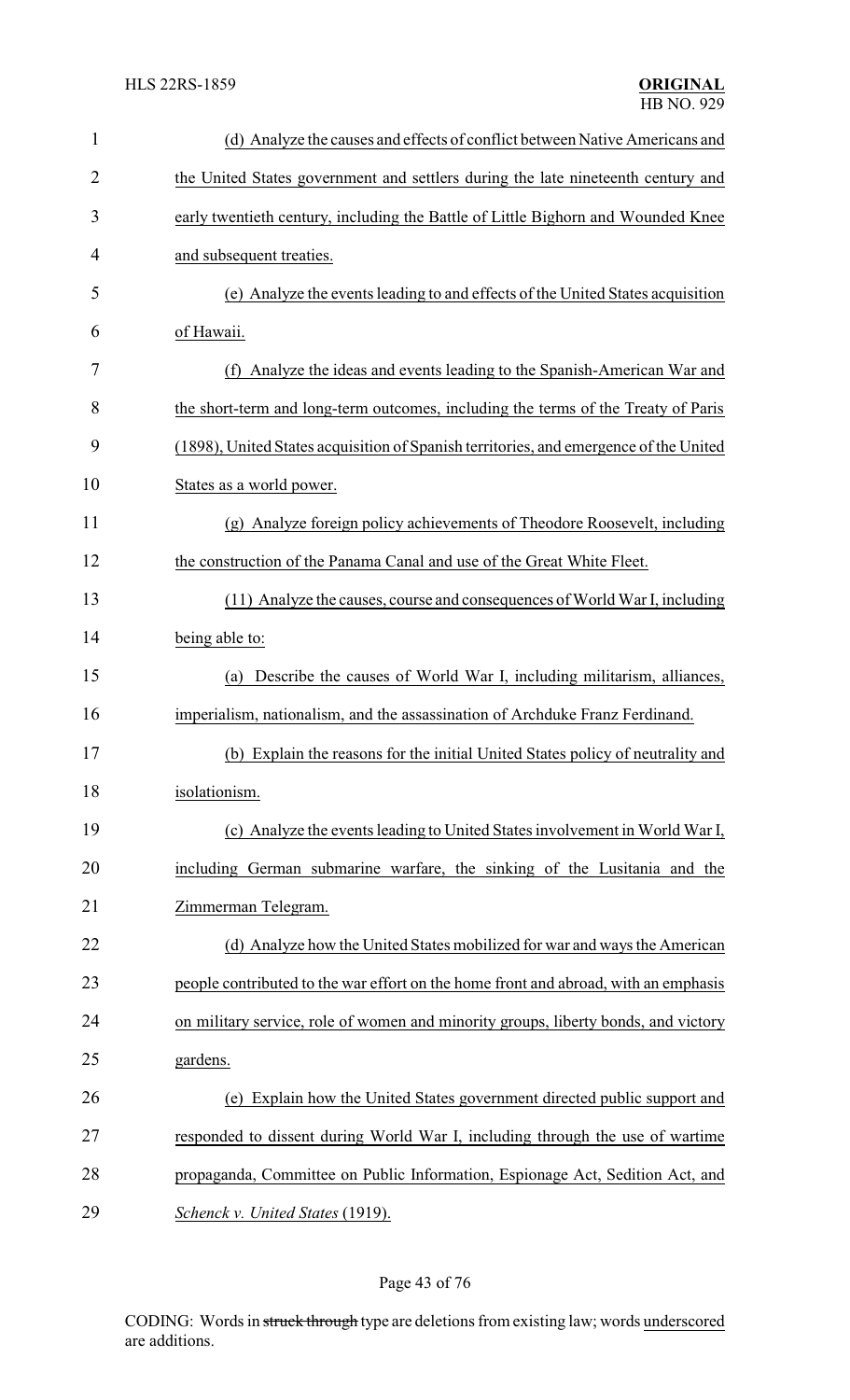| $\mathbf{1}$   | Explain how military strategies and advances in technology affected<br>(f)           |
|----------------|--------------------------------------------------------------------------------------|
| $\overline{2}$ | warfare and the course of World War I, including trench warfare, airplanes, machine  |
| 3              | guns, poison gas, submarines, and tanks.                                             |
| 4              | (g) Describe the goals of leaders at the Paris Peace Conference, comparing           |
| 5              | Woodrow Wilson's Fourteen Points, and the Treaty of Versailles.                      |
| 6              | Explain the reaction of the United States Congress to the Treaty of<br>(h)           |
| 7              | Versailles and League of Nations, and describe the return to isolationism after the  |
| 8              | war.                                                                                 |
| 9              | (12) Analyze the political, social, cultural and economic effects of events and      |
| 10             | developments during the early twentieth century, including being able to:            |
| 11             | Differentiate between the benefits and detriments of capitalism and<br>(a)           |
| 12             | communism, and explain how the concepts affected society during the early 1900s,     |
| 13             | including the Bolshevik Revolution and the first Red Scare.                          |
| 14             | (b) Describe the causes and consequences of Prohibition and the Eighteenth           |
| 15             | Amendment, including bootlegging and organized crime, and the later repeal with      |
| 16             | the Twenty-First Amendment.                                                          |
| 17             | (c) Explain how advances in transportation, technology, and media during             |
| 18             | the early twentieth century changed society and culture in the United States,        |
| 19             | including the automobile, radio, and household appliances.                           |
| 20             | (d) Explain the importance of the women's suffrage movement and events               |
| 21             | leading to the passage of the Nineteenth Amendment, including the role of key        |
| 22             | figures such as Susan B. Anthony, Lucy Burns, Carrie Chapman Catt, Alice Paul,       |
| 23             | Elizabeth Cady Stanton, Lucy Stone, and Ida B. Wells.                                |
| 24             | (e) Explain the causes and effects of social and cultural changes of the 1920s       |
| 25             | and 1930s on the United States, and describe the influence of notable figures of the |
| 26             | Harlem Renaissance (Louis Armstrong, Duke Ellington, Ella Fitzgerald, Langston       |
| 27             | Hughes, Zora Neale Hurston, Sargent Claude Johnson, Augusta Savage) and cultural     |
| 28             | figures (Amelia Earhart, Ernest Hemingway, Jacob Lawrence, Jesse Owens, and          |
| 29             | Babe Ruth).                                                                          |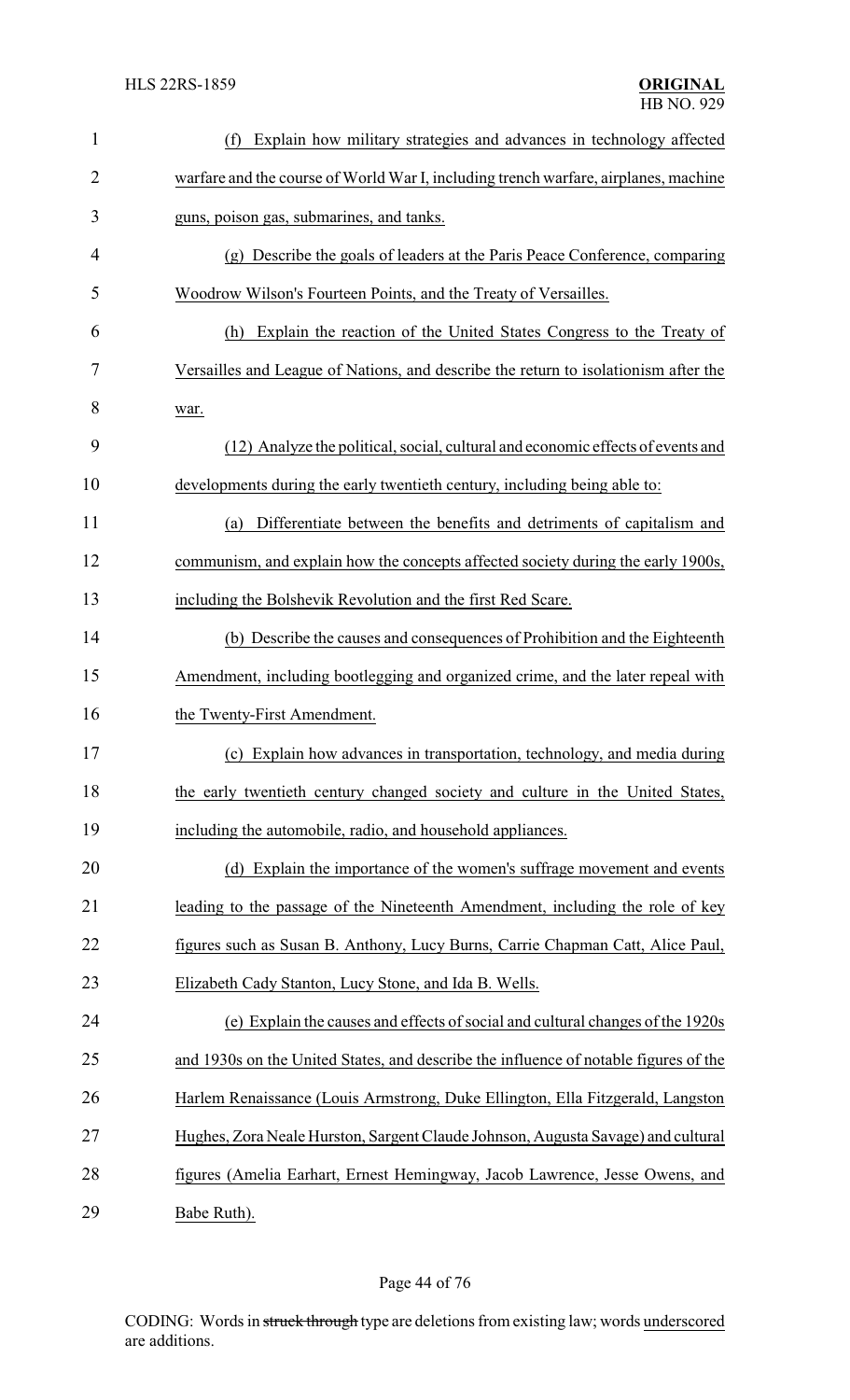| $\mathbf{1}$   | (f) Explain how various factors affected Louisiana's economy during the              |
|----------------|--------------------------------------------------------------------------------------|
| $\overline{2}$ | early twentieth century, including booms in the timber, oil, and gas industries.     |
| 3              | (g) Describe the causes of the Great Mississippi River Flood of 1927, and            |
| 4              | explain how the disaster and government response affected Louisianans.               |
| 5              | (h) Analyze Louisiana politics in the early twentieth century, including the         |
| 6              | role of Huey Long's career in both Louisiana and national politics.                  |
| 7              | (i) Analyze causes and effects of changes to the Constitution of Louisiana           |
| 8              | over time, with emphasis on the revisions from 1879 to 1974.                         |
| 9              | Explain the causes and effects of migration and population shifts in the             |
| 10             | United States during the early twentieth century, including the Great Migration.     |
| 11             | (k) Analyze factors leading to and consequences of social and economic               |
| 12             | tensions in the early twentieth century, including the 1918 influenza outbreak,      |
| 13             | recession and inflation, labor strikes, resurgence of the Ku Klux Klan, Chicago riot |
| 14             | of 1919, and the Tulsa Massacre.                                                     |
| 15             | (13) Analyze the causes and effects of the Great Depression, including being         |
| 16             | able to:                                                                             |
| 17             | (a) Explain the causes of the Great Depression, with an emphasis on how              |
| 18             | bank failures, buying stock on margin, overextension of credit, overproduction, high |
| 19             | tariffs and protectionism, and the 1929 stock market crash contributed to the        |
| 20             | economic crisis.                                                                     |
| 21             | (b) Explain the effects of the Great Depression on people, including rising          |
| 22             | unemployment, foreclosures, growth of "Hoovervilles", and soup kitchens.             |
| 23             | (c) Describe the causes and effects of the Dust Bowl, including agricultural         |
| 24             | practices, drought, and migration.                                                   |
| 25             | (d) Describe the government response to the Great Depression, comparing              |
| 26             | the reaction of the Hoover and Roosevelt administrations.                            |
| 27             | (e) Analyze the purpose and effectiveness of the New Deal, including the             |
| 28             | Conservation Corps (CCC), Tennessee Valley Authority (TVA),<br>Civilian              |
| 29             | Agricultural Adjustment Act, National Recovery Administration, Public Works          |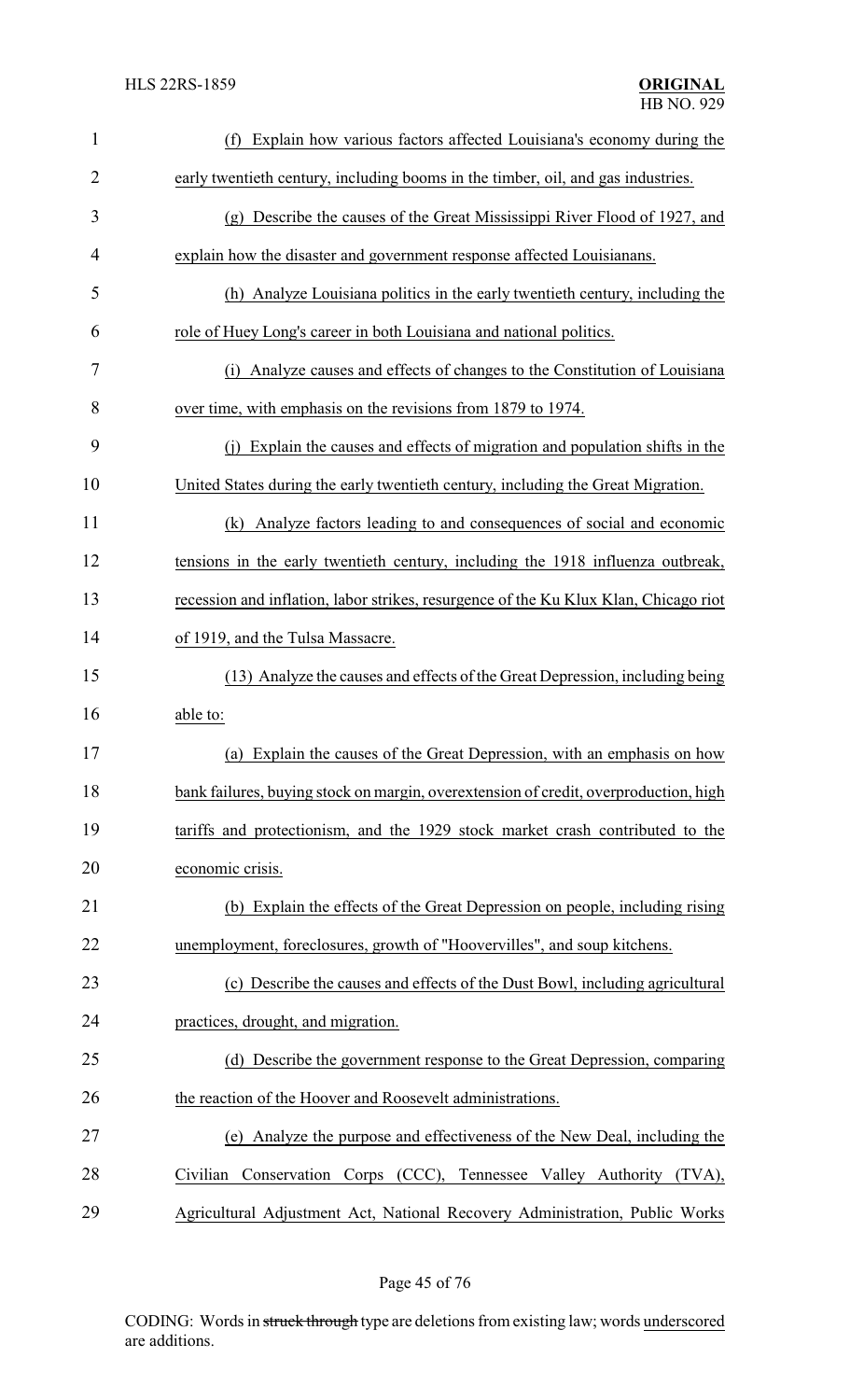| $\mathbf{1}$   | Administration, Glass-Steagall Act, Federal Deposit Insurance Corporation (FDIC),       |
|----------------|-----------------------------------------------------------------------------------------|
| $\overline{2}$ | Securities Exchange Act (SEC), National Housing Act, Works Progress                     |
| 3              | Administration (WPA), and the Social Security Act (SSA).                                |
| $\overline{4}$ | (14)<br>Describe the causes, course, and consequences of World War II,                  |
| 5              | including being able to:                                                                |
| 6              | Explain the rise and spread of militarism and totalitarianism<br>(a)                    |
| 7              | internationally, examining the similarities and differences between the ideologies of   |
| 8              | Imperial Japan, fascist Italy and Nazi Germany, and the communist Soviet Union,         |
| 9              | as well as the origins and effects of violence and mass murder in the 1930s and         |
| 10             | 1940s as demonstrated by the Nanjing Massacre, the Holodomor, the Holocaust, and        |
| 11             | treatment of political opponents and prisoners of war during World War II.              |
| 12             | (b) Describe the acts of aggression leading to World War II in both Europe              |
| 13             | and Asia, and explain the effectiveness of policies and reactions, including the policy |
| 14             | of appeasement towards Nazi Germany.                                                    |
| 15             | Describe the causes of World War II, and analyze events that led to<br>(c)              |
| 16             | United States involvement in World War II, with emphasis on the attack on Pearl         |
| 17             | Harbor.                                                                                 |
| 18             | (d) Describe the role of alliances during World War II, including the Allies            |
| 19             | and Axis Powers.                                                                        |
| 20             | Explain the significance of major military actions and turning points<br>(e)            |
| 21             | during World War II in the Atlantic Theater (Battle of The Atlantic, Operation          |
| 22             | Torch, Battle of Normandy/Operation Overlord, Battle of The Bulge, Battle of            |
| 23             | Berlin) and the Pacific Theater (Battle of Bataan and Bataan Death March, Doolittle     |
| 24             | Raid, Battle of the Coral Sea, Battle of Midway, Battle of Leyte Gulf, Battle of Iwo    |
| 25             | Jima, Battle of Okinawa).                                                               |
| 26             | Describe the roles and importance of key figures of World War II,<br>(f)                |
| 27             | including leaders from the United States (Franklin D. Roosevelt, Harry S. Truman,       |
| 28             | Dwight D. Eisenhower, George Patton, Douglas MacArthur), Great Britain (Sir             |
| 29             | Winston Churchill), France (Charles de Gaulle), the Soviet Union (Joseph Stalin),       |

Page 46 of 76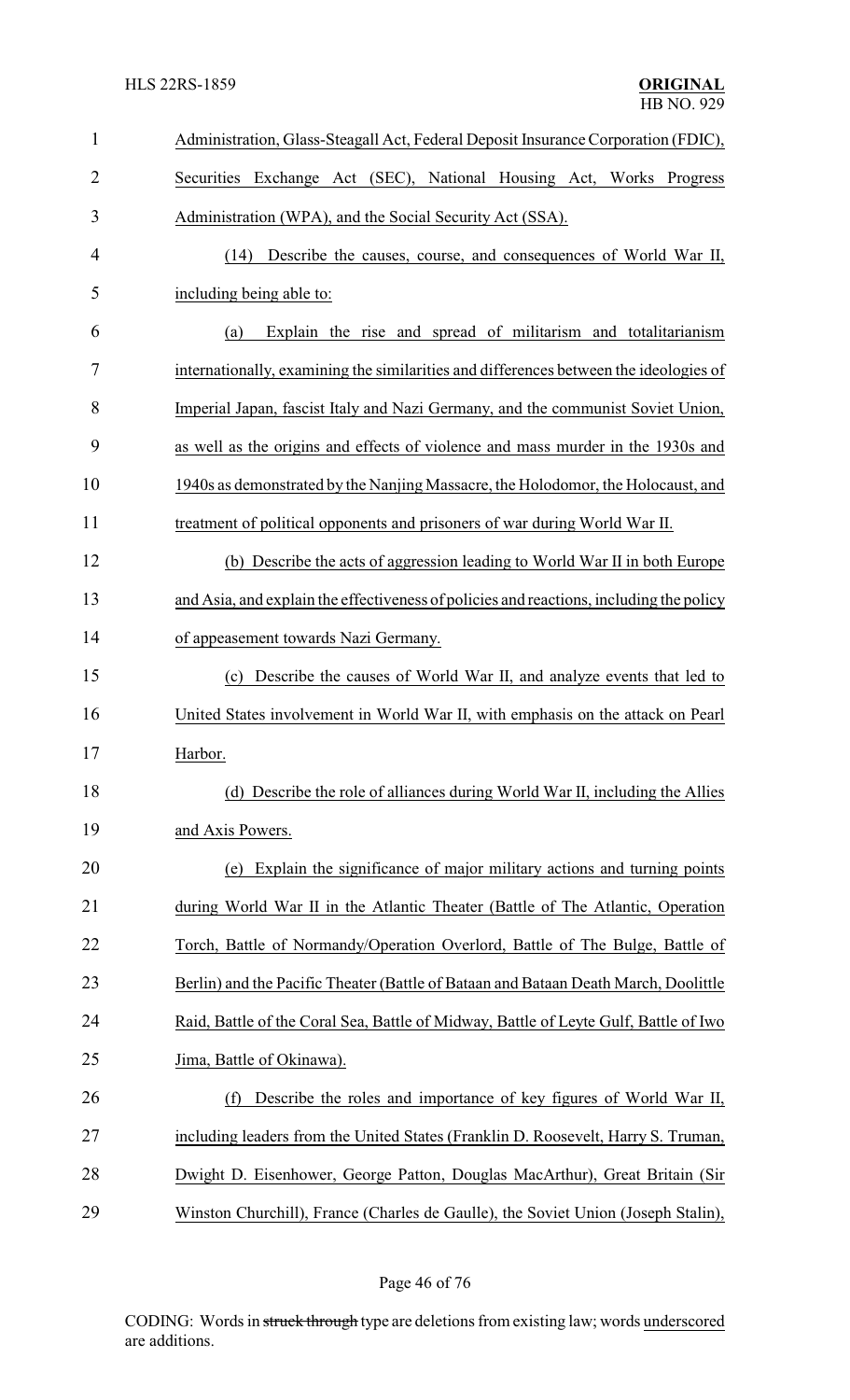| $\mathbf{1}$ | Germany (Adolf Hitler), Italy (Benito Mussolini), and Japan (Michinomiya Hirohito,   |
|--------------|--------------------------------------------------------------------------------------|
| 2            | Hideki Tojo).                                                                        |
| 3            | Explain the causes and consequences of the Holocaust, including<br>(g)               |
| 4            | anti-Semitism, Nuremberg Laws restricting civil rights, resistance efforts,          |
| 5            | concentration camp system, liberation of camps by the Allies, and Nuremberg trials.  |
| 6            | (h) Describe the Tuskegee Study conducted on Black Americans from the                |
| 7            | 1930s to 1972.                                                                       |
| 8            | (i) Explain the causes and effects of Japanese internment in the United States       |
| 9            | during World War II.                                                                 |
| 10           | Explain the sacrifices and contributions of United States soldiers during<br>(i)     |
| 11           | World War II such as the Tuskegee Airmen, the 442nd Regimental Combat team, the      |
| 12           | 101st Airborne, Cajun "Frenchies", the Women's Army Corps (WAC), and the             |
| 13           | Navajo Code Talkers.                                                                 |
| 14           | (k) Analyze how Louisiana contributed to the war effort during World War             |
| 15           | II and the effects of the war on Louisiana, including the role of the Louisiana      |
| 16           | Maneuvers, Higgins Boats in the success of the Allies, and prisoner of war (POW)     |
| 17           | camps in Louisiana.                                                                  |
| 18           | Explain how life in the United States changed during and immediately<br>(1)          |
| 19           | after World War II, with an emphasis on wartime production and the workforce,        |
| 20           | rationing, conservation, victory gardens, financing through war bonds, propaganda    |
| 21           | campaigns, and the Servicemen's Readjustment Act (GI Bill).                          |
| 22           | (m) Explain the events that led to, and the conditions of the surrender of the       |
| 23           | Axis Powers in Europe and Asia, and describe the United States' critical role in the |
| 24           | Allied victory.                                                                      |
| 25           | (n) Describe the importance of the Manhattan Project and development of              |
| 26           | atomic bombs, and analyze the decision to use them.                                  |
| 27           | (o) Explain how key decisions from Allied conferences during World War               |
| 28           | II, including the Atlantic Charter, Tehran, Yalta, and Potsdam, affected the course  |
| 29           | of the war and postwar world.                                                        |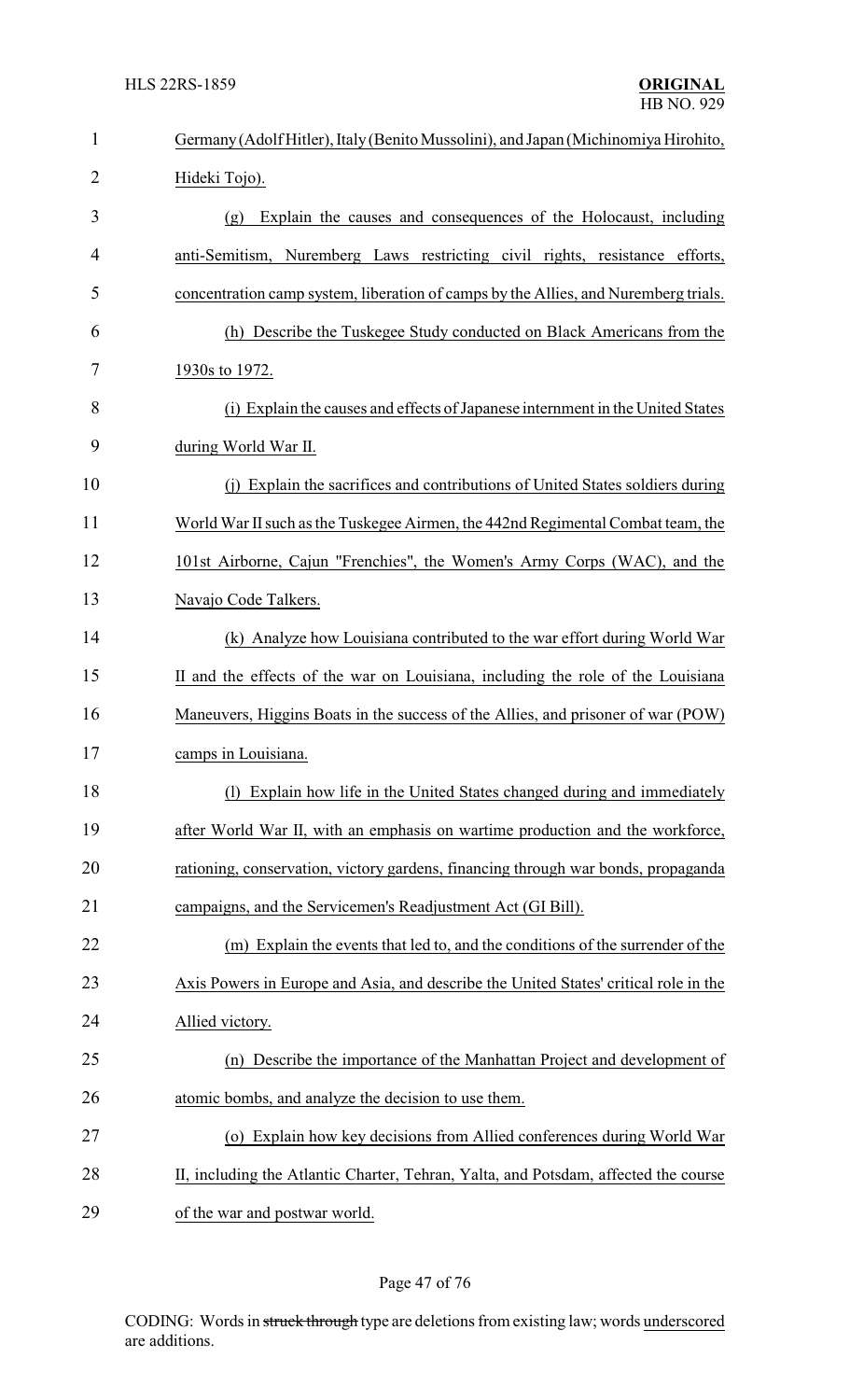| $\mathbf{1}$   | Analyze causes, major events, and key leaders of the Civil Rights<br>(15)             |
|----------------|---------------------------------------------------------------------------------------|
| $\overline{2}$ | Movement from 1954 to 1968, including being able to:                                  |
| 3              | (a) Analyze events during and immediately after World War II leading to the           |
| 4              | civil rights movement, including Executive Order 8022 and Executive Order 9981.       |
| 5              | (b) Explain the origins and goals of the civil rights movement of the 1950s           |
| 6              | and 1960s, and how segregation (de jure and de facto) affected African Americans      |
| 7              | and influenced the movement.                                                          |
| 8              | (c) Analyze how the murder of Emmett Till affected support for the civil              |
| 9              | rights movement.                                                                      |
| 10             | Analyze the importance of the <i>Brown v. Board of Education</i> (1954)<br>(d)        |
| 11             | decision and subsequent efforts to desegregate schools, including those of the Little |
| 12             | Rock Nine at Central High School in Arkansas, Ruby Bridges at William Frantz          |
| 13             | Elementary in Louisiana, and James Meredith at the University of Mississippi.         |
| 14             | Analyze the cause, course, and outcome of efforts to desegregate<br>(e)               |
| 15             | transportation, including the Baton Rouge Bus Boycott, Montgomery Bus Boycott,        |
| 16             | and Freedom Rides.                                                                    |
| 17             | (f) Evaluate the effectiveness of methods (civil disobedience, boycotts,              |
| 18             | sit-ins, marches, drives) during the civil rights movement, including during the 1960 |
| 19             | Greensboro sit-ins, 1963 demonstrations in Birmingham, 1963 March on                  |
| 20             | Washington, 1964 Freedom Summer, and 1965 Selma Marches.                              |
| 21             | (g) Analyze works of civil rights leaders, including Dr. King's "Letter from          |
| 22             | Birmingham Jail" and his "I Have a Dream" speech, and explain how the ideas           |
| 23             | expressed in the works influenced the course of the civil rights movement.            |
| 24             | (h) Explain the role and importance of key individuals and groups of the civil        |
| 25             | rights movement, including the Congress of Racial Equality (CORE), Dr. Martin         |
| 26             | Luther King, Jr., Rosa Parks, the Southern Christian Leadership Conference (SCLC),    |
| 27             | the Student Nonviolent Coordinating Committee (SNCC), Medgar Evers, Shirley           |
| $\Omega$       | Chichalus Founie Lou Hausen and Malachus V                                            |

28 Chisholm, Fannie Lou Hamer, and Malcolm X.

Page 48 of 76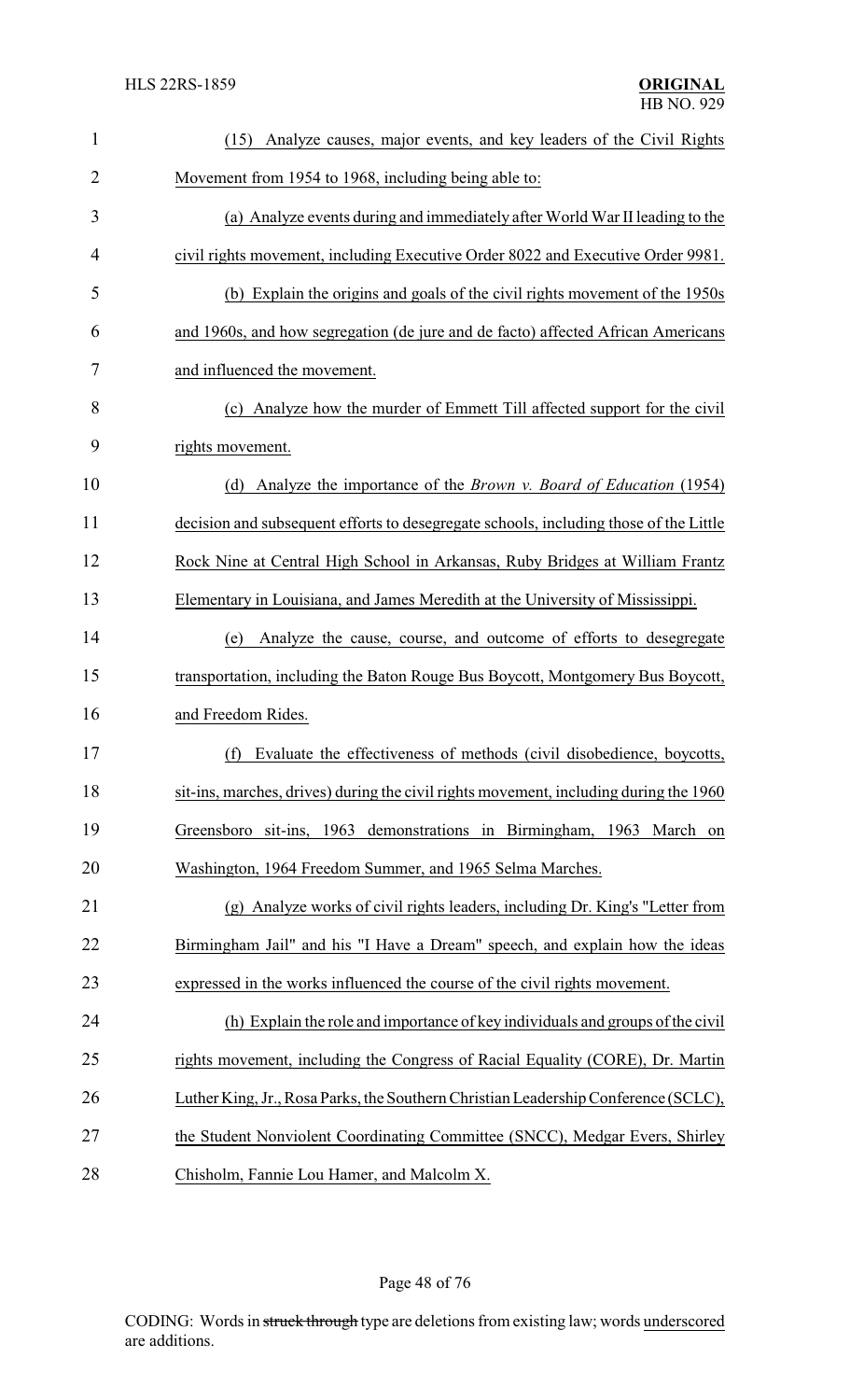| $\mathbf{1}$   | (i) Explain reactions to the civil rights movement by opposing individuals              |
|----------------|-----------------------------------------------------------------------------------------|
| $\overline{2}$ | and groups, including George Wallace and Leander Perez.                                 |
| 3              | Analyze the role of the Supreme Court in advancing civil rights and<br>(i)              |
| 4              | freedoms during the 1950s and 1960s, including the court cases of <i>Brown v. Board</i> |
| 5              | of Education (1954), Boynton v. Virginia (1960), and Bailey v. Patterson (1962).        |
| 6              | Evaluate legislation and amendments passed in response to the civil<br>(k)              |
| 7              | rights movement, including the Twenty-Fourth Amendment, Civil Rights Act of             |
| 8              | 1964, Voting Rights Act of 1965, and Civil Rights Act of 1968.                          |
| 9              | Explain the causes, course, and consequences of the Cold War,<br>(16)                   |
| 10             | including being able to:                                                                |
| 11             | (a) Explain how the ideologies of communism in the Soviet Union and                     |
| 12             | capitalism in the United States influenced the Cold War and global tensions from        |
| 13             | 1945-1989.                                                                              |
| 14             | Evaluate the effectiveness of United States policies, programs, and<br>(b)              |
| 15             | negotiation efforts in accomplishing their intended goals, including the Marshall       |
| 16             | Plan, containment and related doctrines, mutual assured destruction, détente,           |
| 17             | Strategic Arms Limitation Talks (SALT I and II), and Strategic Defense Initiative       |
| 18             | (Star Wars program).                                                                    |
| 19             | Analyze Cold War crises and conflicts and how they contributed<br>(c)                   |
| 20             | escalating tensions, including the Berlin Blockade and Airlift, Korean War, Suez        |
| 21             | Crisis, U-2 Incident, Cuban Missile Crisis, Bay of Pigs Invasion, Berlin Crisis of      |
| 22             | 1961, Vietnam War, and Soviet-Afghan War.                                               |
| 23             | (d) Describe the role of organizations and alliances during the Cold War,               |
| 24             | including the United Nations, NATO, and the Warsaw Pact.                                |
| 25             | Explain how events during the Cold War affected American society,<br>(e)                |
| 26             | including the Second Red Scare and McCarthyism.                                         |
| 27             | Explain how advances in technology and media during the mid- to late<br>(f)             |
| 28             | twentieth century changed society and public perception, including newspapers and       |
| 29             | television, the space race, and the nuclear arms race.                                  |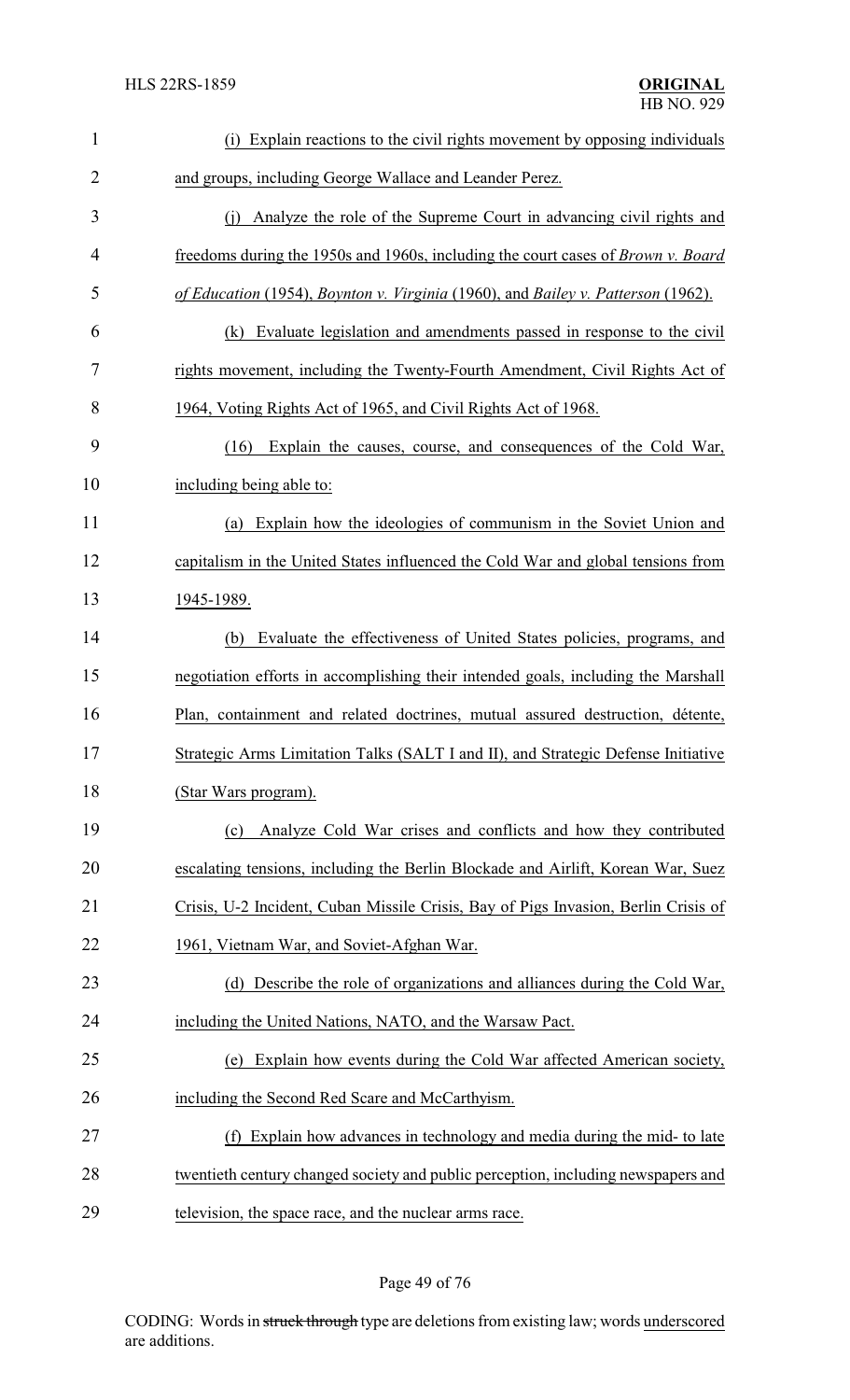| 1              | Explain events and policies leading to the end of the Cold War and<br>(g)            |
|----------------|--------------------------------------------------------------------------------------|
| $\overline{2}$ | collapse of the Soviet Union under the leadership of President Reagan, including     |
| 3              | political and economic pressures, policies of glasnost and perestroika, and the fall |
| 4              | of the Berlin Wall.                                                                  |
| 5              | (17) Describe the importance of key ideas, events, and developments of the           |
| 6              | modern era, including being able to:                                                 |
| 7              | (a) Explain how events and developments of the modern era have affected              |
| 8              | American society.                                                                    |
| 9              | (b) Explain how relationships between the United States and Middle East              |
| 10             | affected events and developments during the modern era, including Persian Gulf       |
| 11             | Wars, 1993 World Trade Center bombing, terrorist attacks on September 11, 2001,      |
| 12             | the War on Terrorism, and the establishment of the Department of Homeland            |
| 13             | Security.                                                                            |
| 14             | Describe the effects of natural disasters on Louisiana and the United<br>(c)         |
| 15             | States, including hurricanes Katrina and Rita.                                       |
| 16             | Describe important issues of the 2008 presidential election and the<br>(d)           |
| 17             | significance of the election of Barack Obama.                                        |
| 18             | PART III. HIGH SCHOOL                                                                |
| 19             | §5141. Civics                                                                        |
| 20             | In the high school civics course, students broaden and deepen their                  |
| 21             | understanding of the origin, structure, and functions of government. This course is  |
| 22             | designed to provide students with both the practical knowledge about how the         |
| 23             | American system of government functions on local, state and national levels, as well |
| 24             | as an understanding of the philosophical and intellectual underpinnings of our       |
| 25             | constitutional republic.                                                             |
| 26             | B. In civics, students shall be expected to be able to:                              |
| 27             | Evaluate continuity and change in United States government, politics,                |
| 28             | and civic issues throughout United States history, including those related to the    |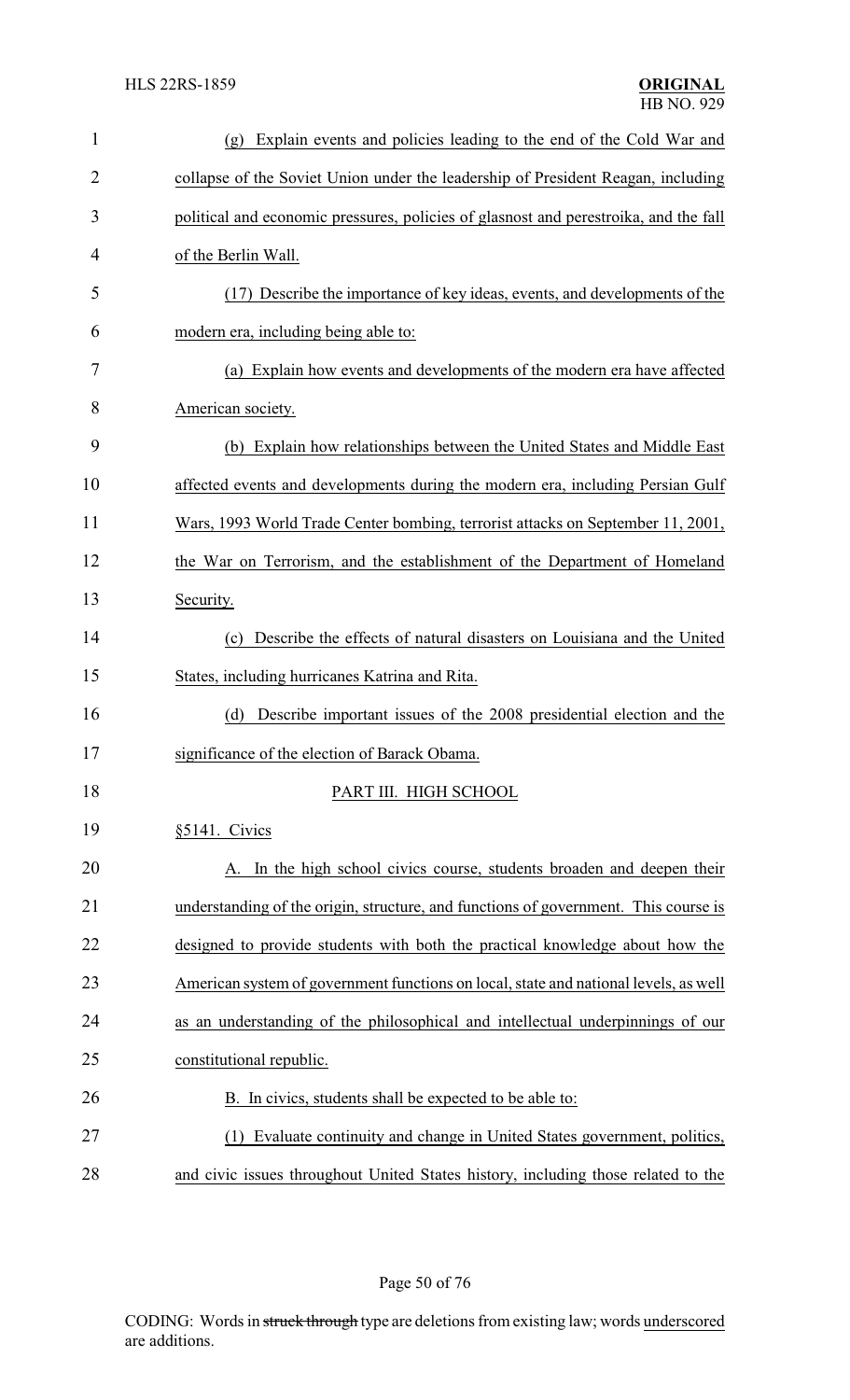| $\mathbf{1}$ | powers of government, interpretations of founding documents, voting trends,        |
|--------------|------------------------------------------------------------------------------------|
| 2            | citizenship, civil liberties, and civil rights.                                    |
| 3            | (2) Analyze causes and effects of events and developments in United States         |
| 4            | history, including those that influenced laws, processes, and civic participation. |
| 5            | (3) Compare and contrast events and developments in United States history          |
| 6            | and government.                                                                    |
| 7            | (4) Explain connections between ideas, events, and developments related to         |
| 8            | United States history and government, and analyze recurring patterns, trends, and  |
| 9            | themes.                                                                            |
| 10           | Use geographic representations, demographic data, and geospatial<br>(5)            |
| 11           | representations to analyze civic issues and government processes.                  |
| 12           | (6) Use a variety of primary and secondary sources to:                             |
| 13           | (a) Analyze social studies content.                                                |
| 14           | (b) Evaluate claims, counterclaims, and evidence.                                  |
| 15           | (c) Compare and contrast multiple sources and accounts.                            |
| 16           | (d) Explain how the availability of sources affects historical interpretations.    |
| 17           | (7) Construct and express claims that are supported with relevant evidence         |
| 18           | from primary or secondary sources, social studies content knowledge, and clear     |
| 19           | reasoning and explanations to:                                                     |
| 20           | (a) Demonstrate an understanding of social studies content.                        |
| 21           | (b) Compare and contrast content and viewpoints.                                   |
| 22           | (c) Analyze causes and effects.                                                    |
| 23           | (d) Evaluate counterclaims.                                                        |
| 24           | (8) Analyze factors that influenced the founding fathers and the formation         |
| 25           | and development of the government of the United States, including being able to:   |
| 26           | (a) Describe the purpose of government and competing ideas about the role          |
| 27           | of government in a society.                                                        |
| 28           | Compare different systems and structures of government, including<br>(b)           |
| 29           | constitutional republic and autocracy, direct democracy and representative         |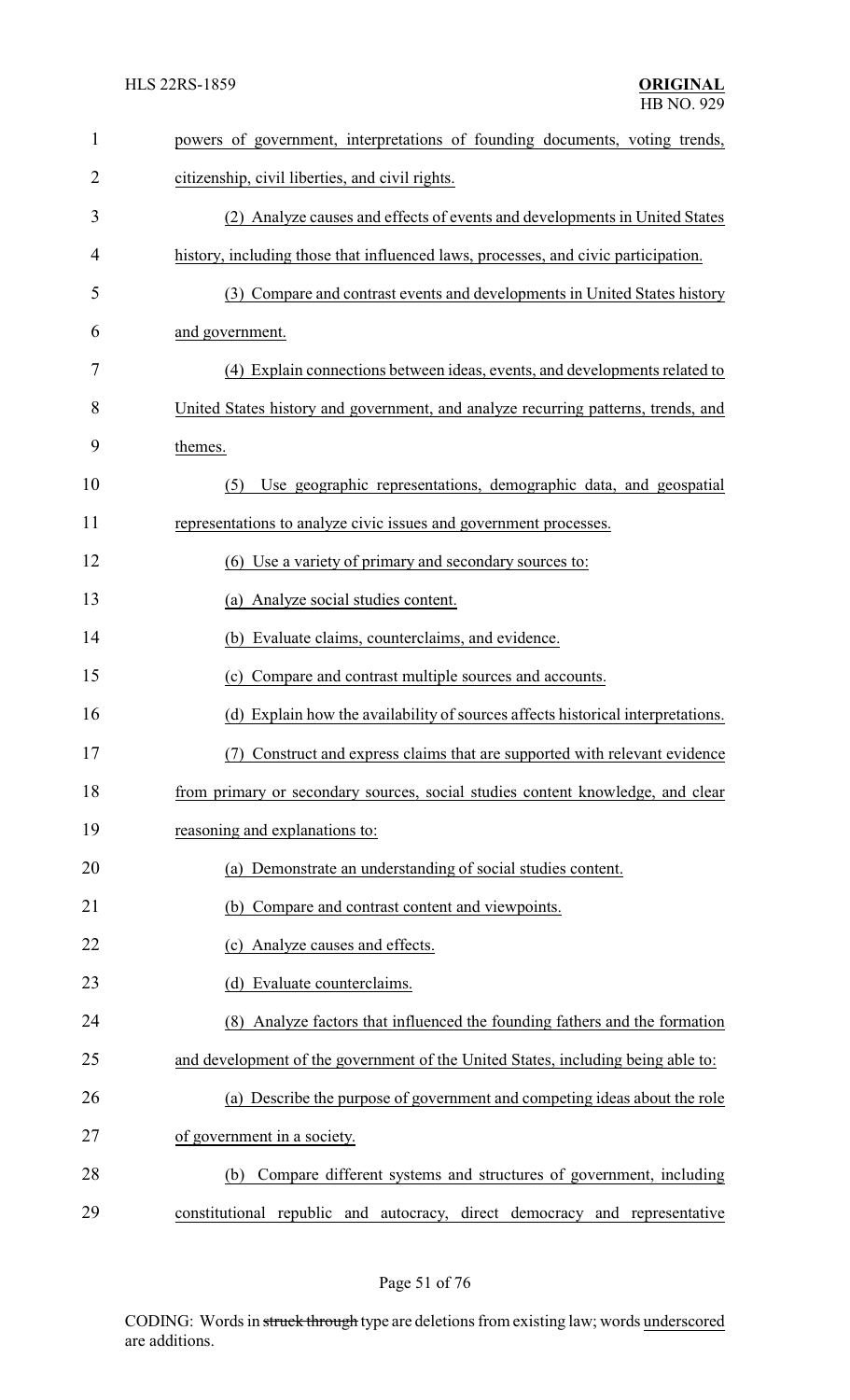| $\mathbf{1}$ | democracy, presidential system and parliamentary system, unicameral and bicameral       |
|--------------|-----------------------------------------------------------------------------------------|
| 2            | legislatures, and unitary, federal, and confederate systems.                            |
| 3            | Explain historical and philosophical factors that influenced the<br>(c)                 |
| 4            | government of the United States, including Enlightenment philosophers such as           |
| 5            | Thomas Hobbes, John Locke, Charles de Montesquieu, and Jean-Jacques Rousseau,           |
| 6            | as well as the Great Awakening.                                                         |
| 7            | Analyze the foundational documents and ideas of the United States<br>(d)                |
| 8            | government and its formation, including Magna Carta, the Mayflower Compact,             |
| 9            | Enlightenment philosophies, English Bill of Rights, Declaration of Independence,        |
| 10           | the Articles of the Confederation, the Constitution of the United States, and the       |
| 11           | Federalist papers, and their role and importance in the origin and development of the   |
| 12           | nation.                                                                                 |
| 13           | (e) Analyze the issues related to various debates, compromises, and plans               |
| 14           | surrounding the drafting and ratification of the 1789 Constitution of the United        |
| 15           | States.                                                                                 |
| 16           | (f)<br>Explain how the concept of natural rights that precede politics or               |
| 17           | government influenced the foundation and development of the United States               |
| 18           | (g) Evaluate the fundamental principles and concepts of the United States               |
| 19           | government including Creator-endowed unalienable rights of the people, due              |
| 20           | process, equal justice under the law, equal protection, federalism, frequent and free   |
| 21           | elections in a representative government, individual responsibility, individual rights, |
| 22           | limited government, private property rights, popular sovereignty, right to privacy,     |
| 23           | rule of law, the supremacy clause, and the separation of powers with checks and         |
| 24           | balances.                                                                               |
| 25           | Analyze the structure, roles, responsibilities, powers, and functions of<br>(9)         |
| 26           | governments in the United States, including being able to:                              |
| 27           | (a) Compare and contrast the powers and responsibilities of local, state, tribal        |
| 28           | (including Chitimacha Tribe of Louisiana, Coushatta Tribe of Louisiana, Jena Band       |
| 29           | of Choctaw Indians, and Tunica-Biloxi Indian Tribe), and federal governments, and       |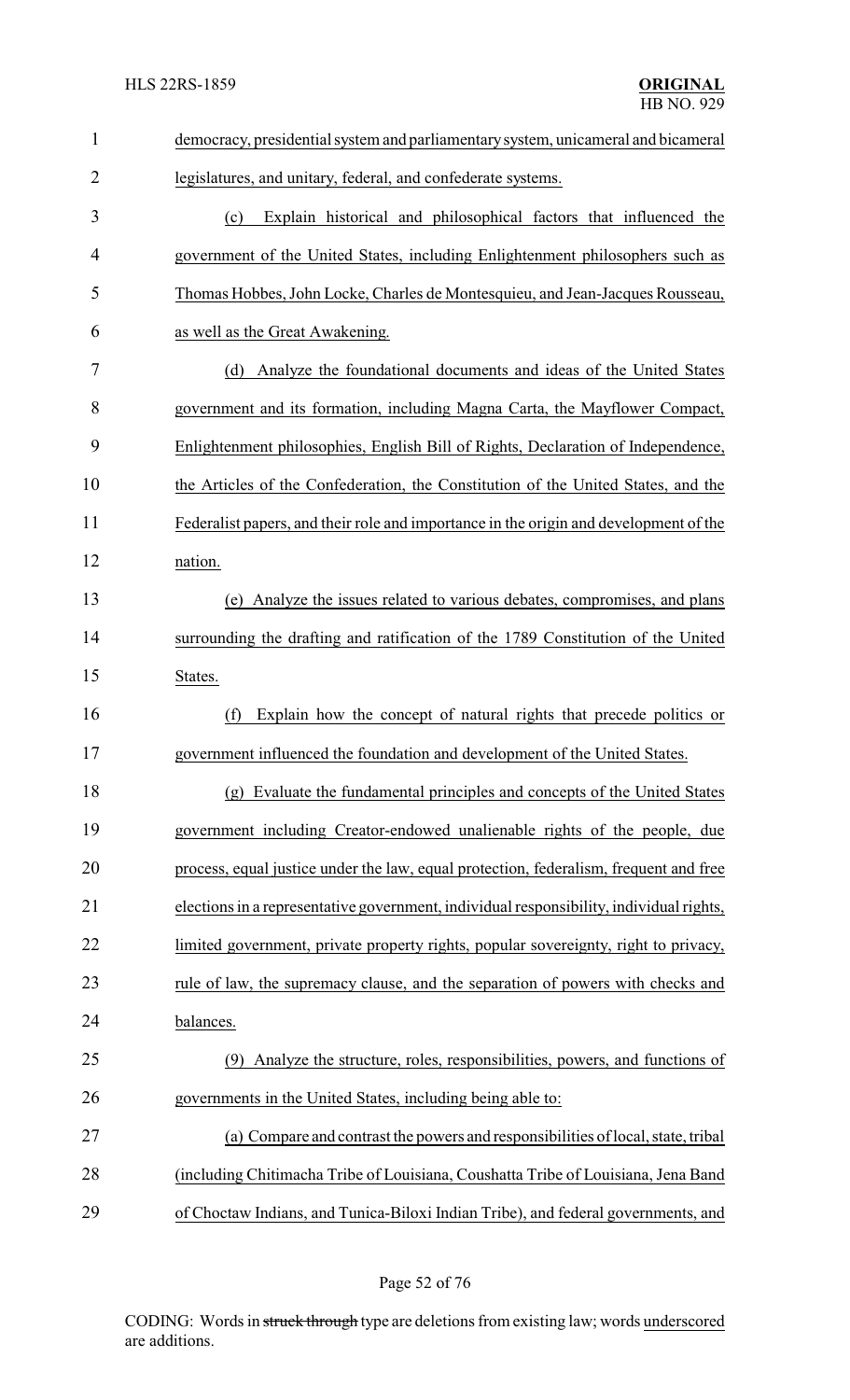| $\mathbf{1}$   | explain how each is financed, how they interact with each other, and how citizens     |
|----------------|---------------------------------------------------------------------------------------|
| $\overline{2}$ | interact with and within each of them.                                                |
| 3              | (b) Explain the structure and processes of the United States government as            |
| $\overline{4}$ | outlined in the United States Constitution, including the branches of government,     |
| 5              | federalism, how a bill becomes a law at the federal level, and the process for        |
| 6              | amending the United States Constitution.                                              |
| 7              | (c) Analyze the structure, powers, and functions of the legislative branch of         |
| 8              | the United States federal government, including rules of operations of Congress;      |
| 9              | checks on the other branches of government; powers of the legislative branch such     |
| 10             | as those to make laws, declare war, tax, and spend; and duties of representatives,    |
| 11             | senators, leadership (Speaker of the House, the Senate President Pro Tempore,         |
| 12             | majority and minority leaders, party whips), committees, and commissions.             |
| 13             | (d) Analyze the structure, powers, and functions of the executive branch of           |
| 14             | the United States federal government, including checks on other branches of           |
| 15             | government; powers of the executive branch such as those to carry out and enforce     |
| 16             | laws, issue executive orders, and conduct diplomacy with other nations; duties of the |
| 17             | president, vice president, and Cabinet; presidential nominations, appointments, and   |
| 18             | confirmations; and the concept of the "bully pulpit".                                 |
| 19             | (e) Analyze the structure, powers, and functions of the judicial branch of the        |
| 20             | United States federal government, including checks on the other branches of           |
| 21             | government; powers of the judicial branch such as those to interpret laws and decide  |
| 22             | the constitutionality of laws; nomination and appointment process of federal judges,  |
| 23             | origin of judicial review; and significance of stare decisis.                         |
| 24             | (f) Evaluate the reasoning for Supreme Court decisions and their political,           |
| 25             | social, and economic effects, including Marbury v. Madison (1803); McCulloch v.       |
| 26             | Maryland (1819); Gibbons v. Ogden (1824); Cherokee Nation v. Georgia (1831);          |
| 27             | Dred Scott v. Sandford (1857); Plessy v. Ferguson (1896); Schenck v. United States    |
| 28             | (1919); Korematsu v. United States (1944); Brown v. Board of Education (1954);        |
| 29             | Baker v. Carr (1962); Engel v. Vitale (1962); Gideon v. Wainwright (1963); Miranda    |

Page 53 of 76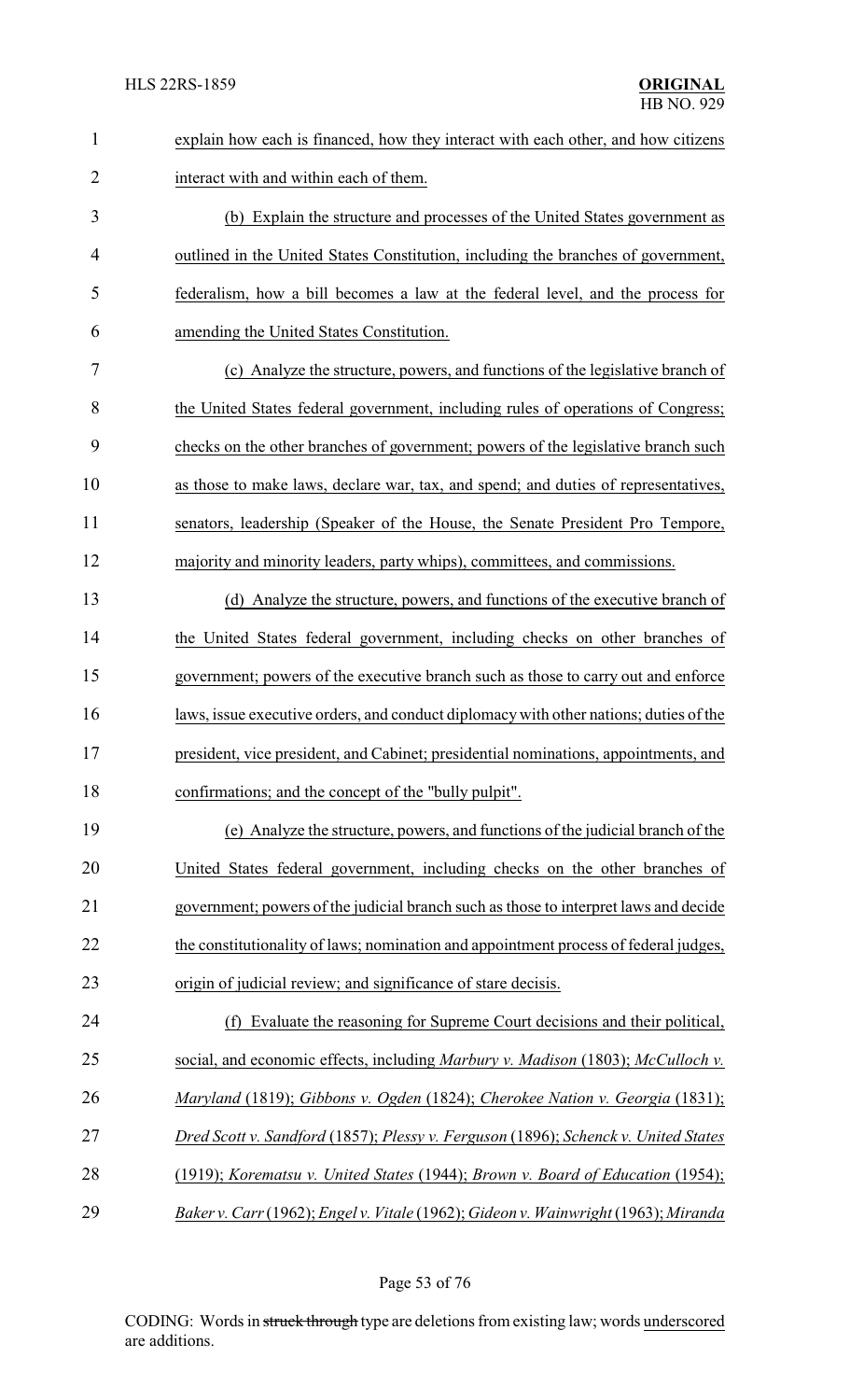| 1              | v. Arizona (1966); Loving v. Virginia (1967); Tinker v. Des Moines (1969); New York     |
|----------------|-----------------------------------------------------------------------------------------|
| $\overline{2}$ | Times Co. v. United States (1971); Wisconsin v. Yoder (1972); Roe v. Wade (1973);       |
| 3              | United States v. Nixon (1974); Shaw v. Reno (1993); United States v. Lopez (1995);      |
| $\overline{4}$ | Bush v. Gore (2000); McDonald v. Chicago (2010); Citizens United v. Federal             |
| 5              | Election Commission (2010).                                                             |
| 6              | (g) Analyze how the Constitution has been interpreted and applied over time             |
| 7              | by the legislative, executive, and judicial branches, including loose and strict        |
| 8              | constructionist interpretations.                                                        |
| 9              | (h) Analyze how federal, state, and local governments generate and allocate             |
| 10             | revenues to carry out the functions of government.                                      |
| 11             | Analyze continuity and change in the Louisiana State Constitution over<br>(1)           |
| 12             | time, and compare and contrast the Louisiana State Constitutions and the United         |
| 13             | States Constitution.                                                                    |
| 14             | Explain the historical connections between Civil Law, the Napoleonic                    |
| 15             | Code, and Louisiana's system of laws.                                                   |
| 16             | (10) Evaluate how civil rights and civil liberties in the United States have            |
| 17             | developed and been protected by the United States government over time, including       |
| 18             | being able to:                                                                          |
| 19             | (a) Explain how the United States Constitution protects individual liberties            |
| 20             | and rights.                                                                             |
| 21             | (b) Analyze the rights enumerated in the Bill of Rights and their application           |
| 22             | to historical and current issues.                                                       |
| 23             | (c) Evaluate restrictions and expansions of civil liberties and civil rights in         |
| 24             | the United States and the role of the legislative, executive, and judicial branches of  |
| 25             | the government in related events and developments over time, including the              |
| 26             | Thirteenth, Fourteenth, and Fifteenth Amendments; <i>Plessy v. Ferguson</i> (1896); the |
| 27             | Espionage and Sedition Acts; Schenck v. United States (1919); the Nineteenth            |
| 28             | Amendment; Executive Order 9066; Executive Order 10730; Brown v. Board of               |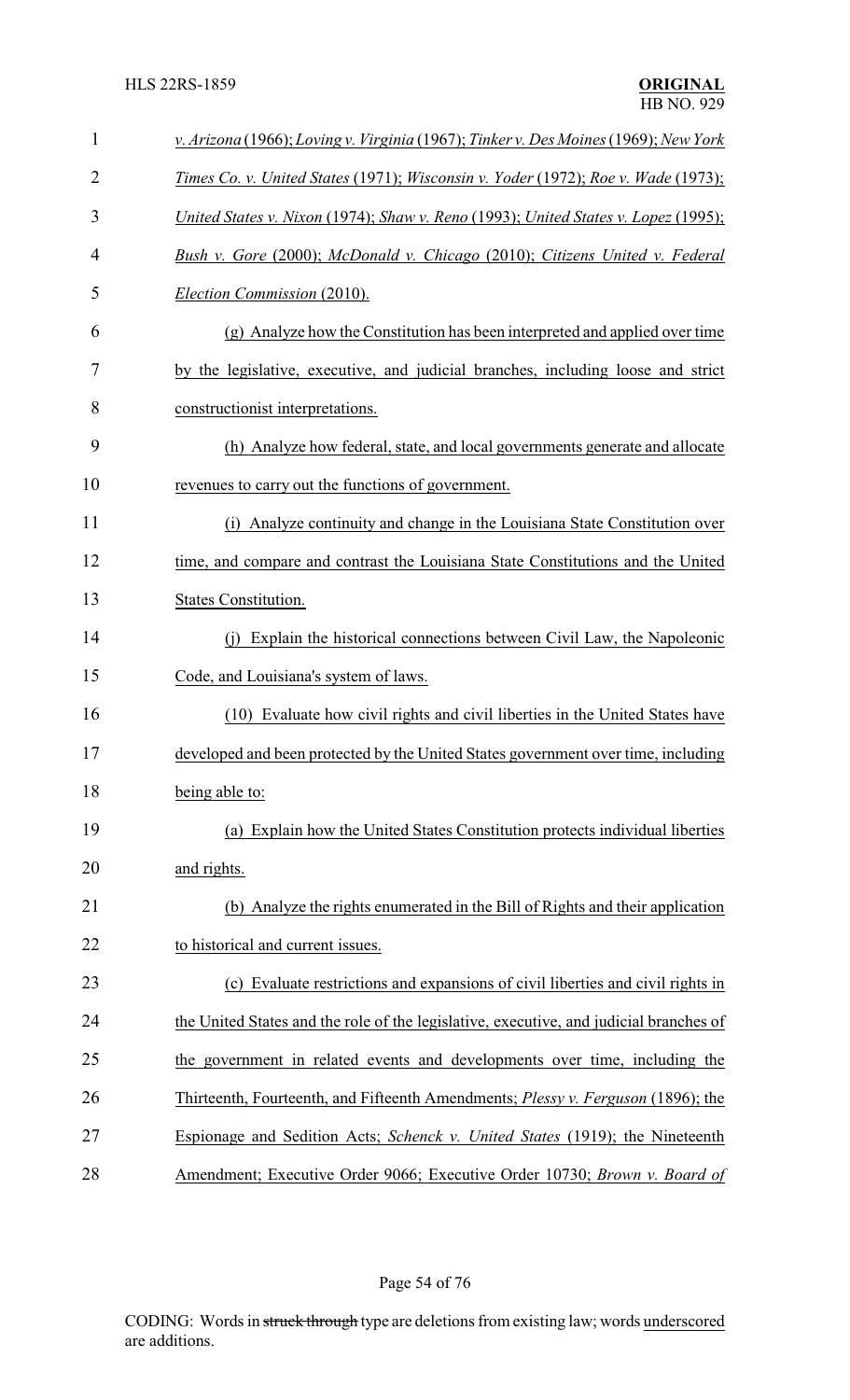| $\mathbf{1}$   | <i>Education</i> (1954); the Civil Rights Act of 1964; the Voting Rights Act of 1965; the |
|----------------|-------------------------------------------------------------------------------------------|
| $\overline{2}$ | Twenty-Fourth Amendment; and the Twenty-Sixth Amendment.                                  |
| 3              | (d) Describe equal protection and due process as defined by the United                    |
| 4              | States Constitution and explain how states subverted equal protection during the Jim      |
| 5              | Crow era.                                                                                 |
| 6              | (11) Analyze political processes and the role of public participation in the              |
| 7              | United States, including being able to:                                                   |
| 8              | (a) Analyze the duties and responsibilities of citizens in the United States,             |
| 9              | including paying taxes, serving on a jury, obeying the law, voting, and Selective         |
| 10             | Service registration.                                                                     |
| 11             | (b) Describe United States citizenship requirements and the naturalization                |
| 12             | process in the United States.                                                             |
| 13             | (c) Explain historical and contemporary roles of political parties, special               |
| 14             | interest groups, lobbies and lobbyists, and associations in United States politics.       |
| 15             | (d) Explain rules governing campaign finance and spending and their effects               |
| 16             | on the outcomes of local, state, and federal elections.                                   |
| 17             | (e) Explain election processes at the local, state, and federal levels, including         |
| 18             | qualifications and procedures for voting; qualifications and terms for offices; the       |
| 19             | primary system; public hearings and forums; petition, initiative, referendum, and         |
| 20             | recall; and amendments related to elections and voting.                                   |
| 21             | Evaluate the purpose, structure, and function of the Electoral College,<br>(f)            |
| 22             | including how it aims to ensure representation for less populated states.                 |
| 23             | Analyze issues and challenges of the election process, including<br>(g)                   |
| 24             | gerrymandering; at-large voting; voter turnout; and voter access policies.                |
| 25             | Evaluate how the media affects politics and public opinion, including<br>(h)              |
| 26             | how public officials use the media to communicate with the people.                        |
| 27             | (i) Evaluate the advantages and disadvantages of technologies in politics and             |
| 28             | government and how they affect media, civic discourse, and the credibility of             |
| 29             | sources.                                                                                  |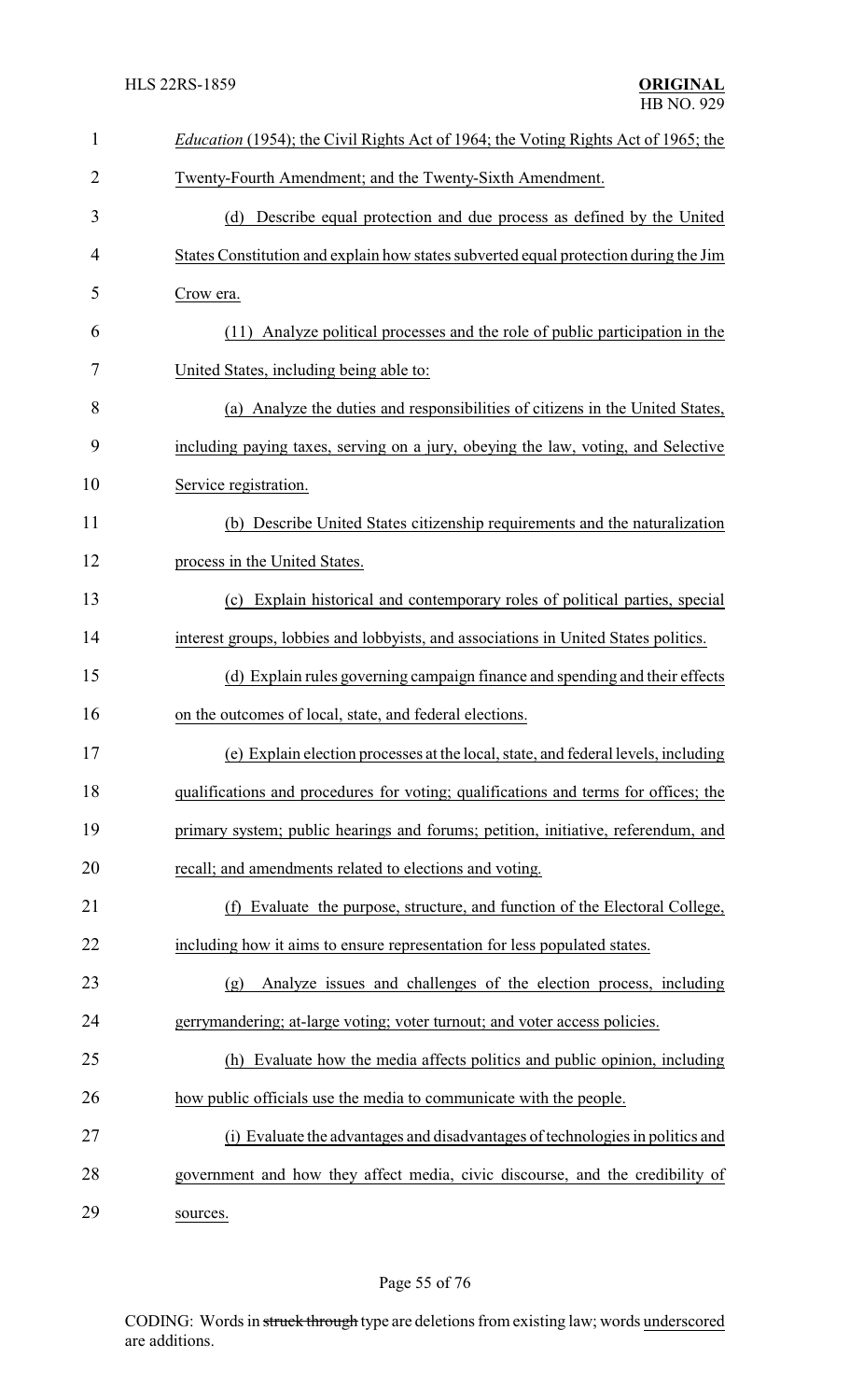| 1  | (i) Evaluate the processes for drawing Louisiana's congressional districts and       |
|----|--------------------------------------------------------------------------------------|
| 2  | their effect on statewide and national elections.                                    |
| 3  | (k) Describe local and parish governments in Louisiana, including police             |
| 4  | juries and home rule charters.                                                       |
| 5  | (12) Analyze the issues of foreign and domestic policy of the United States,         |
| 6  | including being able to:                                                             |
| 7  | (a) Distinguish between foreign and domestic policies, and analyze major             |
| 8  | United States foreign and domestic policies, including those in education; health    |
| 9  | care; immigration; naturalization; regulation of business and industry; foreign aid; |
| 10 | and intervention abroad.                                                             |
| 11 | (b) Analyze the development, implementation, and consequences of United              |
| 12 | States foreign and domestic policies over time, including how United States policies |
| 13 | are influenced by other countries and how they influence political debates.          |
| 14 | (c) Analyze interactions between the United States and other nations over            |
| 15 | time and effects of those interactions.                                              |
| 16 | (d)<br>Explain the origins and purpose of international organizations and            |
| 17 | agreements, including the United Nations, NATO, and NAFTA; and analyze how the       |
| 18 | United States and member nations work to cooperate politically and economically.     |
| 19 | Describe the development of and challenges to international law after<br>(e)         |
| 20 | World War II and the Holocaust.                                                      |
| 21 | (13) Explain elements of the United States economy within a global context           |
| 22 | and economic principles required to make sound financial decisions, including being  |
| 23 | able to:                                                                             |
| 24 | Explain ideas presented in Adam Smith's "The Wealth of Nations",<br>(a)              |
| 25 | including his ideas about free markets and the "invisible hand".                     |
| 26 | (b) Compare and contrast capitalism and socialism as economic systems.               |
| 27 | (c) Describe different perspectives on the role of government regulation in          |
| 28 | the economy.                                                                         |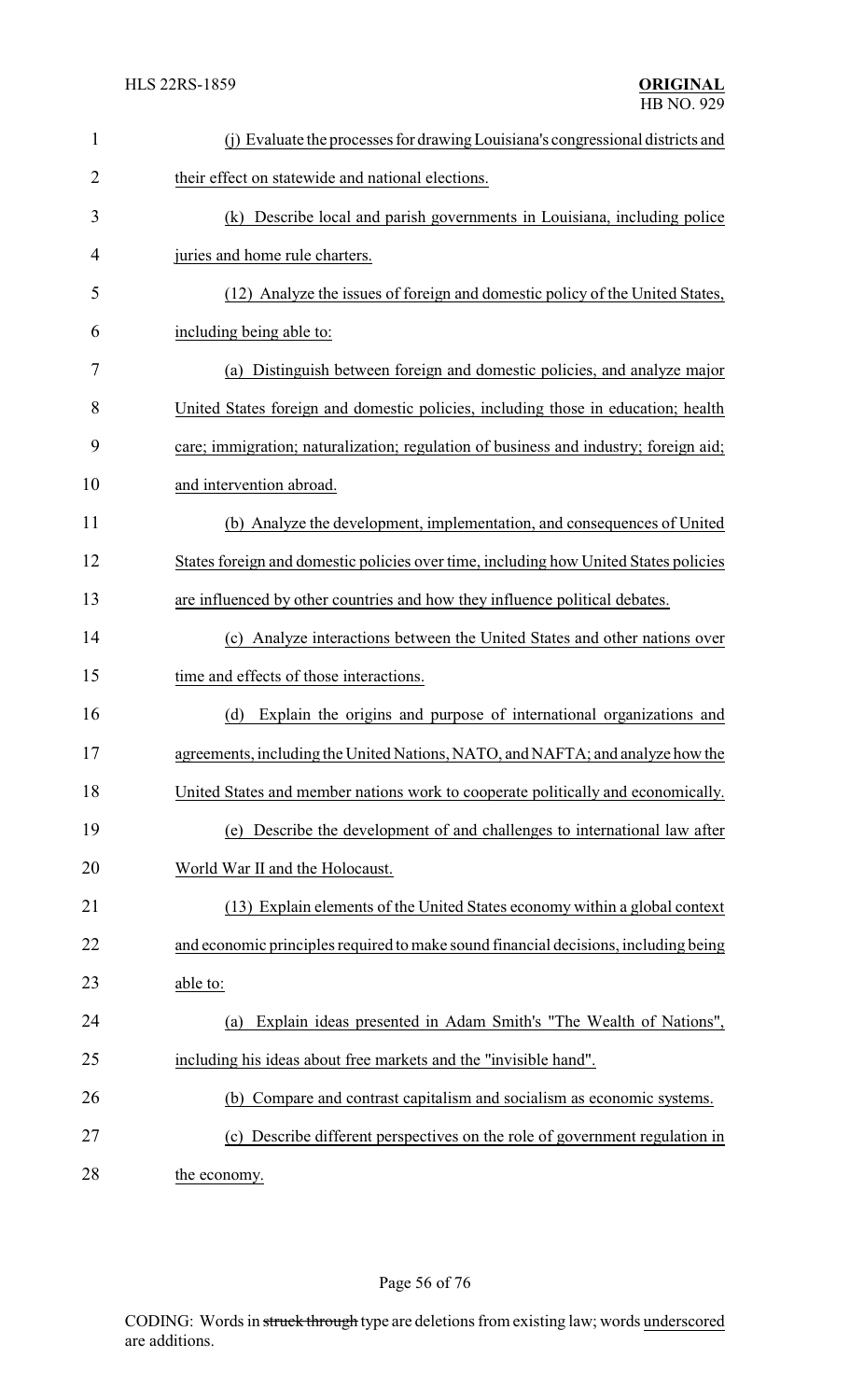| $\mathbf{1}$   | (d)<br>Analyze the role of government institutions in developing and                 |
|----------------|--------------------------------------------------------------------------------------|
| $\overline{2}$ | implementing economic policies, and explain the effects of government policies on    |
| 3              | market outcomes, including both intended and unintended consequences.                |
| 4              | (e) Explain the factors that influence the production and distribution of goods      |
| 5              | by individuals and businesses operating in a market system, including monopolistic   |
| 6              | competition, perfect competition, monopoly, and oligopoly; credit; currencies;       |
| 7              | economic indicators; factors of production (land, labor, capital, entrepreneurship); |
| 8              | goods and services; price; roles of consumers and producers; rule of law; and supply |
| 9              | and demand.                                                                          |
| 10             | Explain ways in which competition, free enterprise, and government<br>(f)            |
| 11             | regulation influence what is produced and allocated in an economy, including         |
| 12             | national and global consequences.                                                    |
| 13             | Explain the effects of specialization and trade on the production,<br>(g)            |
| 14             | distribution, and consumption of goods and services for individuals, businesses, and |
| 15             | societies.                                                                           |
| 16             | (14) Apply economic principles to make sound personal financial decisions,           |
| 17             | including in regards to income, money management, spending and credit, and           |
| 18             | savings and investing, including being able to:                                      |
| 19             | (a) Explain the relationship between education, training, and career options         |
| 20             | to future earning potential.                                                         |
| 21             | (b) Apply given financial data to real life situations such as balancing a           |
| 22             | checking account, reading bank and credit card statements, purchasing major goods,   |
| 23             | and avoiding consumer fraud.                                                         |
| 24             | (c) Explain the benefits and risks of using credit and examine the various           |
| 25             | uses.                                                                                |
| 26             | Compare types of credit, savings, investment, and insurance services<br>(d)          |
| 27             | available to the consumer from various institutions.                                 |
| 28             | Create a budget and explain its importance in achieving personal<br>(e)              |
| 29             | financial goals and avoiding negative financial consequences.                        |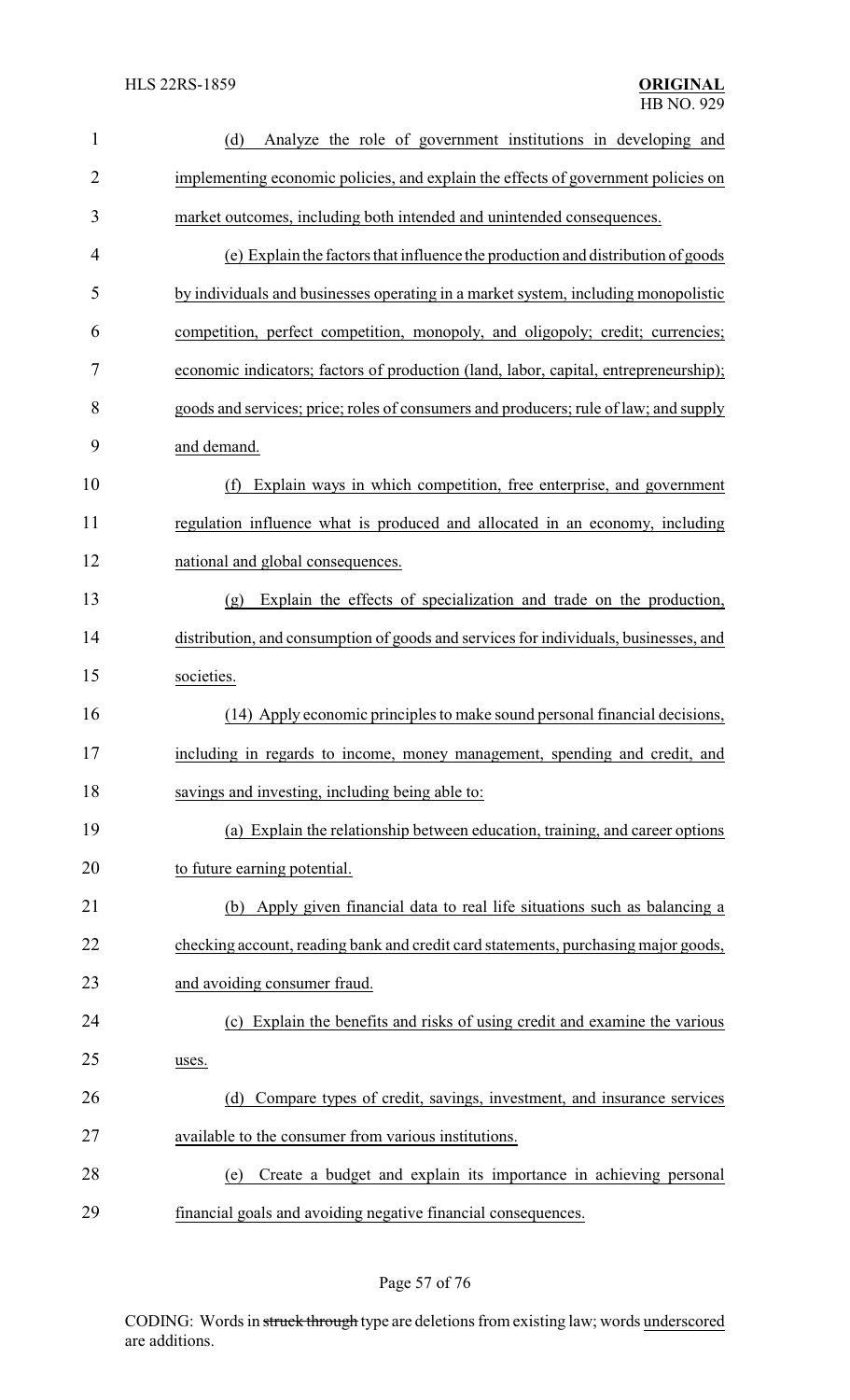| $\mathbf{1}$   | §5142. United States history                                                          |
|----------------|---------------------------------------------------------------------------------------|
| $\overline{2}$ | A. This course presents a cohesive and comprehensive overview of the                  |
| 3              | history of the United States, surveying the major events and turning points of U.S.   |
| 4              | history as it moves from the Declaration of Independence through modern times. As     |
| 5              | students examine each era of history, they will analyze primary sources and carefully |
| 6              | research events to gain a deeper understanding of the factors that have shaped U.S.   |
| 7              | history.                                                                              |
| 8              | B. In United States history, students shall be expected to be able to:                |
| 9              | (1) Analyze ideas and events in the history of the United States from 1776            |
| 10             | to 2008 and how they progressed, changed, or remained the same over time.             |
| 11             | (2) Analyze connections between events and developments in United States              |
| 12             | history within their global context from 1776 to 2008.                                |
| 13             | (3) Compare and contrast events and developments in United States history             |
| 14             | from 1776 to 2008.                                                                    |
| 15             | Use geographic representations and demographic data to analyze<br>(4)                 |
| 16             | environmental, cultural, economic and political characteristics and changes.          |
| 17             | (5) Use a variety of primary and secondary sources to:                                |
| 18             | (a) Analyze social studies content.                                                   |
| 19             | (b) Evaluate claims, counterclaims, and evidence.                                     |
| 20             | (c) Compare and contrast multiple sources and accounts.                               |
| 21             | (d) Explain how the availability of sources affects historical interpretations.       |
| 22             | Construct and express claims that are supported with relevant evidence<br>(6)         |
| 23             | from primary or secondary sources, social studies content knowledge, and clear        |
| 24             | reasoning and explanations to:                                                        |
| 25             | (a) Demonstrate an understanding of social studies content.                           |
| 26             | (b) Compare and contrast content and viewpoints.                                      |
| 27             | (c) Analyze causes and effects.                                                       |
| 28             | (d) Evaluate counterclaims.                                                           |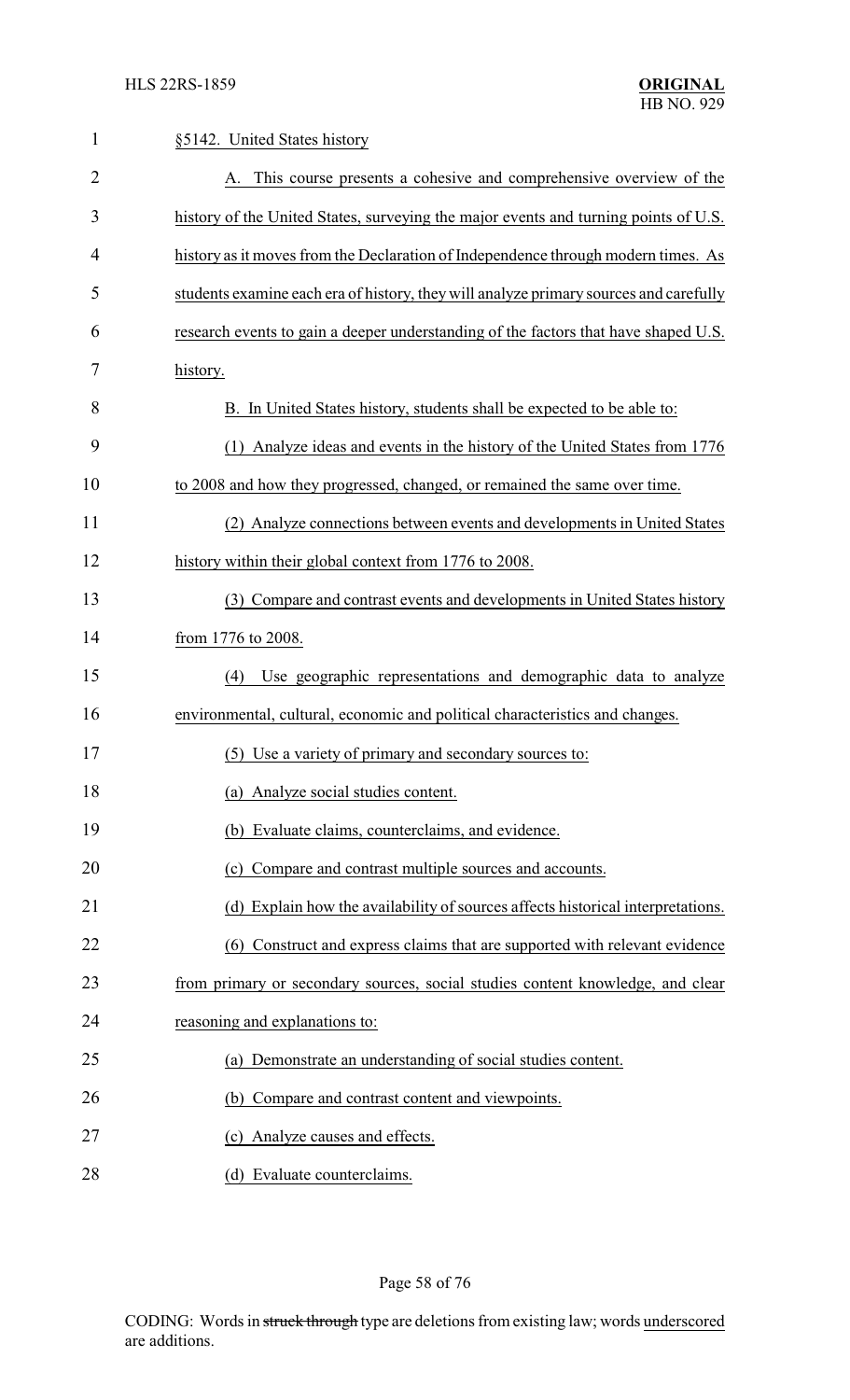| $\mathbf{1}$   | Analyze the development of the United States from the American<br>(7)                  |
|----------------|----------------------------------------------------------------------------------------|
| $\overline{2}$ | Revolution through the ratification of the U.S. Constitution and early republic,       |
| 3              | including being able to:                                                               |
| 4              | (a) Explain the historical context of and the events leading to the signing of         |
| 5              | the Declaration of Independence, including the Boston Massacre, Boston Tea Party,      |
| 6              | Patrick Henry's "Give Me Liberty or Give Me Death" speech, the battles at              |
| 7              | Lexington, Concord, and Bunker Hill, Second Continental Congress, failed Olive         |
| 8              | Branch Petition, and Thomas Paine's Common Sense.                                      |
| 9              | (b) Explain the key reasons for the Patriots' improbable victory and analyze           |
| 10             | major battles of the American Revolution, including the battles of Trenton, Saratoga,  |
| 11             | and Yorktown.                                                                          |
| 12             | (c) Analyze the Declaration of Independence, and evaluate how the ideas                |
| 13             | expressed reflected the values and principles of the founders' and influenced          |
| 14             | development of the United States, with an emphasis on "inalienable rights" as          |
| 15             | inherent in all people by virtue of their being human meaning that they cannot be      |
| 16             | surrendered to the government; the rights to "life, liberty, and the pursuit of        |
| 17             | happiness" being the freedom to live, to protect rights, and to seek happiness as long |
| 18             | as it does not violate the rights of others; and the concept of "consent of the        |
| 19             | governed" and how this differed from rule under a monarch.                             |
| 20             | (d) Explain how America's founding, based on the words of the Declaration              |
| 21             | of Independence, was unprecedented in human history.                                   |
| 22             | (e) Explain the inadequacies of the Articles of Confederation.                         |
| 23             | Analyze the purposes of the Preamble of the Constitution.<br>(f)                       |
| 24             | Evaluate how the United States Constitution and Bill of Rights seek to<br>(g)          |
| 25             | prevent tyranny and protect individual liberty and freedom, including through          |
| 26             | representation, limited government, separation of powers, and checks and balances.     |
| 27             | (h) Analyze major events and developments of U.S. presidents of the late               |
| 28             | 1700s to the early 1800s, including the presidencies of George Washington (foreign     |
| 29             | and domestic policies, Farewell Address), John Adams (Alien and Sedition Act),         |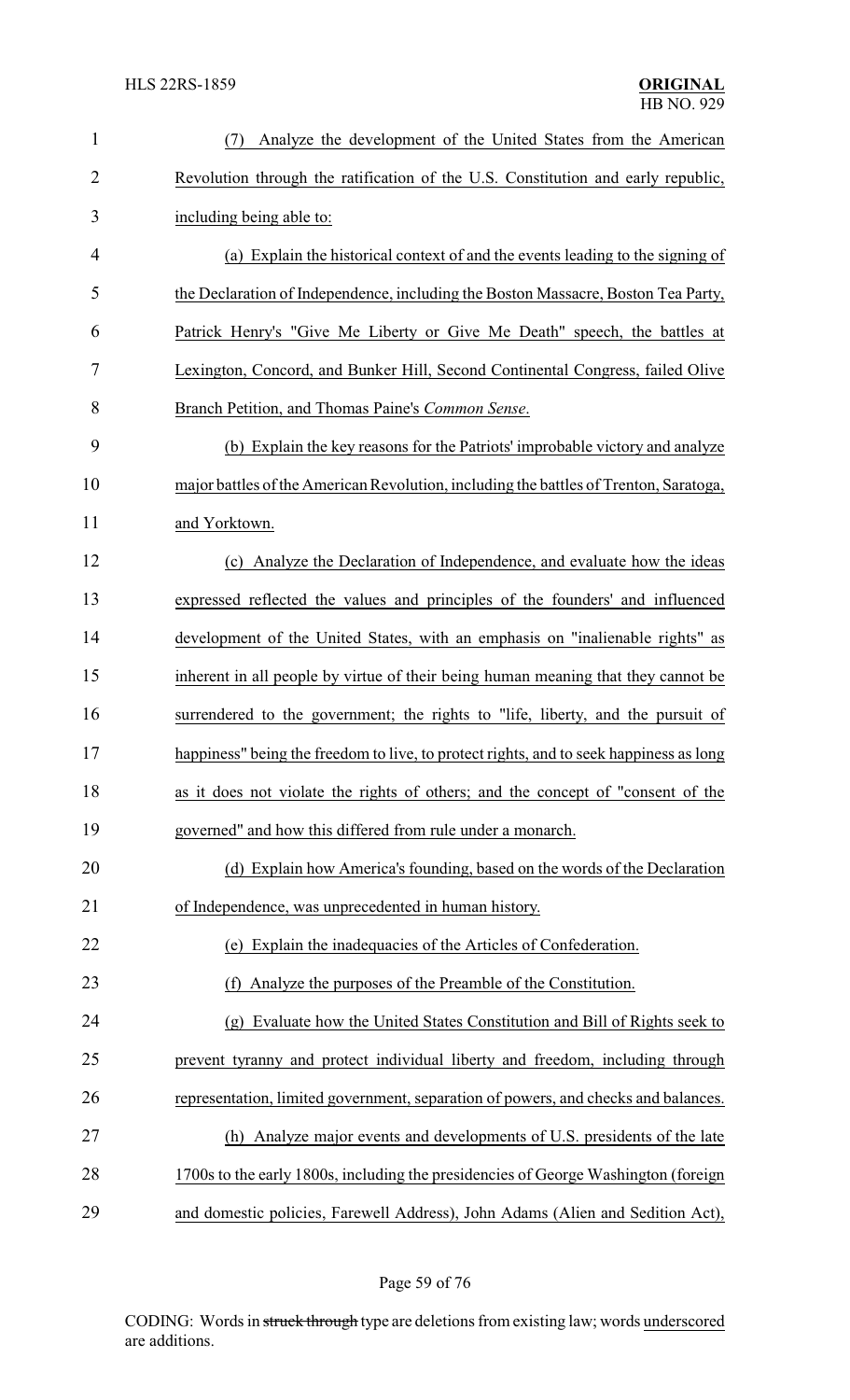| 1              | Thomas Jefferson (role in the Louisiana Purchase), and Andrew Jackson (Bank             |
|----------------|-----------------------------------------------------------------------------------------|
| $\overline{2}$ | War).                                                                                   |
| 3              | (i) Analyze how Alexis de Tocqueville's five values are crucial to America's            |
| 4              | success as a constitutional republic (liberty, egalitarianism, individualism, populism, |
| 5              | laissez-faire).                                                                         |
| 6              | Explain and evaluate the concept of American exceptionalism.<br>(i)                     |
| 7              | Analyze key events associated with Westward Expansion during the<br>(8)                 |
| 8              | early to mid-1800s, including being able to:                                            |
| 9              | (a) Explain the Louisiana Purchase and evaluate its effects on the United               |
| 10             | States.                                                                                 |
| 11             | (b) Analyze the causes and effects of the Indian Removal Act and describe               |
| 12             | the role of key people involved in Indian removal and the Trail of Tears including      |
| 13             | Andrew Jackson and John Ross.                                                           |
| 14             | (c) Analyze the causes and effects of the Mexican-American War.                         |
| 15             | Evaluate the concept of Manifest Destiny and its effect on Westward<br>(d)              |
| 16             | Expansion.                                                                              |
| 17             | (9) Analyze the development and abolition of slavery in the United States,              |
| 18             | including being able to:                                                                |
| 19             | (a) Describe the origins of the transatlantic slave trade, Middle Passage, and          |
| 20             | early spread of slavery in the Americas.                                                |
| 21             | (b) Describe the experiences of enslaved people on the Middle Passage, at               |
| 22             | slave auctions, and on plantations.                                                     |
| 23             | (c) Describe the significance of invention of the cotton gin and its effects on         |
| 24             | slavery and the economy.                                                                |
| 25             | (d) Explain how slavery contributed to United States industrial and economic            |
| 26             | growth.                                                                                 |
| 27             | Explain the effects of abolition efforts by key individuals including<br>(e)            |
| 28             | Sojourner Truth, William Lloyd Garrison, Frederick Douglass, and Harriet Beecher        |
| 29             | Stowe.                                                                                  |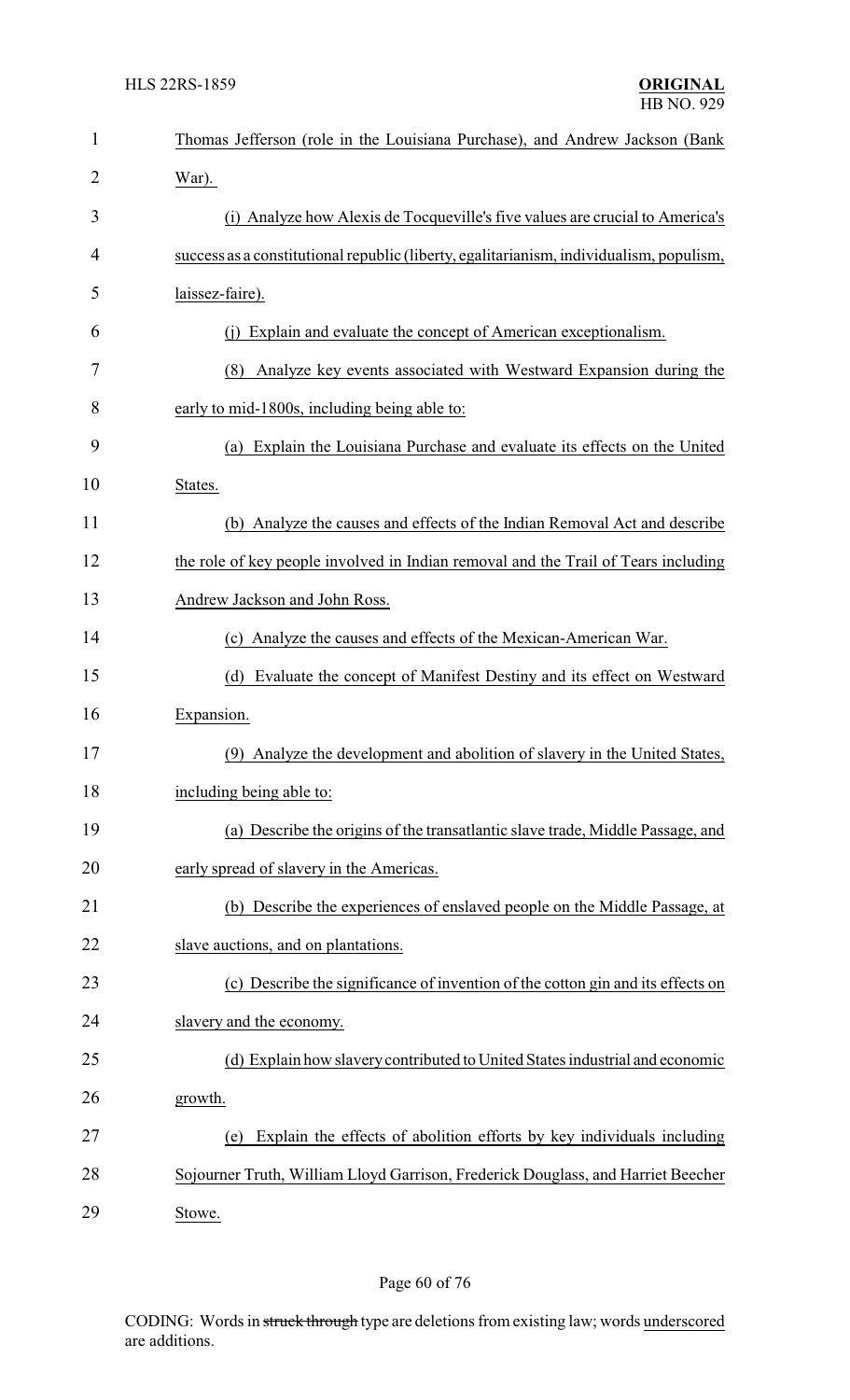| $\mathbf{1}$   | (f) Explain how slavery is the antithesis of freedom.                             |
|----------------|-----------------------------------------------------------------------------------|
| 2              | Analyze the causes and effects of the Missouri Compromise and the<br>(g)          |
| 3              | Kansas-Nebraska Act.                                                              |
| $\overline{4}$ | (h) Explain the outcome of the <i>Dred Scott v. Sandford</i> (1857) decision,     |
| 5              | including it later being coined a "self-inflicted wound".                         |
| 6              | Describe the purpose of the Emancipation Proclamation and its effects.<br>(i)     |
| 7              | Evaluate the significance and extension of citizenship rights to Black<br>(i)     |
| 8              | Americans included in the Thirteenth, Fourteenth, and Fifteenth Amendments to the |
| 9              | Constitution of the United States.                                                |
| 10             | (10) Analyze the causes, course, and consequences of the Civil War and            |
| 11             | Reconstruction, including being able to:                                          |
| 12             | (a) Analyze the life of Abraham Lincoln including his debates with Stephen        |
| 13             | Douglas, the meaning of his "House Divided" speech, presidency and views on the   |
| 14             | Union, first and second inaugural addresses, the Emancipation Proclamation, the   |
| 15             | Gettysburg Address, particularly the origin and meaning of "last full measure of  |
| 16             | devotion", and his assassination.                                                 |
| 17             | (b) Explain major and minor causes of the Civil War, especially the political     |
| 18             | tension surrounding the spread of slavery.                                        |
| 19             | (c) Analyze major battles of the Civil War, including Antietam, Gettysburg,       |
| 20             | Vicksburg, and the capture of New Orleans.                                        |
| 21             | (d) Compare and contrast resources of the Union and Confederate States and        |
| 22             | reasons attributed to the Union winning the Civil War.                            |
| 23             | (e) Explain the social, political and economic changes that resulted from         |
| 24             | Reconstruction including Jim Crow laws, the role of carpetbaggers, scalawags,     |
| 25             | Radical Republicans, the Freedmen's Bureau, sharecropping, the creation of Black  |
| 26             | Codes, and the emergence of the Ku Klux Klan and the rise of violence toward and  |
| 27             | intimidation of Black Americans.                                                  |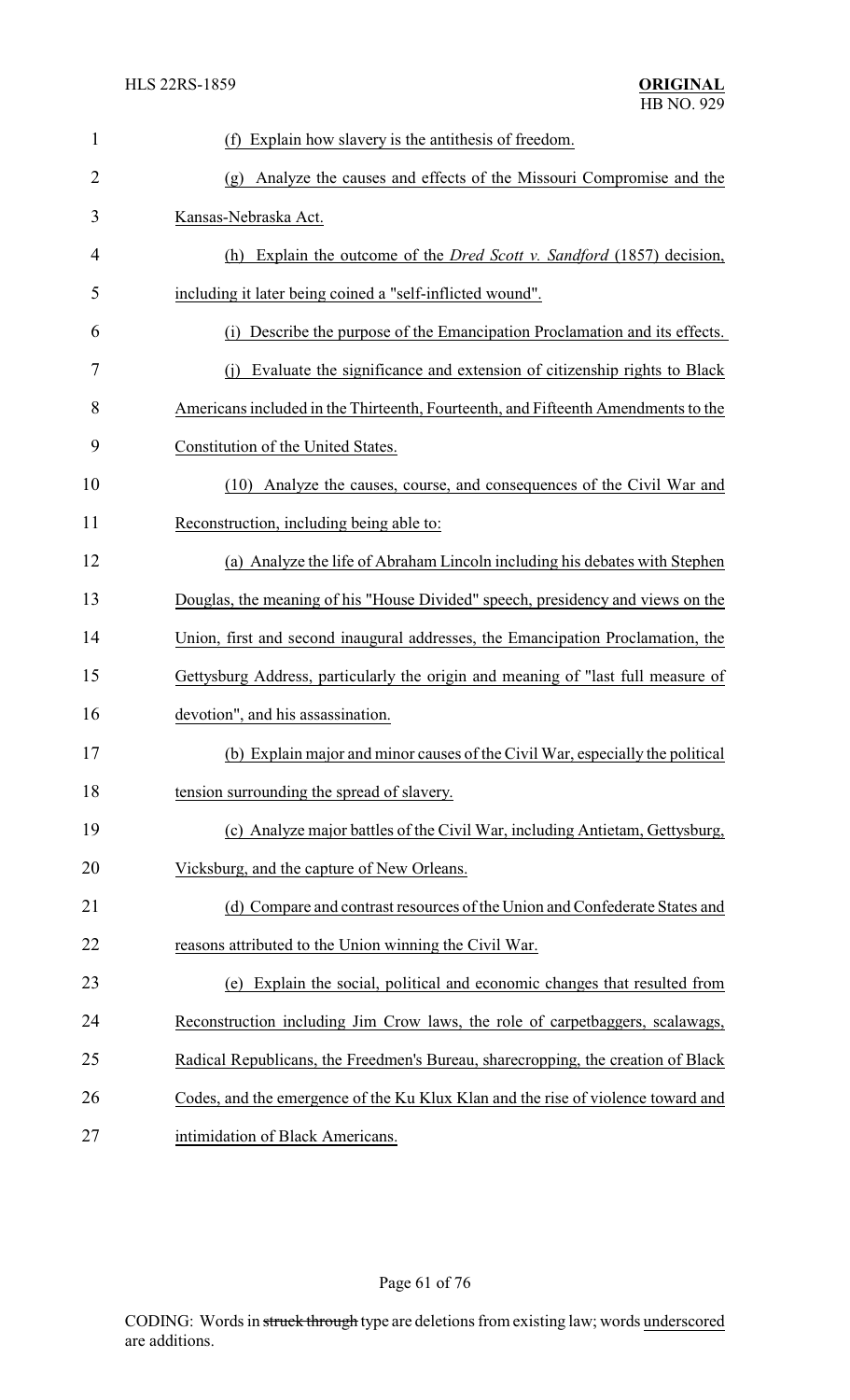| $\mathbf{1}$ | (11) Describe the economic and social development of the United States in             |
|--------------|---------------------------------------------------------------------------------------|
| 2            | the late nineteenth and early twentieth century and its emergence as a major world    |
| 3            | power, including being able to:                                                       |
| 4            | Describe how the physical geography of the United States affected<br>(a)              |
| 5            | industrial growth and trade.                                                          |
| 6            | (b) Explain the economic principles and practices that corresponded with              |
| 7            | America's industrial and economic growth after the Civil War including free           |
| 8            | markets, capitalism, mass production, division of labor, and monopolies.              |
| 9            | (c) Explain push and pull factors for people who immigrated to America in             |
| 10           | the late nineteenth and early twentieth century and analyze the immigrant experience, |
| 11           | including assimilation, challenges, and contributions.                                |
| 12           | (d) Analyze the challenges that accompanied industrialization, including              |
| 13           | pollution, poor working conditions, child labor, and food safety, as well as proposed |
| 14           | solutions of the Progressive Era.                                                     |
| 15           | Analyze the Monroe Doctrine, the Roosevelt Corollary, and the<br>(e)                  |
| 16           | development of United States foreign policy in the late nineteenth century and early  |
| 17           | twentieth century including the Spanish-American War, the acquisition of Hawaii       |
| 18           | and Alaska, construction of the Panama Canal, and the United States expedition to     |
| 19           | capture Pancho Villa.                                                                 |
| 20           | (f) Analyze the life of Theodore Roosevelt, including his life in the West, the       |
| 21           | Rough Riders, his "Big Stick" diplomacy, presidency, and conservation efforts.        |
| 22           | (g) Describe engagements between the United States government forces and              |
| 23           | Native Americans in the West following the Civil War, including the Battle of Little  |
| 24           | Bighorn and Wounded Knee, and the effects of the Dawes Act on Native Americans.       |
| 25           | (h) Analyze the life of Booker T. Washington, including his enslavement and           |
| 26           | emancipation, the Tuskegee Institute, and his Atlanta Exposition Speech.              |
| 27           | Explain the origins and development of Louisiana public colleges and<br>(i)           |
| 28           | universities, including land grant institutions, Historically Black Colleges and      |
| 29           | Universities, and regional universities.                                              |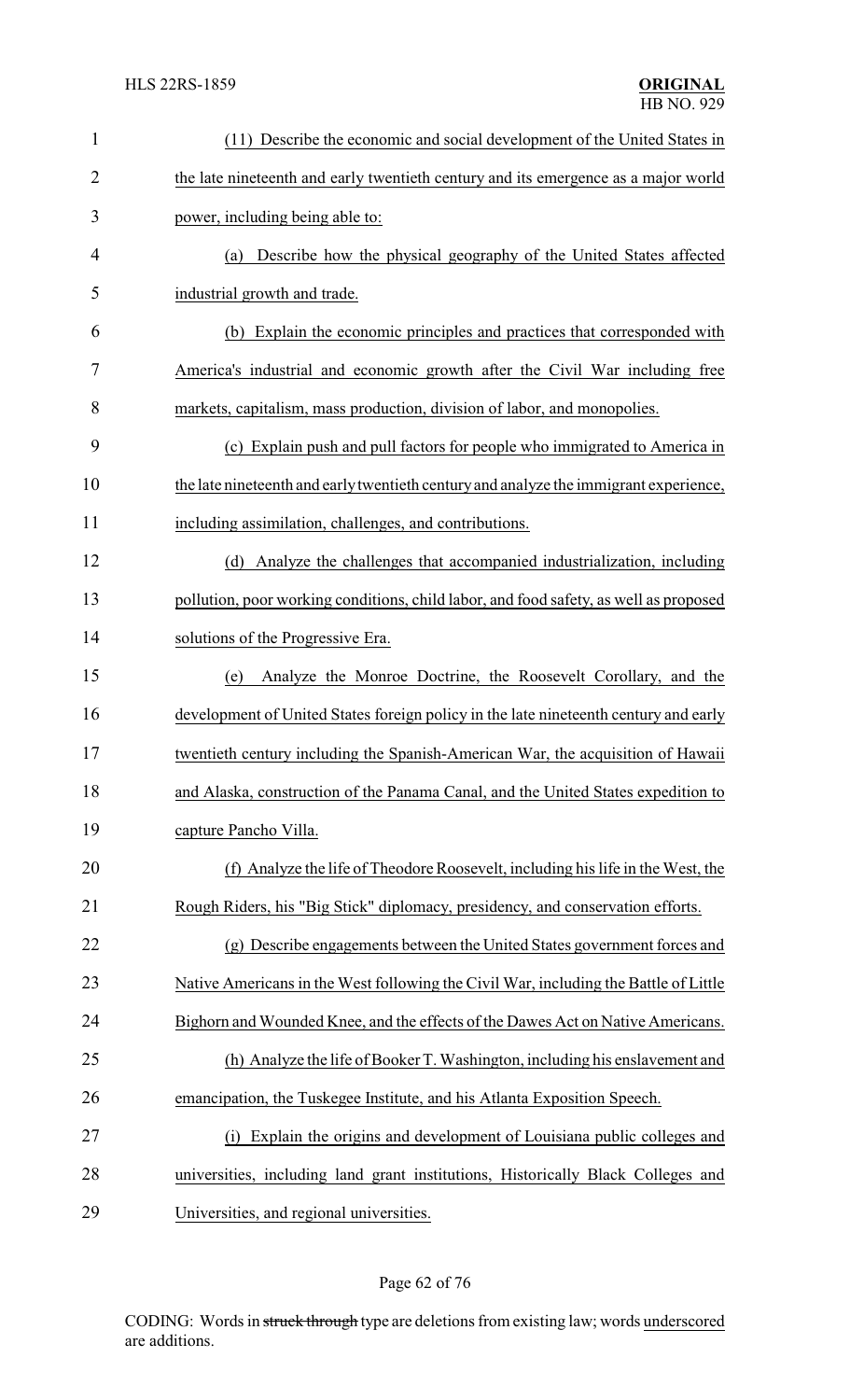| $\mathbf{1}$   | (i) Compare and contrast the philosophies of Booker T. Washington, W.E.B.       |
|----------------|---------------------------------------------------------------------------------|
| $\overline{2}$ | DuBois, and Marcus Garvey.                                                      |
| 3              | (k) Explain Elizabeth Cady Stanton's reasons for writing the Declaration of     |
| 4              | Sentiments.                                                                     |
| 5              | (1) Analyze the life of Susan B. Anthony, including her time teaching, work     |
| 6              | for abolition, work for temperance, and work for suffrage.                      |
| 7              | (m) Analyze ways in which the Suffrage Movement led to passage of the           |
| 8              | Nineteenth Amendment.                                                           |
| 9              | Analyze the causes, course, and consequences of World War I,<br>(12)            |
| 10             | including being able to:                                                        |
| 11             | (a) Describe the causes of World War I.                                         |
| 12             | (b) Explain the events leading to and reasons for United States involvement     |
| 13             | in World War I.                                                                 |
| 14             | (c) Describe the effects of major military events, the role of key people, and  |
| 15             | the experiences of service members.                                             |
| 16             | (d) Analyze the suppression of dissent during World War I.                      |
| 17             | (e) Explain why the Allied Powers won World War I.                              |
| 18             | Compare and contrast Wilson's Fourteen Points and the Treaty of<br>(f)          |
| 19             | Versailles.                                                                     |
| 20             | (13) Analyze the political, social, cultural and economic effects of events and |
| 21             | developments after World War I and during the 1920s, including being able to:   |
| 22             | (a) Explain the origins, main ideas, contributors, and effects of the Harlem    |
| 23             | Renaissance.                                                                    |
| 24             | (b) Describe changes in the social and economic status of women.                |
| 25             | (c) Analyze how life in the United States changed as a result of technological  |
| 26             | advancements, including automobile, airplane, and radio.                        |
| 27             | Analyze the causes and events of the First Red Scare including the<br>(d)       |
| 28             | Bolshevik Revolution, anarchist bombings, the Immigration Act of 1918, and the  |
| 29             | Palmer Raids.                                                                   |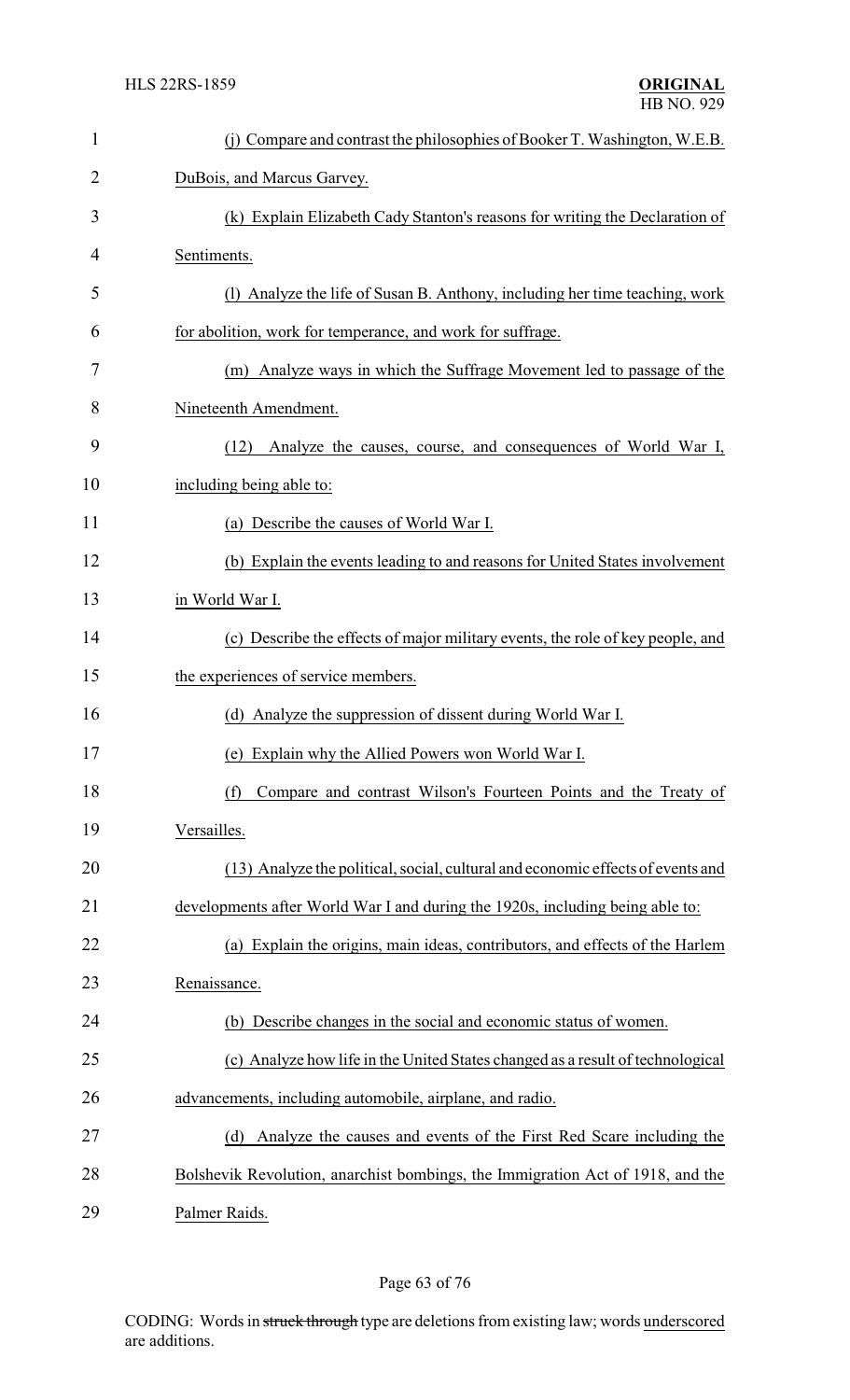| $\mathbf{1}$   | (e) Analyze the rise in labor unions in the late nineteenth century and early         |
|----------------|---------------------------------------------------------------------------------------|
| $\overline{2}$ | twentieth century including the American Federation of Labor-Congress of              |
| 3              | Industrial, the Organizations (AFL-CIO), the Industrial Workers of the World          |
| 4              | (IWW), and the Brotherhood of Sleeping Car Porters.                                   |
| 5              | (f) Analyze the effects of changes in immigration to the United States and            |
| 6              | migration within the United States as a result of the Immigration Act of 1924 and the |
| 7              | Great Migration.                                                                      |
| 8              | (g) Describe Prohibition in the United States and its consequences, including         |
| 9              | the development of organized crime.                                                   |
| 10             | (h) Describe the effects of racial and ethnic tensions, including the Chicago         |
| 11             | riot of 1919, Tulsa Massacre, and re-emergence of the Ku Klux Klan.                   |
| 12             | (14) Describe the effects of the Great Depression and New Deal policies on            |
| 13             | the United States, including being able to:                                           |
| 14             | (a) Explain the causes of the Great Depression, with an emphasis on how               |
| 15             | bank failures, buying stock on margin, overextension of credit, overproduction, high  |
| 16             | tariffs and protectionism, and the 1929 stock market crash contributed to the         |
| 17             | economic crisis.                                                                      |
| 18             | (b) Describe the effects of the Great Depression.                                     |
| 19             | (c) Analyze the government response to the Great Depression, including                |
| 20             | actions taken by the Federal Reserve, Congress, and the administrations of Herbert    |
| 21             | Hoover and Franklin D. Roosevelt.                                                     |
| 22             | (d) Describe the causes and effects of the Dust Bowl, including natural               |
| 23             | disasters and unwise agricultural practices, and how it exacerbated the Great         |
| 24             | Depression.                                                                           |
| 25             | (e) Analyze the purpose and effectiveness of the New Deal in managing                 |
| 26             | problems of the Great Depression through relief, recovery, and reform programs,       |
| 27             | including the Tennessee Valley Authority (TVA), Works Progress Administration         |
| 28             | (WPA), the Civilian Conservation Corps (CCC), and the Social Security Act (SSA).      |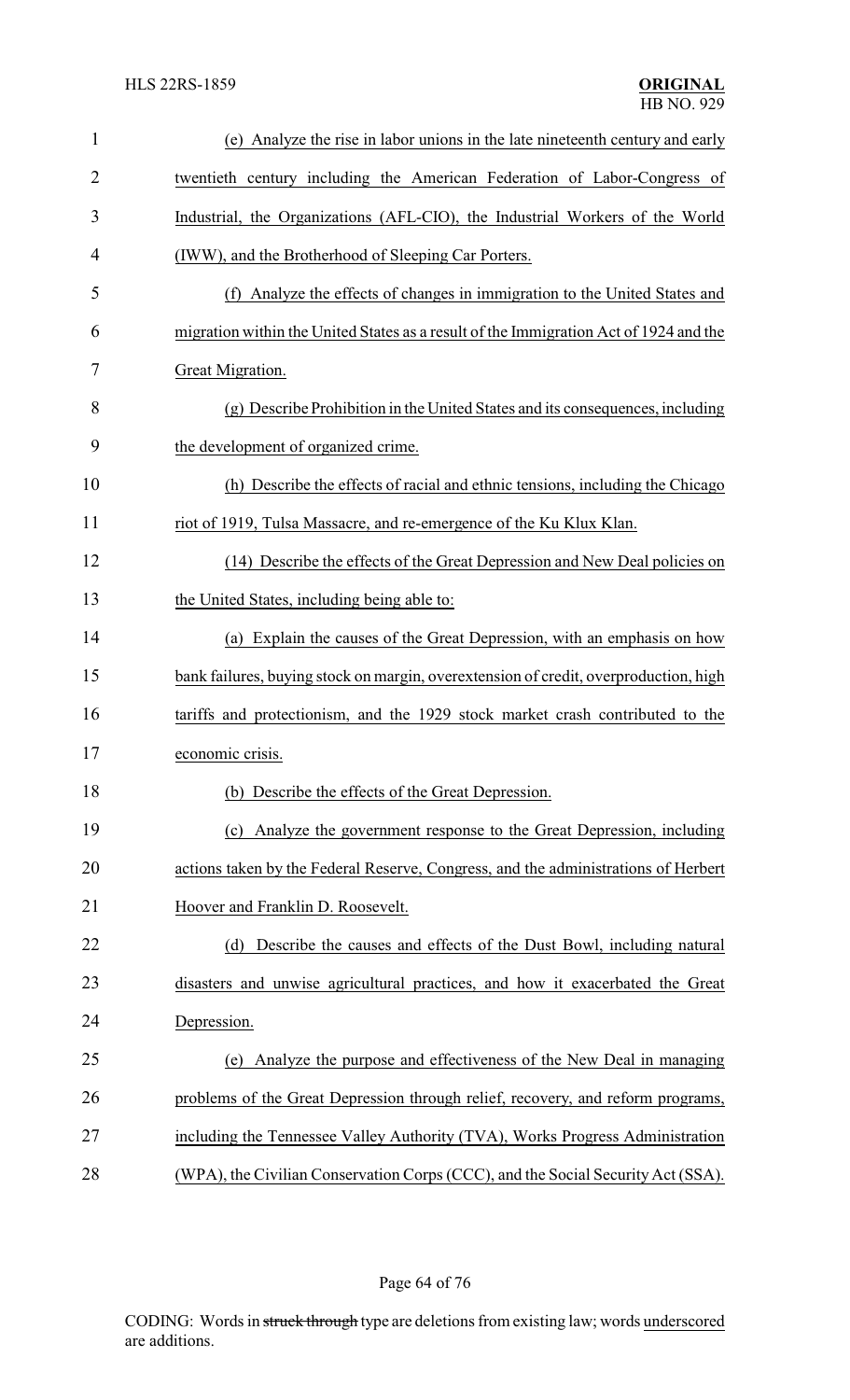| $\mathbf{1}$   | (f) Compare and contrast economic beliefs of Adam Smith, Karl Marx, John            |
|----------------|-------------------------------------------------------------------------------------|
| $\overline{c}$ | Maynard Keynes, and Milton Friedman and analyze their influence on the economy      |
| 3              | of the United States.                                                               |
| 4              | (15)<br>Explain the causes, course, and consequences of World War II,               |
| 5              | including being able to:                                                            |
| 6              | Explain the similarities and differences between totalitarianism and<br>(a)         |
| 7              | militarism in Imperial Japan, communism in the Soviet Union, fascism in Mussolini's |
| 8              | Italy, and Nazi Germany, and identify the major powers of the Allies and the Axis   |
| 9              | powers.                                                                             |
| 10             | (b) Explain efforts made by the United States government to prepare for war         |
| 11             | prior to entry including Cash and Carry and Lend Lease policies, military maneuvers |
| 12             | at Barksdale Air Force Base, and the Louisiana Maneuvers in September 1941.         |
| 13             | (c) Explain why Japan attacked Pearl Harbor and the response of the United          |
| 14             | States.                                                                             |
| 15             | (d) Describe the sacrifices and contributions of American service members           |
| 16             | in the war effort including the Tuskegee Airmen, Military Intelligence Service,     |
| 17             | 442nd Regimental Combat team, the 101st Airborne, Women's Army Corps (WAC),         |
| 18             | Navajo Code Talkers, and the Army Signal Corps.                                     |
| 19             | (e) Explain the causes and effects of the internment of Japanese Americans          |
| 20             | in the United States during World War II, as well as the decision in Korematsu v.   |
| 21             | United States (1944) and the Civil Liberties Act of 1988.                           |
| 22             | (f) Explain how the United States government managed the war effort on the          |
| 23             | home front, including campaigns to conserve food and fuel, sale of war bonds, and   |
| 24             | coordination of wartime production.                                                 |
| 25             | (g) Explain the role of military intelligence, technology, and strategy during      |
| 26             | World War II including cryptology, the Manhattan Project, and island hopping and    |
| 27             | describe major battles of Midway, Normandy, Iwo Jima, Okinawa, and Battle of the    |
| 28             | Bulge.                                                                              |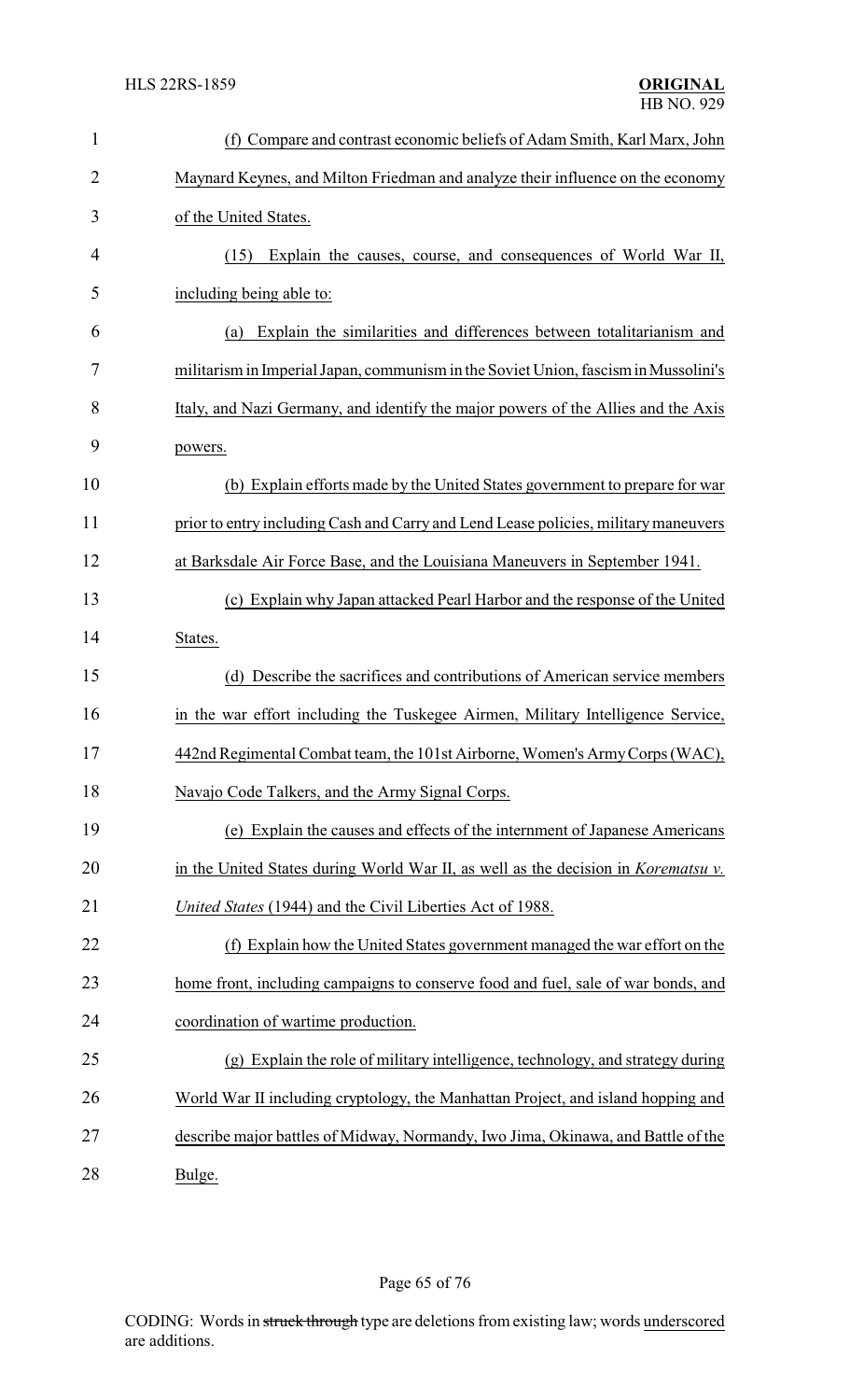| $\mathbf{1}$ | (h) Describe the roles of Franklin D. Roosevelt and Harry Truman and the              |
|--------------|---------------------------------------------------------------------------------------|
| 2            | United States' critical role in the Allied victory.                                   |
| 3            | Analyze the decision for and effects of dropping atomic bombs on<br>(i)               |
| 4            | Hiroshima and Nagasaki.                                                               |
| 5            | Explain the use of violence and mass murder as demonstrated by the<br>(i)             |
| 6            | Nanjing Massacre, the Holodomor, the Holocaust, and the Bataan Death March and        |
| 7            | the treatment of United States prisoners of war.                                      |
| 8            | (k) Analyze the Holocaust, including the suspension of basic civil rights by          |
| 9            | the Third Reich, concentration camp system, anti-Semitism, persecution of Jews and    |
| 10           | non-Jews, Jewish and non-Jewish resistance, the role played by the United States in   |
| 11           | liberating Nazi concentration camps, immigration of Holocaust survivors, and the      |
| 12           | Nuremberg trials.                                                                     |
| 13           | Describe the establishment of the United Nations and its role in global<br>(1)        |
| 14           | affairs after World War II.                                                           |
| 15           | Analyze causes, major events, and key leaders of the civil rights<br>(16)             |
| 16           | movement, including being able to:                                                    |
| 17           | (a) Analyze the origins and goals of the civil rights movement, the effects           |
| 18           | of segregation (de jure and de facto), and efforts to desegregate schools,            |
| 19           | transportation, and public places.                                                    |
| 20           | (b) Analyze how the ideas, work, and life of Dr. Martin Luther King, Jr.              |
| 21           | influenced civil rights movements in the United States, including civil disobedience, |
| 22           | service with the Southern Christian Leadership Conference (SCLC), writings such       |
| 23           | as his "Letter from a Birmingham Jail" and "I Have a Dream" speech, and his           |
| 24           | assassination.                                                                        |
| 25           | (c) Explain how key individuals and groups contributed to the expansion of            |
| 26           | civil rights in the United States, including A. Philip Randolph, Jackie Robinson,     |
| 27           | Rosa Parks, Medgar Evers, Ruby Bridges, Shirley Chisholm, John Lewis,                 |
| 28           | Malcolm X, and Thurgood Marshall.                                                     |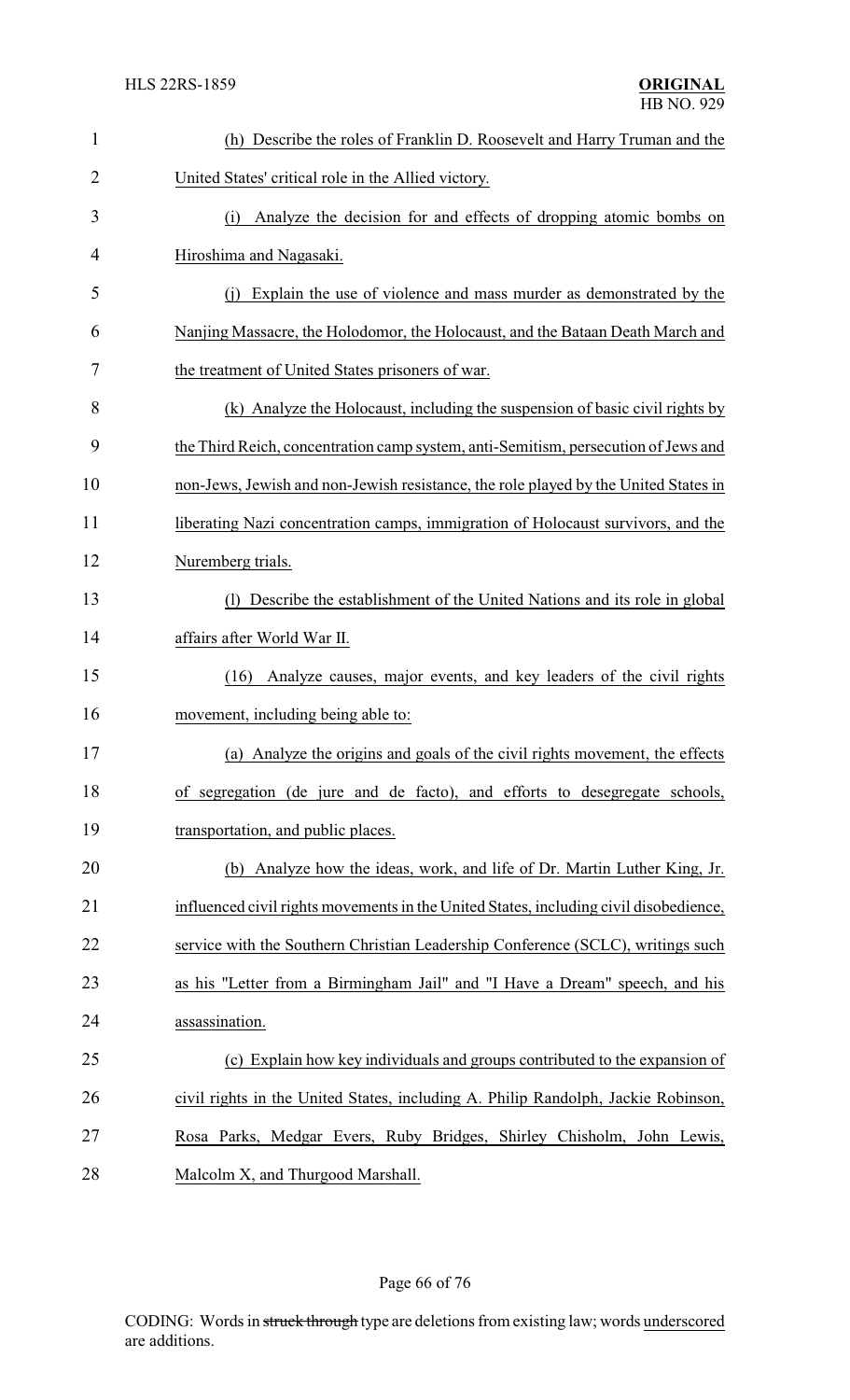| $\mathbf{1}$   | Analyze the role and importance of key events during the civil rights<br>(d)           |
|----------------|----------------------------------------------------------------------------------------|
| $\overline{2}$ | movement, including the murder of Emmett Till, Baton Rouge Bus Boycott,                |
| 3              | Montgomery Bus Boycott, Little Rock Central High School desegregation,                 |
| 4              | Greensboro Sit-Ins, Freedom Rides, demonstrations in Birmingham, 1963 March on         |
| 5              | Washington, Freedom Summer, and Selma to Montgomery Marches.                           |
| 6              | (e) Analyze the role of the federal government in advancing civil rights,              |
| 7              | including Brown v. Board of Education (1954), the Twenty-Fourth Amendment, the         |
| 8              | Civil Rights Act of 1964, and the Voting Rights Act of 1965.                           |
| 9              | Analyze the goals and outcomes of the American Indian Movement<br>(f)                  |
| 10             | (AIM) and the changing relationship between Native Americans and the federal           |
| 11             | government, including before and after the Indian Self-Determination and Education     |
| 12             | Assistance Act.                                                                        |
| 13             | Analyze the goals and course of the women's rights movement of the<br>(g)              |
| 14             | mid- to late twentieth century, with attention to House Resolution 5056, Equal Pay     |
| 15             | Act, Civil Rights Act of 1964, Title IX of the Education Amendments, Equal Rights      |
| 16             | Amendment, and the advancement of women in government and various professions.         |
| 17             | (17) Explain major events and developments of the post-World War II era                |
| 18             | in the United States and its continued rise as a world power, including being able to: |
| 19             | (a) Explain the causes and effects of the Marshall Plan and the formation of           |
| 20             | NATO and the Warsaw Pact.                                                              |
| 21             | Analyze domestic policies of Dwight D. Eisenhower's presidential<br>(b)                |
| 22             | administration including the Federal Aid Highway Act of 1956.                          |
| 23             | (c) Compare ideas of the United States and Soviet Union during the Cold                |
| 24             | War, including the strengths of American principles such as rights, equality of        |
| 25             | opportunity, and liberty and equal protection under the law.                           |
| 26             | (d) Describe the role of and major events and developments associated with             |
| 27             | key leaders during the Cold War, including U.S. presidents (Harry S. Truman,           |
| 28             | Dwight D. Eisenhower, John F. Kennedy, Lyndon B. Johnson, Richard Nixon,               |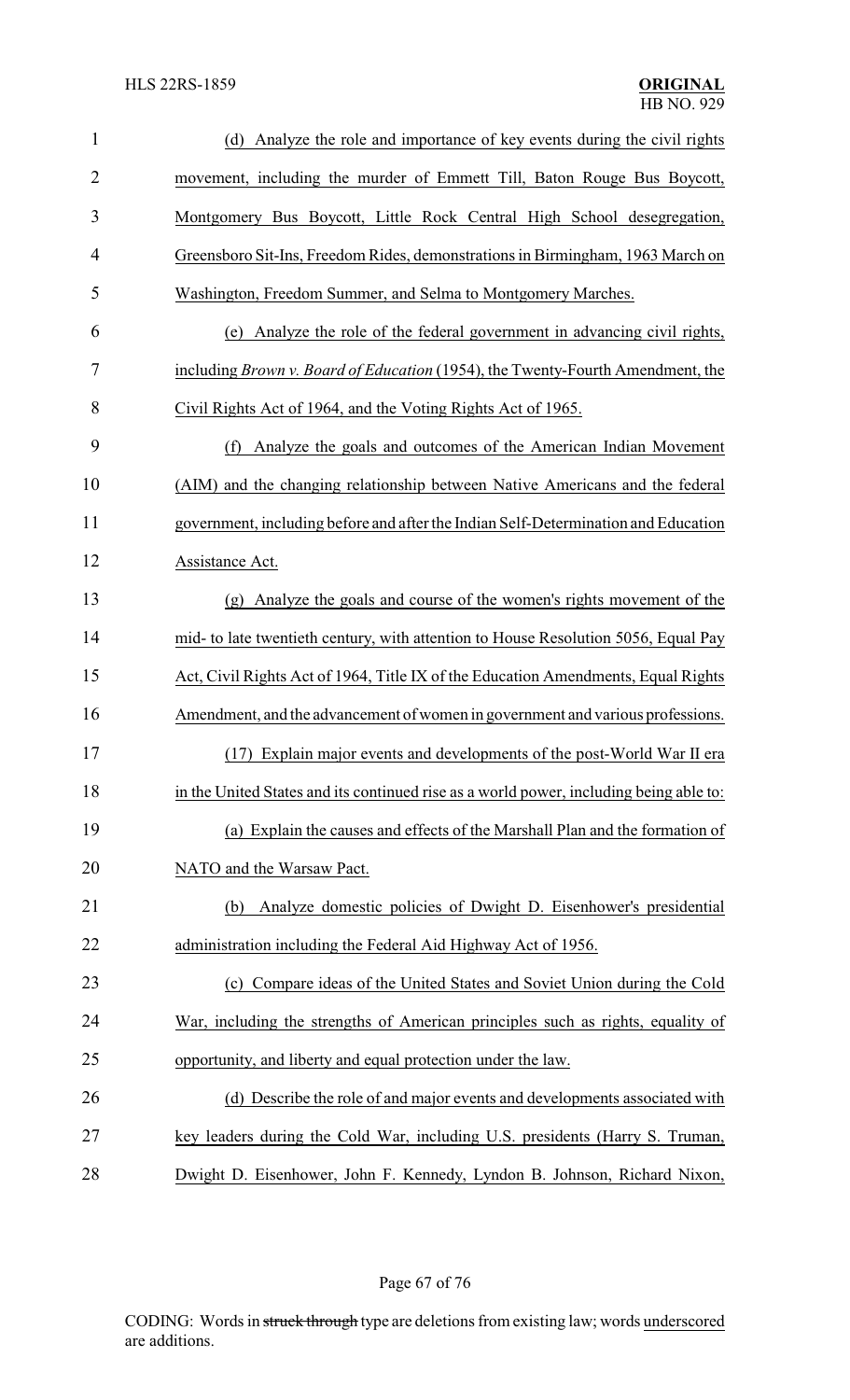| $\mathbf{1}$   | Gerald Ford, Jimmy Carter, Ronald Reagan) and soviet leaders (Nikita Khrushchev                |
|----------------|------------------------------------------------------------------------------------------------|
| $\overline{2}$ | and Mikhail Gorbachev).                                                                        |
| 3              | (e) Analyze the causes, course of, and consequences of the Cold War and its                    |
| 4              | related crises and conflicts, including the Berlin Blockade and Airlift, Chinese Civil         |
| 5              | War, the Korean War, Suez Crisis, U-2 Incident, Cuban Missile Crisis, Bay of Pigs              |
| 6              | Invasion, Vietnam War, Soviet-Afghan War, and Miracle on Ice.                                  |
| 7              | (f) Explain the role of technology in the Cold War, including the Space Race,                  |
| 8              | Sputnik, and Apollo 13 mission.                                                                |
| 9              | Analyze the effects of the campaign, election, inaugural address,<br>(g)                       |
| 10             | presidency, and assassination of John F. Kennedy.                                              |
| 11             | (h) Analyze the role of Lyndon B. Johnson in the civil rights movement and                     |
| 12             | the Vietnam War.                                                                               |
| 13             | Explain the term "silent majority" in the context of Richard Nixon's<br>(i)                    |
| 14             | presidency, the Watergate scandal, his efforts to open trade with China, and his               |
| 15             | resignation.                                                                                   |
| 16             | Explain the outcome and consequences of key supreme court decisions<br>(i)                     |
| 17             | in the late twentieth century, including <i>Gideon v. Wainwright</i> (1963), <i>Miranda v.</i> |
| 18             | <i>Arizona</i> (1966), and <i>Roe v. Wade</i> (1973).                                          |
| 19             | Explain factors that led to the end of the Cold War, the fall of<br>(k)                        |
| 20             | communism, and the collapse of the Soviet Union, including foreign policy                      |
| 21             | pressures; Reagan's "Tear Down this Wall" speech, the fall of the Berlin Wall;                 |
| 22             | glasnost and perestroika, and the decline of communism.                                        |
| 23             | (1) Explain how the failure of the communist economic and political policy,                    |
| 24             | American foreign policy pressure, and the assertion of American principles such as             |
| 25             | rights, equality, and liberty, led to the end of the Cold War.                                 |
| 26             | Explain major United States events and developments in the late<br>(18)                        |
| 27             | twentieth and early twenty-first centuries, including being able to:                           |
| 28             | Analyze Ronald Reagan's political career ("A Time for Choosing"<br>(a)                         |
| 29             | speech) and key policies of his presidency (four pillars of Reaganomics: reduce                |

Page 68 of 76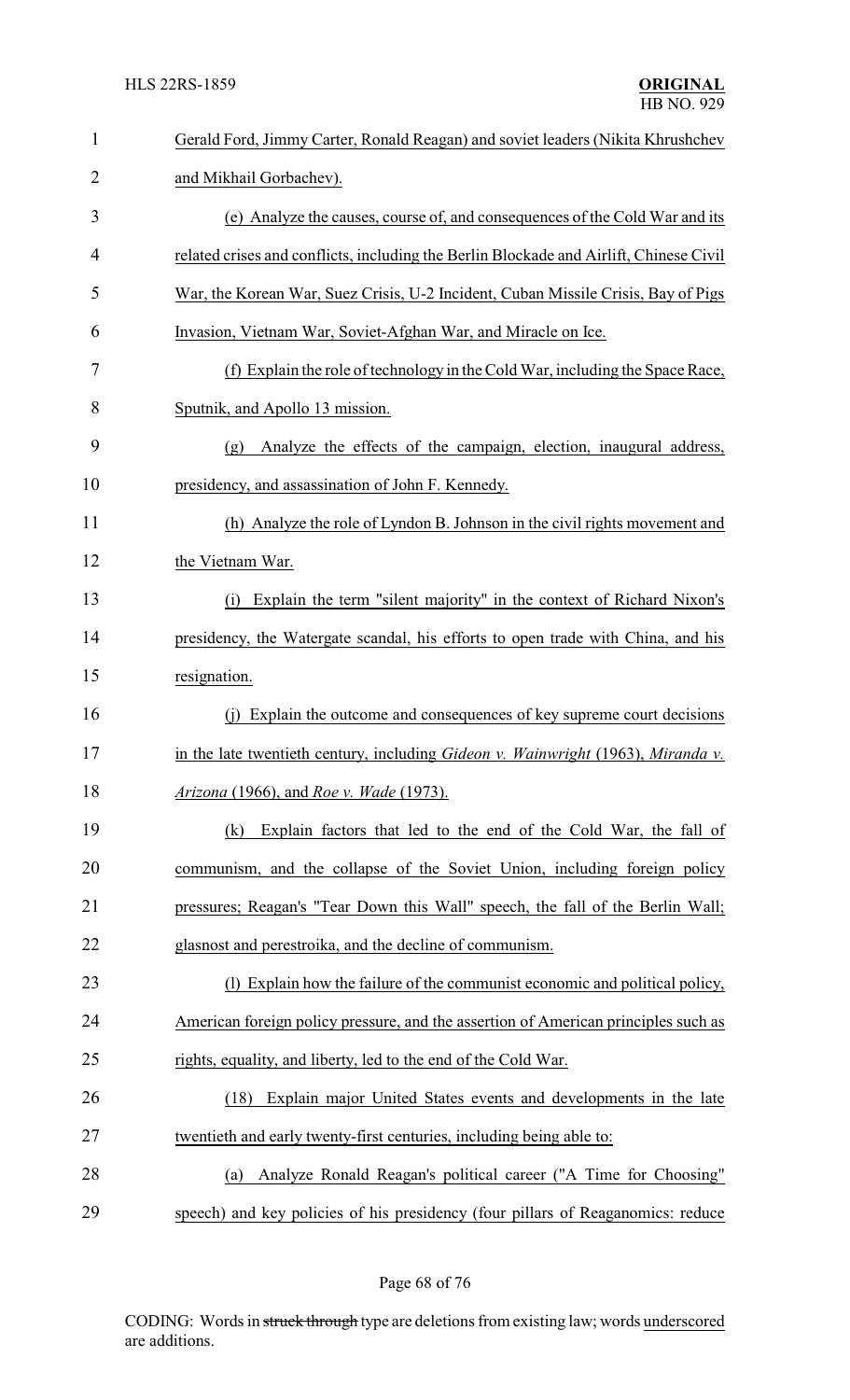| $\mathbf{1}$   | taxes, reduce federal spending, reduce government regulation, and tighten the money    |
|----------------|----------------------------------------------------------------------------------------|
| $\overline{2}$ | supply).                                                                               |
| 3              | Explain the effects of major issues and events of the late twentieth<br>(b)            |
| $\overline{4}$ | century, including the HIV/AIDS epidemic and disease perceptions, the war on           |
| 5              | drugs, and the space shuttle Challenger disaster.                                      |
| 6              | (c) Explain causes of the Gulf War, its major military leaders, and unity on           |
| 7              | the home-front.                                                                        |
| 8              | (d) Explain the causes and effects of domestic incidents, terrorism, and mass          |
| 9              | shootings, including the Ruby Ridge incident, Waco siege, Oklahoma City bombing,       |
| 10             | and Columbine High School shooting.                                                    |
| 11             | (e) Analyze the effects of advancements in technology and media during the             |
| 12             | mid- to late twentieth century, including the radio, television, and the internet.     |
| 13             | Explain events leading up to the September 11th attacks, the attack on<br>(f)          |
| 14             | New York City, the attack on the Pentagon, Flight 93, President George W. Bush's       |
| 15             | speech from Barksdale Air Force Base, the lives lost, national unity in the aftermath, |
| 16             | subsequent military operations, and the expansion of intelligence agencies.            |
| 17             | (g) Compare the judicial philosophies of Supreme Court justices of the                 |
| 18             | twentieth and twenty-first centuries, including those of Antonin Scalia and Ruth       |
| 19             | Bader Ginsberg.                                                                        |
| 20             | Analyze the presidential administrations of George H.W. Bush (Gulf<br>(h)              |
| 21             | War), Bill Clinton (influence of the Contract with America on the legislative agenda,  |
| 22             | involvement in Bosnia), and George W. Bush (September 11th).                           |
| 23             | Explain important issues of the 2008 presidential election and the<br>(i)              |
| 24             | significance of the election of Barack Obama.                                          |
| 25             | §5143. World history                                                                   |
| 26             | A. This course presents a cohesive and comprehensive overview of the                   |
| 27             | history of the world from 1300 to 2010. As students examine each era of history,       |
| 28             | they will analyze primary sources and carefully research events to gain a deeper       |
| 29             | understanding of the factors that have shaped world history. In this course, students  |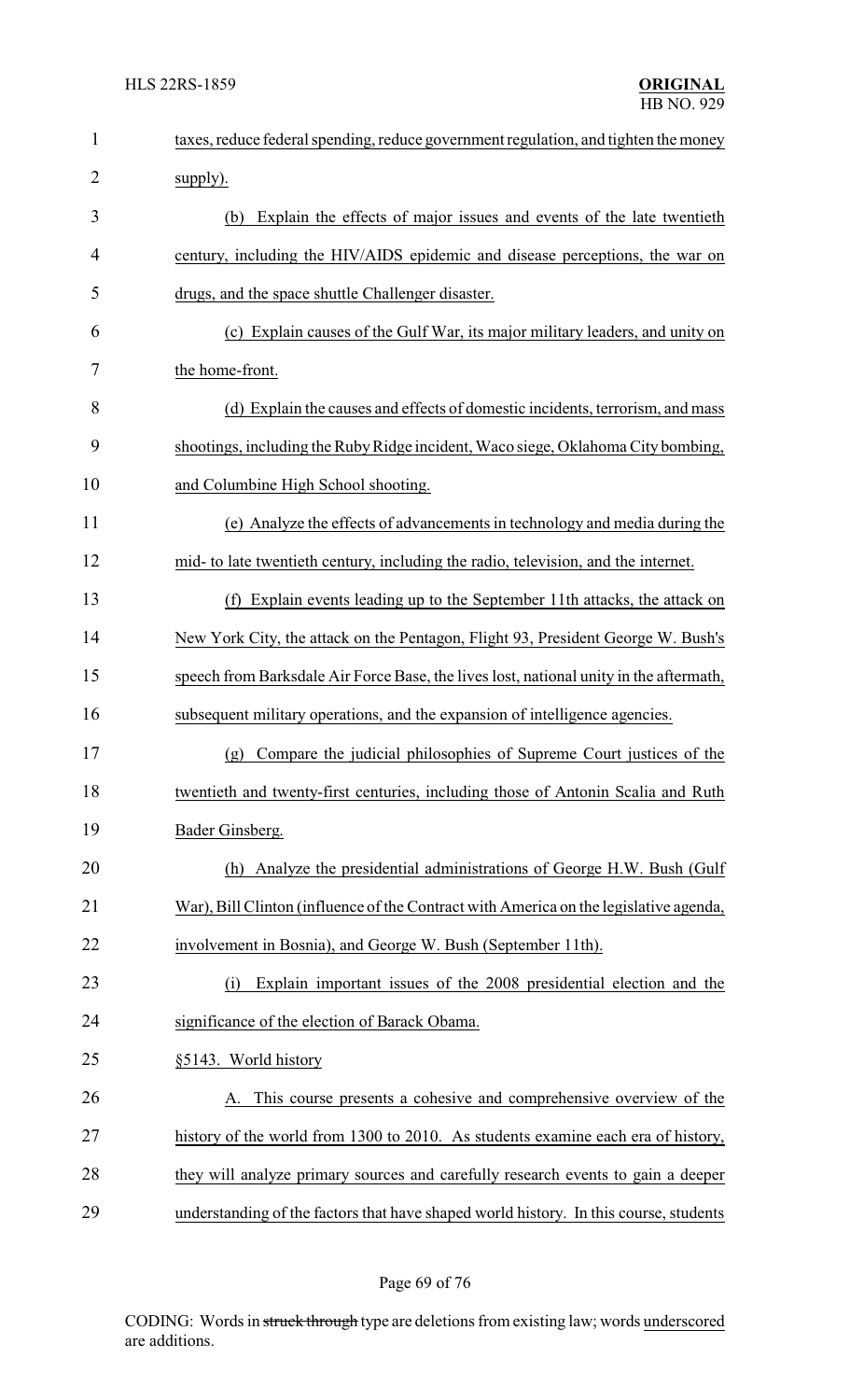| $\mathbf{1}$ | will examine fourteenth century trade networks of Africa and Eurasia, Renaissance   |
|--------------|-------------------------------------------------------------------------------------|
| 2            | and Enlightenment in Europe, political revolutions, industrialization, imperialism, |
| 3            | global conflicts of the twentieth century, decolonization, and globalization.       |
| 4            | B. In world history, students shall be expected to be able to:                      |
| 5            | Analyze ideas and events in world history from 1300 to 2010 and how<br>(1)          |
| 6            | they progressed, changed, or remained the same over time.                           |
| 7            | (2) Analyze connections between events and developments in world history            |
| 8            | within their global context from 1300 to 2010.                                      |
| 9            | Use geographic representations and demographic data to analyze<br>(3)               |
| 10           | environmental, cultural, economic and political characteristics and changes.        |
| 11           | (4) Use a variety of primary and secondary sources to:                              |
| 12           | (a) Analyze social studies content.                                                 |
| 13           | (b) Evaluate claims, counterclaims, and evidence.                                   |
| 14           | (c) Compare and contrast multiple sources and accounts.                             |
| 15           | (d) Explain how the availability of sources affects historical interpretations.     |
| 16           | Construct and express claims that are supported with relevant evidence<br>(5)       |
| 17           | from primary or secondary sources, social studies content knowledge, and clear      |
| 18           | reasoning and explanations to:                                                      |
| 19           | (a) Demonstrate an understanding of social studies content.                         |
| 20           | (b) Compare and contrast content and viewpoints.                                    |
| 21           | Analyze causes and effects.<br>(c)                                                  |
| 22           | (d) Evaluate counterclaims.                                                         |
| 23           | (6) Evaluate the influence of science, technology, innovations, and explain         |
| 24           | how these developments have altered societies in the world from 1300 to 2010.       |
| 25           | Analyze causes and effects of events and developments in world history              |
| 26           | from 1300 to 2010, including fourteenth century trade networks of Africa and        |
| 27           | Renaissance and Enlightenment in Europe, political revolutions,<br>Eurasia,         |
| 28           | industrialization, imperialism, global conflicts of the twentieth<br>century,       |
| 29           | decolonization, and globalization.                                                  |

## Page 70 of 76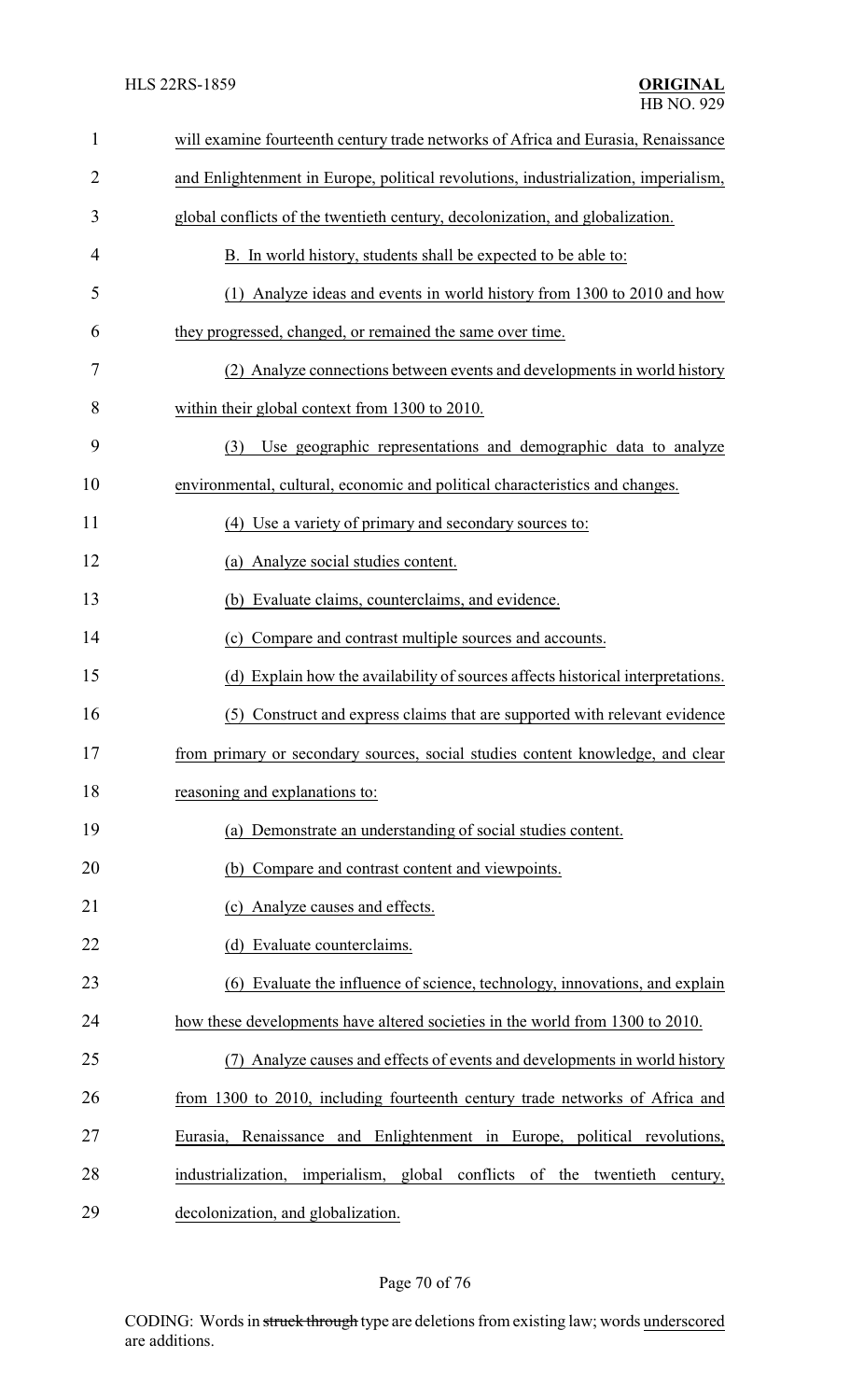| $\mathbf{1}$   | (8) Analyze the relationship between events and developments in Louisiana              |
|----------------|----------------------------------------------------------------------------------------|
| $\overline{2}$ | history and world history from 1300 to 2010.                                           |
| 3              | Analyze the origins and emergence of economic principles such as<br>(9)                |
| 4              | feudalism, mercantilism, capitalism, socialism, and communism and their effects on     |
| 5              | political institutions throughout the world from 1300 to 2010.                         |
| 6              | (10) Analyze the causes and effects of global and regional conflicts in the            |
| 7              | world from 1300 to 2010, including being able to:                                      |
| 8              | (a) Analyze the causes and effects of, and reactions to, imperialism from              |
| 9              | 1450 to 1945 and the experiences of those who were colonized.                          |
| 10             | Analyze causes and effects of political revolutions of the eighteenth,<br>(b)          |
| 11             | nineteenth, and twentieth centuries throughout the world.                              |
| 12             | (11) Analyze the development of political and social structures throughout             |
| 13             | the world from 1300 to 1600, including being able to:                                  |
| 14             | (a) Analyze how various religious philosophies have influenced government              |
| 15             | institutions and policies from 1300 to 2010.                                           |
| 16             | (b) Analyze the development and contribution of enlightenment ideas such               |
| 17             | as humanism, state of nature, social contract, and natural rights to the structure and |
| 18             | function of civic and political institutions from 1600 to 2010.                        |
| 19             | (c) Analyze how civic ideals such as freedom, liberty, and equal justice have          |
| 20             | influenced world governments from 1300 to 2010.                                        |
| 21             | Compare and contrast systems of governance, including absolutism,<br>(d)               |
| 22             | communism, democracy, imperialism, fascism, monarchism, and republicanism              |
| 23             | across world history in the period from 1300 to 2010 and their methods of              |
| 24             | maintaining power.                                                                     |
| 25             | (e) Analyze the historical connections between Civil Law, the Napoleonic               |
| 26             | Code, and Louisiana's system of laws.                                                  |
| 27             | (f) Explain the powers and responsibilities of local, state, tribal, national, and     |
| 28             | international civic and political institutions and their efforts to address social and |
| 29             | political problems.                                                                    |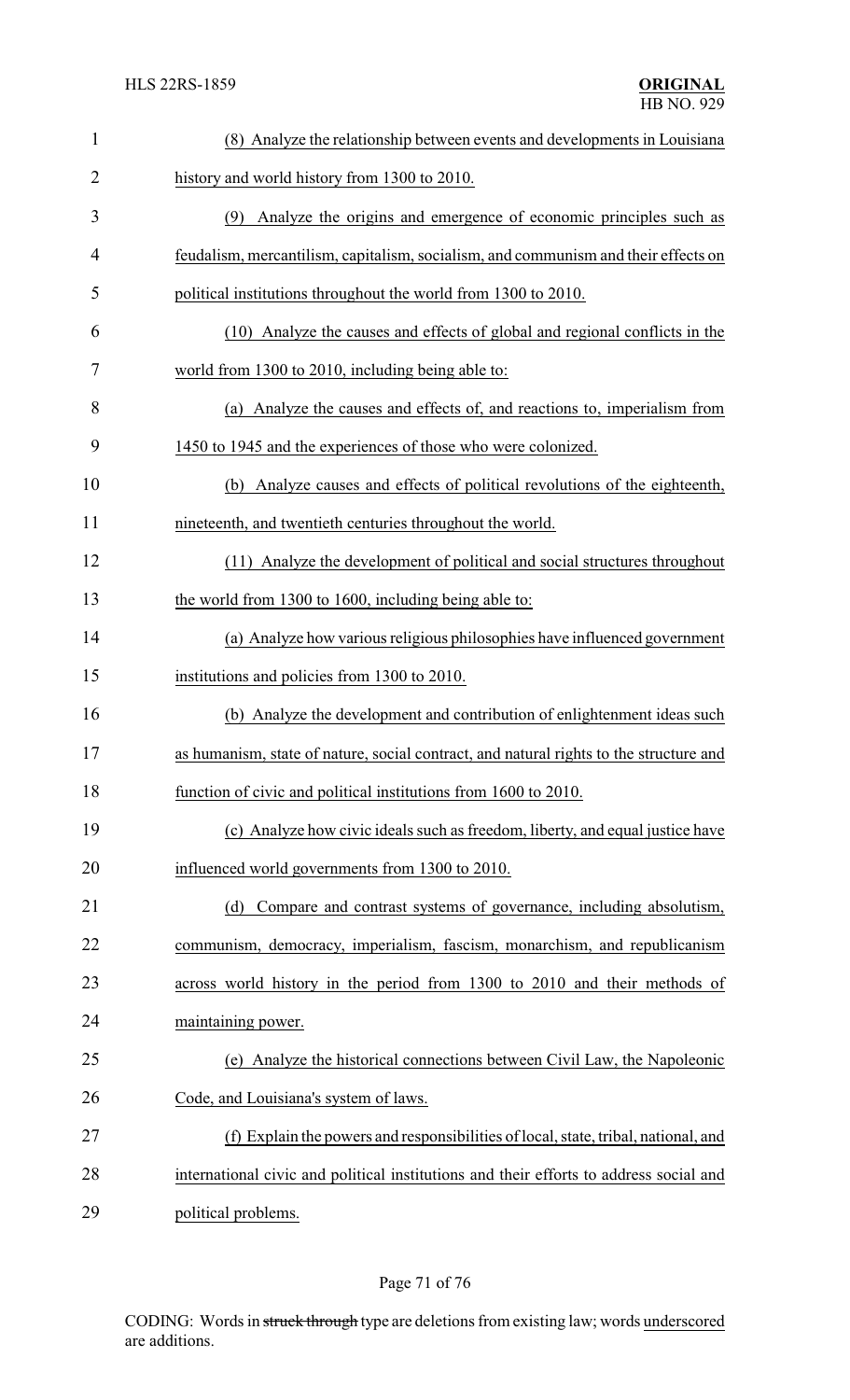| $\mathbf{1}$   | Describe various systems, laws, and policies of governance across<br>(12)           |
|----------------|-------------------------------------------------------------------------------------|
| $\overline{2}$ | world history in the period from 1300 to 2010 and their methods of maintaining      |
| 3              | power, including absolutism, communism, democracy, imperialism, fascism,            |
| 4              | theocracies, monarchism, and republicanism.                                         |
| 5              | (13) Analyze the origins, consequences, and legacies of genocides that              |
| 6              | occurred in world history from 1914 to 2010.                                        |
| 7              | Analyze the causes of decolonization, methods of gaining<br>(14)                    |
| 8              | independence, and geopolitical impacts of new nation-states from 1945 to 2010.      |
| 9              | (15) Analyze the roles of various countries during the Cold War and their           |
| 10             | roles in post-Cold War international agreements and organizations.                  |
| 11             | (16)<br>Analyze ideals and principles that contributed to the rise of               |
| 12             | independence movements from 1300 to 2010.                                           |
| 13             | (17) Analyze goals, strategies, and effects of movements, both violent and          |
| 14             | nonviolent, to gain freedom and political and social equality in world history from |
| 15             | 1914 to 2010.                                                                       |
| 16             | Describe how global, national, and regional economic policies affect<br>(18)        |
| 17             | individual life decisions over time                                                 |
| 18             | (19) Analyze the influence of fiscal policies such as taxation and tariffs,         |
| 19             | trade embargoes, and spending policies on national economies.                       |
| 20             | (20) Describe the causes of trade, commerce, and industrialization and how          |
| 21             | they affected governments and societies from 1300 to 2010.                          |
| 22             | (21) Explain the economic, demographic, social, and cultural consequences           |
| 23             | of coerced labor throughout the world.                                              |
| 24             | Analyze trends of increasing economic interdependence and<br>(22)                   |
| 25             | interconnectedness in world history from 1300 to 2010.                              |
| 26             | Analyze the impact of natural resources on the development of the<br>(23)           |
| 27             | Louisiana economy within the context of global interdependence.                     |
| 28             | (24) Analyze the effect that humans have had on the environment in terms            |
| 29             | of resources, migration patterns, and global environmental issues.                  |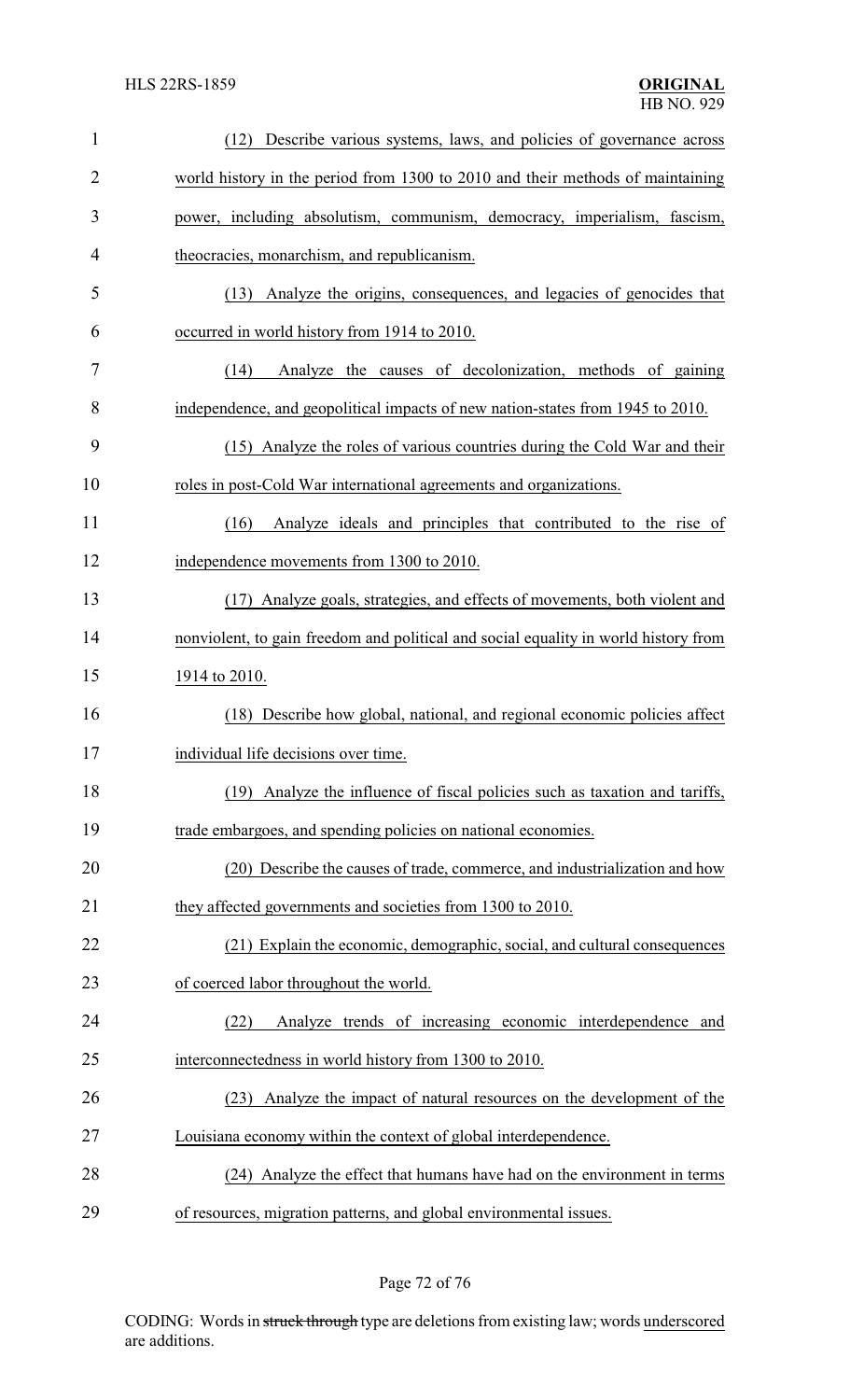| $\mathbf{1}$   | (25) Explain the relationship between the physical environment and culture           |
|----------------|--------------------------------------------------------------------------------------|
| $\overline{2}$ | on local, national, and global scales.                                               |
| 3              | (26) Analyze the causes and effects of the movement of people, culture,              |
| 4              | religion, goods, diseases, and technologies through established systems of           |
| 5              | connection.                                                                          |
| 6              | Explain how regional interactions shaped the development of empires<br>(27)          |
| 7              | and states from 1300 to 2010.                                                        |
| 8              | (28) Explain the effectiveness of institutions designed to foster collaboration,     |
| 9              | compromise, and development from the post-Napoleonic era to the present.             |
| 10             | (29) Analyze how advancements in communication, technology, and trade                |
| 11             | impact global interactions from 1300 to 2010.                                        |
| 12             | (30) Analyze patterns of population distribution and migration from 1300 to          |
| 13             | 2010.                                                                                |
| 14             | §5144. World geography                                                               |
| 15             | A. In the high school world geography course, students will develop                  |
| 16             | geographic and spatial thinking skills to better understand the different people,    |
| 17             | places, and environments around the world. Students will examine various themes      |
| 18             | including population, culture, migration, urbanization, agriculture, economics, and  |
| 19             | political systems.                                                                   |
| 20             | B. In world geography, students shall be expected to be able to:                     |
| 21             | (1) Describe economic, social, cultural, political, and physical characteristics     |
| 22             | of countries, nations, and world regions.                                            |
| 23             | (2) Analyze geographic patterns and processes using spatial knowledge of             |
| 24             | the world's continents, major landlords, major bodies of water, and major countries. |
| 25             | (3) Connect past events, people, and ideas to the present to draw conclusions        |
| 26             | and explain current implications.                                                    |
| 27             | Describe how geographic tools, representations, and technologies are<br>(4)          |
| 28             | used in the study of geography, including being able to:                             |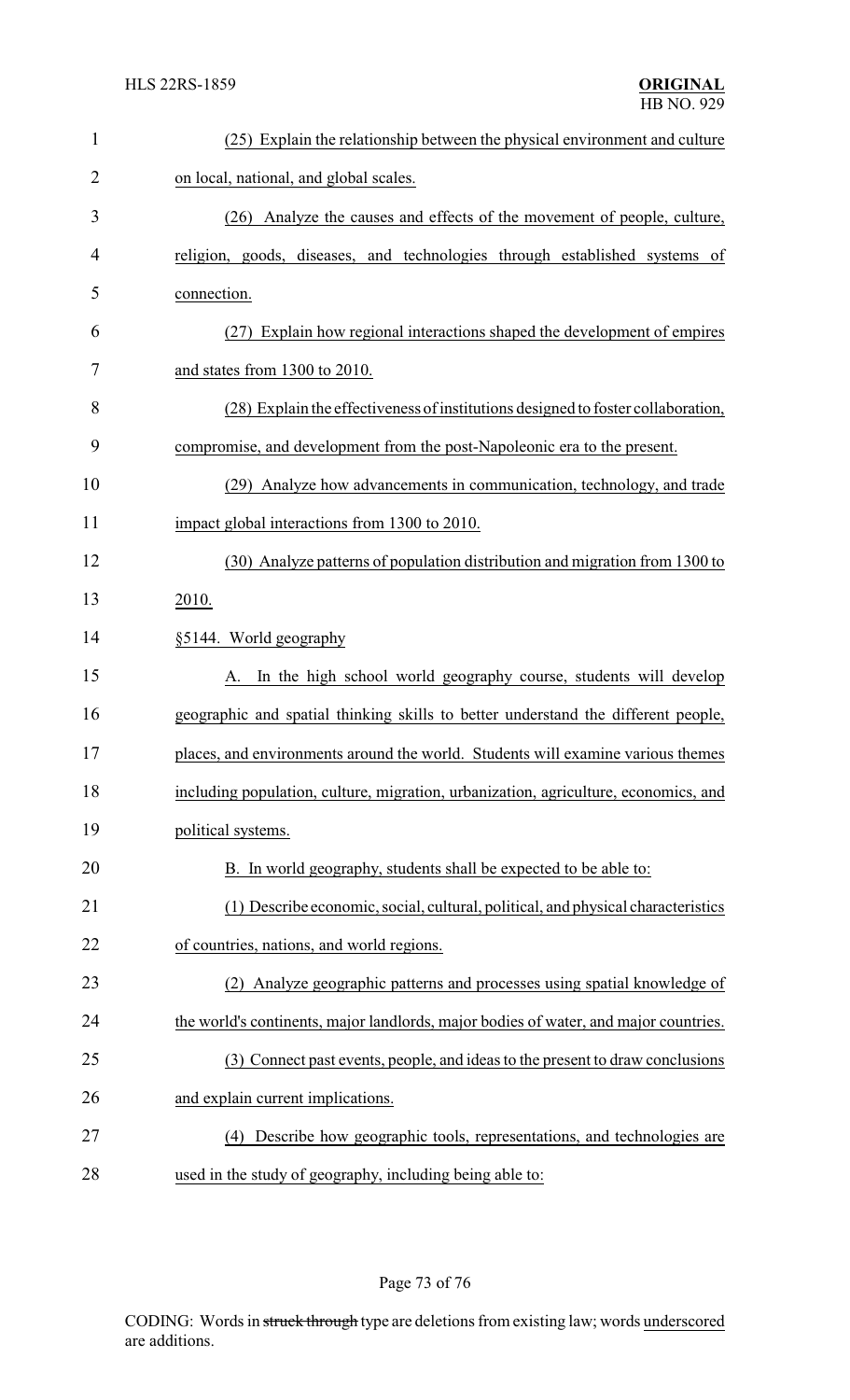| $\mathbf{1}$   | (a)<br>Create and use geographic representations, data, and geospatial               |
|----------------|--------------------------------------------------------------------------------------|
| $\overline{2}$ | technologies to analyze geographic patterns and changes over time, including maps,   |
| 3              | satellite images, photographs, charts, graphs, population pyramids, GIS, and GPS.    |
| 4              | (b) Describe the influence of technology on the study of geography and               |
| 5              | gather geographic information using technological tools.                             |
| 6              | (c) Compare and contrast various types of maps and map projections, and              |
| 7              | evaluate distortions associated with each map projection.                            |
| 8              | (d) Analyze how maps and data illustrate territorial divisions and regional          |
| 9              | classification of the earth's surface.                                               |
| 10             | (5) Explain the spatial relationships of human settlement, migration, and            |
| 11             | population, including being able to:                                                 |
| 12             | (a) Explain the patterns and processes of human settlement and migration.            |
| 13             | Analyze population growth over time and predict future trends.<br>(b)                |
| 14             | Evaluate how historical processes, including cultural diffusion,<br>(c)              |
| 15             | colonialism, imperialism, trade, urbanization, and migration have affected countries |
| 16             | and world regions.                                                                   |
| 17             | (d) Explain how landscape features and natural resource use can reflect              |
| 18             | cultural attributes.                                                                 |
| 19             | Evaluate the consequences of globalization, the acceleration of<br>(e)               |
| 20             | communication, and the diffusion of ideas, information, and culture.                 |
| 21             | Analyze geographic factors that influence economic development,<br>(6)               |
| 22             | including being able to:                                                             |
| 23             | (a) Explain the spatial patterns of industrial production and development.           |
| 24             | Analyze the distribution of resources and describe their influence on<br>(b)         |
| 25             | individuals, businesses, and countries.                                              |
| 26             | (c) Analyze factors that influence the economic development of countries.            |
| 27             | Describe social and economic measures of development in various<br>(d)               |
|                |                                                                                      |

28 countries.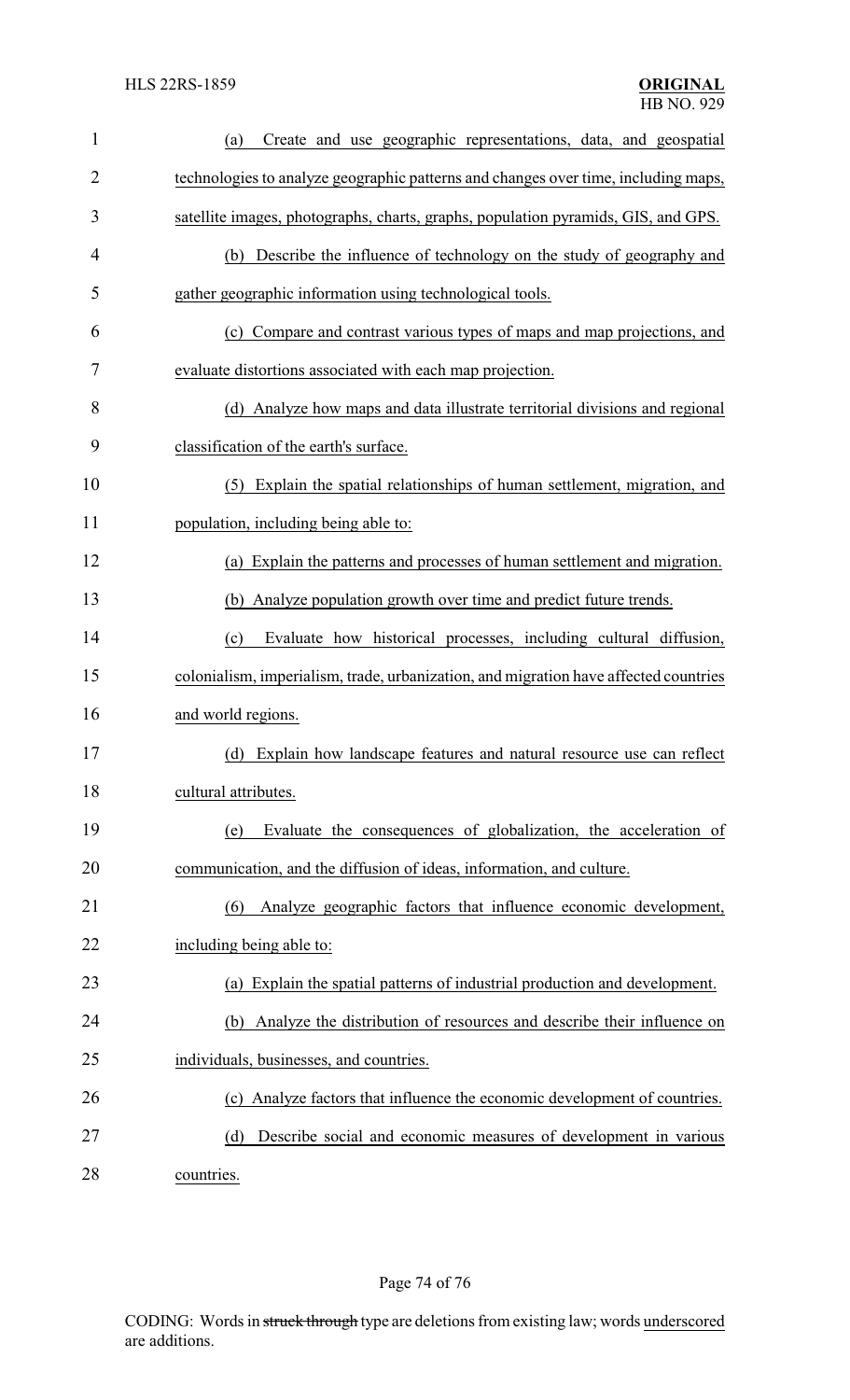| $\mathbf{1}$ | Explain how economic interdependence and globalization affect<br>(e)              |  |  |
|--------------|-----------------------------------------------------------------------------------|--|--|
| 2            | countries and their populations.                                                  |  |  |
| 3            | Analyze the historical and contemporary economic influence that<br>(f)            |  |  |
| 4            | Louisiana has on other parts of the United States and on the broader world.       |  |  |
| 5            | (g) Analyze the historical and contemporary effects that globalization has on     |  |  |
| 6            | Louisiana's economy.                                                              |  |  |
| 7            | Analyze how governments and political boundaries affect people and<br>(7)         |  |  |
| 8            | place, including being able to:                                                   |  |  |
| 9            | (a) Compare various systems of government in terms of division of power,          |  |  |
| 10           | economic ideologies, and power structure.                                         |  |  |
| 11           | (b) Analyze various economic philosophies including, capitalism, socialism,       |  |  |
| 12           | and communism that have influenced the development of political and economic      |  |  |
| 13           | systems.                                                                          |  |  |
| 14           | (c) Evaluate the purpose of political institutions at various levels, local to    |  |  |
| 15           | supranational, and distinguish their roles, powers, and limitations.              |  |  |
| 16           | Analyze how political boundaries are created and how they affect<br>(d)           |  |  |
| 17           | political institutions.                                                           |  |  |
| 18           | (e) Describe nations and states using appropriate terminology.                    |  |  |
| 19           | (f) Analyze actions in various regions taken by individuals, groups, regional     |  |  |
| 20           | governments, and supranational organizations to expand freedoms and protect human |  |  |
| 21           | rights.                                                                           |  |  |
| 22           | Evaluate factors that contribute to cooperation and conflict, including<br>(g)    |  |  |
| 23           | trade, natural resources, and land acquisition.                                   |  |  |
| 24           | (h) Explain the degree to which cooperation and conflict have affected            |  |  |
| 25           | countries and world regions.                                                      |  |  |
| 26           | Analyze how people have modified or adapted to the environment<br>(8)             |  |  |
| 27           | locally, nationally, regionally, and globally, including being able to:           |  |  |
| 28           | (a) Analyze effects of human settlement patterns and land use on the natural      |  |  |
| 29           | environment.                                                                      |  |  |